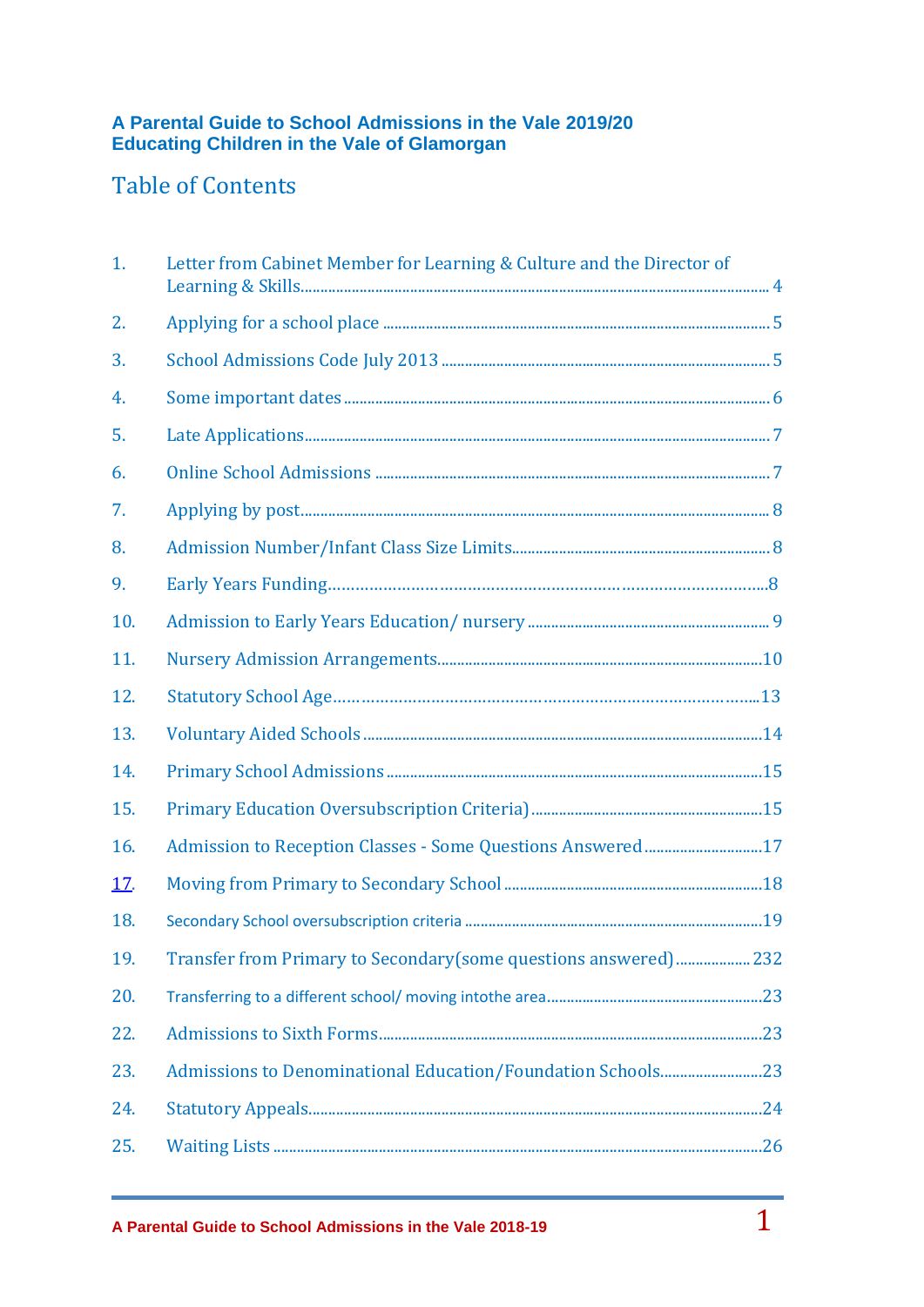| 26. |                                                                                         |  |
|-----|-----------------------------------------------------------------------------------------|--|
| 27. |                                                                                         |  |
| 28. |                                                                                         |  |
| 29. |                                                                                         |  |
| 30. |                                                                                         |  |
| 31. |                                                                                         |  |
| 32. |                                                                                         |  |
| 33. |                                                                                         |  |
| 34. |                                                                                         |  |
| 36. |                                                                                         |  |
| 37. |                                                                                         |  |
| 38. |                                                                                         |  |
|     |                                                                                         |  |
|     | Apple of the A. Hotel Chinese O. Organisation Oxfords and the transition of the Male of |  |

| Appendix 1 – List of Primary & Secondary Schools maintained by the Vale of       |  |
|----------------------------------------------------------------------------------|--|
| Appendix 2 - List of Primary Feeder Schools to our Secondary Schools41           |  |
|                                                                                  |  |
|                                                                                  |  |
| Appendix 5 - List of Special Schools and Special provision in mainstream schools |  |
|                                                                                  |  |
| Appendix 6 - Admissions Policies for Voluntary Aided and Foundation Schools.47   |  |
|                                                                                  |  |
|                                                                                  |  |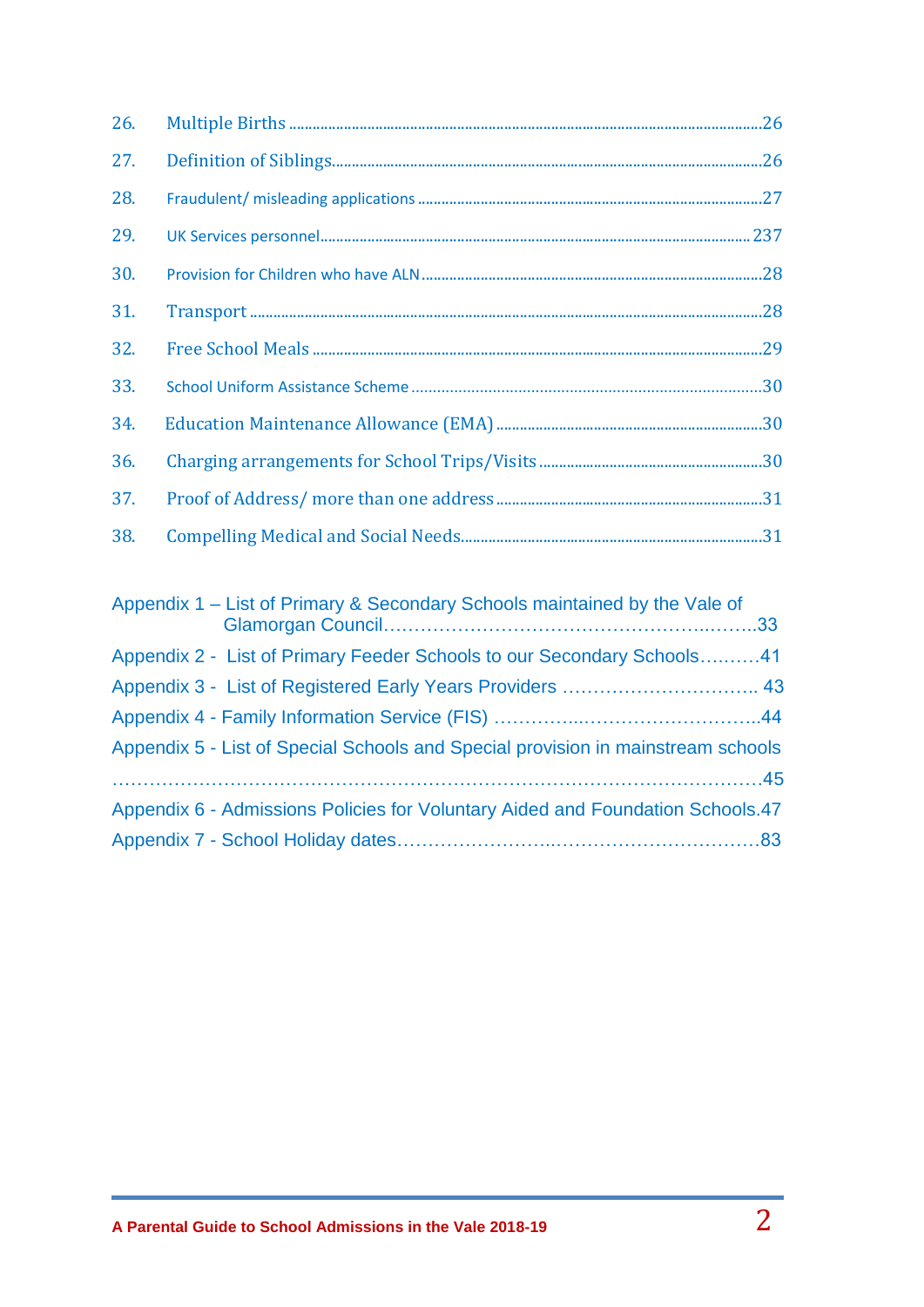Published 1<sup>st</sup> October 2018

This document is available in large print and other formats upon request. This booklet is published by the Vale of Glamorgan Council and contains the information the Council is required to publish under the School Information (Wales) Regulations 2011. Although the information is correct at the time of publication, the Authority reserves the right to make any adjustments where this is necessary to enable it to comply with changes in policy and/or legislation.

## **Contact Details**

For further information on School Admissions please view our website [www.valeofglamorgan.gov.uk.](http://www.valeofglamorgan.gov.uk/)

You may also contact the team by emailing

**admissions@valeofglamorgan.gov.uk** or by telephoning 01446 700111. Our address is Vale of Glamorgan Council, Directorate of Learning and Skills, Civic Offices, Holton Road, Barry CF63 4RU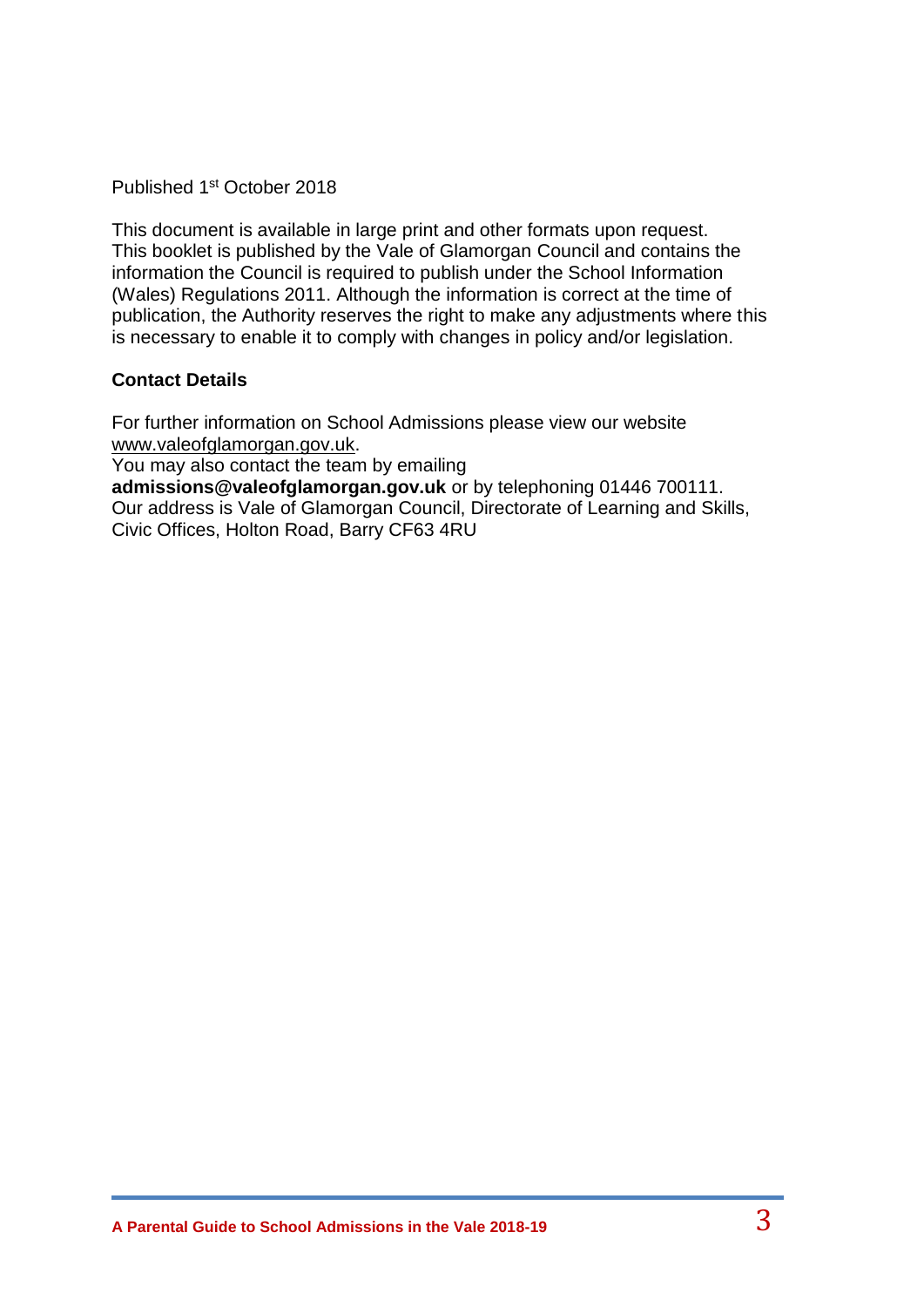#### **1. Letter from Cabinet Member for Learning & Culture and the Director of Learning & Skills**

#### Dear Parent/ Guardian

In the Vale of Glamorgan we are very proud of our thriving nursery, primary, secondary and special schools and we are delighted to welcome you and your child to our education community. We are committed to high standards of education and our partnership with parents, governors and schools.

Starting school is an important time for parents and children alike. We understand the importance of making a well-informed decision about the school you would like your child to attend. This booklet gives you all the information you need about our admission arrangements, some facts about our schools and other information that may be of interest to you. You might find it helpful to visit local schools. Individual school websites are also an excellent source of information as well as the Council's website (www.valeofglamorgan.gov.uk) which has a link to the Welsh Government site "my local school". You may also wish to read recent Estyn inspection reports.

There are a variety of schools to choose from including English and Welsh Medium schools, Community Schools and those with their own admission arrangements such as Voluntary Aided and Foundation Schools (please see appendix 6 for more information on this). Please be aware that although you have the right to express a preference for a school, there is no guarantee that your first choice will be offered. Sometimes there are more applications for a school than there are places available. When this happens, places will be offered by using the oversubscription criteria - the rules applied when allocating places - in this guide. Please consider these rules as it will help you understand the likelihood of your child being offered a place. Although applications sometimes have to be refused, the Vale of Glamorgan Council is very proud of the fact that over 90% of parents are successful in gaining a place at their first choice school.

Having considered all the information available to you and made a decision about which schools you would like to apply for, please ensure you make your application by the closing dates contained in this booklet. By applying on time, you will know that your application will be considered along with the other applications for your preferred school. If your application is late, there is a risk that your preferred school will already be full.

I hope that you find everything you need contained within this guide, however, our experienced School Access Team are available to provide any advice and guidance you may need.

Yours faithfully

**Cllr Bob Penrose Paula Ham**

**Cabinet Member for Cabinet Member for Cabinet Member for Cabinet Algebra** 

**Learning & Culture**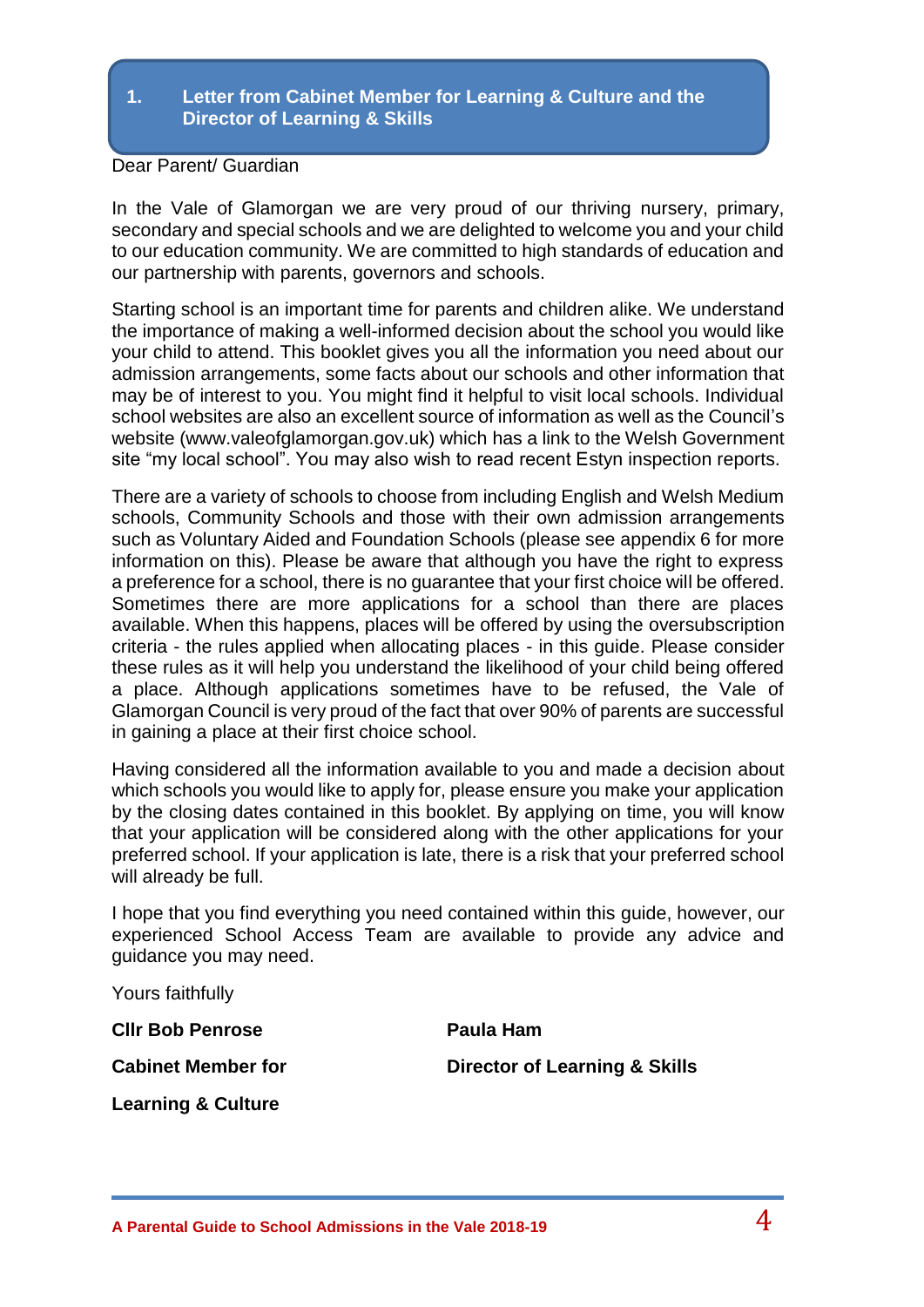## **2. Applying for a school place**

The entry of children into schools is controlled and administered by an 'Admissions Authority'. The admission authority for the Vale of Glamorgan's Community and Voluntary controlled schools is the Council and this is managed by our School Access Team.

In the case of Voluntary Aided and Foundation Schools the admission authority is the Governing Body of the school. Please view the schools website for further information in this case.

Within the council each school has an area known as a catchment area. Pupils living within the catchment area are prioritised higher than those residing outside of the catchment area as detailed in the oversubscription criteria. For further information and details concerning your catchment school, please refer to the "In your neighbourhood" postcode checker on the home page of the Vale of Glamorgan website.

All parents are required to express a preference for a school they wish their child to attend, which must be done by completing an application form, either by using one of our paper application forms or by applying online. In the majority of cases, parents or carers are happy to choose their local school but it is necessary for the school to be named on an application form supplied by parents before a place can be allocated. When applying for a place in reception or transfer to secondary School, this is managed by an annual admission round and your application must be completed by the advertised closing date given in our **Some Important Dates** section to give your child the best chance of gaining a place in your chosen school. No place can be allocated to pupils to attend their catchment school, or any other school, unless a formal application is made. Those parents who do express a preference by the closing date will be considered first with late applications only being looked at once the first round of allocations has been completed. Please be aware that if you do not apply by the closing date, you may find that your chosen school is already full and your child could be denied a place at their local school.

Please note that only the Council's School Access Team can allocate a place for your child at a maintained school. Any letter received from a school (unless they are the admitting authority) stating that your child has a place reserved for them, should not be taken as an indication that a place has been allocated.

## **3. School Admissions Code July 2013**

The Council will adhere to the requirements of the new School Admissions Code July 2013 and all relevant legislation. A summary of the main changes is provided below: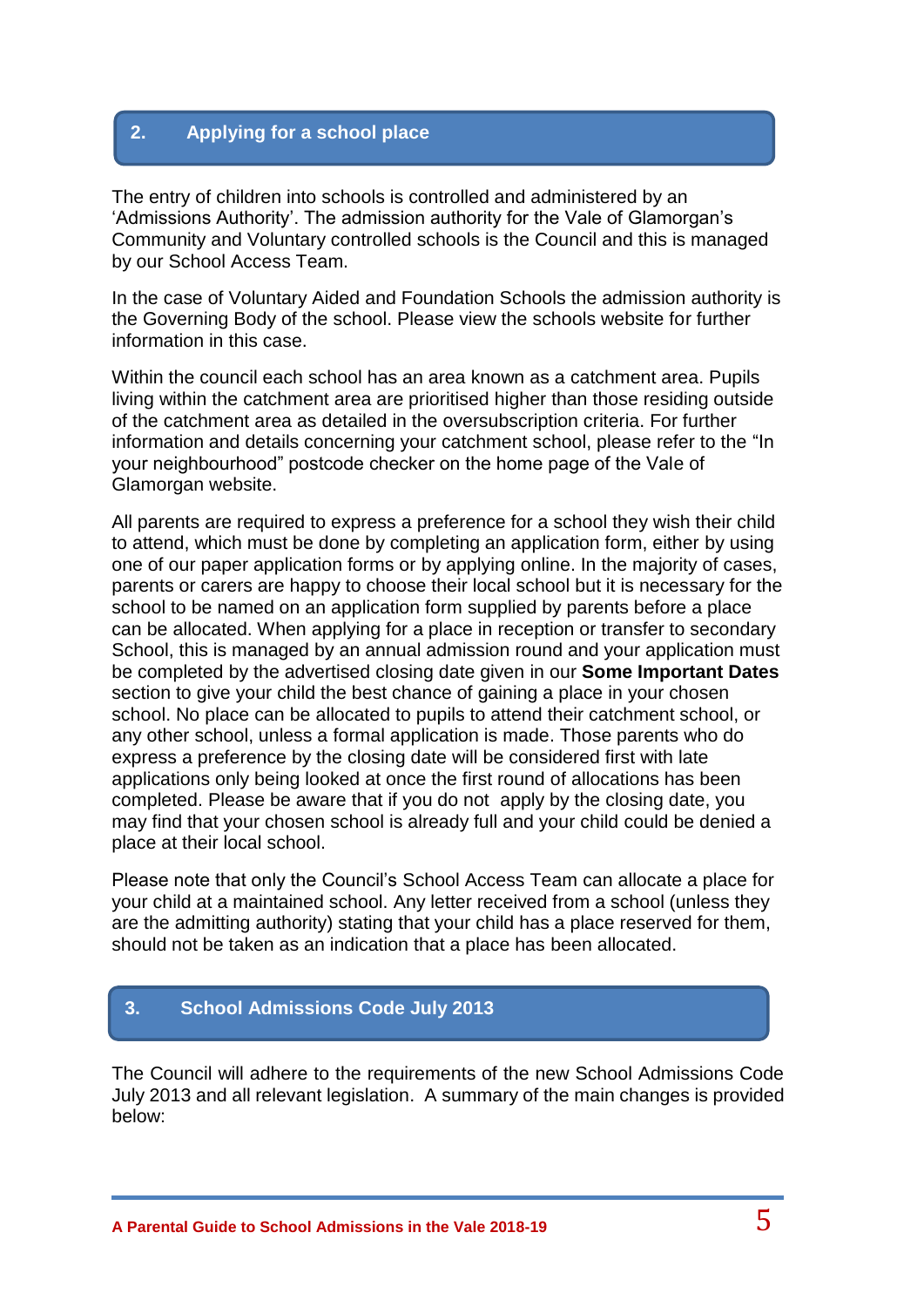- a requirement that admission authority's oversubscription criteria includes alongside looked after children, 'previously looked after children' as the first criterion in all instances;
- the setting of Common Offer dates on which decision letters must be issued. Please refer to the "Some Important Dates" section.
- a requirement that waiting lists are maintained until 30 September, as a minimum, where schools are oversubscribed
- guidance on additional exceptions to the class size legislation. These additional exceptions assist with the admission of all children of multiple births when the 30<sup>th</sup> child is from a multiple birth. Previously parents would have to decide if they wanted to take the place for one child when there was no space for the other(s). The changes also allow admission authorities to admit armed forces pupils to their local school should they move into the area outside of the admission round.
- more opportunities to vary existing admission arrangements without seeking approval from Welsh Ministers (Admission Code 2.21).

## **4. Some important dates**

You will find below some important dates relating to the application process, including the closing date and when we will inform you of the outcome of your application. All admission authorities, including schools managing their own admissions are required to adhere to these dates,

| <b>APPLICATION FOR</b>                                                                                                                       | <b>APPLICATION</b><br><b>FOR</b>    | <b>APPLICATION</b><br><b>FOR</b>         |  |  |  |
|----------------------------------------------------------------------------------------------------------------------------------------------|-------------------------------------|------------------------------------------|--|--|--|
| <b>TRANSFER TO</b><br><b>SECONDARYSCHOOL</b>                                                                                                 | <b>RECEPTION</b><br><b>ACADEMIC</b> | <b>NURSERY</b><br><b>PLACE</b>           |  |  |  |
| 2019/2020                                                                                                                                    | 2019/2010                           | <b>ACADEMIC</b><br><b>YEAR 2019/2020</b> |  |  |  |
| 27 September 2018                                                                                                                            | 08 November<br>2018                 | <b>25 January 2019</b>                   |  |  |  |
| <b>30 November 2018</b>                                                                                                                      | <b>11 January 2019</b>              | <b>22 March 2019</b>                     |  |  |  |
| 4 February 2019                                                                                                                              | <b>5 April 2019</b>                 | 4 May 2019                               |  |  |  |
| 1 March 2019                                                                                                                                 | <b>16 April 2019</b>                | 25 May 2019                              |  |  |  |
| 1st ROUND APPEALS TO BE HEARD IN LINE WITH THE REQUIREMENTS OF<br>THE SCHOOL APPEAL CODE AND BEFORE THE START OF THE ACADEMIC<br><b>YEAR</b> |                                     |                                          |  |  |  |
|                                                                                                                                              | <b>ACADEMIC YEAR</b>                | <b>YEAR</b>                              |  |  |  |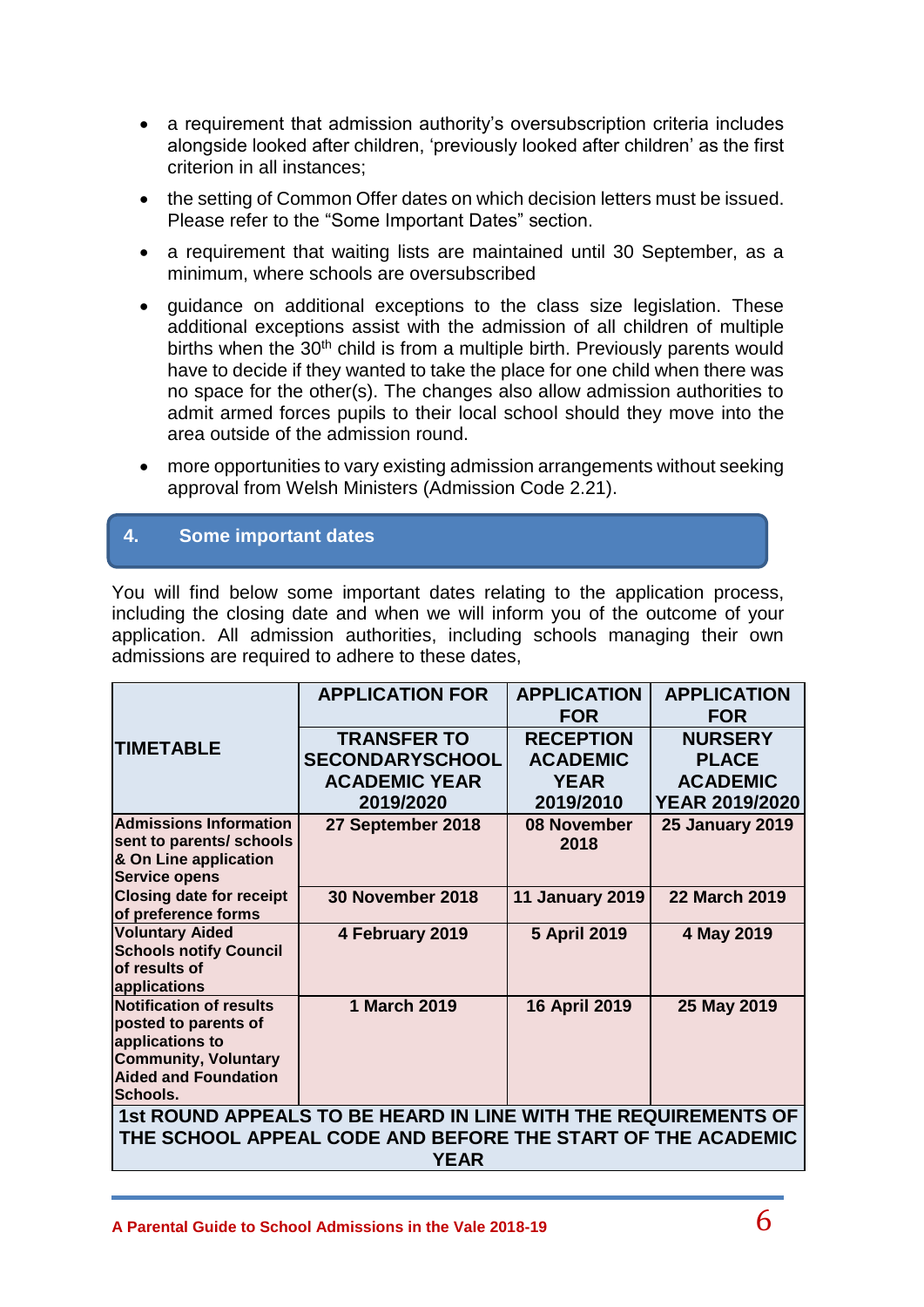**\***Decision letters for pupils who will be three before the 31 August 2019 will be sent on this date, letters will be sent to parents of pupils three between 1 September and 31 December 2019 in October 2019 and pupils three between 1<sup>st</sup> January 2020 and 31st March 2020 will receive their notification in January 2020.

## **5. Late Applications**

Only applications received by the closing date for reception and transfer to secondary school can be considered in the first round of admissions so please note these dates in order to ensure that your application is received in time to be considered alongside all other parents applying on time. Late applications will be dealt with only after the first round of applications has been completed. This may affect your child's chances of gaining a place in the school of your choice if for example sufficient applications are received prior to the closing date for the council to admit up to the admission number. This would mean, for example, that applicants who live outside of the catchment area who apply on time are offered places instead of pupils who live within the catchment area whose parents did not apply by the closing date.

The arrangements for late applications are slightly different for nursery due to the termly allocation process. Once the closing date has passed and the initial round of allocations made for those pupils eligible for a September start date, any late applications are added to the allocation waiting lists for younger pupils due to start in January or April in order of the over subscription criteria.

In all cases, once the first round of allocations has been made and/or all available places have been offered, any late applications join the waiting list or termly nursery allocation lists as prioritised by the oversubscription criteria. If any places are subsequently offered at the school then they will be offered as ranked by this criteria. In this case, late catchment applications for example would have priority over "on time" applications categorised in lower criteria who were refused a place in the first round.

## **6. Online School Admissions**

The Vale of Glamorgan Council operated an online admissions process. This makes it easier for parents to apply for Vale of Glamorgan school places. The benefits of the system are:

- it is quick and easy to use;
- you can apply from home 24 hours a day, seven days a week;
- there is no risk your application will be lost in the post;
- you will receive an email confirming that your application has been submitted and received by the council;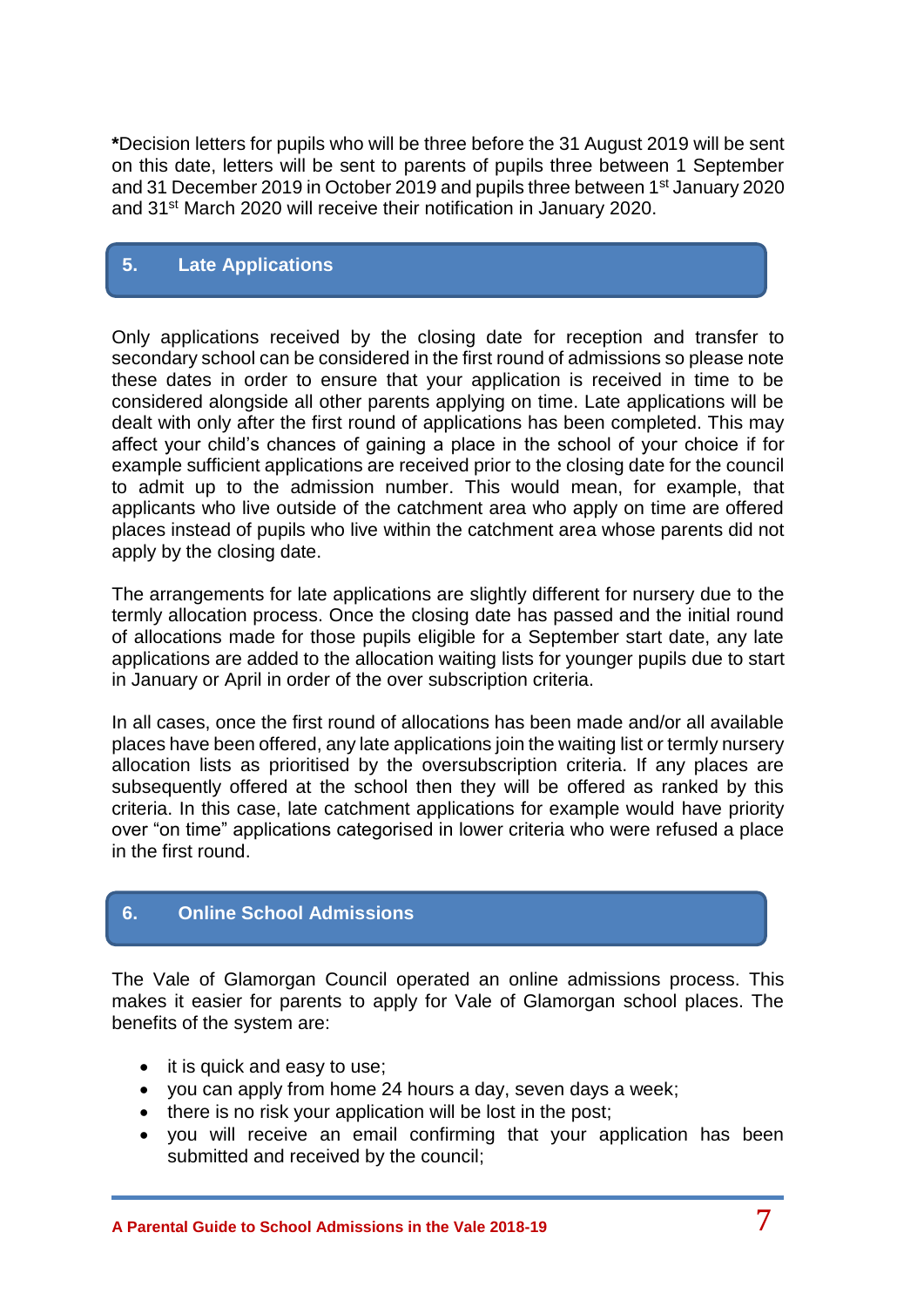• it is secure and has a series of security features that will prevent others from seeing your information.

Details of the process and how to apply online is available on the council's website and is also included in a letter sent to parents of eligible Vale of Glamorgan pupils who are known to the school access team in the autumn term on the launch of the admission round for this academic year. For more details please view our web pages or email [admissions@valeofglamorgan.gov.uk.](mailto:admissions@valeofglamorgan.gov.uk)

## **7. Applying by post**

The traditional paper-based process is still available and requires parents to fill in a paper application form and send it to the council. An acknowledgement will be sent by post.

## **8. Admission Number/Infant Class Size Limits**

Each school has an admission number which indicates the number of pupils a school is able to admit to a 'relevant age group'. An admission cannot be refused to any school in a normal year of entry until its admission number has been reached. The admission number reflects a school's capacity to accommodate pupils in terms of the size of the accommodation available. Once an admission number has been reached an admission can be refused. The admission number for each Vale of Glamorgan school is provided in Appendix 1.

In addition to Admission numbers, Government legislation determines that no child aged 5, 6 or 7 years will be in a class of more than 30 pupils as outlined in the Schools Standards and Framework Act 1998. This regulation places a statutory duty upon local authorities and school governing bodies to limit to 30 the size of all infant classes. The Council will adhere to its requirements with relation to admission numbers and Infant class size limits whilst ensuring, wherever possible, that every pupil is offered a place in a primary school within reasonable distance of home. Parents should note however that Councils and governing bodies are not required to comply with parents' preferences where the admission of a pupil to a class would be incompatible with the duty to meet infant class size limits, provided the schools admission number had also been met.

## **9. Early Years Funding**

Parents may apply for early years funding with a provider approved by Vale of Glamorgan Early Years Development and Childcare Partnership.

If your child is three years old between:

1 April – 31 August (inclusive). - your child may be eligible for funding during the following Autumn Term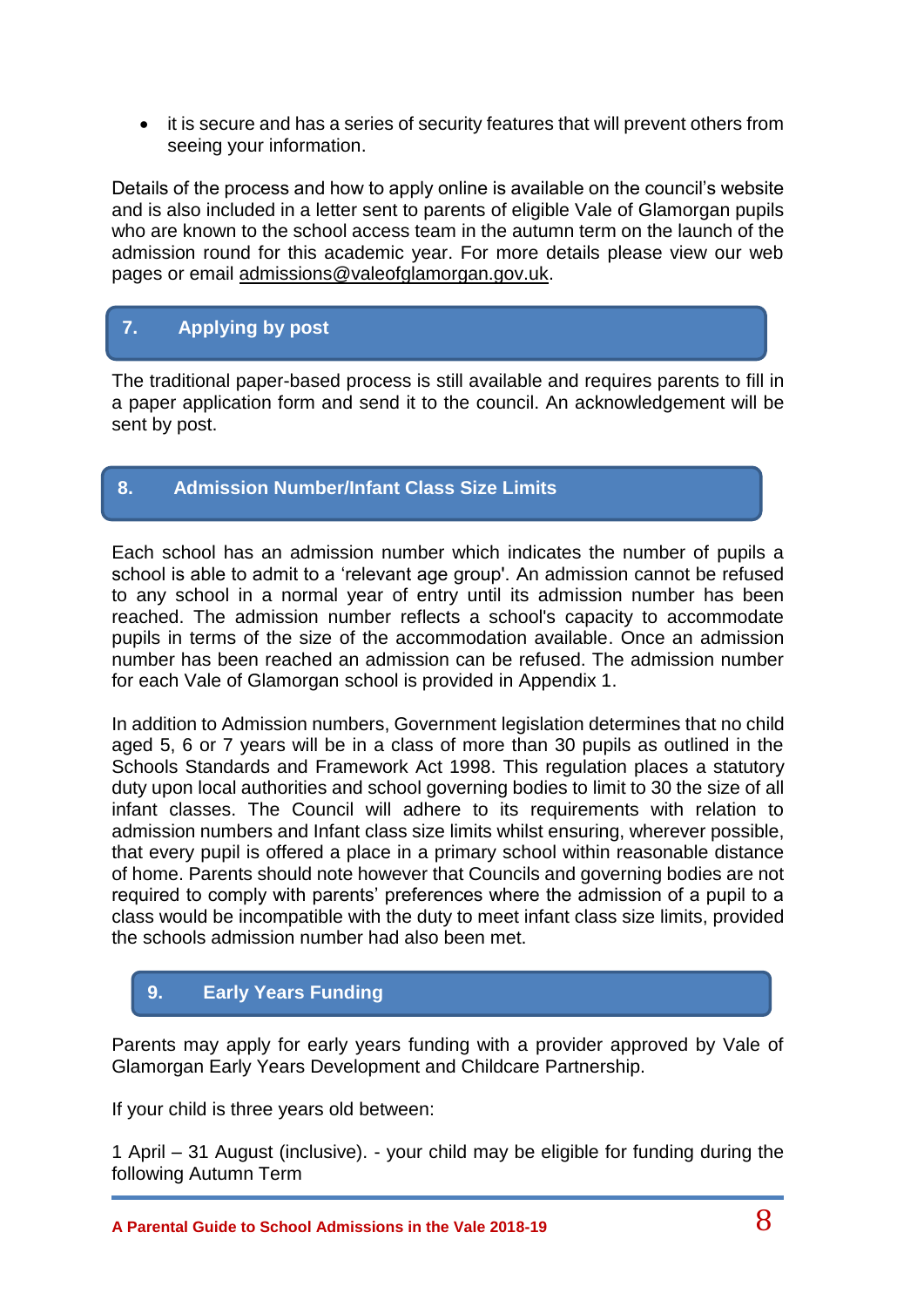1 September – 31 December (inclusive) – your child may be eligible for funding during the following Spring Term

1 January – 31 March (inclusive) - your child may be eligible for funding during the following Summer Term

#### **How is funding provided?**

Application forms are available from registered childcare providers who have an agreement with the council to provide early years education. Pupils must be resident in the Vale of Glamorgan, and you will be required to provide a copy of your child's birth certificate. You will also be required to provide a Council Tax Statement and a recent utility bill as proof of residence.

#### **10. Admission to Early Years Education/ Nursery**

Details of nursery units and schools within the Vale of Glamorgan are listed in appendix 1. Children are entitled to a part-time place of five half day educational sessions from the start of the term following their third birthday. It is the Headteacher's decision whether a morning or afternoon place will be offered. This provision may be either at a nursery school, nursery unit of a school or an education provider registered with the Vale of Glamorgan. Please refer to the list of registered education providers within the Vale of Glamorgan which can be found in appendix 3.

**Attendance at a Nursery Class does not automatically entitle a child to a reception class place in the same school. A separate application will need to be made and will be considered in line with the published criteria.**

#### **Nursery Schools & Classes - Qualifying dates for children to obtain a part time place**

If your child is three years old between:

1 April – 31 August (inclusive). Your child may be accepted during the Autumn Term

1 September – 31 December (inclusive) your child may be accepted during the Spring Term

1 January – 31 March (inclusive) your child may be accepted during the Summer Term

If you would like information on play schemes, childcare and breakfast clubs etc., please refer to the section Family Information Service (FIS) or contact individual schools.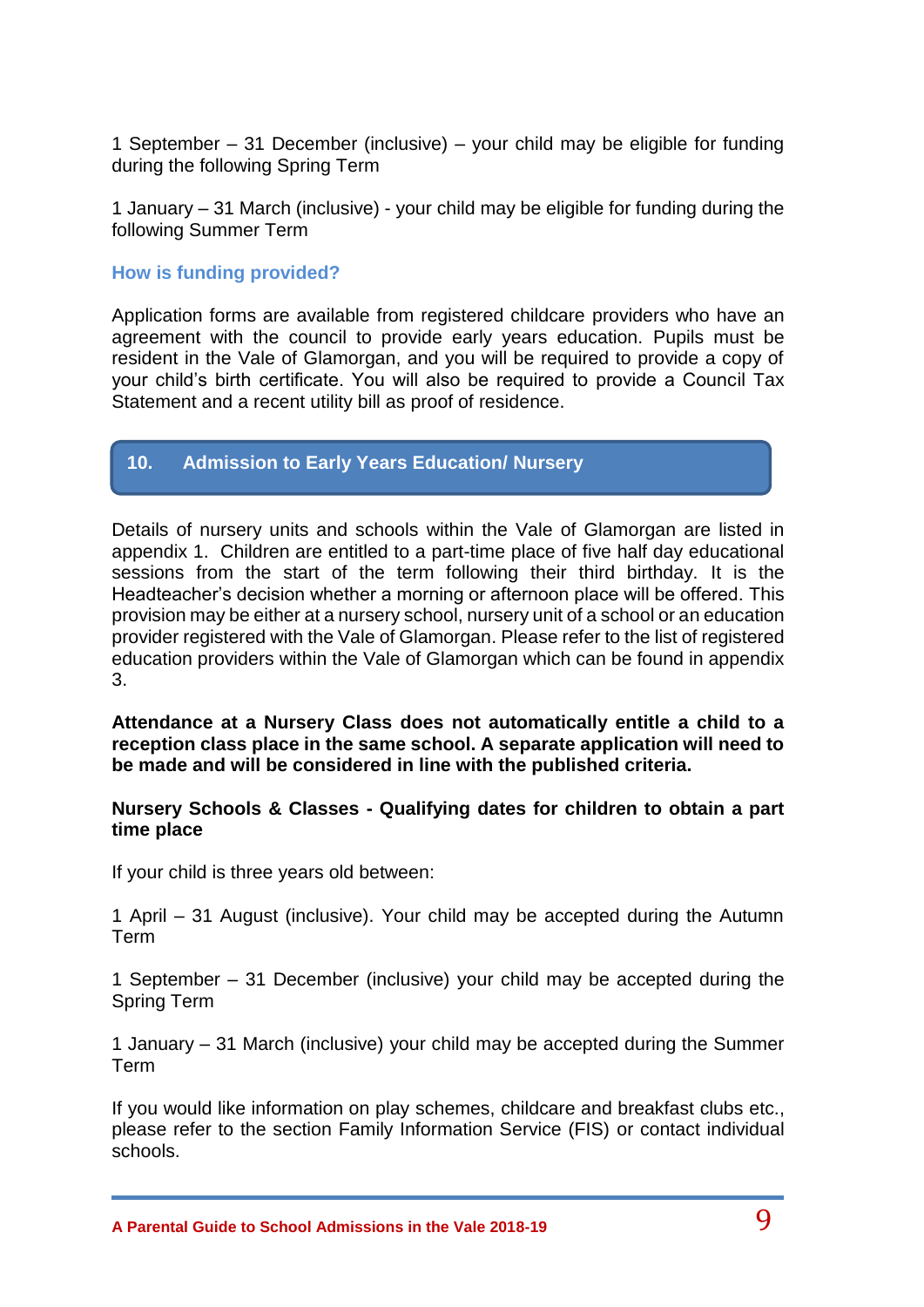## **11. Nursery Admission Arrangements**

The Council is the admissions authority for all maintained community nursery Schools and nursery classes in community schools in the Vale of Glamorgan. No place can be allocated at a community or controlled nursery without formal application. The Council will normally accept children who are three years old at the start of term (1 September, 1 January or 1 April) up to the schools approved capacity. Where the number of applications for admission exceeds the number of places available, places will be allocated applying the following criteria, in the order of priority set out below, up to the approved capacity.

Parents should also note that children attending a nursery school will not have an 'automatic' right to continued education at the same school when moving up to a reception class, whether residing within the catchment area or outside it. Parents will be required to apply for their chosen school (see Primary Education Admission Arrangements section). As nursery education is not a statutory provision there is no right of appeal against a decision to refuse a place for a child at a particular school.

Where a parent provides fraudulent or intentionally misleading information to obtain the advantage of a particular school for their child, to which they would not otherwise be entitled, the Council reserves the right to withdraw the offer of a place.

#### **Nursery Admission oversubscription criteria**

The Council is the Admissions authority for all maintained community nursery schools and nursery classes in community and voluntary controlled schools. Admissions are allocated termly in consideration of applications for pupils who were three on or before the last day of the previous term **(31 August, 31 December or 31 March).**

Children with a statement of Special Educational Needs, when the school is named as the most appropriate setting, will be admitted before applying the oversubscription criteria.

All applications are ranked by the published oversubscription criteria date regardless of their start date within the nursery. Pupils residing in catchment or with a sibling connection who are eligible for a nursery place later in the academic year will therefore be provisionally allocated places prior to the allocation of non-catchment applications even when the non-catchment applications are for older children.

Once the initial September allocations have been made, any late applications are added to the waiting list/ termly allocation list and places offered on that basis. In these cases, late catchment applications, for example, will be ranked higher up the allocation list than "on time" applications qualifying under a lower criteria.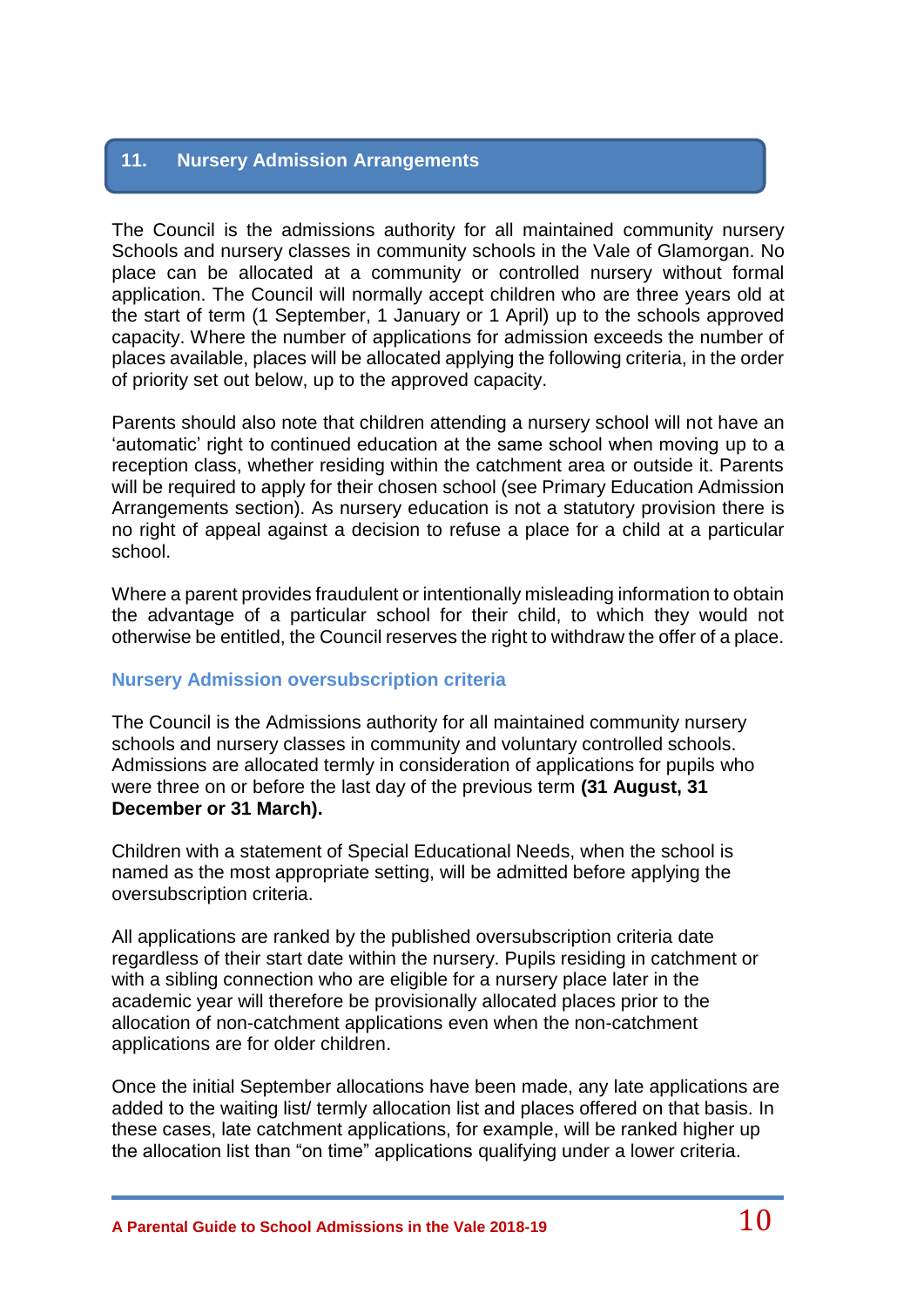**Autumn term admissions** (allocated in May for a September start date)

1. Children who will be three on or before 31 August where evidence has been supplied to confirm that they are looked after, or have been previously looked after by a local authority in accordance with section 22 of the Children Act 1989.

2. Children who had their third birthday before the last day of the previous term, and are resident within the defined catchment area of the school on or before the published closing date for receipt of application forms. Evidence of permanent residence will be required. In the event of over-subscription by applicants from this category alone, the criteria set out below, in order of priority, will be applied to produce an order of preference;

(a) Children who have a brother or sister in attendance at the school during the academic year in which the child is to be admitted. (Where preferences exceed places available, the council determines priority by reference to the age of the pupils' youngest sibling in the school, the youngest commanding the highest degree of priority).

(b) Children in chronological date of birth order, the oldest being admitted first. If two or more children have the same date of birth priority will be given to children living nearest the school as measured by the shortest available walking route, those living nearest will have priority. The council uses a Geographical Information System (GIS) to calculate home to school distances.

3. Children who had their third birthday before the last day of the previous term and whom the Council judges that there are compelling medical or social grounds for their admission to a specified nursery school/class i.e. those children recommended for placement with regard to medical, psychological or special education reasons. (Written recommendations from appropriate external agencies or professional advisers will be required in such cases)

4. Children who had their third birthday before the last day of the previous term and have a brother or sister in attendance at the school during the academic year in which the child is to be admitted (Where preferences exceed places available, the council determines priority by reference to the age of the pupils' youngest sibling in the school, the youngest commanding the highest degree of priority).

**Spring term admissions** (Allocated in October for a January start date)

5. Children who will be three on or before 31 December where evidence has been supplied to confirm that they are looked after, or have been previously looked after by a local authority in accordance with section 22 of the Children Act 1989.

6. Children who will be three on or before 31 December, resident within the defined catchment area of the school on or before the published closing date for receipt of preference forms. Evidence of permanent residence will be required.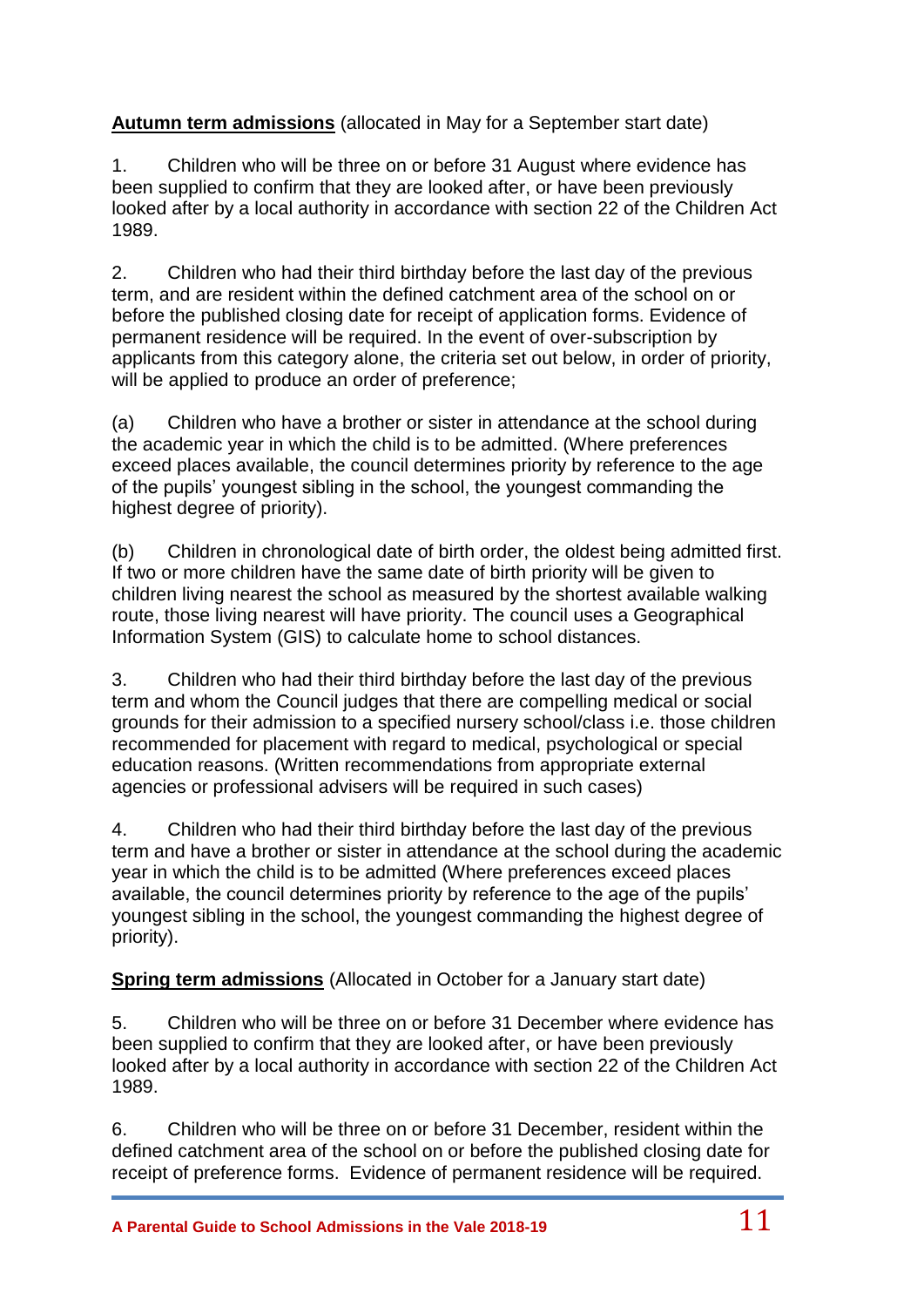In the event of over-subscription by applicants from this category alone, the criteria set out at point 2 above, in order of priority, will be applied to produce an order of preference.

All remaining applications will be prioritised using points 3 and 4 above.

## **Summer term admissions** (allocated in January for an April Start date)

7. Children who will be three on or before 31 March where evidence has been supplied to confirm that they are looked after, or have been previously looked after by a local authority in accordance with section 22 of the Children Act 1989.

8. Children who will be three on or before 31 March, resident within the defined catchment area of the school on or before the published closing date for receipt of preference forms. Evidence of permanent residence will be required. In the event of over-subscription by applicants from this category alone, the criteria set out at point 2 above, in order of priority, will be applied to produce an order of preference.

All remaining catchment applications will be prioritised using points 3 and 4 above.

### Remaining applications

9. Where there are still spaces available after applying the criteria above, these will be allocated to children who had their third birthday before the last day of the previous term (31<sup>st</sup> August, 31<sup>st</sup> December or 31<sup>st</sup> March) with priority given to those living nearest the nursery school/class as measured by the shortest available walking route, those living nearest having priority. The council uses a Geographical Information System (GIS) to calculate home to school distances.

In all cases evidence of permanent residence of a pupil at the time of application is required. Any place approved on the basis of residence will be withdrawn if the pupil is not permanently resident at the address at the beginning of the school term to which the application relates.

Where a child permanently lives at two addresses over the course of a school week, then the home address will be determined as the address where the child lives for the majority of the week (i.e. 4 out of 7 days). Parents will be required to provide documentary evidence confirming the child is resident at the address they wish to be considered for allocation purposes. This will be legal documentation, Child Benefit confirmation, evidence from Social Services, Health Professionals or other professionals.

Where a parent provides fraudulent or intentionally misleading information to obtain the advantage of a particular school for their child, to which they would not otherwise be entitled, the LA will withdraw the offer of a place.

#### **Admission to Nursery Classes Some Questions Answered**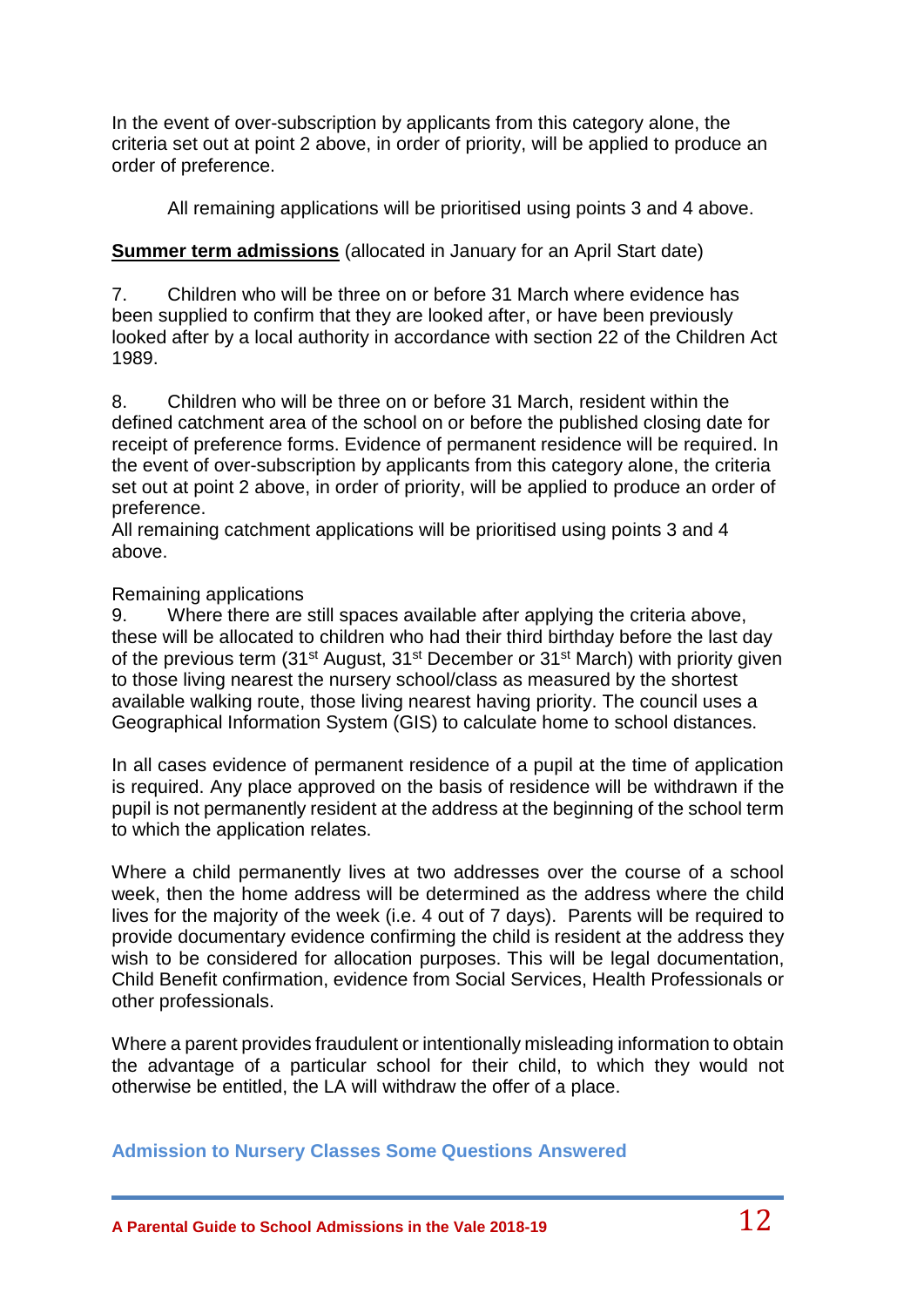### **I have had my child's name down at the school of my choice since he/she was born. Does that guarantee I will get a place or give me an advantage over other applicants?**

No. Although schools sometimes find it helpful to keep lists, those lists are not relevant to the admission process. Parents must still apply through the admitting authority for a place at the school. The application will be processed using applications received and by applying the published admission criteria. There is no advantage to having your child's name on a list at a school.

#### **I have another child attending the school of my choice, but we live out of catchment. Does having a sibling at the school put my child in a higher criterion?**

Having a sibling at the school is part of the criteria used, but does not guarantee you a place at the school of your choice. Catchment children will still always take priority.

#### **My childcare arrangements make it important for me to get a place at the school of my choice, which is outside my catchment area. Will this be taken into consideration?**

Unfortunately childcare arrangements cannot be taken into account. Catchment children will always be placed as the highest priority to children from outside the catchment area.

#### **When will my child be eligible to start?**

If your child is 3 between:

1 April – 31 August (inclusive). Your child may be accepted for the following Autumn Term (September)

1 September – 31 December (inclusive) your child may be accepted for the following Spring Term (January)

1 January – 31 March (inclusive) your child may be accepted for the following Summer Term (April)

Your child can start full time education in the September following their fourth birthday, so, depending on their date of birth they may attend nursery for up to 5 terms.

## **12. Statutory School Age**

The Council's policy allows all children who have attained their fourth birthday on or before the 31<sup>st</sup> August to attend full time school that September. This, however, is not a legal requirement. Some parents may choose not to send their children to school until later in the year or when they reach five years old and are of statutory school age. This will be a matter for parental decision however when considering this, please ensure that you are aware of the significant implications of this decision. The School Access Team would be able to provide you with advice as will individual schools if you are considering this course of action.

For information purposes, compulsory school age is defined as the start of the term following a child's fifth birthday. If your child is five on or before: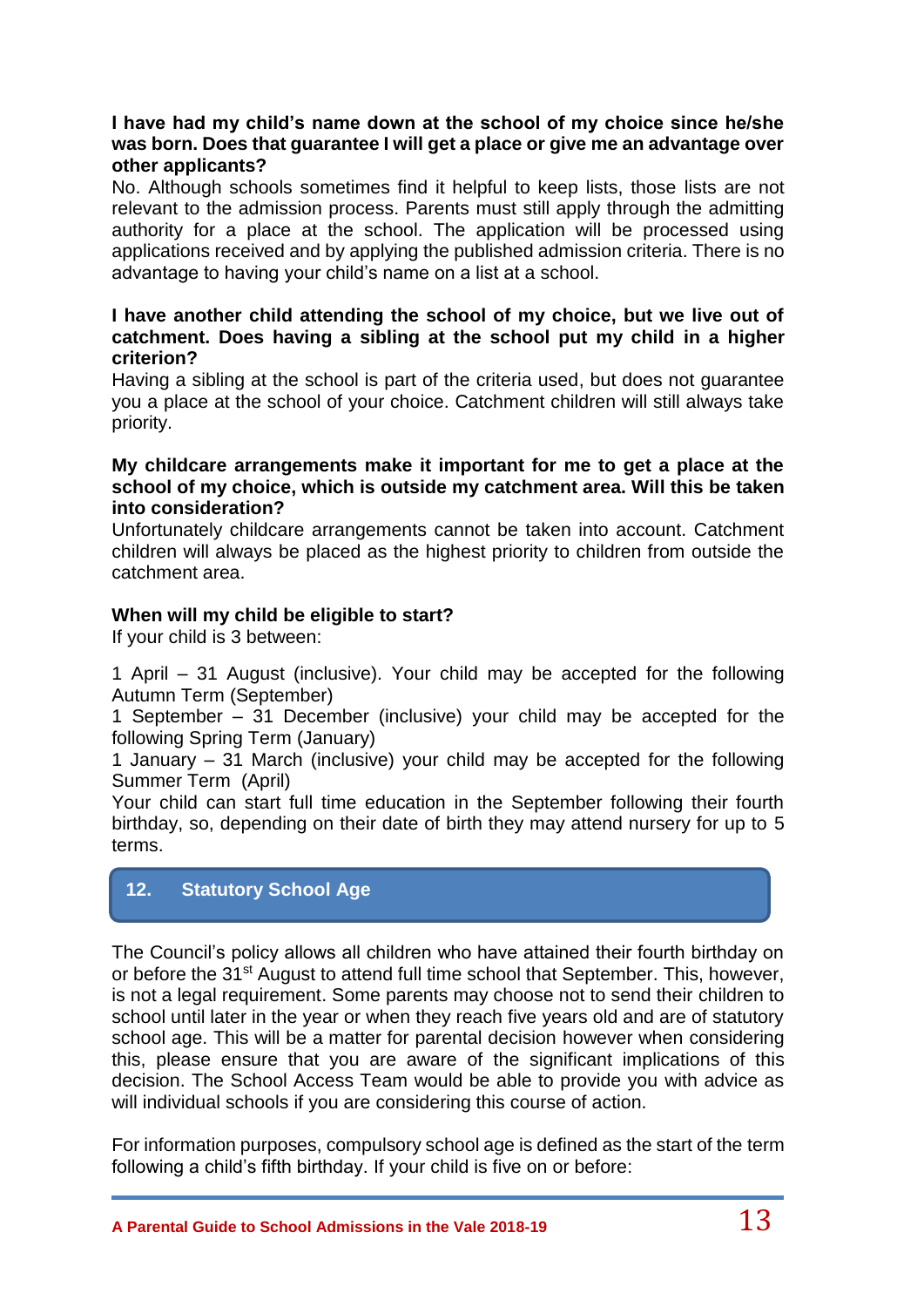- 1 September
- 1 January or
- 1 April

then they must be enrolled at school at the beginning of that term. For example, a child who became five on 31 August would be of compulsory school age for the September term; a child who became five on 1 September would not be of compulsory school age until the start of the January term.

## **13. Voluntary Aided Schools**

The appropriate admission authority for this category of schools is the governing body to which all applications should be made. The Council and other admission authorities within its geographical area must however agree common offer dates in order to assist parents. Voluntary Aided Schools have their own published oversubscription criteria. These can be found in appendix 6. Contact details for each school are given in the school list in appendix 1. The school website is also a useful source of information.

In order to ensure that wherever possible pupils access a place at their local school, an equal preference system is being introduced for applications to secondary school. This system is already in place for reception and nursery applications where parents are invited it identify up to 3 preferences. Parents are strongly recommended to list 2 different Community Secondary Schools, at least one being their catchment area school. In the case of applicants for Ysgol Gymraeg Bro Morgannwg, it is acknowledged that parents may choose to only nominate the Welsh Medium Secondary School however applicants can, if they wish nominate an alternative.

Expressing a preference does not guarantee admission to a chosen school. It will give the children of applicant's priority over children whose parents have not expressed a preference for that school. If parents do not apply for 2 different Community secondary Schools or submit their application late, it will be less likely the child will be able to attend their preferred or catchment school as late applications will be assessed after the applications considered in the initial round and their preferred or catchment school may already be fully subscribed.

Parents are advised to complete the application carefully and provide as much information (including supporting documentary evidence where necessary) as possible as this will be used for assessing where the child will be on the list for each school applied for. The council use an 'Equal Preference Scheme' to decide which school can be offered. This means that when we are making decisions we don't take into account the order that parents have put the schools in your application. Each preference will be assessed against the Council's admissions criteria so it is important that applicants read and understand these fully. The council can only offer one place within a Community school so when we are allocating places if we can offer more than one place we will always offer the school that you have listed as the highest preference. This is why the order parents put the schools in is so important.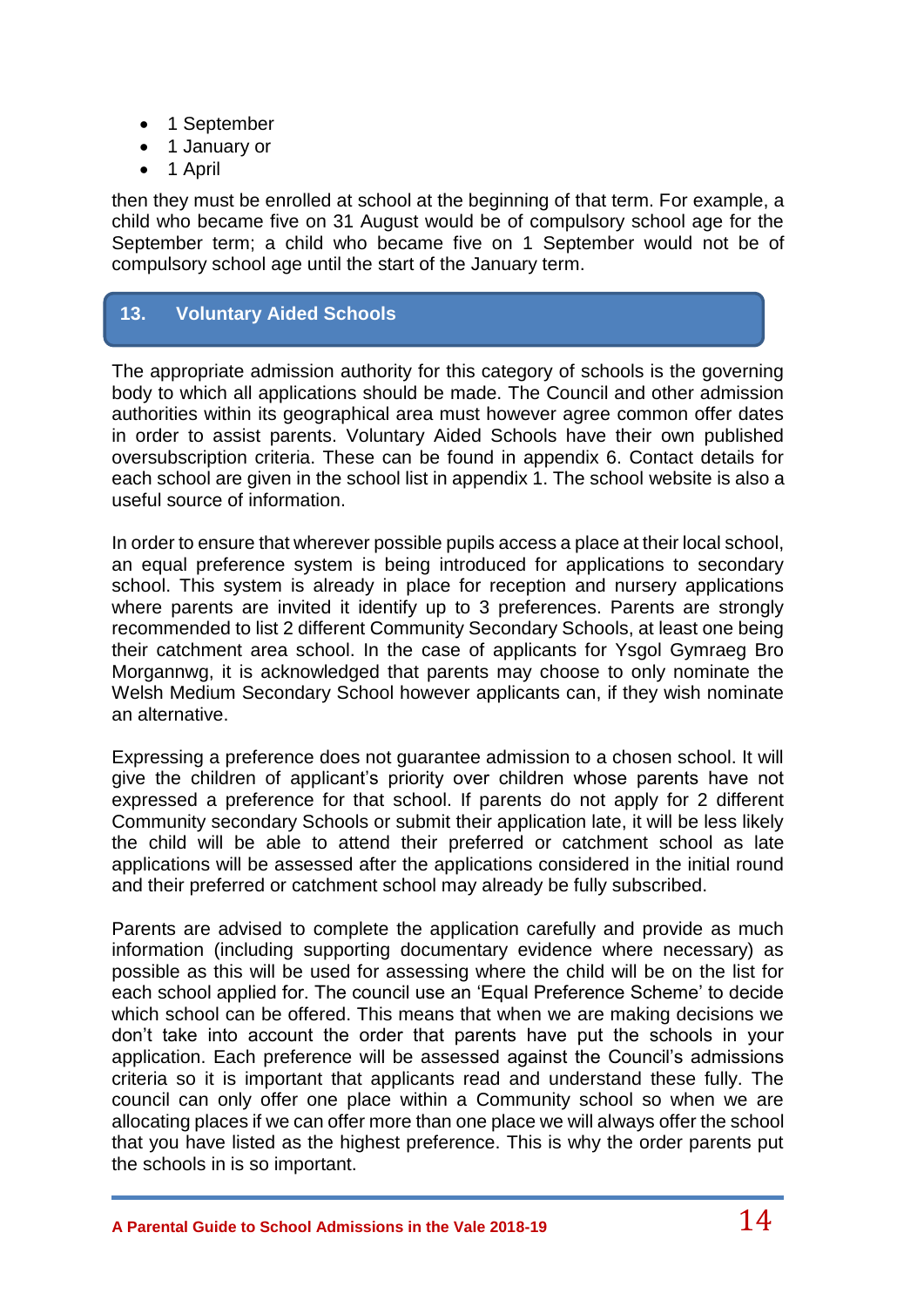## **14. Primary School Admissions**

The Council is the admission authority for all maintained Community and Voluntary Controlled Infant, Junior and Primary Schools in the Vale of Glamorgan. In the case of a voluntary aided school the appropriate admissions authority is the governing body to which all applications for admission should be made. The Council will ensure, as far as possible, that every pupil is guaranteed a place in a primary school within reasonable distance of home.

All parents are required to express a preference by applying for the school they wish their child to attend/transfer to, even if it is a catchment area school. In the autumn term parents of eligible Vale of Glamorgan pupils known to the admissions authority will be invited to apply for their preferred primary school for the following September. Parents will be notified of decisions in line with the timetable provided in this guide. Attendance at a nursery class does not entitle a child to a reception class place in the same school. A separate application must be made. No guarantee can be given that a parents preference can be met in every case as requests for places in certain schools may exceed the number of places available.

All Primary schools are listed in appendix 1 of this document. Primary schools are categorised as "Community Schools", "Church in Wales Voluntary Controlled Schools" and "Voluntary Aided Schools" (which can either be Church in Wales or Catholic).

## **15. Primary Education Oversubscription Criteria**

Children with a statement of Special Educational Needs, when the school is named as the most appropriate setting, will be admitted before applying the oversubscription criteria.

- 1. Children where evidence has been supplied to confirm that they are looked after, or have been previously looked after in accordance with section 22 of the Children Act 1989.
- 2. Children who are currently permanently resident within the designated catchment area of the school on or before the published closing date for receipt of preference forms. In the event of over-subscription by applicants from this category alone the LA will allocate places in the following order of priority to produce an order of preference. The address provided will be checked with Council Tax and other sources.
- (a) Children in respect of whom the Council judges that there are compelling medical or social grounds for their admission to a specified primary school i.e. those children recommended for placement with regard to medical, psychological or social reasons. Evidence from an appropriate professional person (medical consultant, social worker etc.) must be supplied to the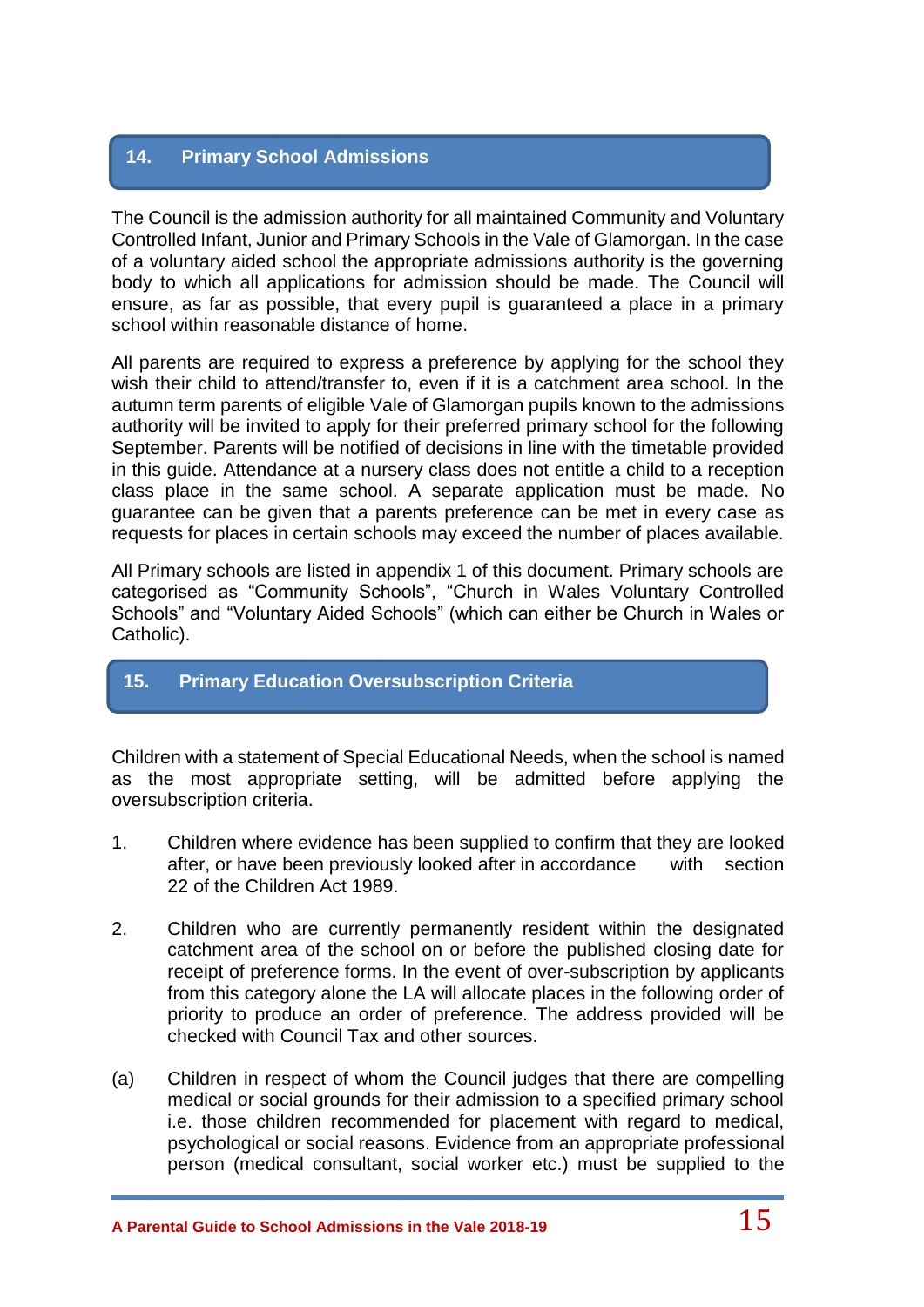school access team no later than the closing date to qualify under this criterion.

- (b) Children who have a brother or sister in attendance at the school during the academic year in which the child is to be admitted. The council will determine priority and allocate places by reference to the age of the pupil's youngest sibling in the school, the youngest commanding the highest degree of priority.
- (c) Children who live furthest from an alternative school with a place available as measured by the councils Geographical Information System (GIS). Those living furthest from an alternative school will have priority.

In these circumstances, pupils outside of the catchment area would not be considered.

- 3. Children not currently permanently resident within the designated catchment area of the school whose parents have satisfied the Council (by providing appropriate written evidence such as a rental agreement or confirmation of house purchase), on or before the published closing date for receipt of preference forms, that the child will be taking up residence within the catchment area by the commencement of the school term to which the application relates. Evidence of permanent residence within the catchment area must be supplied with the application form. In the event of over-subscription by applicants from this category alone the Council will allocate places in the following order of priority to produce an order of preference.
- (a) Children in respect of whom the Council judges that there are compelling medical or social grounds for their admission to a specified primary school i.e. those children recommended for placement with regard to medical, psychological or social reasons. Evidence from an appropriate professional person (medical consultant, social worker etc.) must be supplied to the school access team no later than the closing date to qualify under this criterion.
- (b) Children who have a brother or sister in attendance at the school during the academic year in which the child is to be admitted. The council will determine priority and allocate places by reference to the age of the pupil's youngest sibling in the school, the youngest commanding the highest degree of priority.
- (c) Children who live furthest from an alternative school with a place available as measured by the councils Geographical Information System (GIS). Those living furthest from an alternative school will have priority.
- 4. Children in respect of whom the Council judges that there are compelling medical or social grounds for their admission to a specified primary school i.e. those children recommended for placement with regard to medical, psychological or social reasons. Evidence from an appropriate professional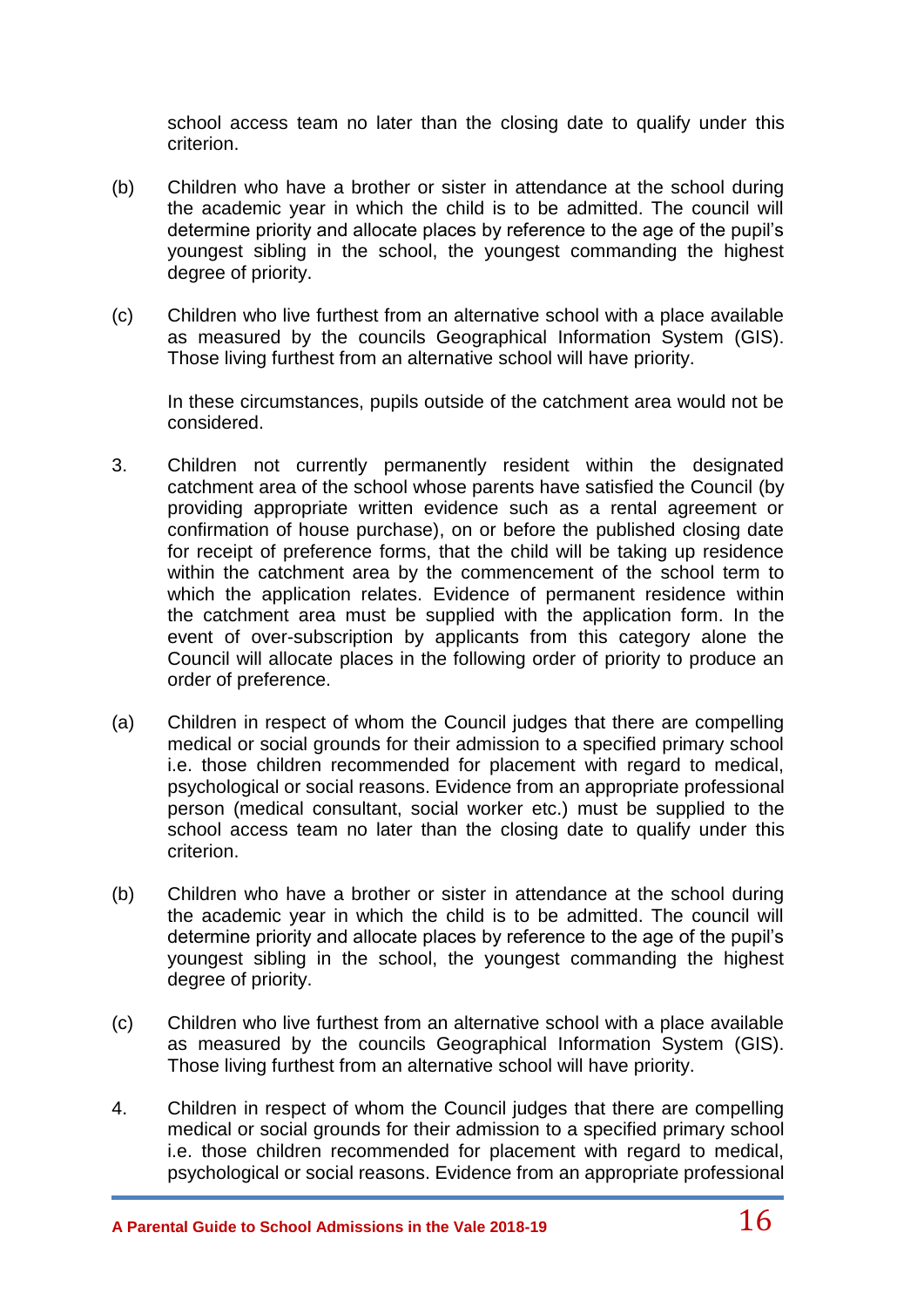person (medical consultant, social worker etc.) must be supplied to the school access team no later than the closing date to qualify under this criterion. In the event of over-subscription by applicants from this category alone criteria (5) and (6), in order of priority, would be applied to produce an order of preference.

- 5. Children who have a brother or sister in attendance at the school during the academic year in which the child is to be admitted. In the event of over-subscription by applicants from this category alone, the council will determine priority and allocate places by reference to the age of the pupil's youngest sibling in the school, the youngest commanding the highest degree of priority.
- 6. In determining applications for admission in respect of other pupils in the age group, the Council gives particular regard to the degree of proximity of the pupil's home to the school, as measured by the shortest available walking route; those living nearest will have priority. The council uses a Geographical Information System (GIS) to calculate home to school distances.

In all cases evidence of permanent residence of a pupil at the time of application is required. Any place approved on the basis of residence will be withdrawn if the pupil is not permanently resident at the address at the beginning of the school term to which the application relates.

Where a child permanently lives at two addresses over the course of a school week, then the home address will be determined as the address where the child lives for the majority of the week (i.e. 4 out of 7 days). Parents will be required to provide documentary evidence confirming the child is resident at the address they wish to be considered for allocation purposes. This will be legal documentation, Child Benefit confirmation, evidence from Social Services, Health Professionals or other professionals.

Where a parent provides fraudulent or intentionally misleading information to obtain the advantage of a particular school for their child, to which they would not otherwise be entitled, the LA will withdraw the offer of a place.

## **16. Admission to Reception Classes - Some Questions Answered**

These are the answers to some of the questions parents ask most often about admission to reception classes.

#### **At what age can my child enter reception class?**

Children are admitted to reception classes in the September following their fourth birthday. This is not compulsory, but all children by law must start school no later than the first day of the term after their fifth birthday. Current policy allows for a single intake in September, which enables reception age pupils to be admitted to school full time in the September of the academic year in which they are five years old. Any child reaching the age of five between 1 September and 31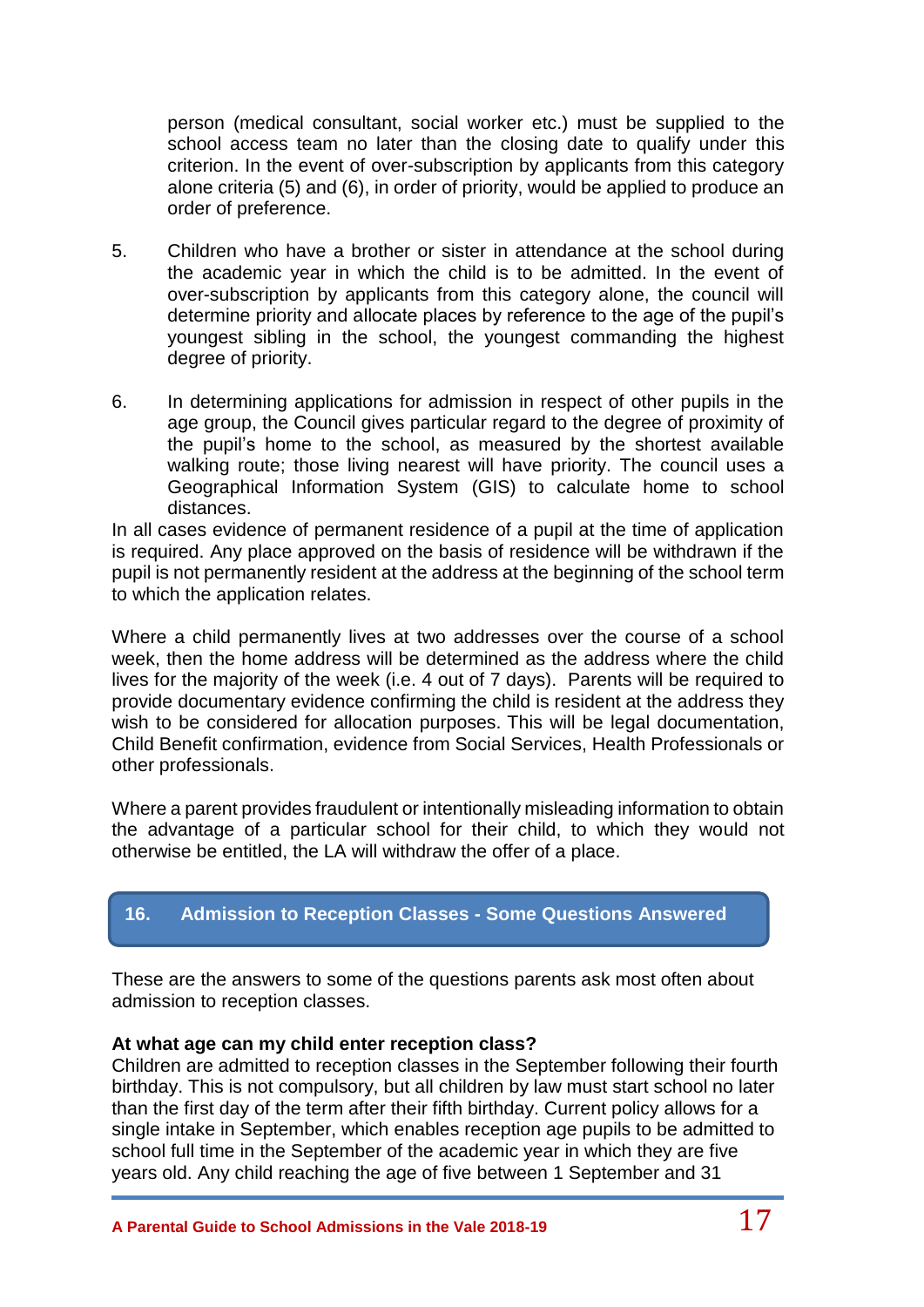August may be admitted into school at the start the autumn term before their fifth birthday. (Please see **Statutory School Age** section).

#### **Is my child automatically guaranteed a place in the reception class of a school where he/she attends nursery?**

No. The attendance at a nursery class attached to a school, will not automatically entitle a child to a reception class place at the same school. An application must be made. Priority will always be given to those children who live within the catchment area of the school following application of the published criteria. Attendance in the nursery class is not a factor given consideration in the oversubscription criteria.

#### **How are admissions decided if a school is oversubscribed?**

In the event of oversubscription i.e. where there are more applications than places available, applications will be admitted applying the oversubscription criteria published in this document. In the case of Voluntary Aided and Catholic Schools please refer to the admission criteria detailed at appendix 6.

#### **What arrangements are there for me to appeal?**

All parents have a statutory right of appeal against decisions made to refuse an admission to a school once their child reaches statutory school age. Parents who have applied unsuccessfully will be informed in writing of the decision made, offering the right to appeal with a closing date for submission. The appeal will be heard by an Appeal Panel which is independent of the Council and whose decision is binding. Please refer to the section on **Appeals** for further information.

## **17. Moving from Primary to Secondary School**

The Secondary schools in the Vale of Glamorgan are listed in appendix 1 of this booklet. Admission is based on a system of feeder primary schools. (See appendix 2). Secondary schools are classified as Community, Foundation or Aided Schools. The Council is responsible for the admission arrangements for Community Schools, whilst individual school governing bodies are responsible for the Foundation and Aided sector.

Children normally transfer to secondary school in the September following their eleventh birthday. In the autumn term Parents of Year 6 pupils are invited to apply for their preferred secondary school for the following September. In deciding upon admissions the Council will consider each individual application received by the published closing date. No guarantee can be given that parents` preference can be met in every case as requests for places in certain schools may exceed the number of places available. The Council will meet parental preference wherever possible provided there are spaces available and a school's admission number will not been exceeded. However where the number of applications for admission to a school exceeds the number of places available, places will be allocated applying the admission criteria, in the order of priority, set out below.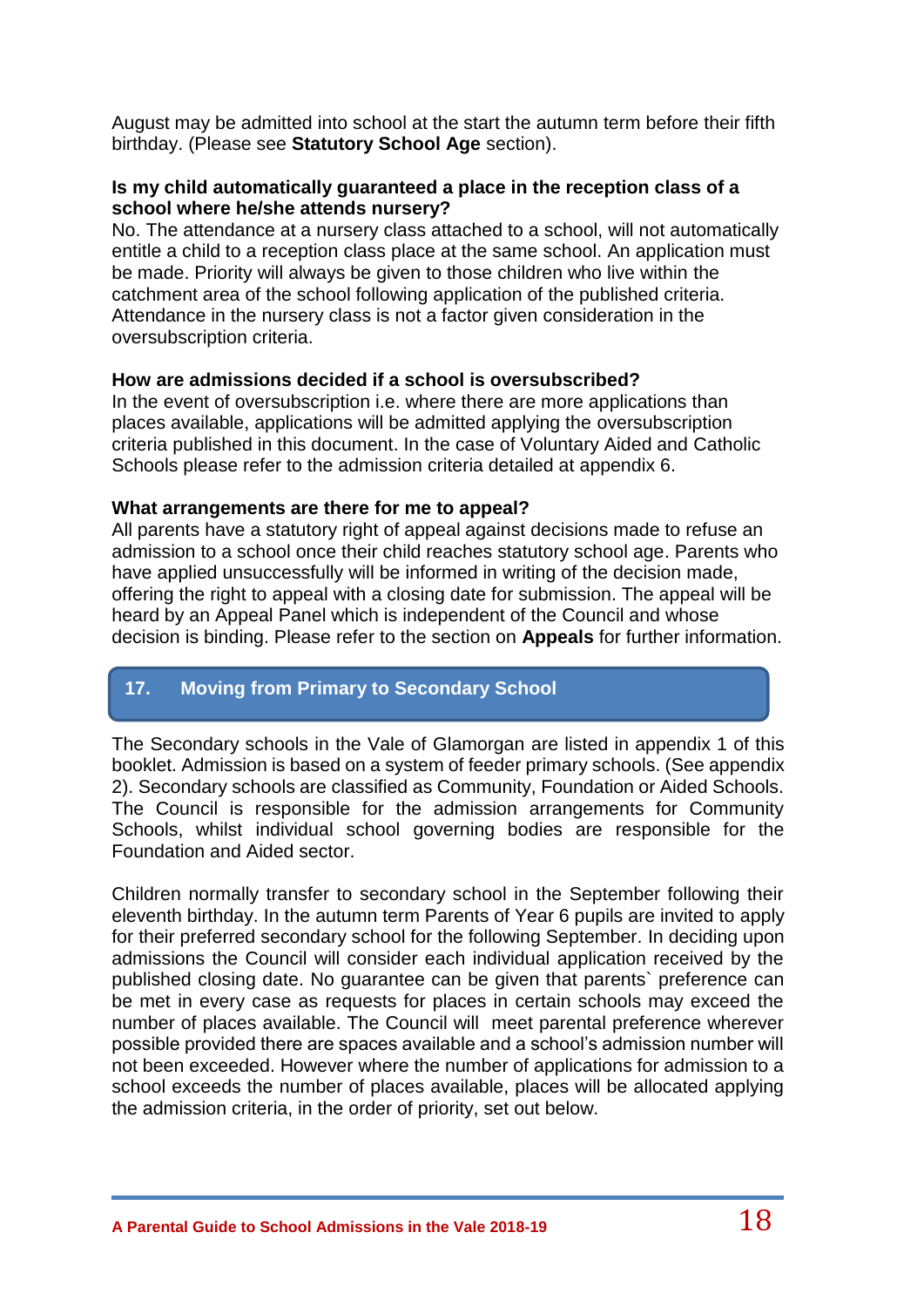## **18. Secondary School oversubscription criteria**

In order to ensure that wherever possible pupils access a place at their local school, an equal preference system is being introduced for applications to secondary school. This system is already in place for reception and nursery applications where parents are invited it identify up to 3 preferences. Parents are strongly recommended to list 2 different Community Secondary Schools, at least one being their catchment area school. In the case of applicants for Ysgol Gymraeg Bro Morgannwg, it is acknowledged that parents may choose to only nominate the Welsh Medium Secondary School however applicants can, if they wish nominate an alternative.

Expressing a preference does not guarantee admission to a chosen school. It will give the children of applicant's priority over children whose parents have not expressed a preference for that school. If parents do not apply for 2 different Community secondary Schools or submit their application late, it will be less likely the child will be able to attend their preferred or catchment school as late applications will be assessed after the applications considered in the initial round and their preferred or catchment school may already be fully subscribed.

Parents are advised to complete the application carefully and provide as much information (including supporting documentary evidence where necessary) as possible as this will be used for assessing where the child will be on the list for each school applied for. The council use an 'Equal Preference Scheme' to decide which school can be offered. This means that when we are making decisions we don't take into account the order that parents have put the schools in your application. Each preference will be assessed against the Council's admissions criteria so it is important that applicants read and understand these fully. The council can only offer one place within a Community school so when we are allocating places if we can offer more than one place we will always offer the school that you have listed as the highest preference. This is why the order parents put the schools in is so important.

Children with a statement of Special Educational Needs, when the school is named as the most appropriate setting, will be admitted before applying the oversubscription criteria.

- 1. Children where evidence has been supplied to confirm that they are looked after, or have been previously looked after by a local authority in accordance with section 22 of the Children Act.
- 2. Children in the promoting age group in attendance at a linked feeder school of a secondary school and living within the geographical catchment area of the secondary school on or before the published closing date. In the event of oversubscription by applicants from this category alone criteria (5), (6) and (7) would be applied to produce an order of preference.
- 3. Children in the promoting age group permanently resident within the defined catchment area of the secondary school on or before the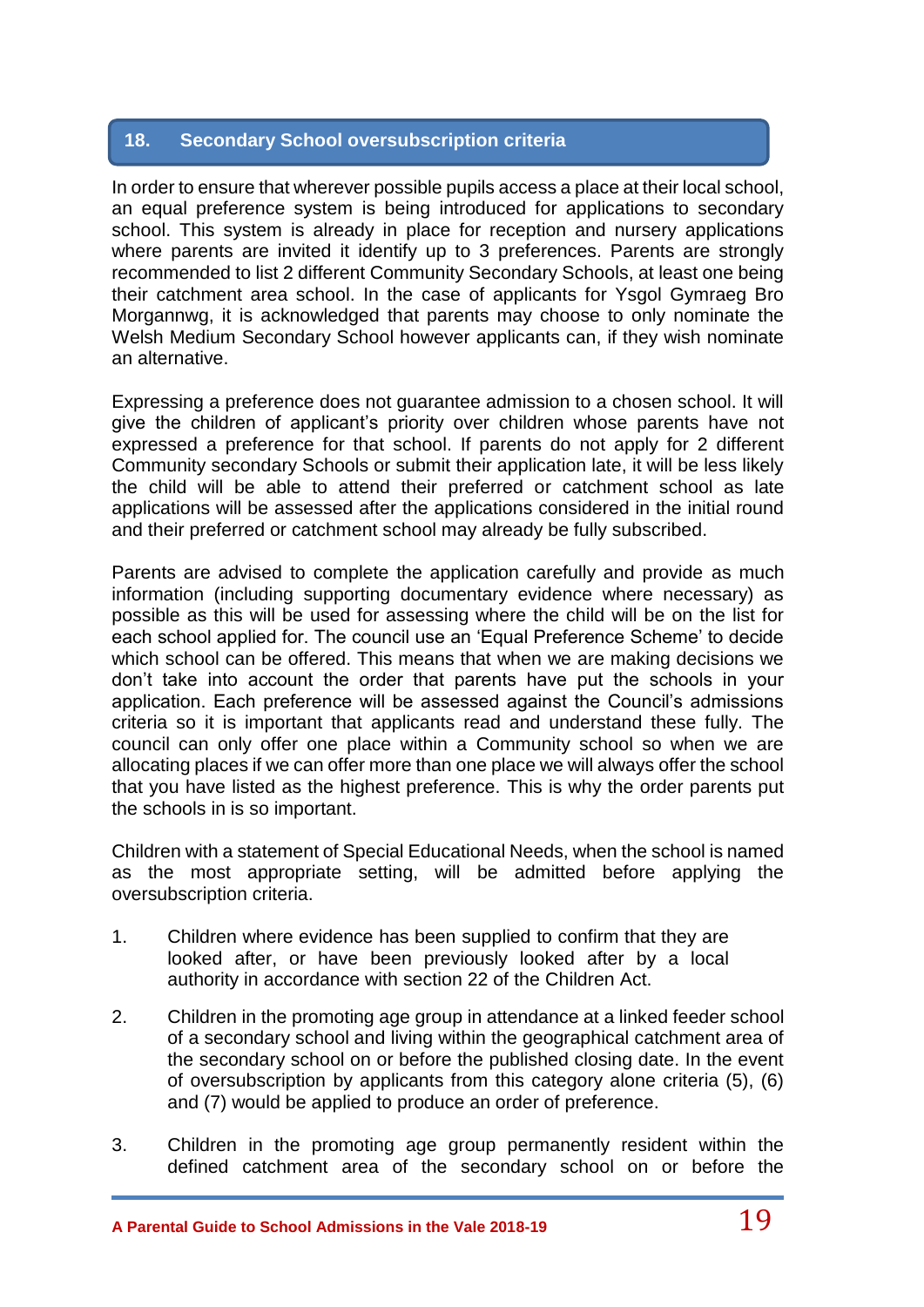published closing date for receipt of preference forms or not permanently resident within the defined catchment area of the secondary school but who have satisfied the council (by providing appropriate written evidence such as a rental agreement or confirmation of house purchase), on or before the published closing date for receipt of preference forms, that they will be taking up residence within the catchment area by the commencement of the school term to which the application relates. In the event of oversubscription by applicants from this category alone criteria (5), (6) and (7) would be applied to produce an order of preference.

- 4. Children in the promoting age group in attendance at a linked feeder school of a secondary school but not living within the defined catchment area of the secondary school on or before the published closing date for receipt of preference forms. In the event of oversubscription by applicants from this category alone criteria (5), (6) and (7) would be applied to produce an order of preference.
- 5. Pupils whom the Council judges to have compelling medical or social grounds for their admission to a specified secondary school i.e. those children recommended for placement with regard to medical, psychological or social reasons. Evidence from an appropriate professional person (medical consultant, social worker etc.) must be supplied to the school access team by no later than the closing date to qualify under this criterion. In the event of oversubscription by applicants from this category alone criteria (6) and (7) would be applied to produce an order of preference.
- 6. Pupils who will have a brother or sister on register at the school in years 7 to 11 only during the academic year in which the child is to be admitted. In the event of over-subscription by applicants from this category alone, the Council will determine priority and allocate places by reference to the age of the pupils youngest sibling in the school, the youngest commanding the highest degree of priority.
- 7. In determining applications for admission in respect of other pupils in the promoting age group the Council gives particular regard to the degree of proximity of the pupil's home to the secondary school as measured by the shortest available walking route, those living nearest will have priority. The council uses a Geographical Information System (GIS) to calculate home to school distances.

Only applications received by the published closing date for receipt of preference forms will be considered in the initial round of allocation of places. In all cases evidence of permanent residence of a pupil at the time of application is required. Any place approved on the basis of residence will be withdrawn if the pupil is not permanently resident at the address at the beginning of the school term to which the application relates.

Where a child permanently lives at two addresses over the course of a school week, then the home address will be determined as the address where the child lives for the majority of the week (i.e. 4 out of 7 days). Parents will be required to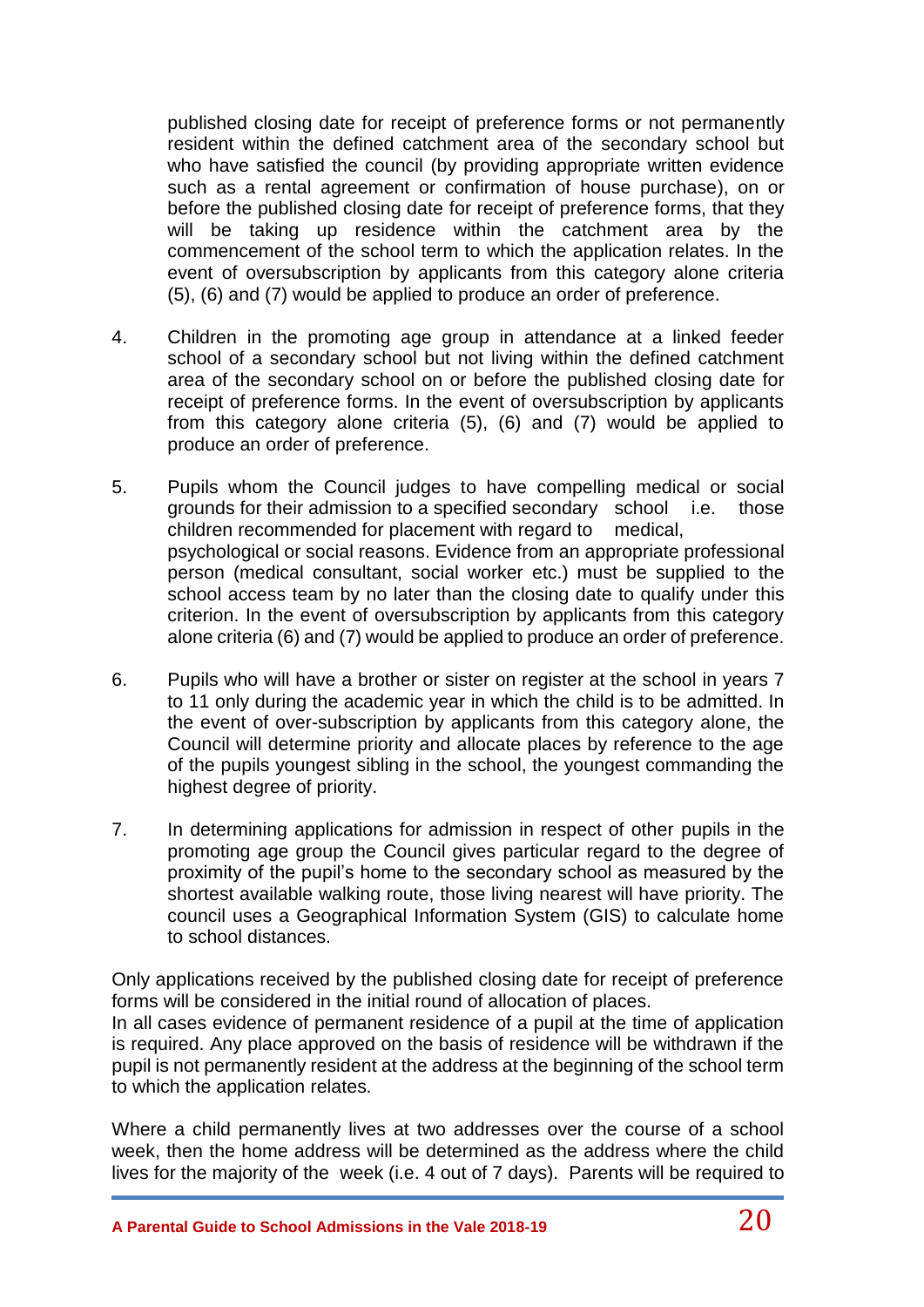provide documentary evidence confirming the child is resident at the address they wish to be considered for allocation purposes. This will be legal documentation, Child Benefit confirmation, evidence from Social Services, Health Professionals or other professionals.

Where a parent provides fraudulent or intentionally misleading information to obtain the advantage of a particular school for their child, to which they would not otherwise be entitled, the LA will withdraw the offer of a place.

#### **Secondary oversubscription criteria (in year transfers)**

- 1. Children where evidence has been supplied to confirm that they are looked after, or have been previously looked after in accordance with section 22 of the Children Act 1989.
- 2. Pupils permanently resident within the defined catchment area of the secondary school or not permanently resident within the defined catchment area of the secondary school but who have satisfied the council by providing evidence, that they will be taking up residence within the catchment area before starting at the school. In the event of oversubscription by applicants from this category alone criteria (3), (4) and (5) would be applied to produce an order of preference.
- 3. Pupils whom the Council judges to have compelling medical or social grounds for their admission to a specified secondary school i.e. those children recommended for placement with regard to medical, psychological or social reasons. (Written recommendations from the appropriate external agencies or professional advisers will normally be required in such cases). In the event of oversubscription by applicants from this category alone criteria (6) and (7) would be applied to produce an order of preference.
- 4. Pupils who already have a brother or sister at the school, years 7 to 11 only, and who will be on register at the school at the time in which the child is to be admitted. In the event of over-subscription by applicants from this category alone, the Council will determine priority and allocate places by reference to the age of the pupils youngest sibling in the school, the youngest commanding the highest degree of priority.
- 5. In determining all other applications for admission the Council will consider the degree of proximity of the pupil's home to the secondary school as measured by the shortest available walking route. Those living nearest will have priority. The council uses a Geographical Information System (GIS) to calculate home to school distances.

#### **19. Transfer from Primary to Secondary Education**

#### **Some Questions Answered**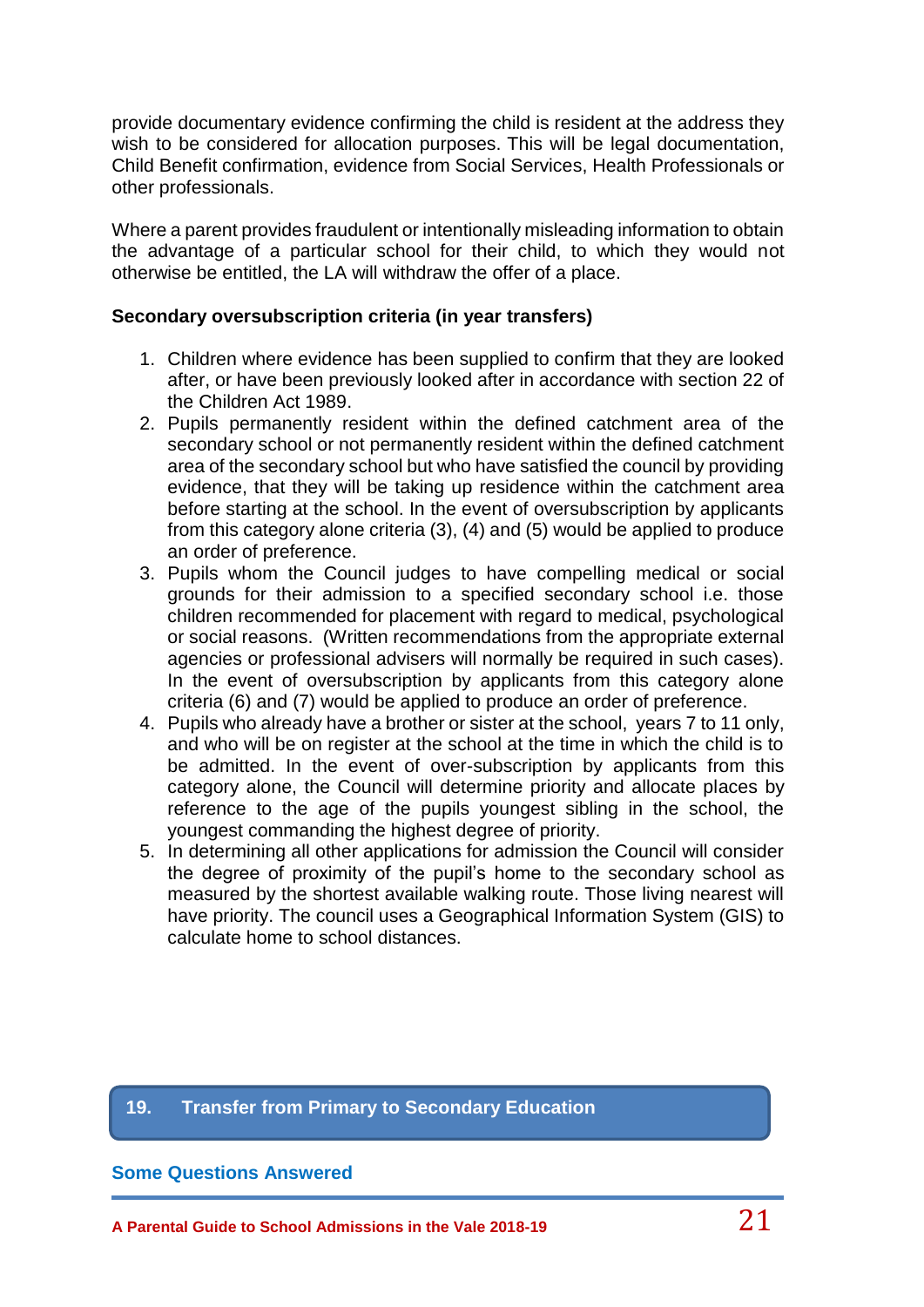These are the answers to some of the questions parents ask most often about transfer to secondary education.

#### **At what age will my child enter secondary school?**

The Council's policy is that children transfer to secondary school in September of any year if they have reached the age of eleven on or by 31 August in that year.

### **What are the arrangements for transfer from primary to secondary school**?

If your child is attending a Community or a Church in Wales primary school and is due to transfer to a secondary school next September you will receive correspondence from the Council in the autumn term of year 6. All parents must apply for the school they wish their child to attend/transfer to, even if it is the school identified by feeder primary school arrangements. Failure to apply could lead, if demand exceeds the number of places available, to some children being denied a place at their local school. You are strongly advised to apply by the closing date. The Council will consider applications received prior to the closing date before any late applications. If you wish to apply for Stanwell or St Richard Gwyn Catholic Secondary School, you should apply to the Governing Body of the School, who will consider them in the light of their own admission arrangements. Details of the admission arrangements for the Bishop of Llandaff Church in Wales Secondary School are available from the school itself.

#### **How are admissions decided if a school is oversubscribed?**

In deciding admissions, the council applies the published oversubscription criteria which is found in this booklet

#### **What should I do if I want my child to attend a denominational secondary school, (i.e. a Church in Wales or Catholic secondary school) or a Foundation school?**

Admissions to these schools are dealt with by the Governors of each school. Details of how to apply for Church in Wales secondary schools are distributed to pupils in their final year at County primary schools and the Church in Wales primary schools. Details about the admission arrangements for the Catholic secondary school will be distributed to pupils in their final year at Catholic primary schools. In addition, any parent can obtain information about the admission arrangements for a particular denominational or foundation school from the school itself. Admission policies for our Foundation and Voluntary Aided Schools are provided in Appendix 2 and 3.

## **What arrangements are there for me to appeal?**

Please refer to our appeals section. An Appeal Panel is independent of the Council and comprises of lay persons, persons who have experience in education, are acquainted with the educational conditions in the area, or are parents of a registered pupil at another school. Parents who have applied unsuccessfully for an alternative Community secondary school and who wish to appeal must submit their appeal form by the deadline provided. Appeals submitted after the deadline will not be considered except in exceptional circumstances, e.g. where a family changes address at a time which makes compliance with the deadline impossible. Separate and distinct Appeal Panels hear appeals against decisions of aided and foundation schools. Guidance on such an appeal should therefore be sought from the schools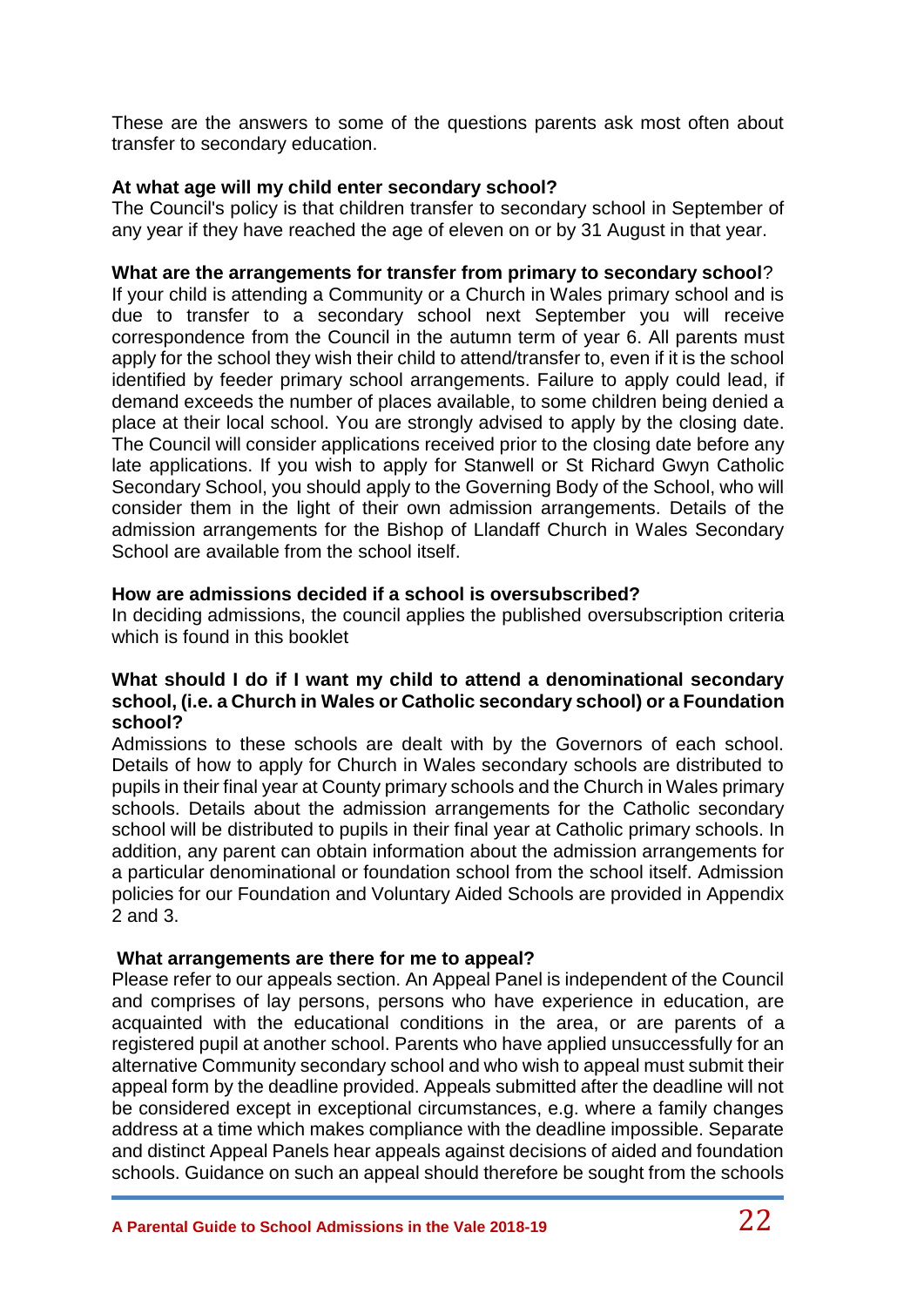#### concerned.

#### **At what age can my child legally leave school?**

A child can legally leave school on the last Friday in June following their 16th birthday.

## **20. Transferring to a different School/ moving into the area**

Parents can ask to change schools at any stage of a child's education. They may of course be forced to do this because they are moving house, but in other cases it is generally considered to not normally be in the best interests of the pupil. A change of school mid-year or after year 7 can seriously disrupt the continuity of a child's education and cause difficulties over curriculum compatibility, examination arrangements etc. If your child is in years 9, 10 or 11, the range of subject options chosen may also be a factor. If parents feel that a problem at school is so serious as to necessitate a change, you are urged to take all reasonable steps to resolve the issue with the school first, and then to seek advice from the Council if necessary, before applying formally for a transfer.

Applications to transfer to a different school are normally completed ten school days from their receipt by the School Access Team. Where more applications are received than there are places available, the relevant oversubscription criteria will apply. In all cases the request and the reasons for the request may be shared with Headteacher of both the current and prospective schools. Parents should not remove children from a school until an Admission to an alternative school has been agreed. Where a need has been identified, advice may be sought from other specialist teams within the Directorate.

As applications to transfer schools are normally completed in ten school days, the Council would not normally process an application to transfer (outside the annual admission round for Reception and transfer to Secondary Education) more than six weeks before the places are required. For September places this process would begin around mid-June in order to finalise prior to start of the summer break in July. Applications received in school holidays would not normally be able to be finalised until schools reopen in the new term.

## **22. Admissions to Sixth Forms**

The Governing Bodies of Community Schools are responsible for the determination of admission arrangements to sixth forms. Application should therefore be made directly to the school.

## **23. Admissions to Denominational Education/Foundation Schools**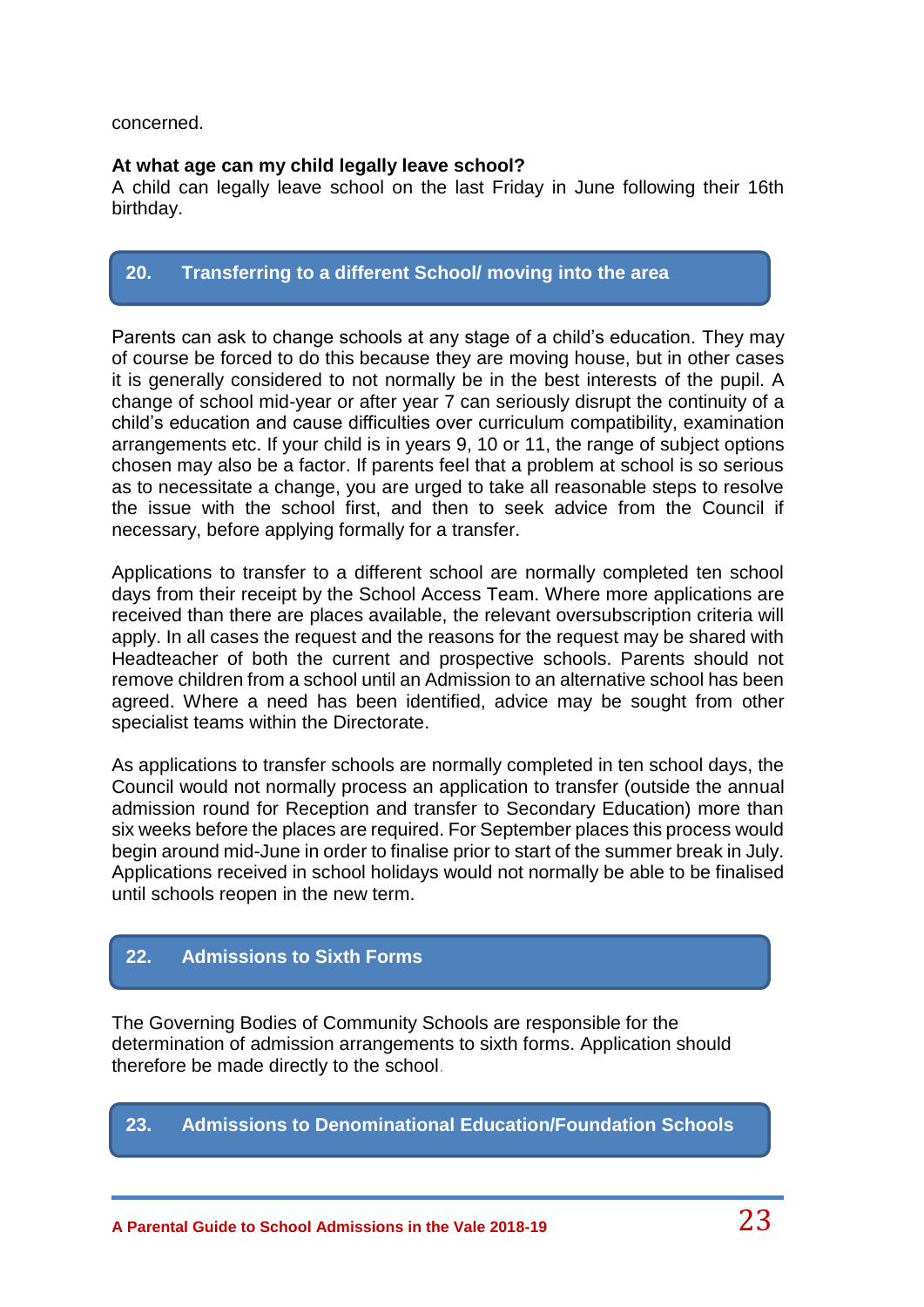## **A) Denominational Education**

### **(i) Catholic Schools**

The appropriate admission authority is the governing body to which all applications are normally made. St Richard Gwyn is the only Catholic Secondary School in the Vale of Glamorgan which has two linked feeder schools, St Helens and St Joseph's Catholic Primary Schools. Parents of pupils attending these linked schools will be advised of admission procedures and arrangements during the autumn term by the school itself. Those pupils who do not attend a linked school but who attend another Vale of Glamorgan school will be invited to apply for a school place by the council. If they apply for a school that manage their own admissions, the school access team will notify the relevant school. Parents of pupils not attending a Vale of Glamorgan primary school will need to contact the school itself for further details and an application form. Relevant admission policies for the school are shown in Appendix 6.

### **(ii) Church in Wales Schools**

There is no Church in Wales Secondary Schools in the Vale. Parents wishing a Church in Wales Secondary education will need to contact neighboring authorities. The Council has established links with the Bishop of Llandaff CIW secondary school in Cardiff. As the appropriate admission authority for the school is the governing body, parents will need to contact the school for further details and an application form. School transport would be considered to this school for Vale pupils, subject to statutory qualifying limits. Please refer to the section on **school transport** in this booklet.

#### **B) Foundation Schools**

The appropriate admission authority is the governing body to which all applications should be made. The linked feeder schools are described in appendix 2 of this document. Details of how to apply to Foundation Schools will be distributed to pupils in the linked feeder schools in their final year at Vale of Glamorgan Primary schools. Those parents of pupils not in a linked feeder school will need to contact the schools for further details and an application form. Relevant admission policies for foundation schools are shown in Appendix 6.

## **24. Statutory Appeals**

All parents have the right to appeal if they are refused a place for their child at a school. The only exception to this is Nursery School as this is not statutory education. If parents are dissatisfied with the result of an application for a particular Community school, an appeal may be submitted to an Appeal Panel, which is independent of the council, and comprises of lay members who have experience in education, or who are acquainted with the educational conditions in the area, or are parents of registered pupils at a school. Separate and distinct Appeal Panels hear appeals against decisions of the Governors of Church and Foundation Schools. Guidance on such an appeal should therefore be sought from the school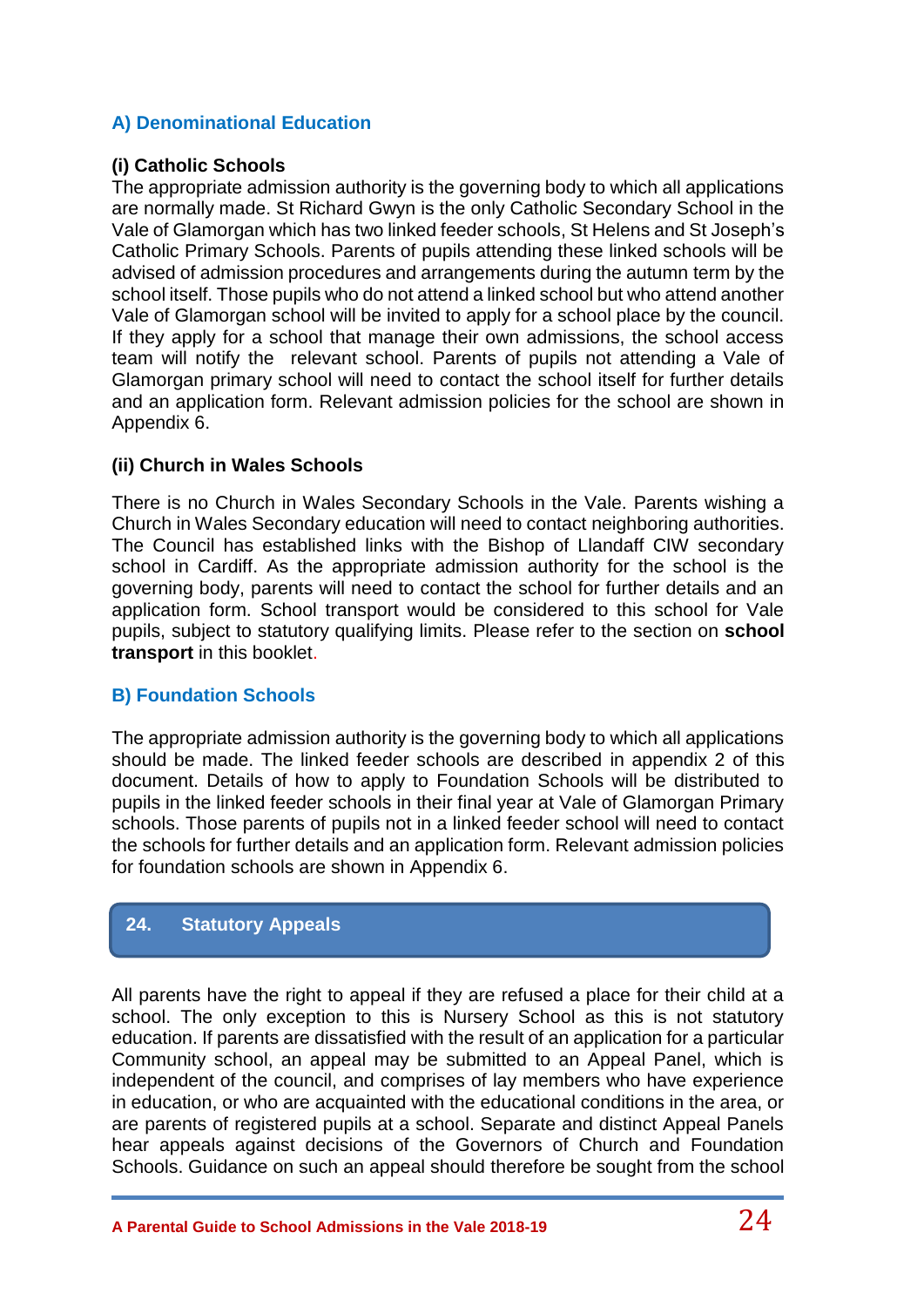concerned. An appeal must be made in writing on the appropriate form by the prescribed deadline, setting out the grounds on which it is made. Parents who submit an appeal will be given the opportunity to speak before the Appeal Panel if they wish. The decision of an Appeal Panel is final and is binding on the Council or the Governors, as appropriate. In the case of an unsuccessful appeal, unless there is subsequently a significant change in the circumstances relating to the original application there will be no further right of appeal available as far as the academic year in question is concerned.

**School admission appeals held during the academic year 2017 to 2018** There were 150 appeals held during the academic year 2017/18. The outcomes were as follows:

| <b>School</b>                                    | <b>Number of</b><br>appeals | outcome              |
|--------------------------------------------------|-----------------------------|----------------------|
| <b>Albert Primary</b>                            | 16                          | <b>All dismissed</b> |
| <b>Barry Island Primary</b>                      | $\overline{2}$              | <b>All dismissed</b> |
| <b>Cadoxton Primary</b>                          | $\overline{2}$              | <b>All dismissed</b> |
| <b>Cogan Primary</b>                             | 6                           | <b>All dismissed</b> |
| <b>Colcot Primary</b>                            | $\mathbf 1$                 | <b>All dismissed</b> |
| <b>Evenlode Primary</b>                          | 15                          | 2 Upheld             |
| <b>Gwenfo C.W Primary</b>                        | 6                           | <b>All dismissed</b> |
| <b>High Street Primary</b>                       | 1                           | <b>All dismissed</b> |
| <b>Holton Primary</b>                            | $\overline{2}$              | <b>All dismissed</b> |
| <b>Jenner Park</b>                               | $\mathbf 1$                 | <b>All dismissed</b> |
| <b>Llangan Primary</b>                           | $\overline{2}$              | 2 Upheld             |
| <b>Palmerston Primary</b>                        | $\overline{2}$              | 2 Upheld             |
| <b>Peterston Super Ely C.W</b><br><b>Primary</b> | 1                           | <b>All dismissed</b> |
| <b>Rhws Primary</b>                              | 1                           | <b>All dismissed</b> |
| <b>Romilly Primary</b>                           | $\overline{2}$              | <b>All dismissed</b> |
| <b>St Athan Primary</b>                          | 3                           | <b>All dismissed</b> |
| <b>St Nicholas C.W Primary</b>                   | $\mathbf 1$                 | <b>All dismissed</b> |
| <b>Sully Primary</b>                             | 8                           | 1 Upheld             |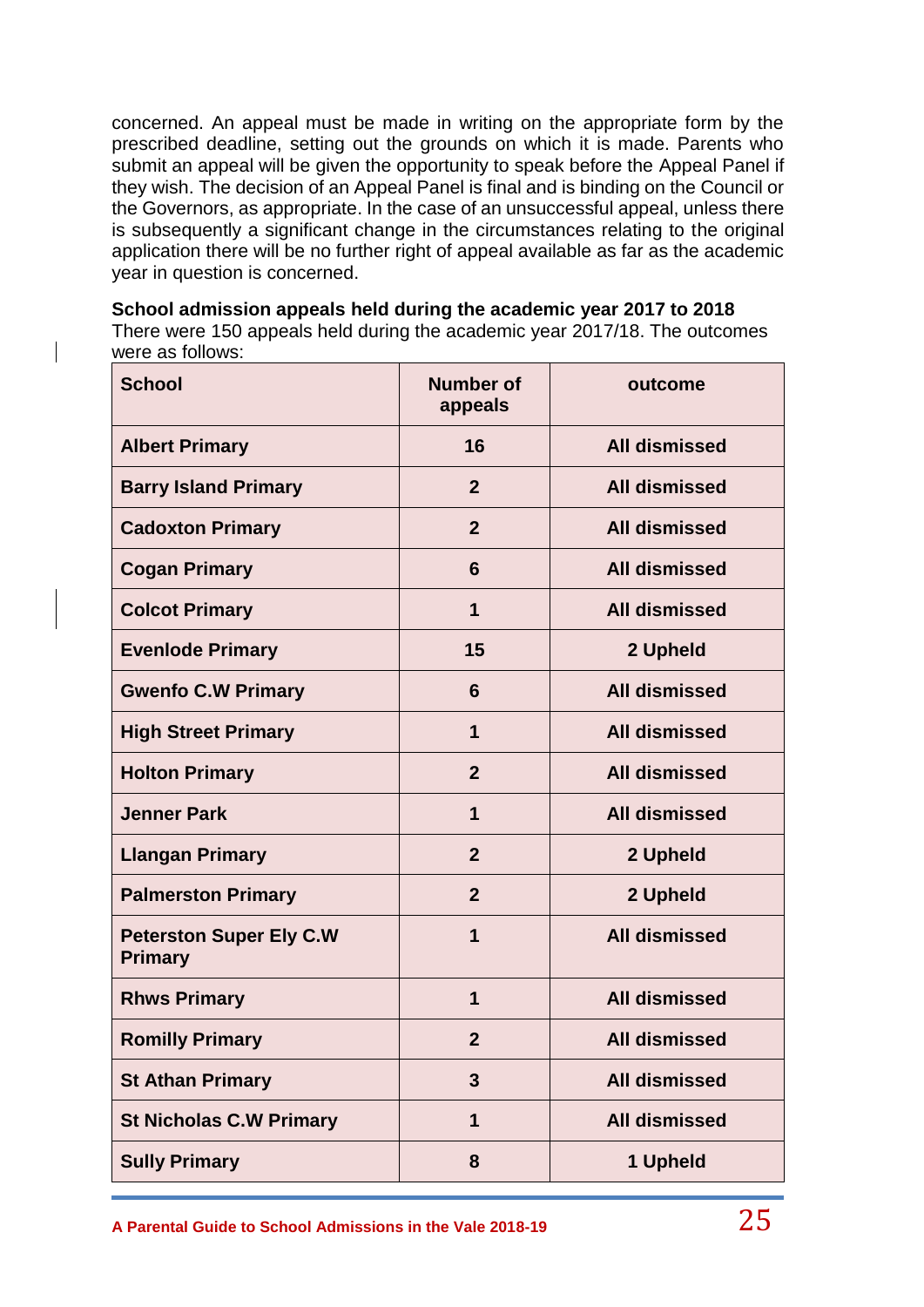| <b>Victoria Primary</b>             | 14 | 1 Upheld             |
|-------------------------------------|----|----------------------|
| <b>Y Bont Faen Primary</b>          | 8  | <b>All dismissed</b> |
| <b>Ysgol Bro Morgannwg</b>          | 5  | <b>All dismissed</b> |
| <b>Ysgol Sant Baruc</b>             | 1  | <b>All dismissed</b> |
| <b>Cowbridge Comprehensive</b>      | 11 | <b>All dismissed</b> |
| <b>Llantwit Major Comprehensive</b> | 8  | <b>7 Upheld</b>      |
| <b>St Cyres Comprehensive</b>       | 31 | 1 Upheld             |

## **25. Waiting Lists**

Where an application is refused, the pupil will be placed on a waiting list until the 30 September following their application. This waiting list is ranked in the order of the relevant oversubscription criteria and therefore their position on the list is subject to change if, for example additional applications qualifying under higher criteria are received. No account is taken of the length of time the pupil has been on a waiting list, the particular infant or primary school the child is attending in the meantime or to the length of time the school has been aware of the parental intention to apply for a place at the school. If a parent wishes their child to remain on the waiting list after 30<sup>th</sup> September in any academic year, they will need to contact the School Access Team to arrange this.

## **26. Multiple Births**

When only one place is available and a parent of multiple Birth Children (i.e. twins, triplets etc.) apply, the admission authority can normally only offer the number of places available at the school. It will be for the parents to determine if they wish to take the place available for one of their children. In these exceptional cases, advice should be sought from the School Access team as in some cases in Key Stage one, permitted exceptions apply.

## **27. Definition of Siblings**

This includes all children living within the same household with one or more parent who has full parental responsibility. This includes a brother/sister; or step brother/step sister; or half brother/ half sister adopted or fostered permanently resident at the same address Evidence of parental responsibility may be required. In these circumstances, advice should be sought from the School Access team.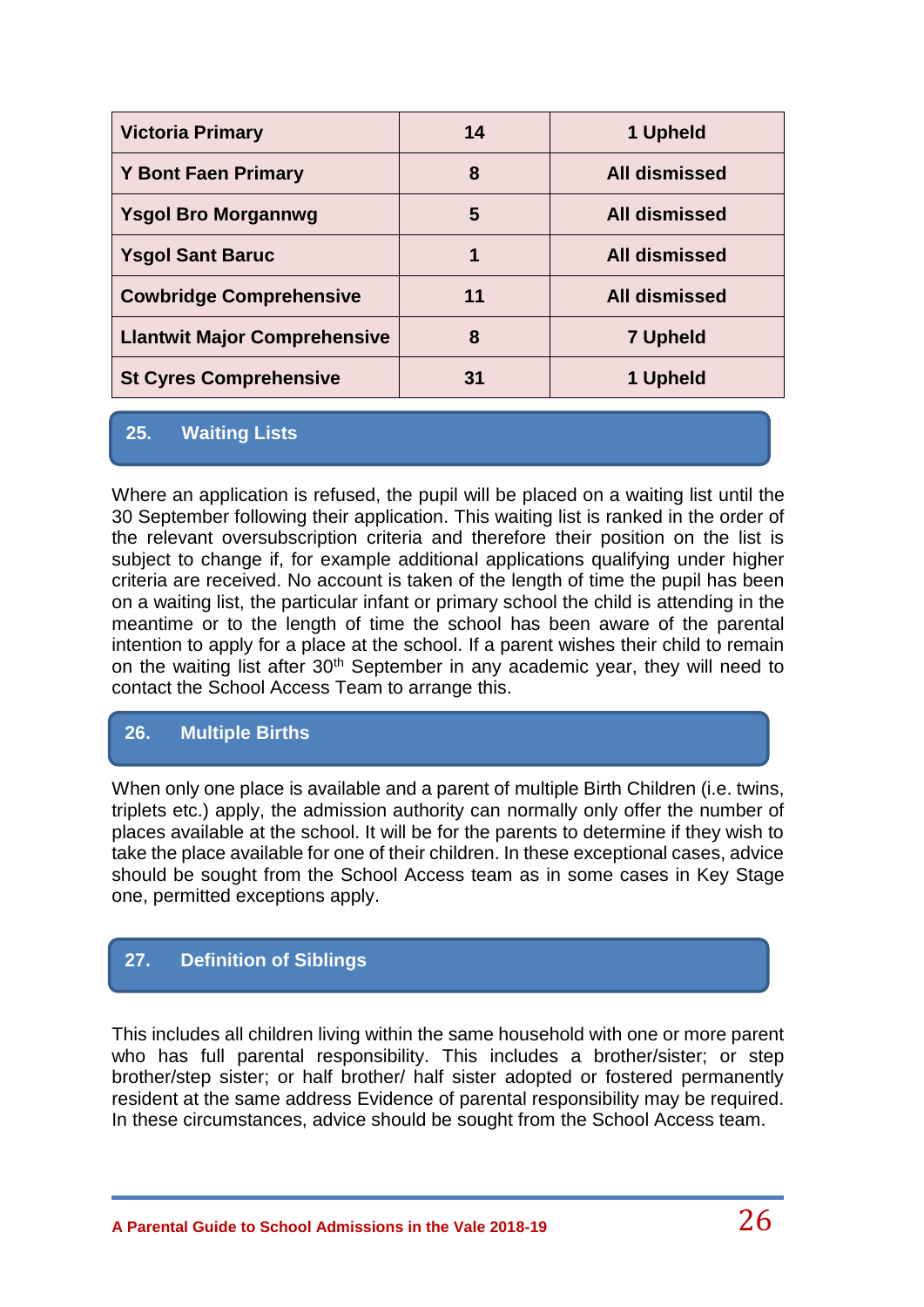## **28. Fraudulent/ Misleading applications**

Where a parent provides fraudulent, false or intentionally misleading information to obtain the advantage of a particular school for their child, to which they would not otherwise be entitled, the Council will withdraw the offer of a place. An example of this would be a false claim to live at an address within a catchment area which would effectively deny a place being offered to another child. In these cases, the council can withdraw the place, even if the child has started at the school. Where a place is withdrawn on the basis of misleading information, the application must be considered afresh, and a right of appeal offered if a place is refused.

### **29. Applications for children of UK Service personnel and other Crown Servants**

The Vale of Glamorgan Council has a long history of welcoming children of UK service personnel to our schools. The council is aware that Service families often have to move quickly and proof of residency is not always available and this is taken into consideration when dealing with applications from UK Service families. Due regard to welsh government advice and statutory guidance in the case of exceptions to Infant class size limits on this matter is given. The council will:

- ensure that the needs of the children of UK Service families are taken into account;
- allocate a school place in advance of a move if the application would meet the criteria when they move to their destination;
- invite a service representative to join the admissions forum;
- accept a unit postal address for applications from service personnel in the absence of a new home postal address.

The council will not:

- reserve places for blocks of these children, or
- refuse a place to a child of a UK service family because the family does not currently live in the area.

## **30. Provision for Children who have Additional Learning Needs**

The Vale of Glamorgan Council, in accordance with the 1996 Education Act, recognises that an estimated 20% of the school population have Additional Learning Needs at some time during their school life. The Council is committed to fulfilling its responsibilities and duties towards these children and has adopted a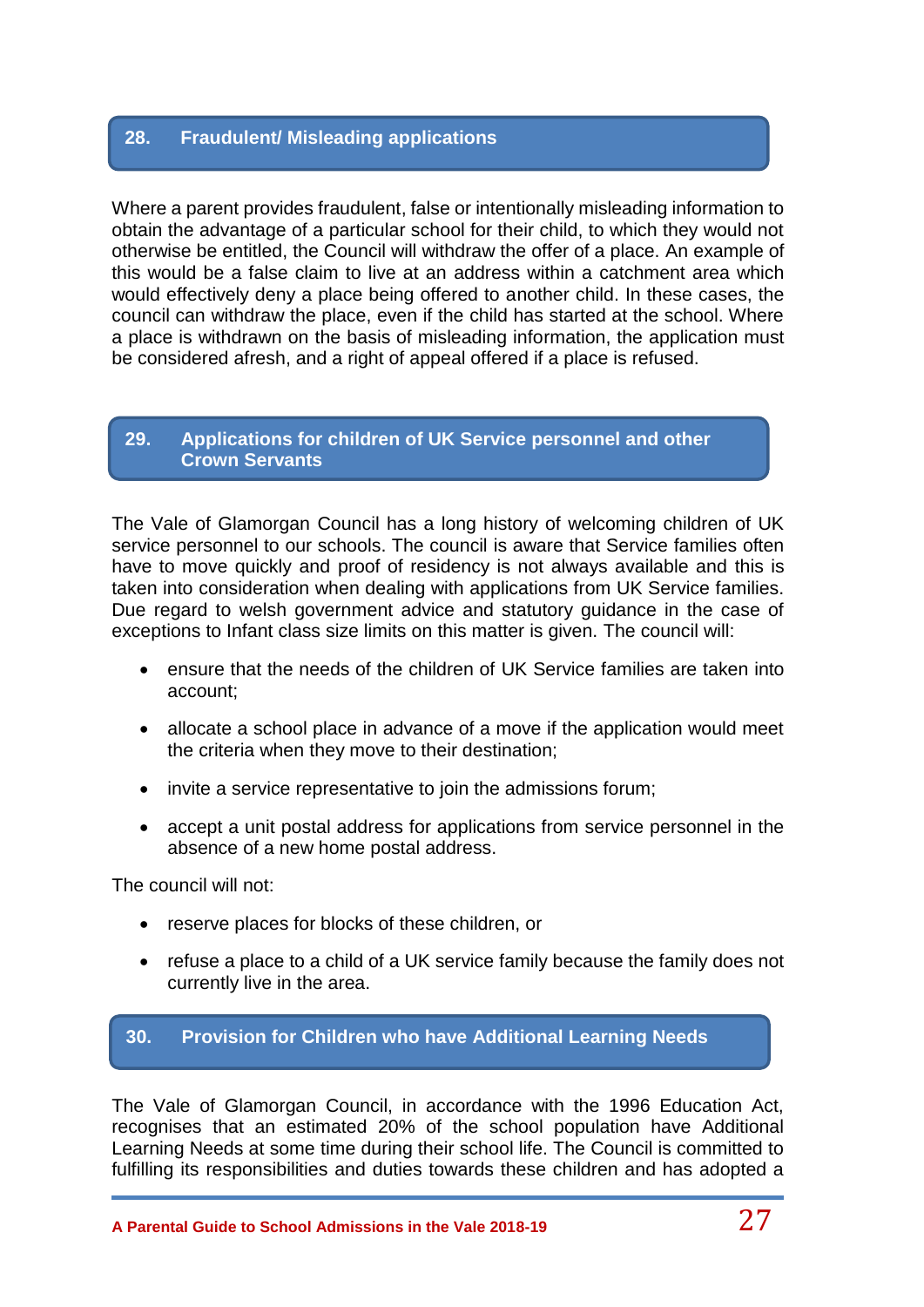staged approach to identify and assess each child's Special Educational Needs in line with the four stages of the Code of Practice. The Achievement for All Service was established to meet the Council's statutory duties and works closely in partnership with schools, parents and other agencies. Details of the provision available are given in appendix 5. Most children's needs can be met in local mainstream schools, with outside specialist help if required. For children with more significant learning difficulties a Statutory Assessment may be necessary which may result in a Statement of Special Educational Needs being issued which will detail the child's needs and the provision to meet those needs. On occasion, a school may be named in this statement. Where this decision has been made prior to the allocation of places, children with a statement of SEN that names a school will be placed before other applications are assessed against the oversubscription criteria.

The Council acknowledges that there is a continuum of Additional Learning Needs and this is reflected by a continuum of provision. This comprises full inclusion in mainstream classes, special units/classes in mainstream schools and special schools with expertise in teaching children with particular learning difficulties.

If you are concerned that your child may have Additional Learning Needs please discuss this in the first instance with your child's Headteacher. You may also contact the Achievement for All at the address shown in Appendix 5.

## **31. Transport**

Councils have a statutory duty to provide pupils with free transport to the nearest available school if they reside beyond 'walking distance' to that school. The law relating to 'walking distance' is defined as two miles for Primary age and three miles for secondary age, measured by the nearest available walking route.

The Vale of Glamorgan Council provides transport as follows:

- for primary age pupils residing over 2 miles from their nearest or designated catchment area primary school and;
- for secondary age pupils residing over 3 miles from their nearest or designated catchment area secondary school;
- The council uses a Geographical Information System (GIS) software package to measure the "walking distance".

The above distance criteria will apply to both denominational, English and Welsh medium education provision. However, where pupils attend, as a result of parental preference, a school other than the nearest or designated catchment area school, it must be understood that parents accept full responsibility for transport costs and arrangements. If a child qualifies for free transport, a place will normally be provided on a special contract vehicle if there is one serving the particular area.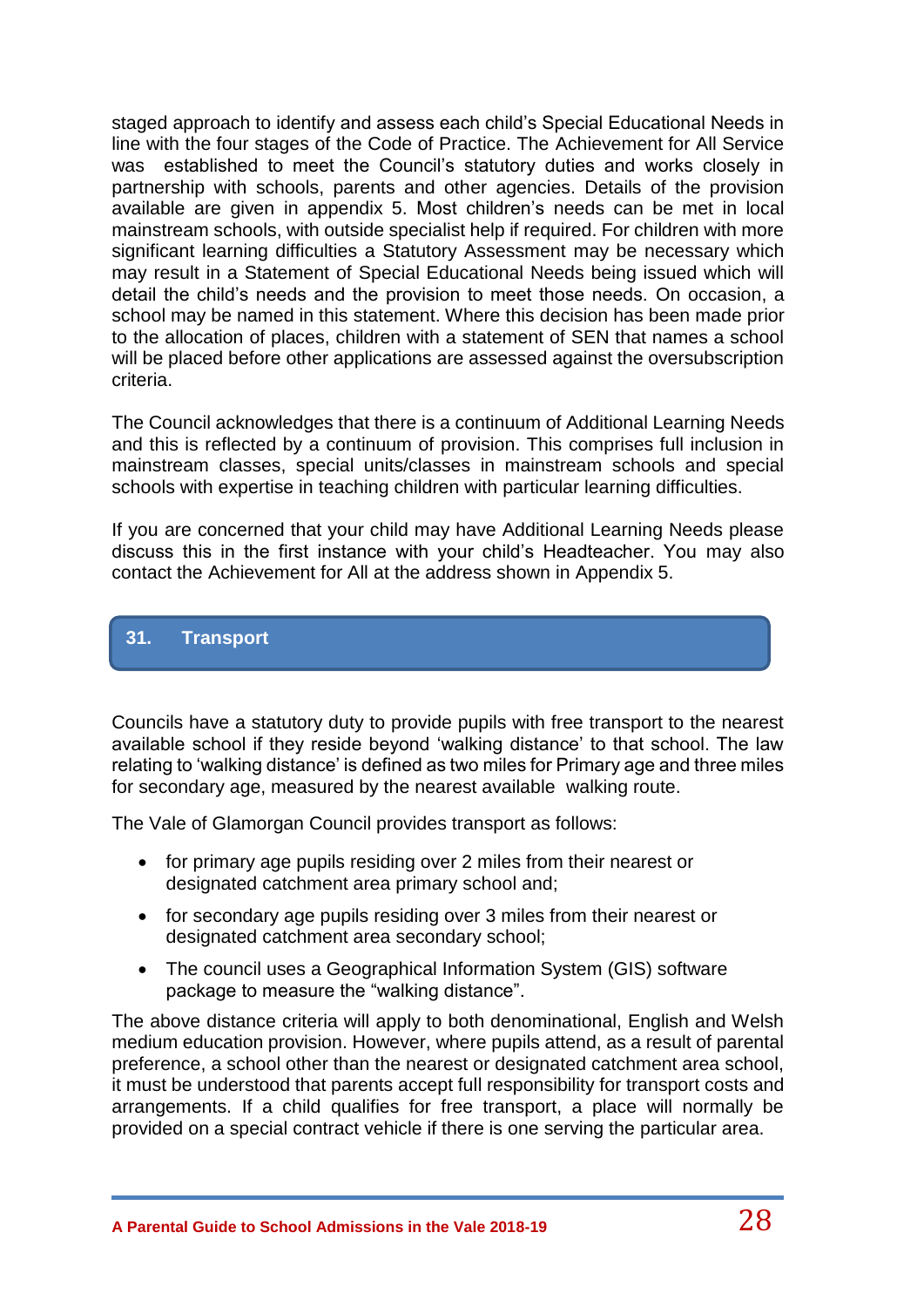Pupils who do not qualify for free transport are sometimes permitted to travel on special contract vehicles on payment of a fare but only where spare space exists. It must be understood that the provision of this facility does not represent an obligation on the Council, and dependent on the capacity of the vehicle used, may result in the withdrawal of the facility at relatively short notice.

Certain schools are also served by a fare paying bus service which conveys nonqualifying pupils who pay fares to the driver.

In cases where a pupil qualifies for free school transport but no contract buses are provided parents may apply for travelling expenses.

Further information regarding school transport can be found on the webpage:

[http://www.valeofglamorgan.gov.uk/en/working/education\\_and\\_skills/schools/sch](http://www.valeofglamorgan.gov.uk/en/working/education_and_skills/schools/school_transport/school_transport.aspx) [ool\\_transport/school\\_transport.aspx](http://www.valeofglamorgan.gov.uk/en/working/education_and_skills/schools/school_transport/school_transport.aspx)

## **32. Free School Meals**

Eligibility for free school meal entitlement is provided for parents who are in receipt of certain support payments. The relevant support payments are:

- Income Support (IS)
- Employment Support Allowance (Income Related) (ESA (IR)).
- Income Based Job seekers Allowance (IBJSA)
- Support under Part VI of the immigration and Asylum Act 1999
- Child Tax Credit (but not Working Tax Credit) with an annual income not exceeding £16,190, but who are NOT entitled to Working Tax Credit
- Guaranteed element of State Pension Credit
- Children who receive IS or IBJSA in their own right are also eligible to receive free school meals

If you think your child or children might qualify for free school meals, then you will need to complete an application form available from the Benefits Department, Civic Offices, Holton Road, Barry, CF63 4RU. Tel: 01446 709244 or email: [benefits@valeofglamorgan.gov.uk.](mailto:benefits@valeofglamorgan.gov.uk)

## **33. School Uniform Assistance Scheme**

The Welsh Government has introduced a Uniform Financial Assistance Scheme. This grant is available only for those pupils who are transferring from primary to secondary school, and will not be available for any child already in attendance at a secondary school. Eligibility for a uniform grant entitlement is provided for parents who are in receipt of certain support payments. The scheme provides a payment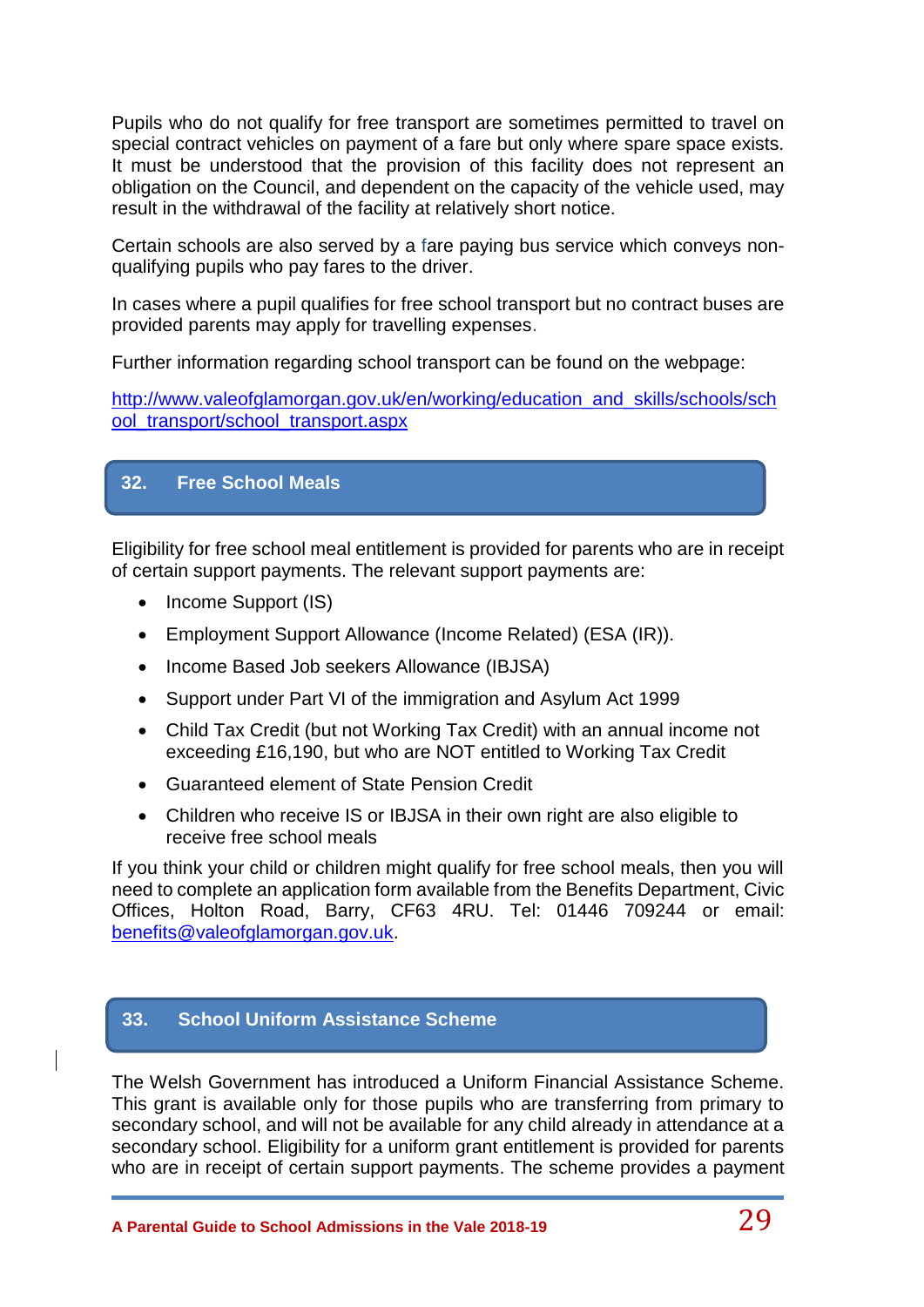of £105 to each pupil entering year 7 of secondary school or attending a special school at aged 11 at the start of the school year who is eligible for free school meals. Children of families in receipt of the following may also be eligible:

- Income Support (IS)
- Employment Support Allowance (Income Related) (ESA (IR)).
- Income Based Job seekers Allowance (IBJSA)
- Support under Part VI of the immigration and Asylum Act 1999
- Child Tax Credit (but not Working Tax Credit) with an annual income not exceeding £16,190, but who are NOT entitled to Working Tax Credit
- Guaranteed element of State Pension Credit

If you think your child or children might qualify for a uniform grant, then you will need to complete an application form available from [benefits@valeofglamorgan.gov.uk](mailto:benefits@valeofglamorgan.gov.uk) <mailto:> or your local school. Application forms are obtainable during the second half of the summer term for transfer to secondary school in the following September

## **34. Education Maintenance Allowance (EMA)**

The Education Maintenance Allowance provides financial support for 16-18 year olds who are continuing with their education at schools or further education institutions. It is means tested and to be eligible you will need to be:

- Aged 16 to 18
- Living in the UK
- In Full Time Study
- Studying eligible course

If you think you may be eligible please contact your school directly. Further information is available at [www.studentfinancewales.co.uk](http://www.studentfinancewales.co.uk/)

## **35. Public Examinations**

The Vale of Glamorgan Council adheres to the advice, guidance and legislation provided by Welsh Government with regard to entrance for public examinations. Further information on school policy can be gained from the school direct, along with details of public examination results. All pupils are entitled to be entered for public examinations at the appropriate level for the subjects they study. Examination fees are normally paid by the school, subject to terms and conditions.

## **36. Charging arrangements for School Trips/Visits**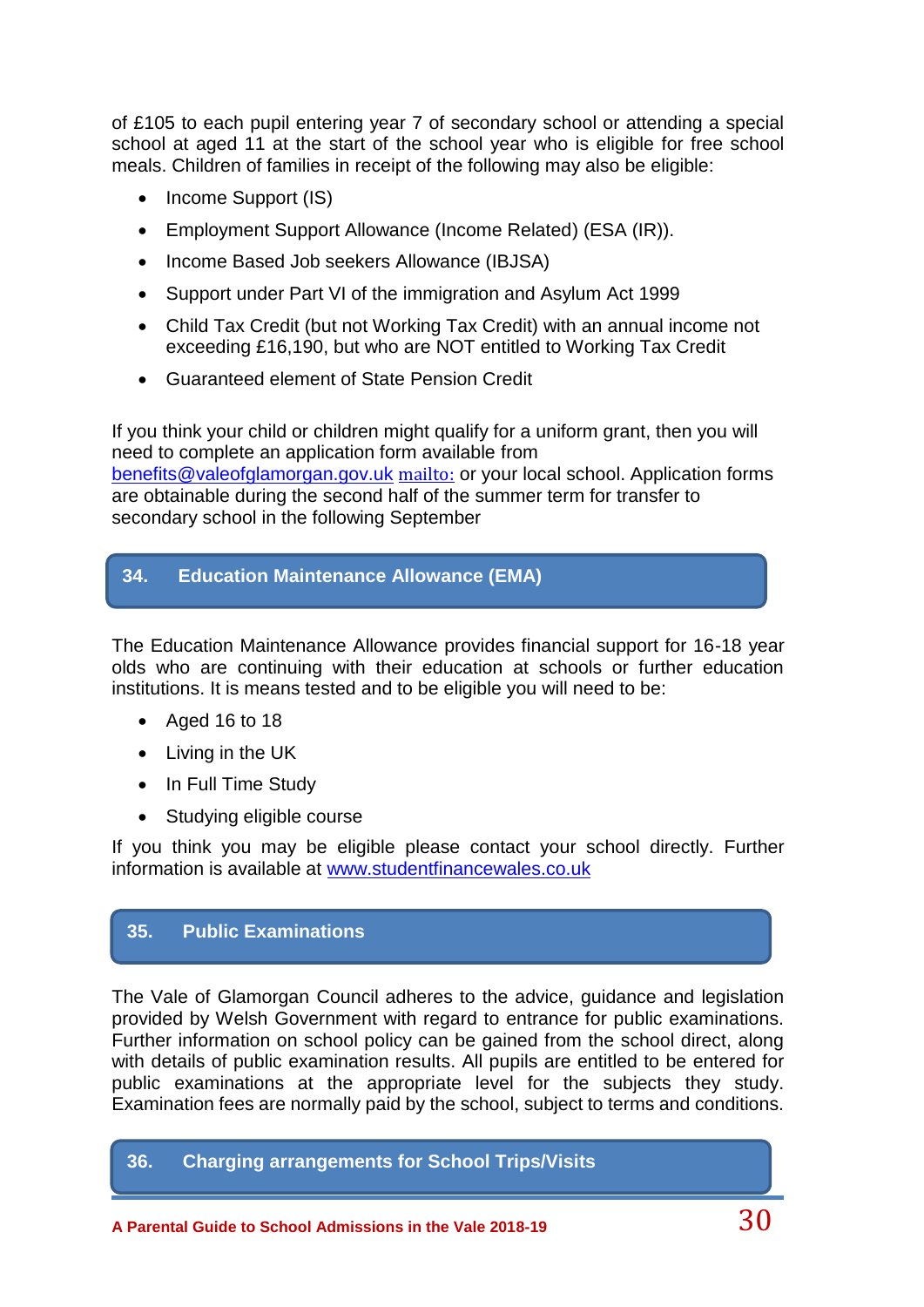A charge is normally required for accommodation and food for children taking part in activities involving an overnight stay and schools often request voluntary contributions for activities and day trips. Support is available for some families dependent on circumstances. For more information on what can be provided free and what you will need to pay for, please contact your school.

## **37. Proof of Address/ more than one address**

In all cases, evidence of permanent residence of a pupil at the time of application is required. Any place approved on the basis of residence will be withdrawn if the pupil is no longer permanently resident at the address at the beginning of the school term to which the application relates.

Where the family states that they are already resident at the address used on the application form, this will be checked by the School Access Team with council Tax records and other sources. Any place approved on the basis of the address provided will be withdrawn if this address is found to be incorrect or if the pupil is not permanently resident at the address at the beginning of the school term to which the application relates. Where parents/carers have shared responsibility for a child, and the child lives with more than one parent/carer for part of the school week then the home address will be determined as the address where the child lives for the majority of the week (i.e. 4 out of 7 days). Parents will be required to provide documentary evidence to support the address they wish to be considered for allocation purposes. This will be legal documentation, Child Benefit confirmation, evidence from Social Services, Health Professionals or other professionals.

If a parent advises when applying that they will be moving to a new address after the closing date but before they are due to take up the school place, this new address will only be taken into consideration if documentary evidence is provided with the application form prior to the closing date. This evidence will be exchange of contract, proof of purchase or a rental agreement. If this information is not provided, the address used for considering the application will be the current address. **Due to the high number of applications being processed, the School Access Team will not contact the parents to request this information if it is missing. It is the responsibility of the parent to provide it.**

## **38. Compelling Medical and Social Needs**

In certain rare cases, the particular circumstances of a child will allow for their application to be considered under this criterion. For this to take place, disclosure of the facts of the case should be provided confidentially by no later than the closing date. This evidence should be from a medical professional or social services and will need to specify that the pupil can only attend the school in question and the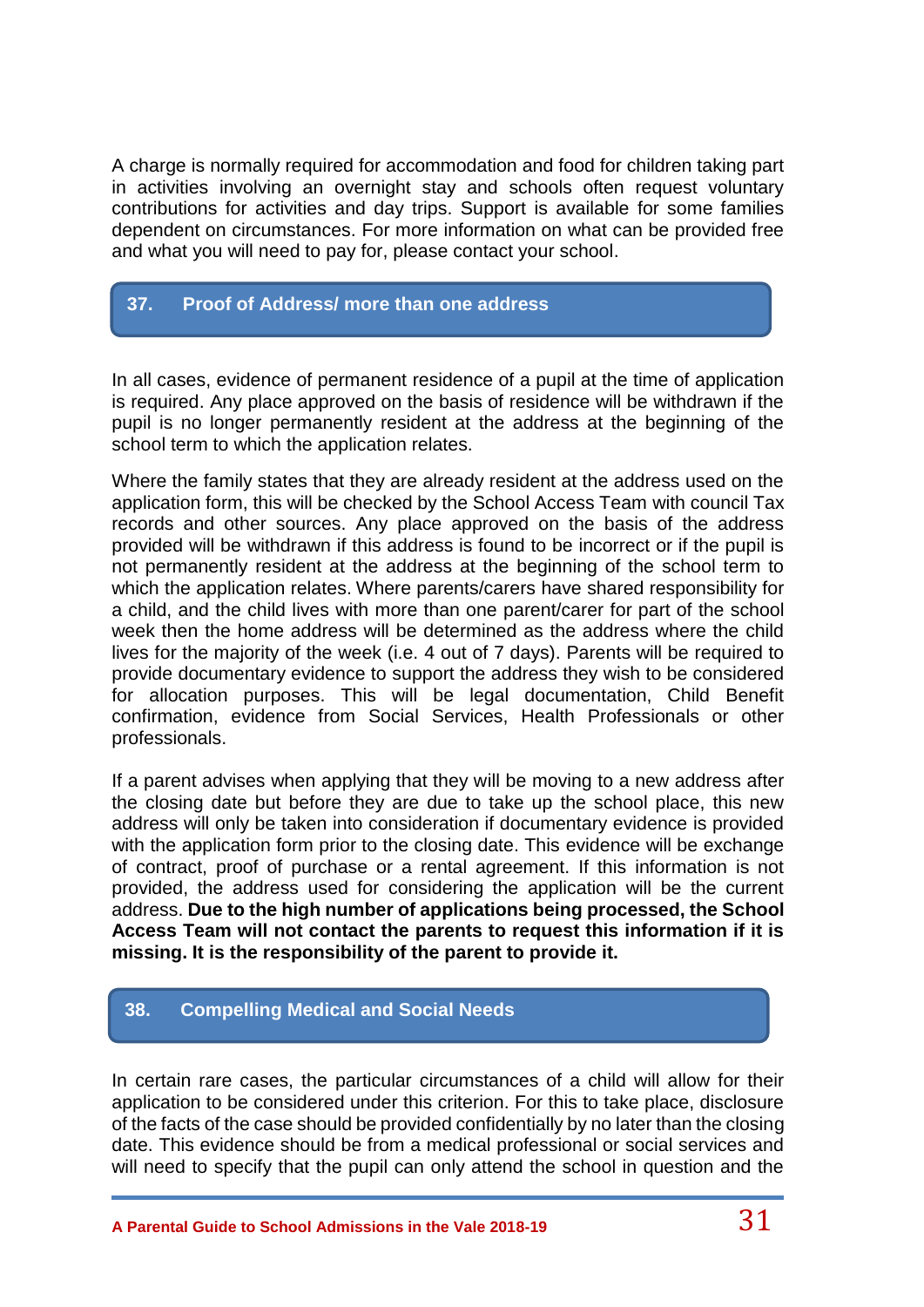specific reasons for this. In these rare cases, advice should be sought as soon as possible from the School Access Team in advance of the closing date. Without this evidence the application will not be able to be considered under this criterion. **Due to the high number of applications being processed, the School Access Team will not contact the parents to request this information if it is missing. It is the responsibility of the parent to provide it.**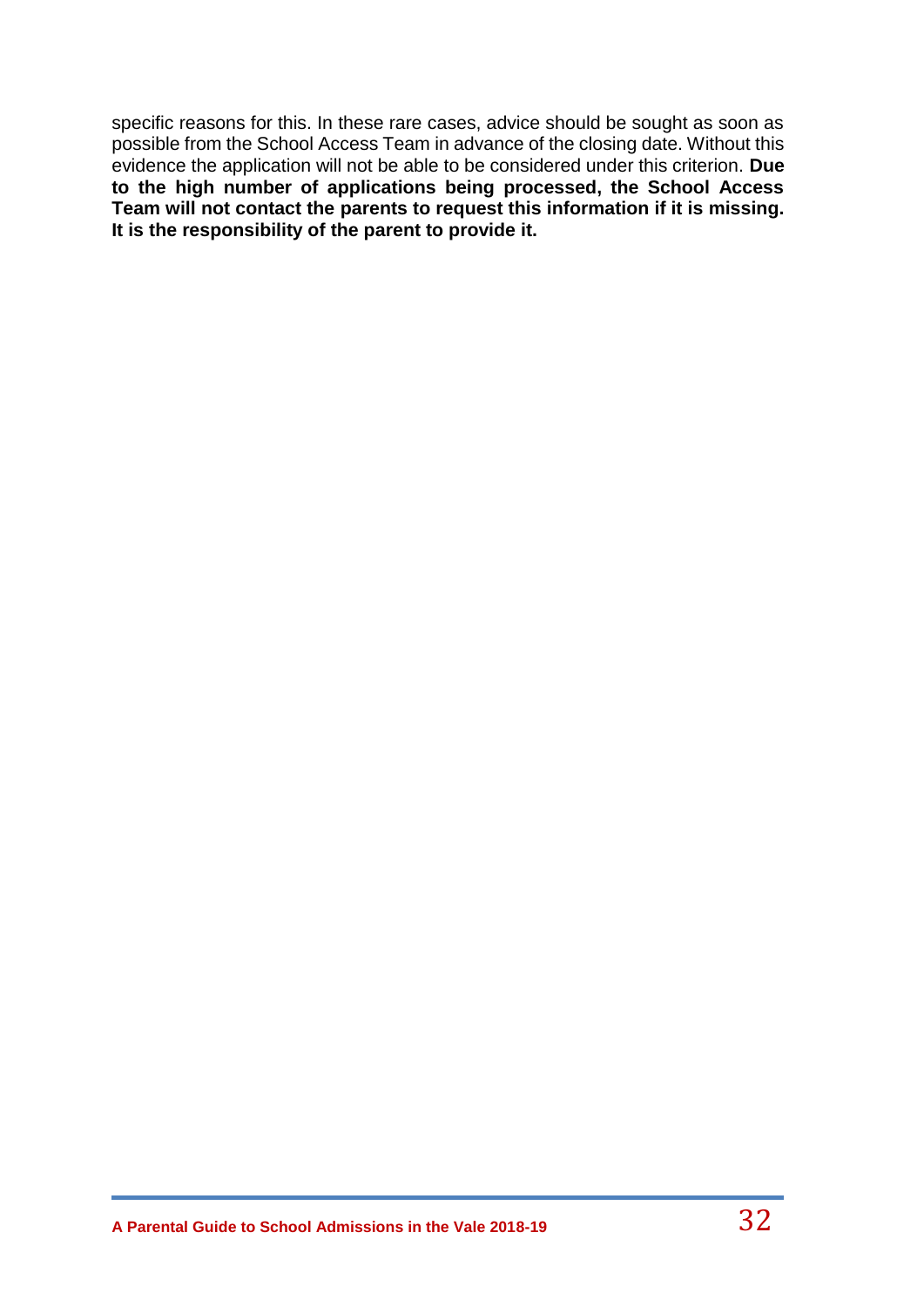## **Schools maintained by The Vale of Glamorgan Council**

The Admission Number indicates the normal intake number for each year group. All schools are co-educational, unless otherwise stated.

## **English Medium**

### **Nursery Schools**

All the following schools are Vale Nursery Schools which cater for younger pupils of both sexes until they are eligible to transfer to infant/Primary School. There are also nursery units attached to all infant/primary schools marked with \*.

**Bute Cottage \*\*** Bute Lane, off Grove Place, Penarth Joanna Bryan - Headteacher Tel: 029 2070 2957 Capacity - 96 www.butecottagenursery.moonfruit.com

### **Cogan**

Cawnpore Street, Cogan, Penarth Pauline Rowland – Headteacher Tel: 029 20701193 Capacity - 100 cogannursery.moonfruit.com

**\*\* Bute Cottage prioritises pupils living within Evenlode and Fairfield Primary catchment area. Those living in Albert, Cogan and Victoria catchment area are considered as being out of catchment for Bute Cottage Nursery.**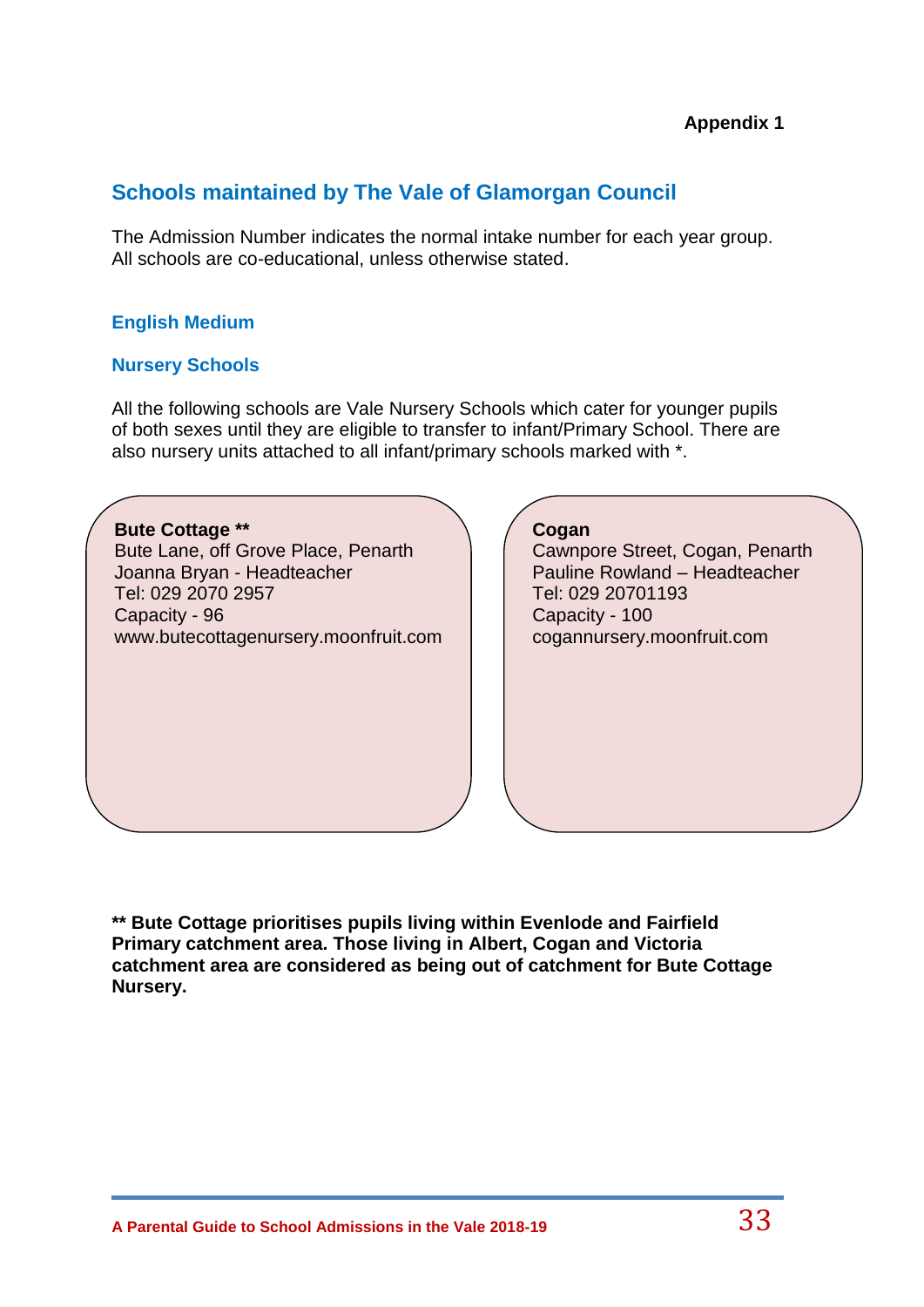#### **Primary Schools**

**The following schools are Vale day schools that cater for pupils of both sexes between the ages of 4 and 11 years. Those schools marked \* incorporate a Nursery Unit for younger children.** 

#### **English Medium**

#### **Albert Primary School\***

Albert Road, Penarth, CF64 BX Telephone: 029 20707682 Headteacher: Mr. A Gilbert Capacity - 385 Admission Number – 55 [www.albertprimary.co.uk](http://www.albertprimary.co.uk/)

#### **Barry Island Primary School\***

Clive Road, Barry, CF62 5UZ Telephone: 01446 733807 Headteacher – Matt Gilbert Capacity - 210 Admission Number – 30 [www.barryislandprimary.com](http://www.barryislandprimary.com/)

#### **Cadoxton Primary School\***

Victoria Park Road, Cadoxton, Barry, CF63 2JS Telephone: 01446 741518 Headteacher: Mrs. J Hayward Capacity - 420 Admission Number – 60 [www.cadoxtonprimary.com](http://www.cadoxtonprimary.com/)

#### **Cogan Primary School**

Pill Street, Cogan, Penarth, CF64 2JS Telephone: 029 20708497 Headteacher: Susan Sibert Capacity - 210 Admission Number – 30 [www.coganprimary.ik.org](http://www.coganprimary.ik.org/)

#### **Colcot Primary School\***

Florence Avenue, Barry, CF62 9XH Telephone: 01446 735719 Headteacher: Nia Cule Capacity - 315 Admission Number – 45 [www.colcotprimary.ik.org](http://www.colcotprimary.ik.org/)

#### **Dinas Powys Primary School\***

Cardiff Road, Dinas Powys, CF64 4JU Telephone: 029 20512151 Headteacher: Mrs. J Thompson Capacity - 420 Admission Number – 60 [www.dinaspowysis.co.uk](http://www.dinaspowysis.co.uk/)

#### **Evenlode Primary School**

Evenlode Avenue, Penarth, CF64 3PD Telephone: 029 20702168 Headteacher: Steven Rees Capacity - 420 Admission Number – 60 [www.evenlodeschool.co.uk](http://www.evenlodeschool.co.uk/)

#### **Fairfield Primary School\***

Dryden Road, Penarth, CF64 2RT Telephone: 029 20709035 Headteacher: Sian Lewis Capacity - 315 Admission Number – 45 [www.fairfieldpenarth.co.uk](http://www.fairfieldpenarth.co.uk/)

#### **Gladstone Primary School\***

Gladstone Road, Barry, CF62 8NA Telephone: 01446 735321 Headteacher: Caroline Newman Capacity - 420 Admission Number – 60 [www.gladstoneprimaryschool.co.uk](http://www.gladstoneprimaryschool.co.uk/)

#### **High Street Primary School\***

St Paul's Avenue, Barry, CF62 8HT Telephone: 01446 734553 Headteacher: Ceri Ann Clarke Capacity - 210 Admission Number – 30 [www.highstreetprimary.co.uk](http://www.highstreetprimary.co.uk/)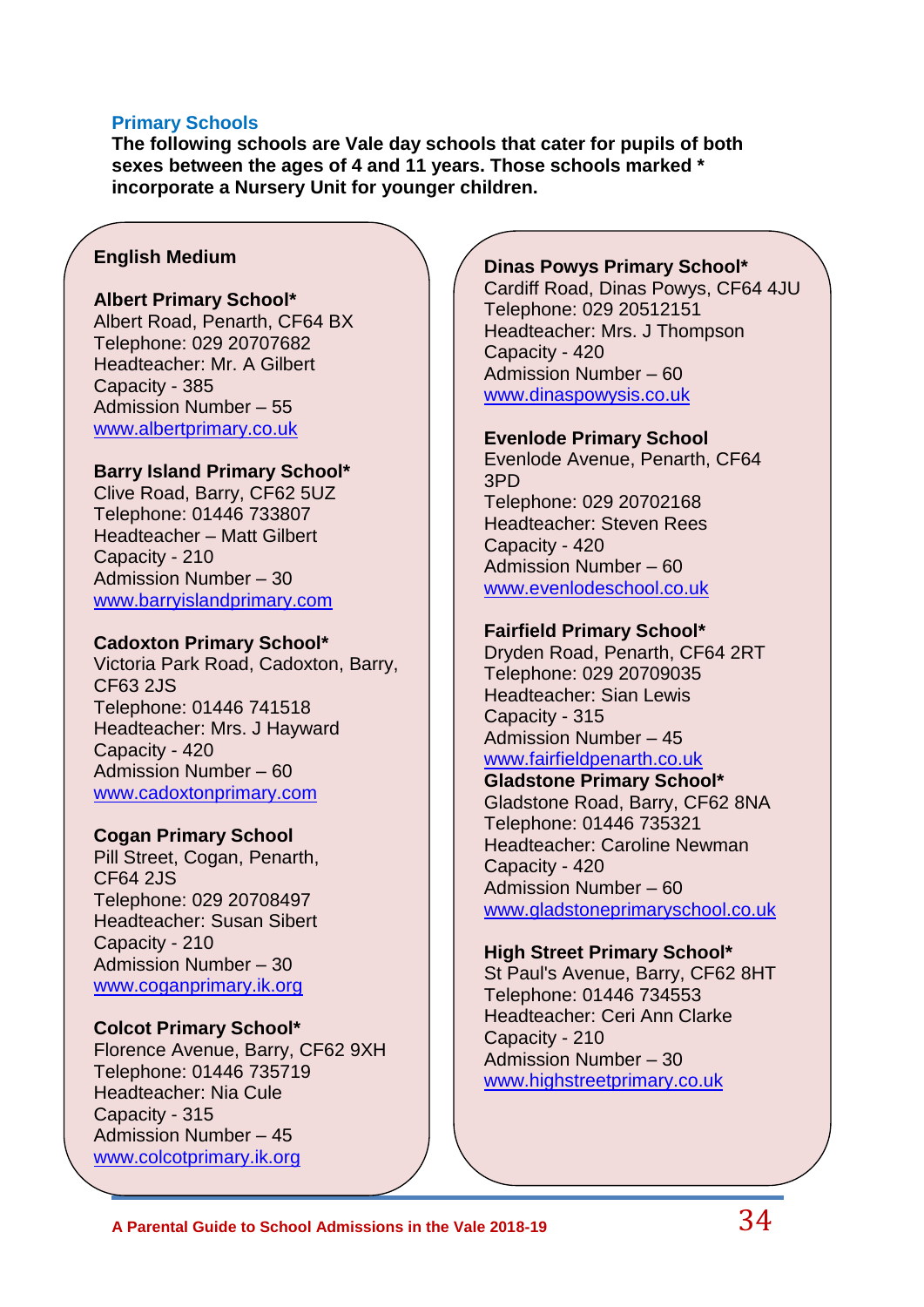## **Holton Primary School\***

Holton Road, Barry, CF63 4TF Telephone: 01446 734844 Headteacher: Capacity – 420 Admission Number – 60 [www.holtonprimary.com](http://www.holtonprimary.com/)

#### **Jenner Park Primary School\***

Hannah Street, Barry, CF63 1DG Telephone: 01446 735587 Headteacher: David Morris Capacity - 210 Admission Number – 30

### **Llancarfan Primary School**

Llancarfan, Bonvilston, Barry, CF62 3AD Telephone: 01446 781375 Headteacher: Colin Smith Capacity - 126 Admission Number – 18 [www.llancarfanprimaryschool.co.uk](http://www.llancarfanprimaryschool.co.uk/)

### **Llandough Primary School\***

Dochdwy Road, Llandough, Penarth, CF64 2QD Telephone: 029 20702835 Headteacher: Capacity - 210 Admission Number – 30

## [www.llandoughps.ik.org](http://www.llandoughps.ik.org/)

**Llanfair Primary School\*** The Herberts, St Mary Church, Cowbridge, CF71 7LT Telephone: 01446 772245 Headteacher: Jon-Paul Guy Capacity - 129 Admission Number – 18 [www.llanfairps.com](http://www.llanfairps.com/)

#### **Llangan Primary School\***

Llangan, Bridgend, CF35 5DR Telephone: 01446 772403 Headteacher: Susan Price Capacity - 106 Admission Number – 15 [www.llanganprimaryschool.ik.org](http://www.llanganprimaryschool.ik.org/)

#### **Oakfield Primary School\***

Amroth Court, Caldy Close, Barry, CF62 9DU Telephone: 01446 744606 Headteacher: Mr. Ian Williams Capacity - 210 Admission Number – 30 [www.oakfield-primary.co.uk](http://www.oakfield-primary.co.uk/)

#### **Palmerston Primary School\***

Pen-y-Bryn, Cadoxton, Barry, CF63 2XL Telephone: 01446 747393 Headteacher: Katy Edwards Capacity- 210 Admission Number – 30 [www.palmerston.ik.org](http://www.palmerston.ik.org/)

### **Rhws Primary School\***

Fontgary Road, Rhoose, Barry, CF62 3DS Telephone: 01446 710258 Headteacher: Louise Lynn Capacity - 375 Admission Number – 53 [www.rhwsprimary.co.uk](http://www.rhwsprimary.co.uk/)

## **Romilly Primary School\***

Romilly Road, Barry, CF62 6LF Telephone: 01446 736934 Headteacher: Mr. Kelvin Law Capacity - 630 Admission Number – 90 [www.romillyprimaryschool.co.uk](http://www.romillyprimaryschool.co.uk/)

## **St Athan Primary School\***

Rock Road, St Athan, Nr Barry, CF62 4PG Telephone: 01446 751480 Headteacher: Louise Haynes Capacity - 210 Admission Number – 30 [www.stathanprimaryschool.co.uk](http://www.stathanprimaryschool.co.uk/)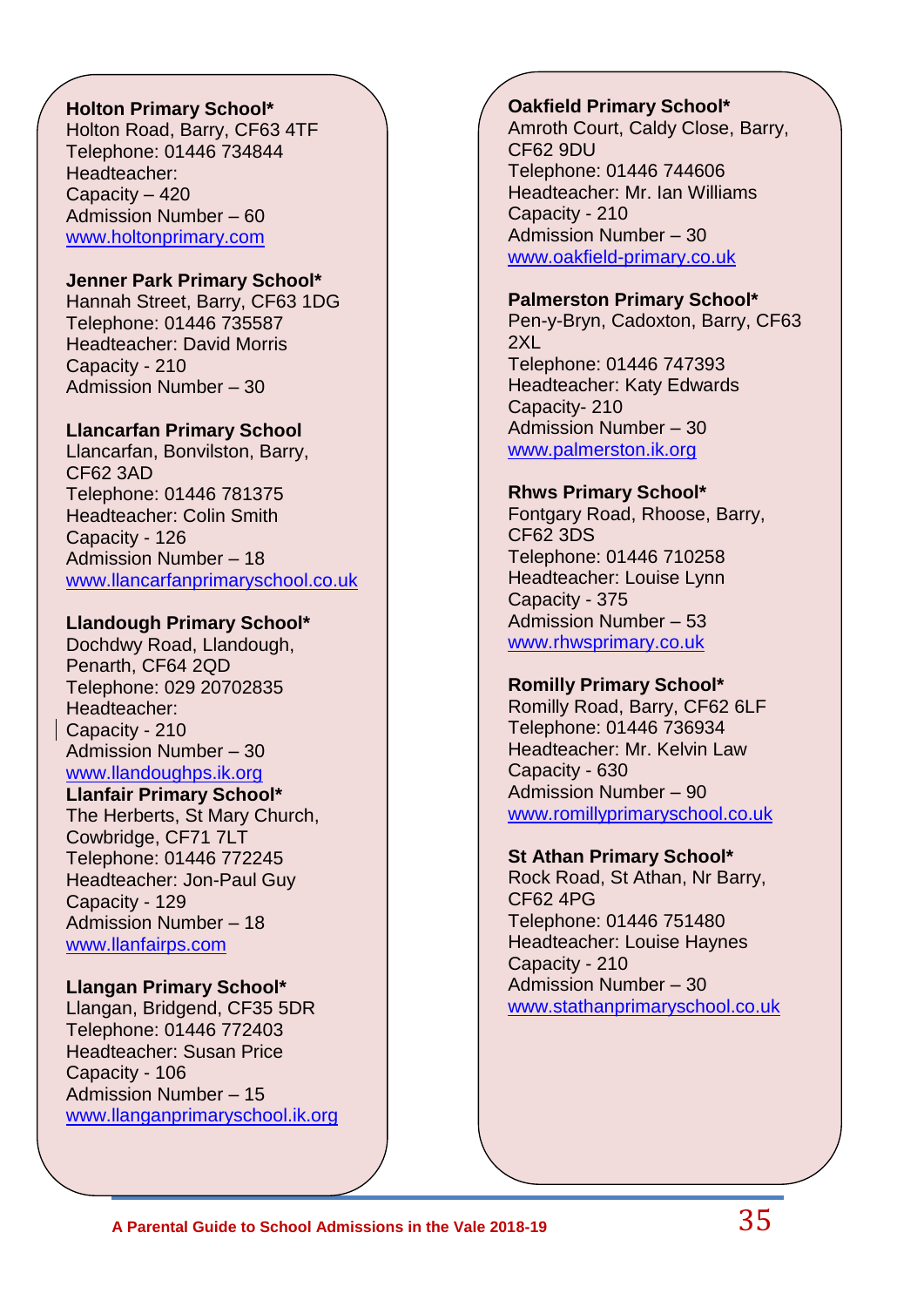### **St Illtyd Primary School\***

Station Road, Llantwit Major, CF61 1ST Telephone: 01446 796335 Headteacher: Roger Hardy Capacity - 379 Admission Number – 54 [www.stilltydprimaryschool.co.uk](http://www.stilltydprimaryschool.co.uk/)

### **Sully Primary School\***

Burnham Avenue, Sully, Penarth, CF64 5SU Telephone: 029 20530377 Headteacher: Steve Williams Capacity - 350 Admission Number – 50 [www.sullyschool.co.uk](http://www.sullyschool.co.uk/)

### **Victoria Primary School\***

Cornerswell Road, Penarth, CF64 2UZ Telephone: 029 20709225 Headteacher: Mrs Sam Daniels Capacity - 420 Admission Number – 60 [\(www.victoriaprimary.co.uk](http://www.victoriaprimary.co.uk/)

#### **Y Bont Faen Primary School\***

Borough Close, Cowbridge, CF71 7BN Telephone: 01446 772374 Headteacher: Mrs Julia Adams Capacity - 210 Admission Number – 30 [www.ybontfaen.com](http://www.ybontfaen.com/)

#### **Y Ddraig Primary school\***

Ham Lane East, Llantwit Major Capacity 420 Admission number – 60

## **Welsh Medium**

**Ysgol Gymraeg Dewi Sant\*** Ham Lane East, Llantwit Major, CF61 1TQ Telephone: 01446 709595 Headteacher: Helen Jennings Capacity - 210 Admission Number – 30 [www.ysgolgymraegdewisant.co.uk](http://www.ysgolgymraegdewisant.co.uk/)

#### **Ysgol Gwaun y Nant\*** Amroth Court, Caldy Close, Barry, CF62 9DU Telephone: 01446 421723 Headteacher: Rhydian Lloyd Capacity – (pending further development) Admission Number – 60 (phased from reception 2015)

[www.ysgolgwaunynant.co.uk](http://www.ysgolgwaunynant.co.uk/)

### **Ysgol lolo Morganwg\***

Broadway, Cowbridge, CF71 7ER Telephone: 01446 772358 Headteacher: Rhian Williams Capacity - 210 Admission Number – 30 [www.ysgoliolomorganwg.co.uk](http://www.ysgoliolomorganwg.co.uk/)

## **Ysgol Gymraeg Pen y Garth**\*

Redlands Road, Penarth, CF64 2QN Telephone: 029 20700262 Headteacher: Mrs. Iona Edwards Capacity — 420 Admission Number – 60 [www.ysgolpenygarth.ik.org](http://www.ysgolpenygarth.ik.org/)

## **Ysgol Sant Baruc\***

St. Paul's Avenue, Barry, CF62 8HT Telephone: 01446 735595 Headteacher: Rhian Andrew Capacity - 210 Admission Number – 30 [www.ysgolsantbaruc.co.uk](http://www.ysgolsantbaruc.co.uk/)

## **Ysgol Sant Curig\***

College Road, Barry, CF62 8HQ Telephone: 01446 744222 Headteacher: Sian Owen Capacity - 420 Admission Number – 60 [www.ysgolgymraegsantcurig.com](http://www.ysgolgymraegsantcurig.com/)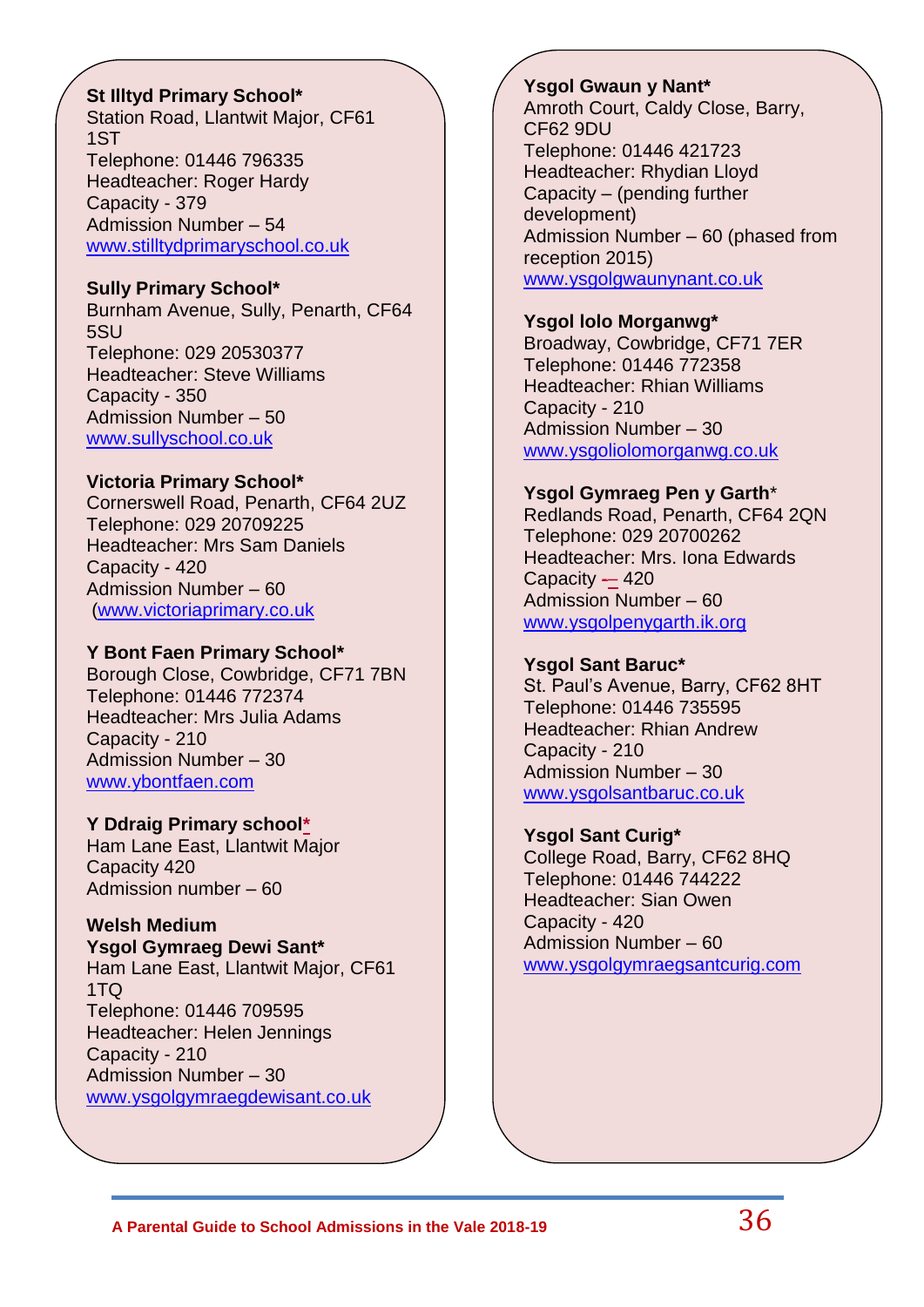#### **List of Denominational (Church) Primary Schools Aided - Catholic Infant, Junior Voluntary Aided Primary Schools**

**St Helen's PrimarySchool (4-11 years) \***

Maes-y-Cwm Street, Barry, CF63 4EH Telephone: 01446 732834

Capacity - 308 Headteacher: Kath Giernalczyk Admission Number – 44

.

**St Joseph's Primary School (4- 11 years)\*** Sully Road, Penarth, CF64 2TQ Telephone: 029 20702864 Headteacher: Mr. G Rein Capacity - 210 Admission Number –30

# **Church in Wales Voluntary Controlled Schools (4-11 Years)**

# **Gwenfo C/W Primary School\***

Old Port Road, Wenvoe, CF5 6AN Telephone: 029 20593225 Acting Headteacher: Nicola StarkeCapacity - 210 Admission Number – 30 [www.gwenfoprimary.co.uk](http://www.gwenfoprimary.co.uk/)

#### **Peterston-S-Ely C/W Primary School\***

Heol Llanbedr, Peterston-S-Ely CF5 6LP Telephone: 01446 760328 Headteacher: Owen Turner Capacity - 189 Admission Number - 27 [www.peterstonprimary.net](http://www.peterstonprimary.net/)

#### **St Nicholas C/W Primary School\***

St Nicholas CF5 6SG Telephone: 01446 760239 Headteacher: Rachel EvansCapacity - 126 Admission Number – 18 [www.stnicholascinw.ik.org](http://www.stnicholascinw.ik.org/)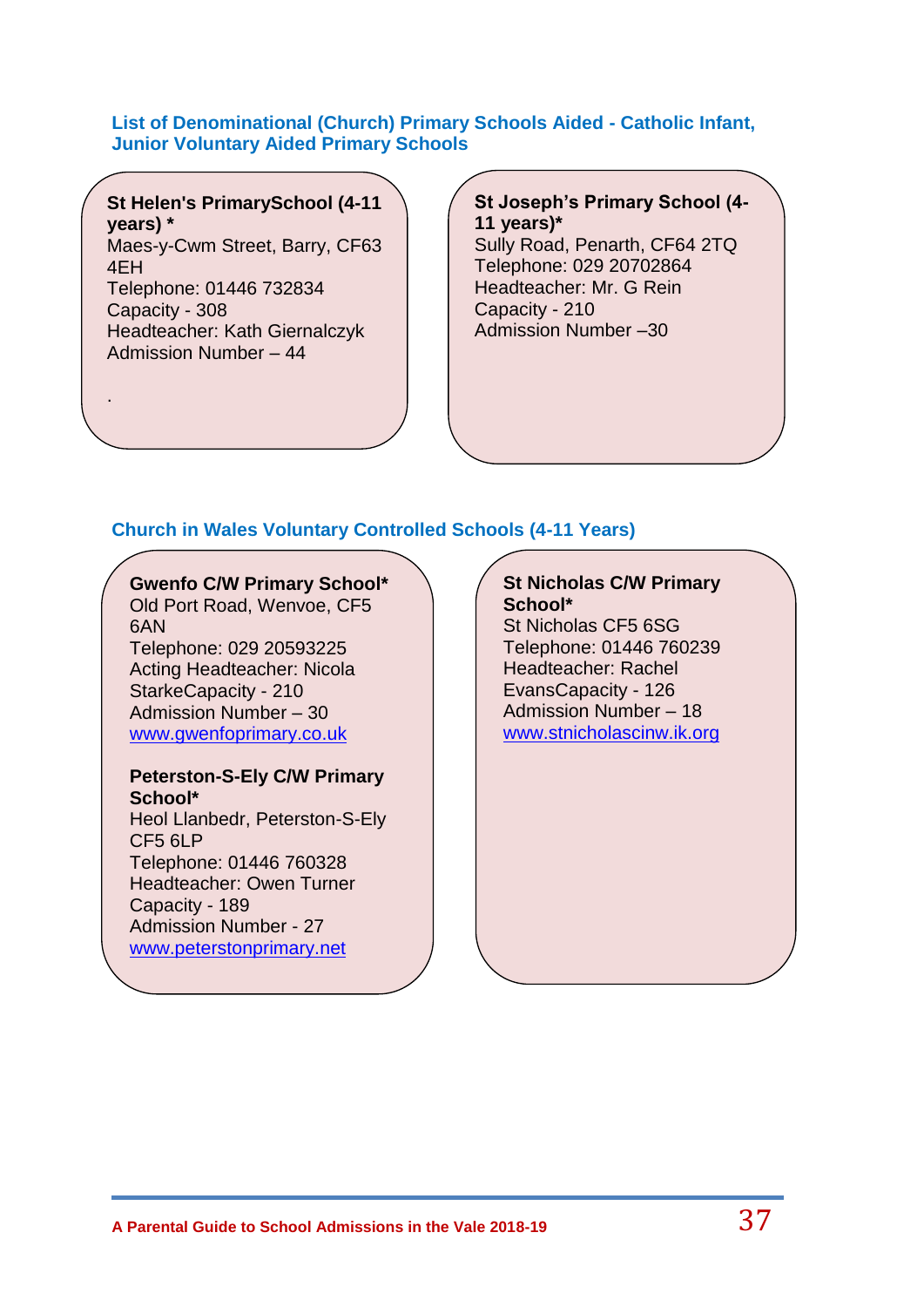# **Church in Wales Voluntary Aided School (4-11 Years)**

**Those schools marked \* incorporate a Nursery Unit for younger children.**

# **All Saints C/W Primary School\***

Plas Cleddau, Off Severn Avenue, Cwm Talwg, Barry CF62 7FG Telephone: 01446 745726 Headteacher: Miss CJ Lewis Capacity - 210 Admission Number – 30 [www.allsaintsps.net](http://www.allsaintsps.net/)

#### **St David's C/W Primary School(3-11)\***

Colwinston, Cowbridge CF71 7NL Telephone: 01656 656447 Headteacher: Ceri Hoffrock Capacity - 140 Admission Number – 20 [www.stdavidscwprimaryschoo.co](http://www.stdavidscwprimaryschoo.co.uk/) [.uk](http://www.stdavidscwprimaryschoo.co.uk/)

### **Llansannor C/W Primary School\***

Llansannor, Ystradowen, Cowbridge CF71 7SZ Telephone: 01443 223545 Headteacher: Mrs. S Prosser Capacity - 210 Admission Number – 30 [www.llansannorschool.net](http://www.llansannorschool.net/)

#### **Pendoylan C/W Primary School\***

Pendoylan, Cowbridge CF71 7UJ Telephone: 01446 760272 Headteacher: Paula Vaughan Capacity - 210 Admission Number – 30 [www.pendoylan.com](http://www.pendoylan.com/)

# **St Bride's Major C/W Primary School\***

Heol yr Ysgol, St. Brides Major, Bridgend CF32 OTB Telephone: 01656 880477 Headteacher: Duncan Mottram Capacity - 203 Admission Number – 29 [www.stbridesprimary.org.uk](http://www.stbridesprimary.org.uk/)

# **St Andrew's Major C/W Primary School\***

St Andrew's Road, Dinas Powys CF64 4HB Telephone: 029 20513089 Headteacher: Mrs. G Hallett Capacity - 210 Admission Number – 30 [www.standrewsweb.com](http://www.standrewsweb.com/)

#### **Wick and Marcross C/W Primary School**

Church Street, Wick, Cowbridge. CF71 7QE Telephone: 01656 890253 Headteacher: Mrs. Ceri Thomas Capacity - 127 Admission Number – 18 [www.wickmarcross.co.uk](http://www.wickmarcross.co.uk/)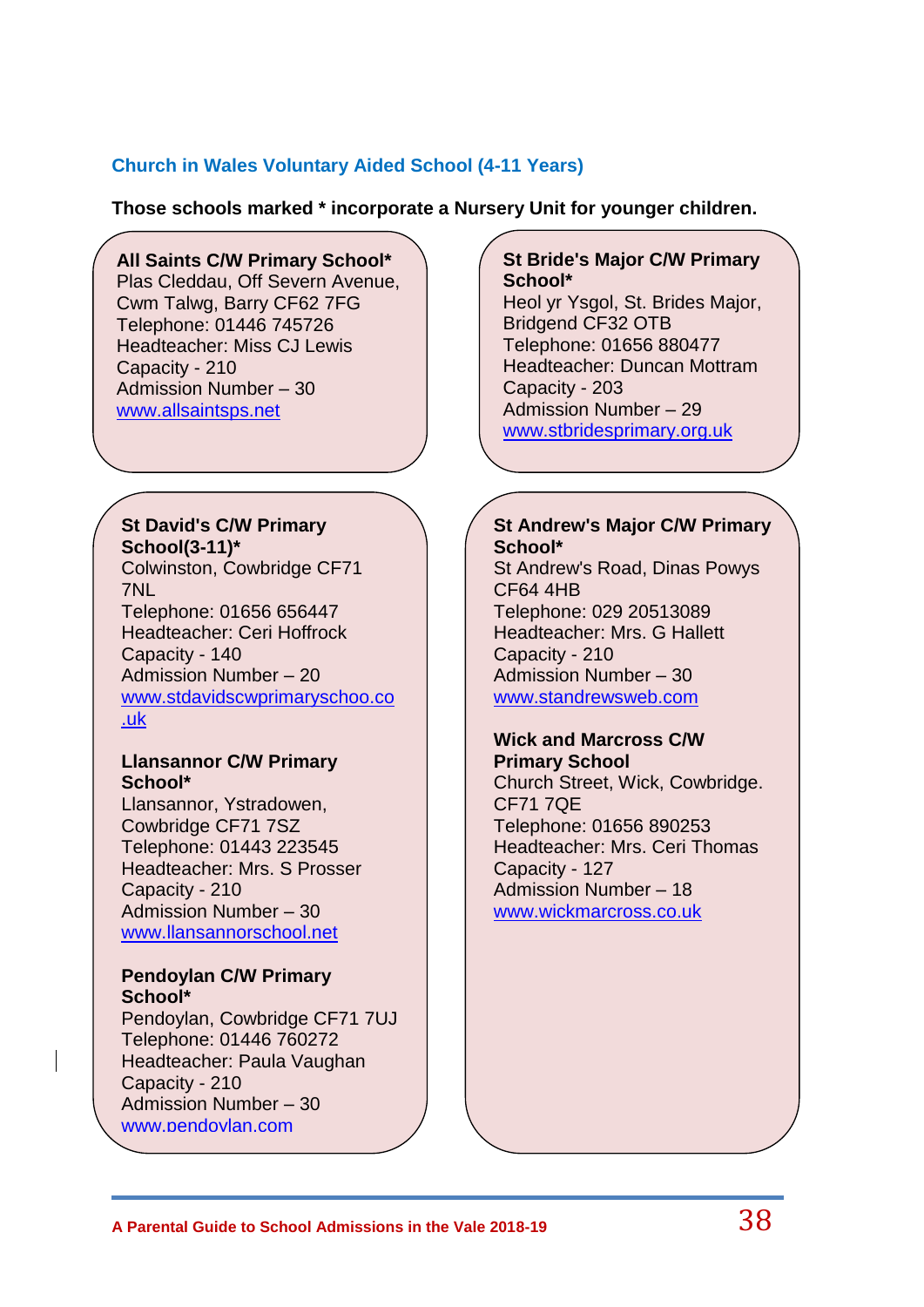# **Secondary Schools Maintained by The Vale of Glamorgan Council**

All the following schools are Vale of Glamorgan Comprehensive day schools. In accordance with Section 8 (4) of the Education Act 1996 there is now a single school leaving date. This is the last Friday in June in the school year in which a child reaches the age of 16.

# **Community Secondary Schools**

# **Whitmore High School**

Port Road West, Barry, CF62 8ZJ Telephone: 01446 411411 Executive Headteacher: Dr Vince **Browne** Co-Educational 11-18 Capacity - 1100 Admission Number – 180

### **Cowbridge Comprehensive School**

**<u>[ool.co.uk](http://www.cowbridgecomprehensiveschool.co.uk/)</u>** Aberthin Road, Cowbridge CF71 7EN Telephone: 01446 772311/773948 Headteacher: Debra Thomas Boys and Girls 11-18 Capacity - 1586 Admission Number – 240 [www.cowbridgecomprehensivesch](http://www.cowbridgecomprehensiveschool.co.uk/)

### **Llantwit Major School**

Ham Lane East, Llantwit Major CF61 9TQ Telephone: 01446 793301 Headteacher: Fiona Greville Boys and Girls 11-18 Capacity - 1050 Admission Number 180 [www.llantwitschool.org.uk](http://www.llantwitschool.org.uk/)

# **St Cyres Comprehensive School**

St. Cyres Road, Penarth CF64 [www.stcyres.org](http://www.stcyres.org/) 2XP Telephone: 029 20708708 Headteacher: Jonathan Hicks Boys and Girls 11 -18 Capacity - 1285 Admission Number – 210

# **Pencoedtre High School**

Merthyr Dyfan Road, Barry, CF62 9YQ Telephone: 01446 403500 Executive Headteacher: Dr Vince Browne Co-Educational 11-18 Capacity - 1100 Admission Number – 180

# **Foundation School**

**Stanwell School** Archer Road, Penarth CF64 2XL Telephone: 029 20707633 Headteacher: Derek Jones Boys and Girls 11-18 Capacity - 1856 Admission Number – 299 [www.stanwell.org](http://www.stanwell.org/)

# **Catholic Secondary School**

#### **St. Richard Gwyn Catholic Comprehensive School**

Argae Lane, Barry CF63 1BL Telephone: 01446 729250 Headteacher: Mr Steven Grech Boys and Girls 11 – 16 Capacity - 813 Admission Number – 163 [www.strichardgwyn.co.uk](http://www.strichardgwyn.co.uk/)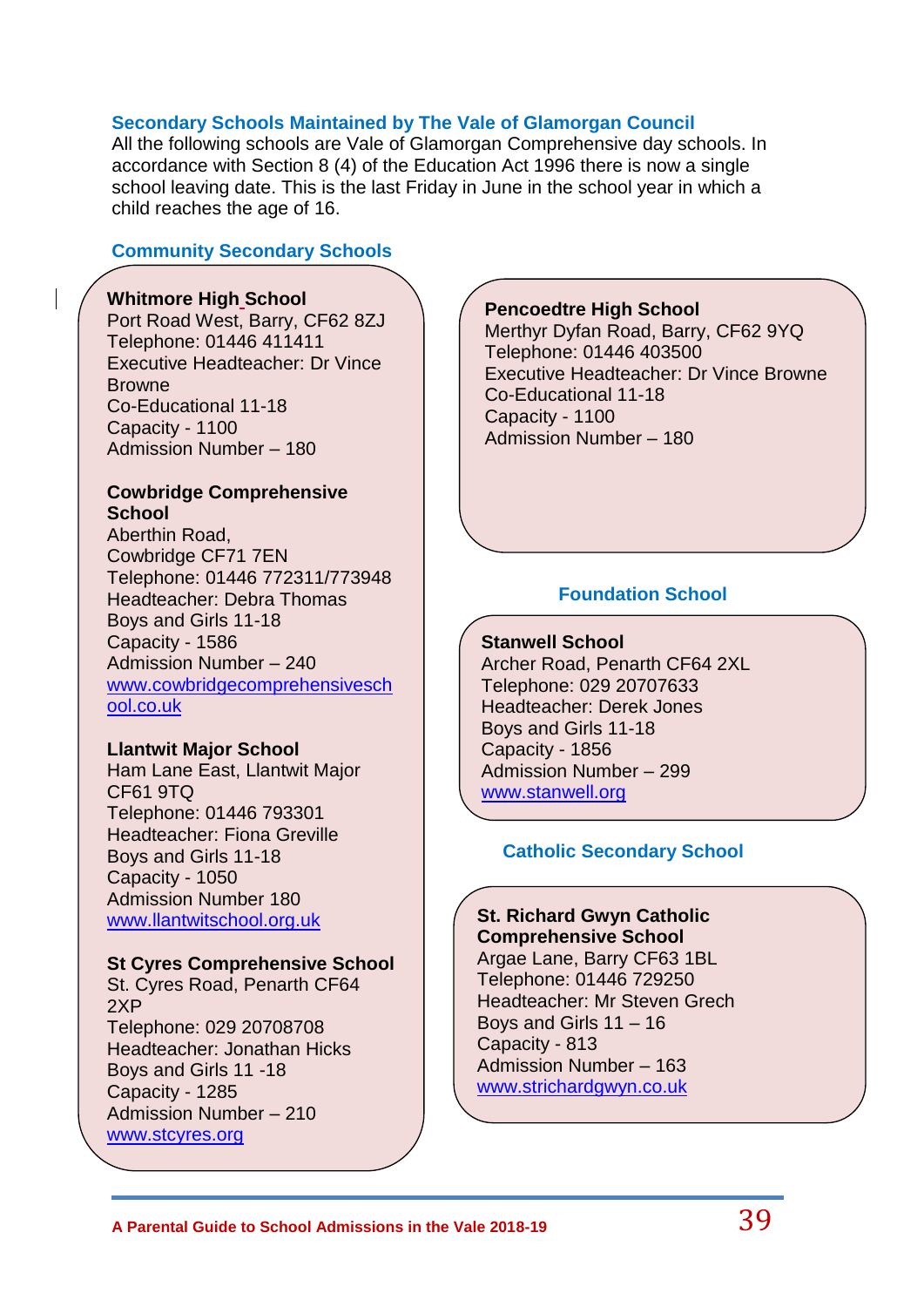### **3-18 Welsh medium community school**

**Ysgol Gymraeg Bro Morgannwg** Colcot Road, Barry Telephone: 01446 450280 Headteacher: Mr Hywel Price Boys and Girls 3 – 18 Capacity – 1151(KS 3&4) Capacity – 210 (KS 1 & 2) Admission Number – 189 (KS3&4) Admission Number 30 – (KS 1 & 2) [www.bromorgannwg.org.uk](http://www.bromorgannwg.org.uk/)

# **Other Secondary Schools Serving the Vale of Glamorgan**

**The following secondary schools in Cardiff also serve the needs of pupils in the Vale of Glamorgan.**

The following school is a voluntary aided comprehensive school catering for boys and girls between the ages of 11 and 18.

# **Bishop of Llandaff Church in Wales High School**

**Cardiff** CF5 2NR Telephone: 029 20562485 Headteacher:Mr Marc Belli [www.bishopofllandaff.org](http://www.bishopofllandaff.org/)

The following school is the only designated Church college under Further Education regulations in Wales. It caters for students from 16-19 and offers a wide range of courses including A levels. Students from St Richard Gwyn Catholic Comprehensive School are guaranteed a place on an appropriate course.

# **St David's Catholic Sixth Form College**

Ty Gwyn Road Penylan Cardiff CF2 5YD Telephone: 029 20498555 Principal: Mark Leighfield [www.st-davids-coll.ac.uk](http://www.st-davids-coll.ac.uk/)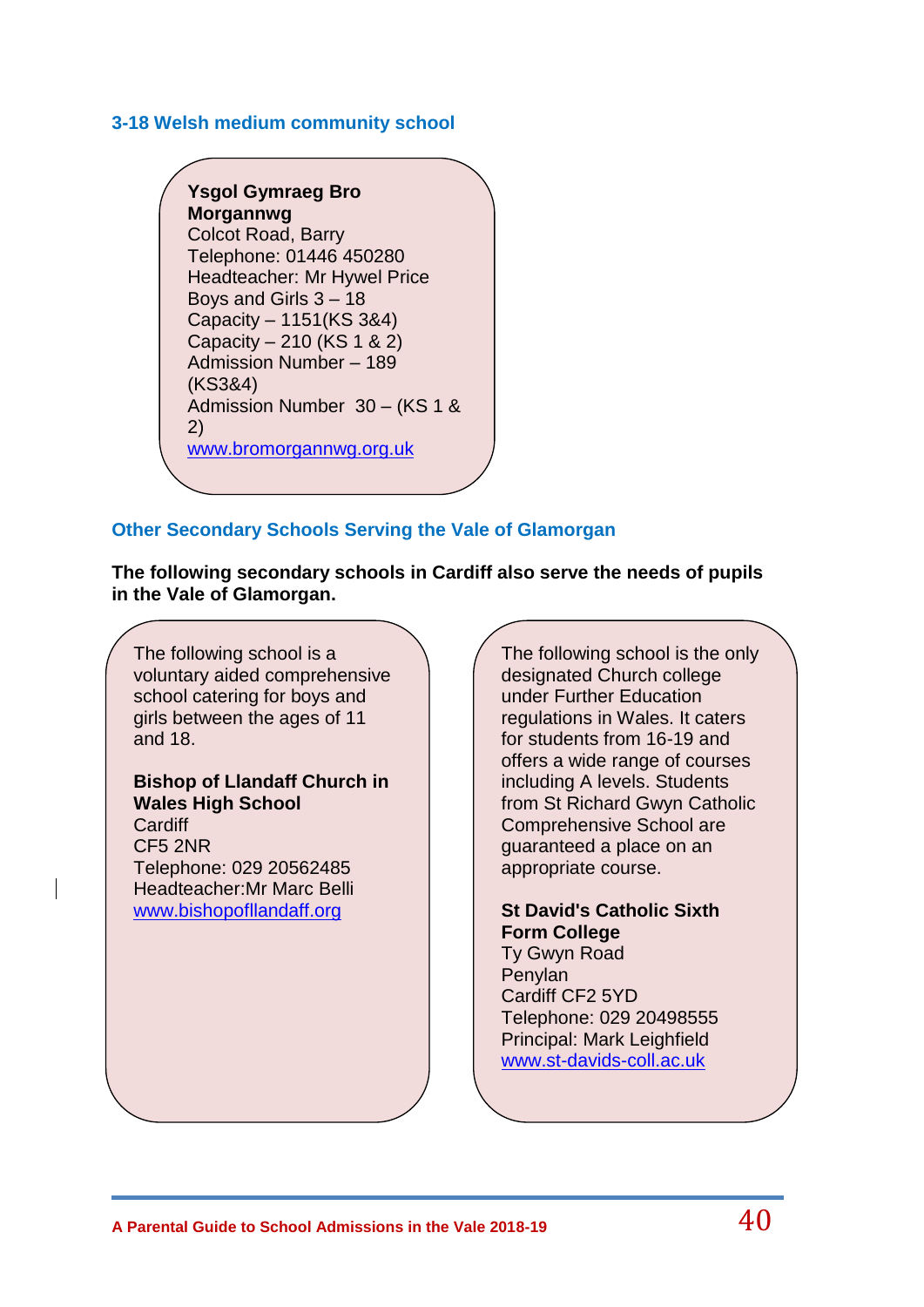# **Appendix 2**

**Transfer to Secondary Education: Feeder primary schools**

#### **COMMUNITY SCHOOLS**

#### **WHITMORE HIGH SCHOOL**

All Saints C/W Barry Island **Colcot** Gladstone High Street Rhws Romilly

#### **PENCOEDTRE HIGH SCHOOL**

All Saints C/W **Cadoxton Colcot** Gwenfo C/W **Holton** Jenner Park **Oakfield** Palmerston

#### **COWBRIDGE COMPREHENSIVE**

Llancarfan Llanfair Llangan Llansannor C/W Pendoylan C/W Peterston-S-Ely C/W St Bride's Major C/W St David's C/W St. Nicholas C/W Y Bont Faen

### **LLANTWIT MAJOR SCHOOL**

Rhws St Athan St Illtyd Wick and Marcross C/W Y Ddraig

# **ST. CYRES COMPREHENSIVE**

Cogan Dinas Powys Fairfield Llandough St. Andrews Major C/W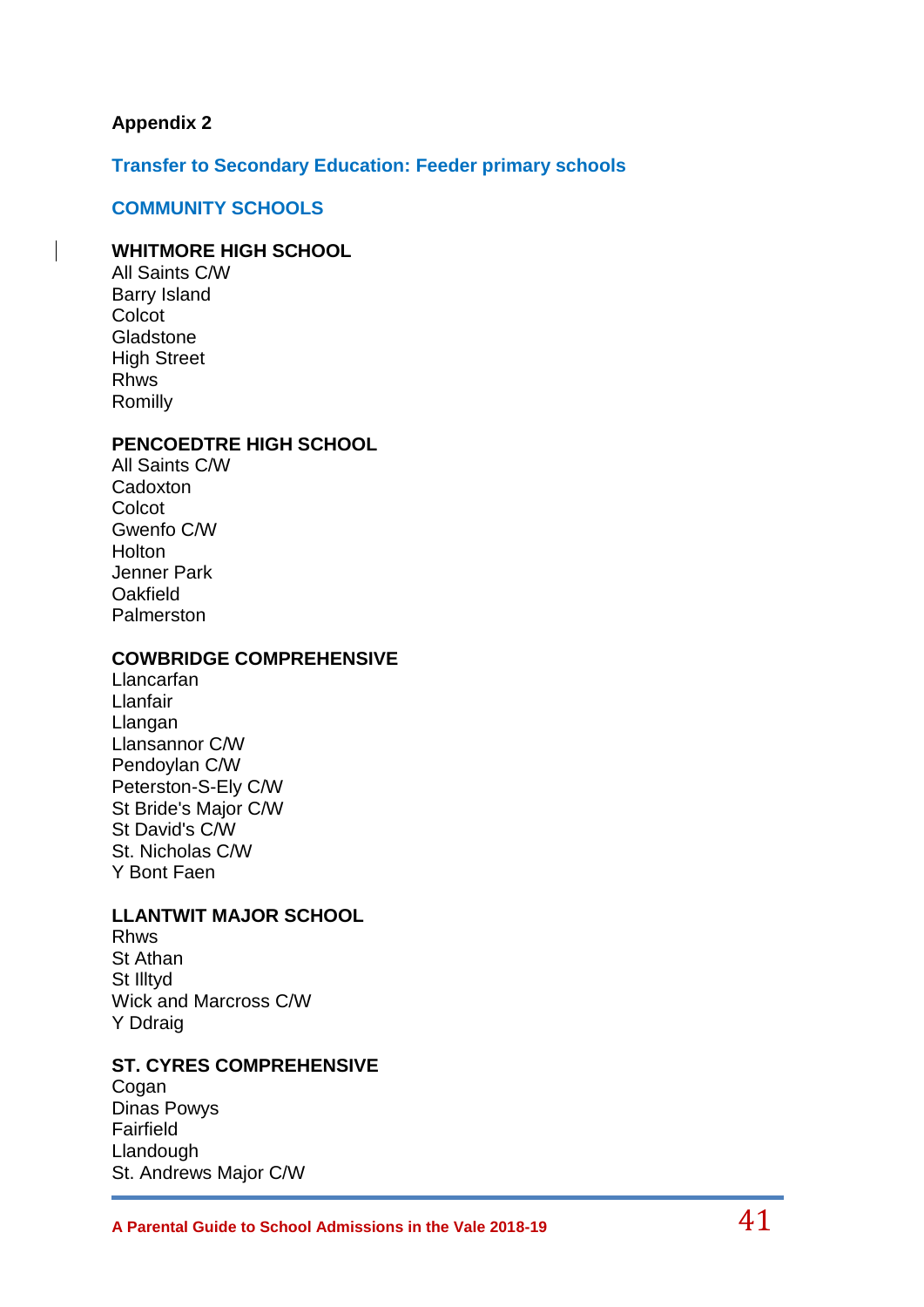### **YSGOL GYMRAEG BRO MORGANNWG**

Ysgol Gymraeg Dewi Sant Ysgol Gwaun y Nant Ysgol lolo Morganwg Ysgol Gymraeg Pen y Garth Ysgol Sant Baruc Ysgol Sant Curig

# **CATHOLIC**

# **ST RICHARD GWYN C. High School**

St Helens C. Primary School St Joseph's C. Primary School

# **FOUNDATION SCHOOL**

**STANWELL** Albert Evenlode Sully Victoria

**The Admission Authority for Foundation and Catholic Comprehensive School are the Governing Body.**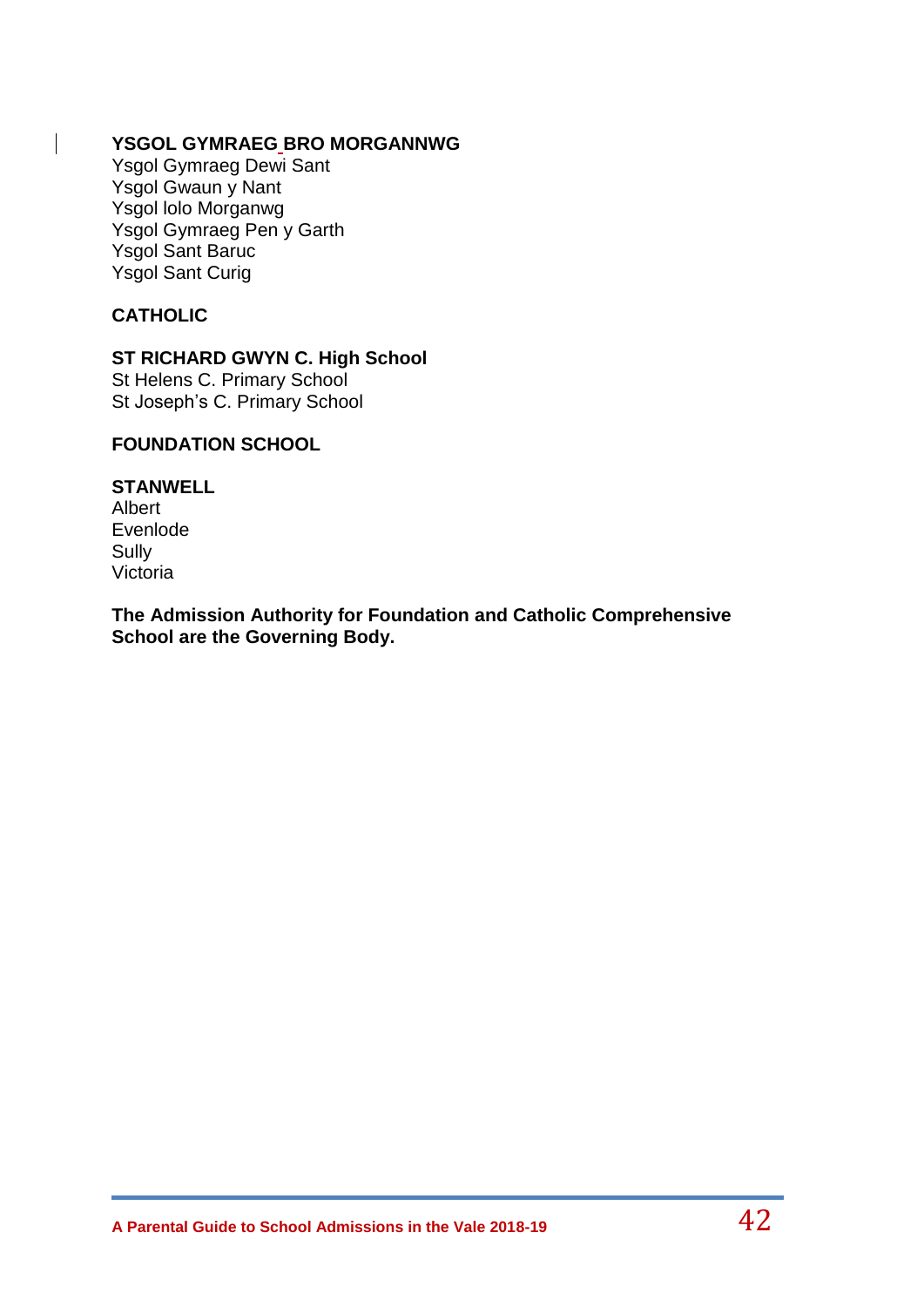# **Appendix 3**

# **EARLY YEARS**

#### **List of Registered Providers**

#### **Abracadabra Playgroup**

Welsh St Donats Community Hall, Welsh St Donats CF71 7SS 01446 781071 Contact name: Mrs. Debbie Mills

#### **Cylch Meithrin Y Bont Faen**

The Broad Shoard, Cowbridge CF71 7DA 01446 776250 Contact name: Mrs. Nicola Larkman

### **Wick & District Playgroup**

Village Hall, Wick CF71 7QH Contact name: Kate Ireland

# **St Donats Playgroup**

Atlantic College, St Donats, Llantwit Major CF61 1WF 01446 799276 Contact name: Lynda Duncan

### **Swallow Playgroup**

West Camp Community Centre RAF St Athan, Barry CF62 9WA Tracey O'Callaghan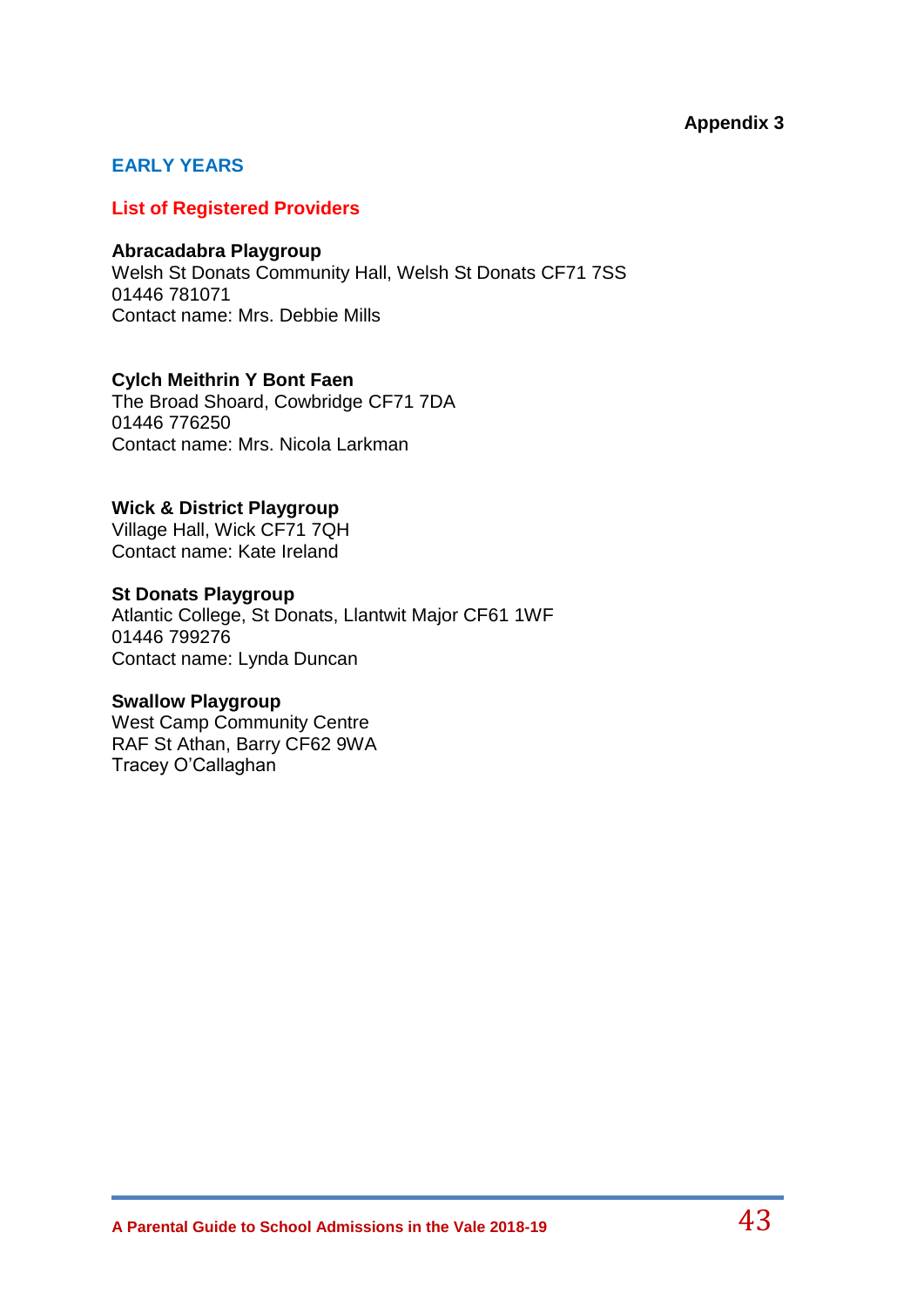### **Family Information Service (FIS)**

FIS is a one stop information and advice service for families in the Vale of Glamorgan. Parents can contact us to find out about the following:

- Registered childcare including: child-minders, day nurseries, playgroups, Cylchoedd Meithrin (Welsh playgroups) crèche, breakfast and after school clubs and holiday care schemes.
- Unregistered childcare including: breakfast clubs, open access play schemes, Childcare Approval Scheme, nannies, au pairs and baby sitters.

This information is tailored to parents needs and includes details of cost, opening times, whether your child can be picked up and dropped off from school, whether there is wheelchair access, those child-minders who have vacancies in the area, and much more.

FIS also provide information on:

- Parent & Toddler Groups and Cylch Ti a Fi
- Other services and activities for children and young people age 0-19 years.
- Services and activities for children with additional needs, including the Disability Index
- Summer Activities Brochure, containing details of what's going on during the school summer holidays.
- Help with childcare costs, for example Tax Credits and Childcare Vouchers.
- Family Support Services
- Training in childcare and how to set up childcare provision.

#### Contact details:

Telephone: 01446 704704. Office opening hours: 8:30am – 5:00pm Mon – Thurs and 8:30am – 4:30pm Friday. The answering service at all other times. Email: fis@valeofglamorgan.gov.uk Facebook: Vale Family Information Service Twitter page: @ValeFIS Visit: [www.valeofglamorgan.gov.uk/fis](http://www.valeofglamorgan.gov.uk/fis) where parents can search for childcare using our 'on line' childcare database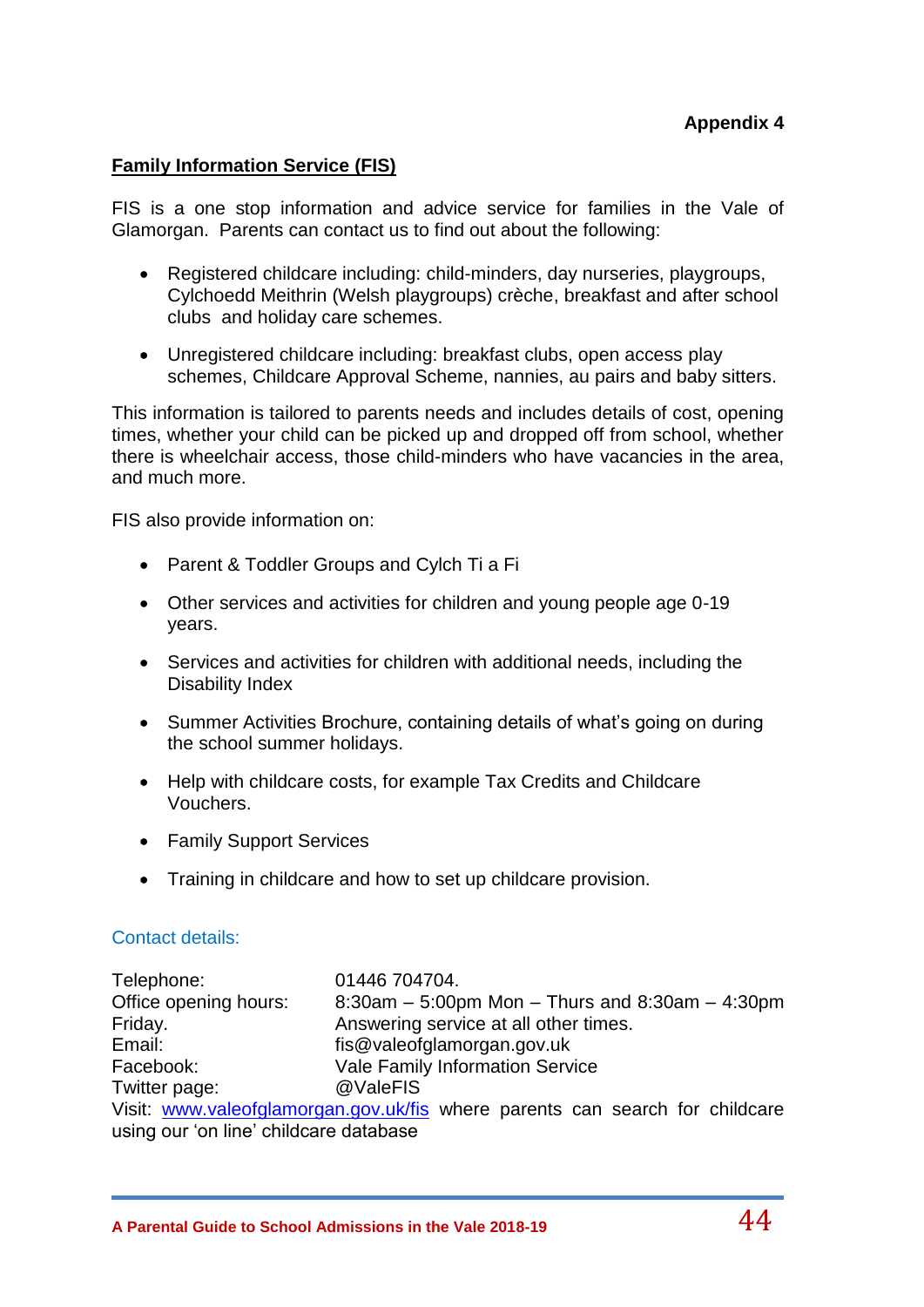### **List of Special Schools and Special provision in mainstream schools Provision for Pupils with Statements of Special Educational Needs**

**For further information please contact the Achievement for All Service** A multi-disciplinary team coordinated by the Lead officer for Inclusion who can be contacted at Civic Offices, Holton Road, Barry CF63 4RU.Telephone: 01446 709184 Fax: 01446 701821

# **LA Provision in Maintained Special Schools**

| <b>Special School</b>                                                                                                                                           | <b>Special Educational Needs</b>                                                       |
|-----------------------------------------------------------------------------------------------------------------------------------------------------------------|----------------------------------------------------------------------------------------|
| <b>Ysgol Y Deri</b><br><b>Sully Road</b><br>Penarth<br>CF <sub>64</sub>                                                                                         | Children with a diagnosis of autism<br>and severe and complex learning<br>difficulties |
| Headteacher: Mr C Britten                                                                                                                                       | Boys and Girls 3-19 years                                                              |
|                                                                                                                                                                 | 5 day residential and non-residential                                                  |
| <b>Pupil Referral Unit - Y Daith</b><br>Amelia Trust Farm PRU<br><b>Five Mile Lane</b><br><b>Barry</b><br>CF62 3AS<br>01446 781104<br>Headteacher: Mr M Sweedon | Children with emotional, social and<br>behavioral difficulties<br>Boys and Girls 11-16 |
|                                                                                                                                                                 | (Key Stage 3 : Years 7,8,& 9) based at                                                 |
|                                                                                                                                                                 | Amelia Trust Farm                                                                      |
|                                                                                                                                                                 | (Key Stage 4: Years 10 & 11) Based<br>at Cowbridge Youth Centre                        |
|                                                                                                                                                                 |                                                                                        |

# **LA Provision in Mainstream Primary Schools**

| <b>School</b>                                                                                                              | <b>Resource</b>                                                |
|----------------------------------------------------------------------------------------------------------------------------|----------------------------------------------------------------|
| <b>Cogan Primary School</b><br><b>Pill Street</b><br>Cogan, Penarth<br>Telephone: 02920 708497<br>Headteacher: Ms S Sibert | Children with hearing impairment<br>Nursery/Primary age pupils |
| <b>High Street Primary School</b><br><b>St Paul's Avenue</b><br><b>Barry</b><br><b>CF62 8HT</b><br>Telephone: 01446 734553 | Children with behavioral difficulties<br>Pupils at Key Stage 2 |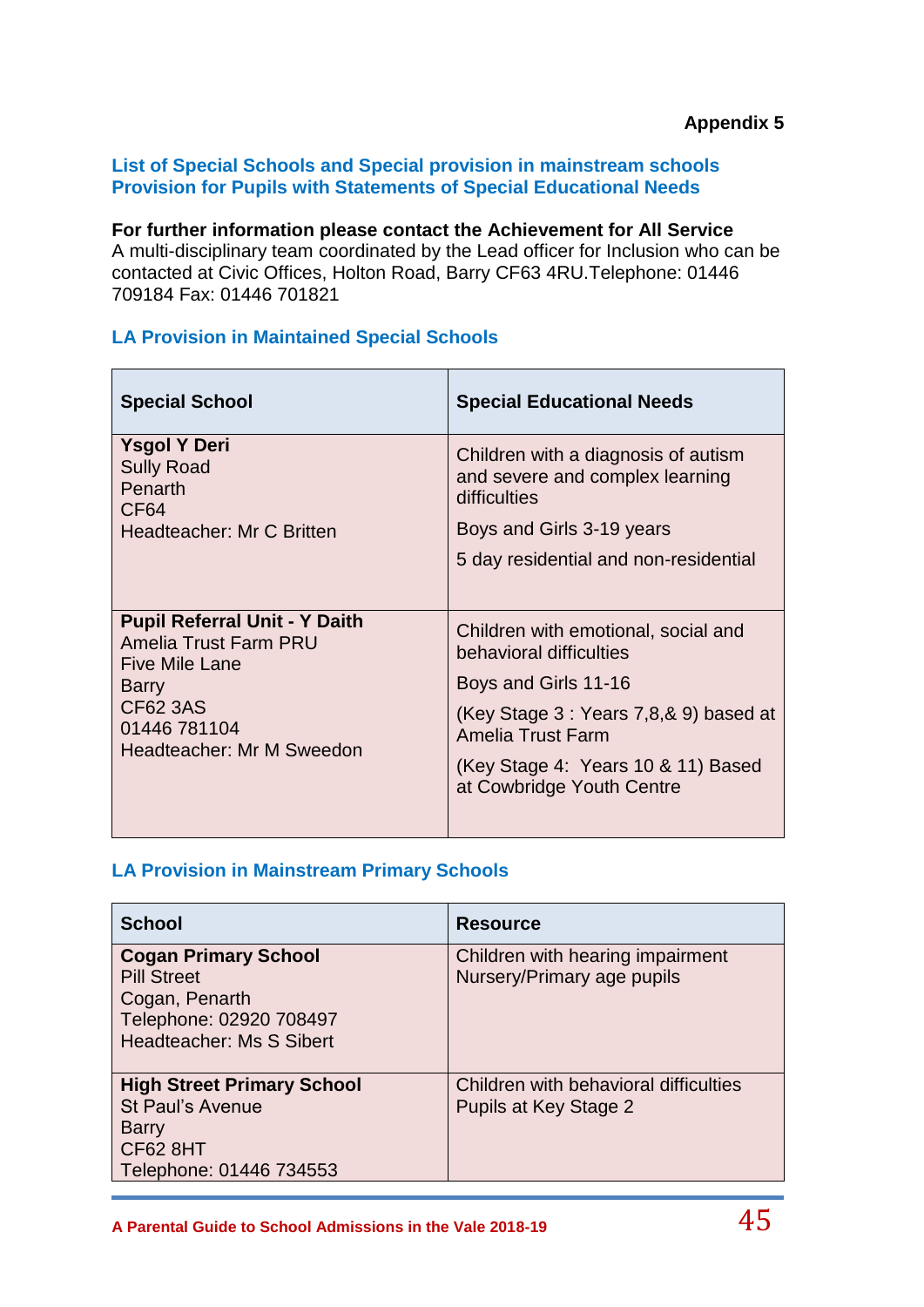| <b>Headteacher: Mrs S Howell</b>                                                                                                                         |                                                                                     |
|----------------------------------------------------------------------------------------------------------------------------------------------------------|-------------------------------------------------------------------------------------|
| <b>Jenner Park Primary School</b><br><b>Hannah Street</b><br><b>Barry</b><br><b>CF63 1DG</b><br>Telephone: 01446 765587<br>Headteacher: Mr D Morris      | Children with moderate learning<br>difficulties<br>Primary age pupils               |
| <b>Llandough Primary School</b><br>Dochdwy Road<br>Llandough, Penarth<br><b>CF64 2QD</b><br>Telephone: 02920 702835<br>Headteacher: Mrs S Evans          | Children with specific speech and/or<br>language difficulties<br>Primary age pupils |
| <b>Palmerston Primary School</b><br>Pen-y-Bryn<br>Cadoxton, Barry<br><b>CF63 6QH</b><br>Telephone: 01446 747393<br><b>Headteacher: Mr M Middlemiss</b>   | Children with physical impairments<br>Nursery and Primary age pupils                |
| <b>St Illtyd Primary School</b><br><b>Station Road</b><br><b>Llantwit Major</b><br><b>CF61 1ST</b><br>Telephone: 01446 796335<br>Headteacher: Mr R Hardy | Children with ASD - Pupils at Key<br><b>Stage 1 &amp; 2</b>                         |

# **LA Provision in Mainstream Secondary Schools**

| <b>St Cyres Comprehensive School</b> | Children with hearing impairment  |
|--------------------------------------|-----------------------------------|
| <b>St Cyres Road</b>                 | Children with physical impairment |
| Penarth                              |                                   |
| <b>CF64 2XP</b>                      |                                   |
| Telephone: 02920 708708              |                                   |
| Headteacher: Dr J Hicks              |                                   |
|                                      |                                   |

**Appendix 6**

**Admissions Policies for Voluntary Aided Church in Wales Schools**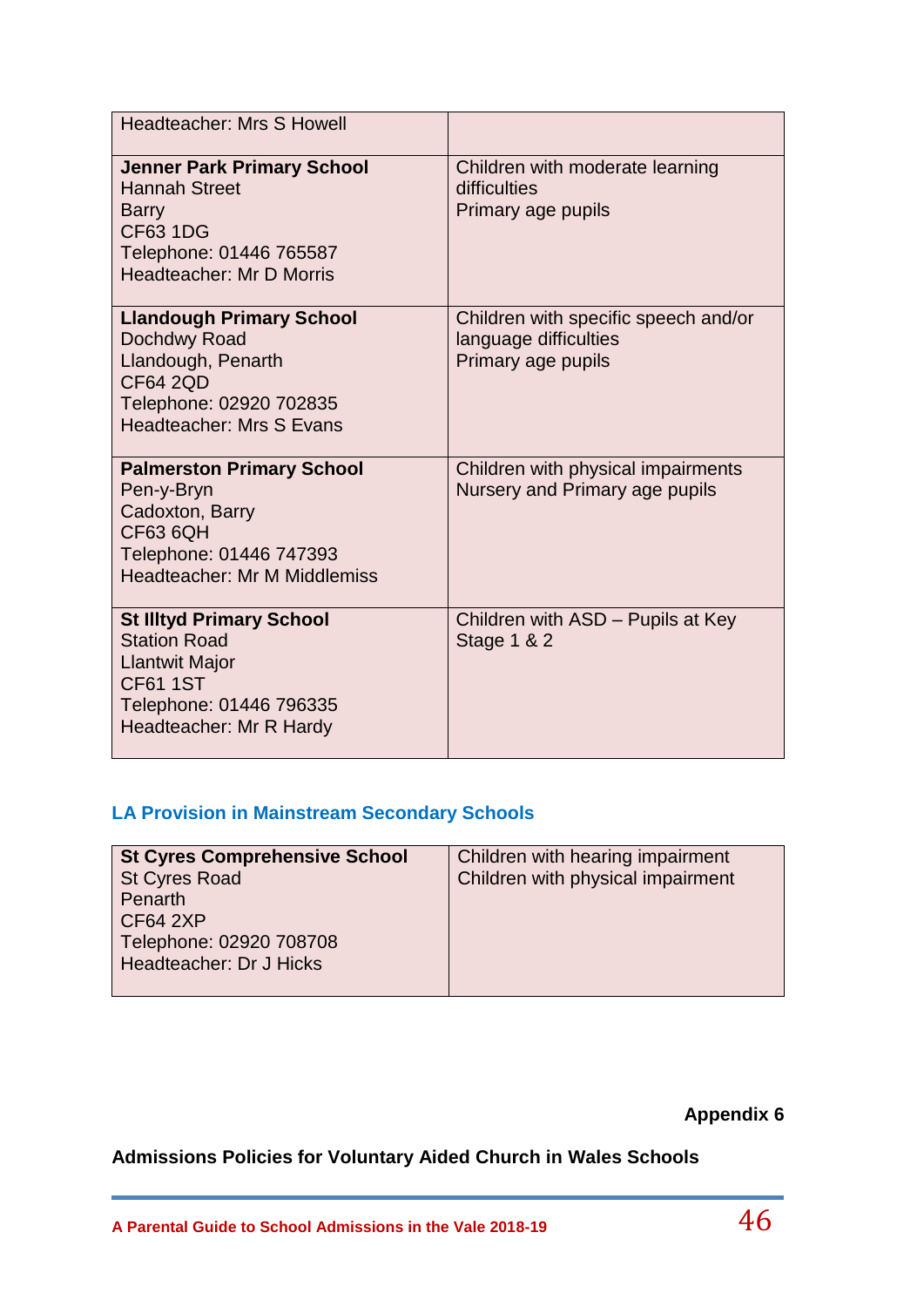Voluntary schools' governing bodies are responsible for their own admissions, and each school has its own admissions policy. Applications should therefore be made to the school, not the Council. For full details of the procedure and closing dates etc. parents should contact the school as soon as possible. In this section the admissions criteria for each voluntary aided school in the Vale of Glamorgan are listed for you to consider. These policies were correct at the time of publication however please ensure you contact the schools direct for full details as changes may occur.

# **All Saints church in Wales Voluntary Aided Primary School**

All Saints Church in Wales Primary School is Voluntary Aided and co-educational. One of its foremost aims is to provide a Christian education in accordance with the rites, ceremonies and doctrines of the Anglican faith as practised by the Church in Wales. Parents should be aware that the faith and doctrines of the Church in Wales are an integral part of the curriculum and, as such, are implicit in everything we do at school. The school's Admissions Policy is reviewed annually.

### **Arrangements for Admission of Pupils**

The standard admission number is the number of children that the Governing Body will admit to its Reception Class. The standard number of pupils admitted to the Reception Class in this school is 30 – provided that pupils are four years of age on, or before, the preceding 31st August. Applications from families in the Nursery Unit will be considered on the same basis as all others but when considering places for morning nursery, priority will be given to those pupils who have attended afternoon nursery. The offer of a place in the Nursery Unit does not guarantee a place in the Reception Class.

#### **Casual Admission**

Where an existing class number has reached 30, no new admissions will take place until a place becomes available. Places will be offered during the school year if there is room in the year group.

### **Religious Education and Collective Worship**

Religious education and collective worship takes place within the school according to the denominational teaching and practice of the Church in Wales.

### **Criteria for Determining Admission**

Children of parents, who wish them to attend All Saints Church in Wales Primary School, subject to the availability of places within current legislation, will be enabled to do so providing that the number seeking admission does not exceed the accommodation available.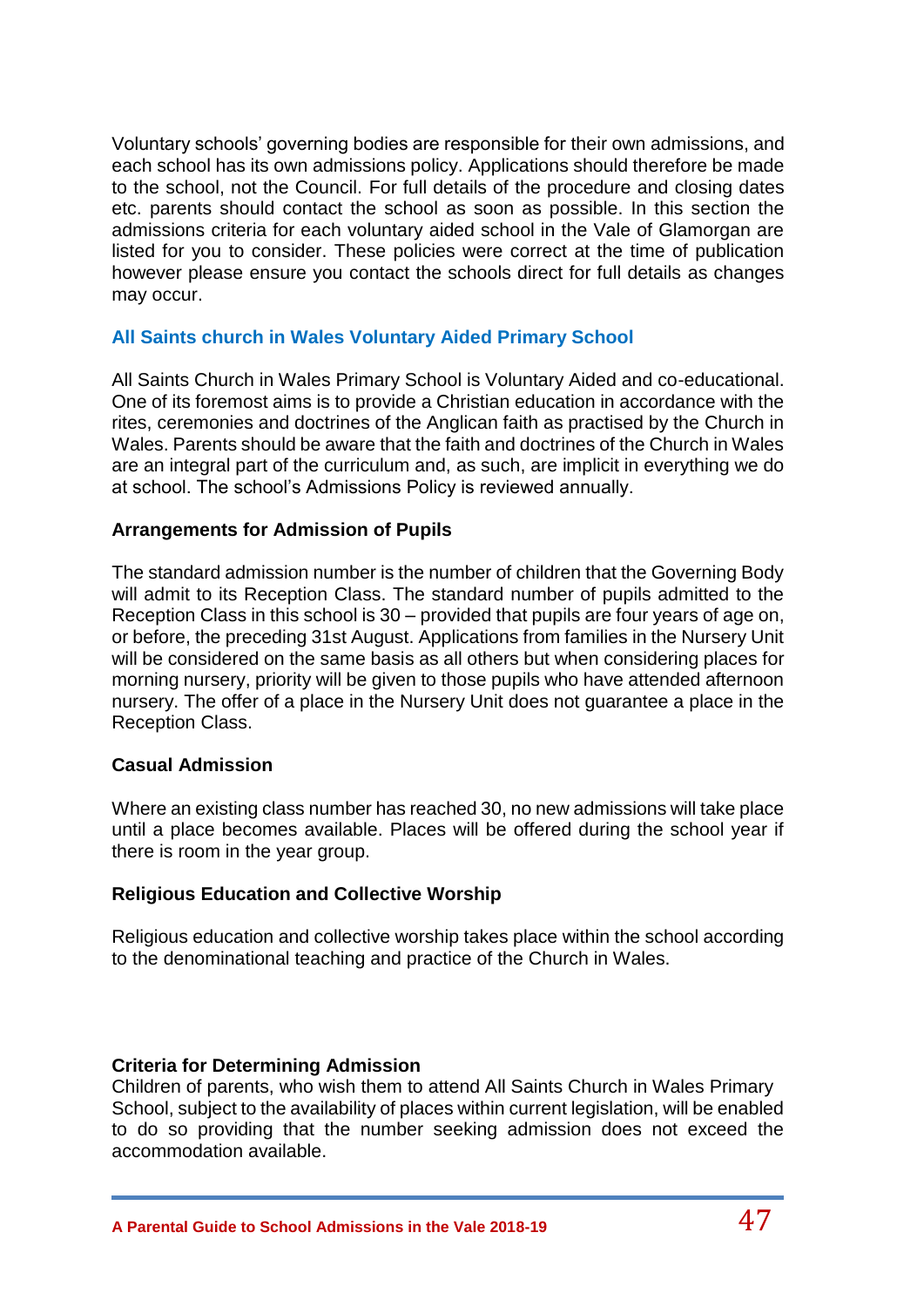# **Over Subscription Criteria**

If the number of applications does exceed the standard number, the Governing Body will admit children to the school in the following criteria.

### **Firstly:**

### **Category A – Looked After Children**

Looked After' Children (LAC) in the care of the Local Authority, or provided with accommodation by them e.g. foster parents (Section 106 of the Education Act 2005 and Education (Admission of Looked After Children) (Wales) Regulations 2009 and previously Looked After Children. Looked after children of faith will have priority over looked after children not of faith.

### **Category B – Exceptional Reasons**

Children with a statement of educational need, when the school is named as the most appropriate setting.

**Secondly:** Children who have a sibling (see definitions) who is a pupil registered At the school on the date when the applicant child is due to commence School

**Thirdly:** Children whose parents can demonstrate regular involvement in an Anglican community who reside

- a) in the Rectorial Benefice of Barry
- b) in neighbouring parishes

**Fourthly:** Children of other denominations whose parents can demonstrate their regular involvement in a Christian community

- a) in the Rectorial Benefice of Barry
- b) in neighbouring parishes

**Fifthly:** Children who:

a) reside in the Rectorial Benefice of Barry

b) reside in the neighbouring areas within the Vale of Glamorgan whose parents express a desire for them to be educated in the school, and to take a part in the school worship and religious education provided.

**Sixthly:** Children who do not fall into any of the above categories

Priority will be given to those whose place of residence is closest to the school.

### **Application Forms**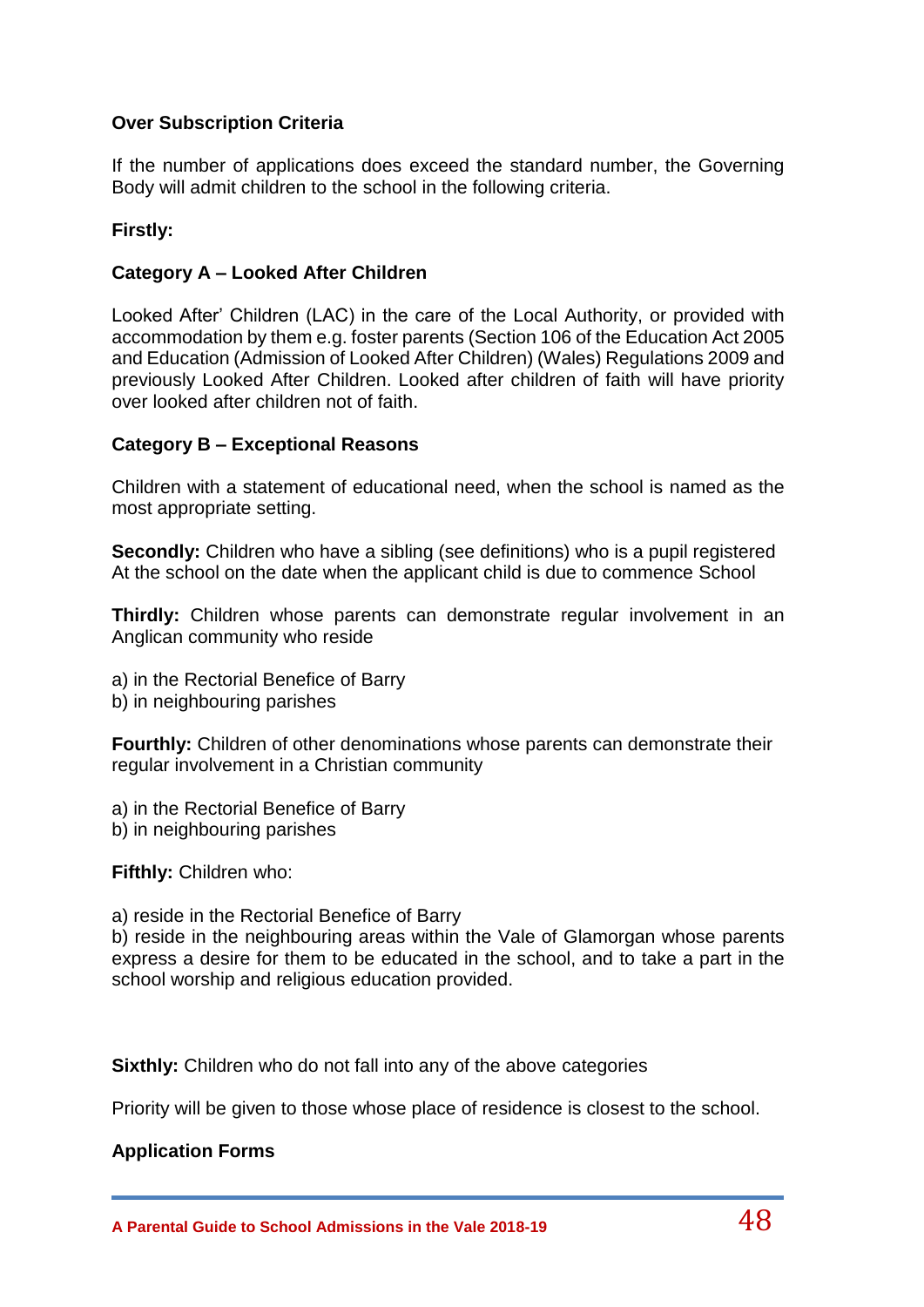Admission application forms are available, on request, and need to be returned by the date advised by the school. The forms will then be considered by the Admissions Sub-committee of the Governing Body. Once all applications have been considered, firm offers of places for entry, in the following September, will be sent to parents / carers.

# **Unsuccessful Applicants**

All unsuccessful applicants will be put on a waiting list. If additional places become available, they will be allocated to those on the waiting list on the basis of the oversubscription criteria, and not on the date the application was added to the list. The waiting list will remain in operation until 31st August 2017 or until the place is no longer required.

# **Appeals Procedure**

All unsuccessful applicants have the right of appeal to an independent Admissions Appeal Panel, administered by the Llandaff Diocesan Board of Education, according to the Welsh Assembly Government's Code of Practice on School Admissions Appeals. To exercise that right, the appeal must be made in writing to the Clerk of the Governors at the school within 15 days of receiving the letter of refusal. There is no Appeals Procedure for Nursery places.

# **Definitions**

# **Regular involvement in an Anglican/ Christian community**

The determination of regular involvement in an Anglican community/ other Christian community is made by reference to the application form and supporting letter from parish clergy, ministers, pastors etc.

### **Place of Residence**

Residence is deemed to be the child's usual place of residence – a residential property at which the parent/s or carers reside at the closing date for receiving applications for admission to the school. Where parental responsibility is held by more than one person, and those persons reside in separate properties, the child's usual place of residence will be deemed to be that property at which the child resides for the greater part of the week, including weekends.

# **Proximity**

Priority within each of the above will be based on the proximity of the home to the school. Proximity is measured by calculating the shortest distance from the home to the school, using the home and school post codes.

### **Sibling**

For the sibling criteria to be applicable, one of the following conditions must exist: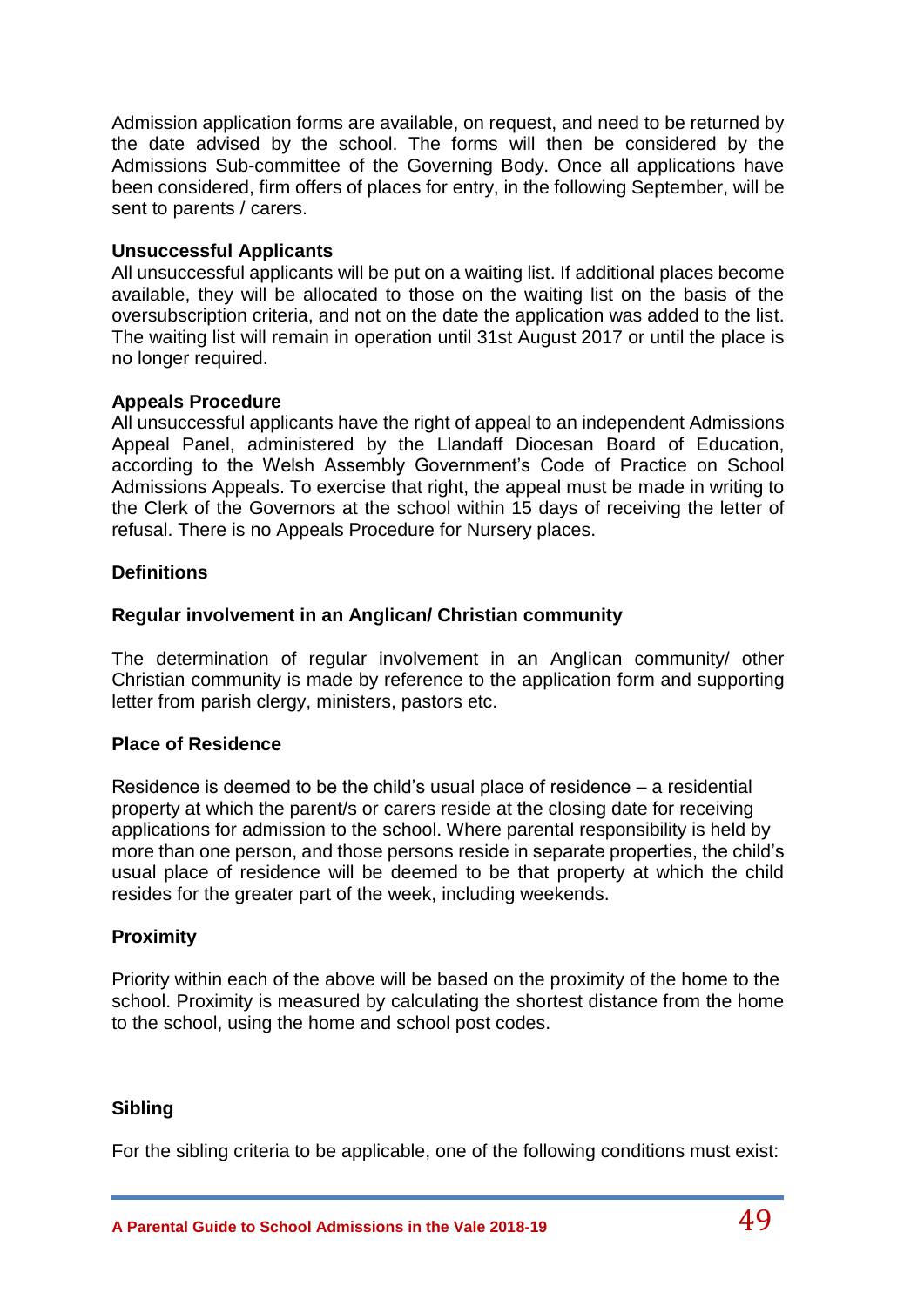$\bullet$  a brother and/ or sister (including half brothers/ sisters) is to be permanently resident at the same address

 $\bullet$  a stepbrother and/ or stepsister is to be permanently resident at the same address

 $\bullet$  for multiple birth children (the eldest) would be admitted (for any criteria) and due to oversubscription their siblings are not, the siblings would have priority on the waiting list \*, for the next available place (unless a child from criteria 1 or 2 was added to the list within this time, who would then take priority).

#### **Parent**

 $\bullet$   $\Box$  A 'parent' is defined as someone who has parental responsibility for the child or a primary carer.

# **Llansannor & Llanharry C/W Primary School**

### **Admissions Policy**

Llansannor and Llanharry Church in Wales Primary School is a Voluntary Aided primary school with a strong and distinctive Christian character. The Welsh Government's School Admissions Code requires the Governing Body to publish its arrangements for the admissions of pupils to the school.

The Governing Body, who is the Admission Authority for our school, will consult with the admissions authorities of other schools in the area, i.e. St David's Colwinston, Wick and Marcross, St Brides and Pendoylan Primary schools as well as the Vale of Glamorgan and Diocesan Director of Education.

Each school has an admission number, which indicates the number of pupils a school is able to admit to a 'relevant age group'. The admission number reflects a school's capacity to accommodate pupils in terms of the size of the accommodation available. The Published Admission Number (PAN) for Llansannor & Llanharry CiW Primary School is 30 pupils.

#### **Admission to the Nursery Classes**

Llansannor & Llanharry C/W Primary School offers part-time Nursery places five mornings and five afternoons each week. Children are admitted to the morning nursery class in the autumn term of the academic year of their fourth birthday. (*The academic year runs from 1st September to 31st August*.)

There is also a rising 3's afternoon Nursery class to which pupils are admitted at the beginning of the half term following their 3<sup>rd</sup> birthday.

The school admits up to 30 nursery pupils each year in each class. In the event of more than 30 applications for nursery places, the same oversubscription criteria would be applied as set out for the allocation of places in the Reception class.

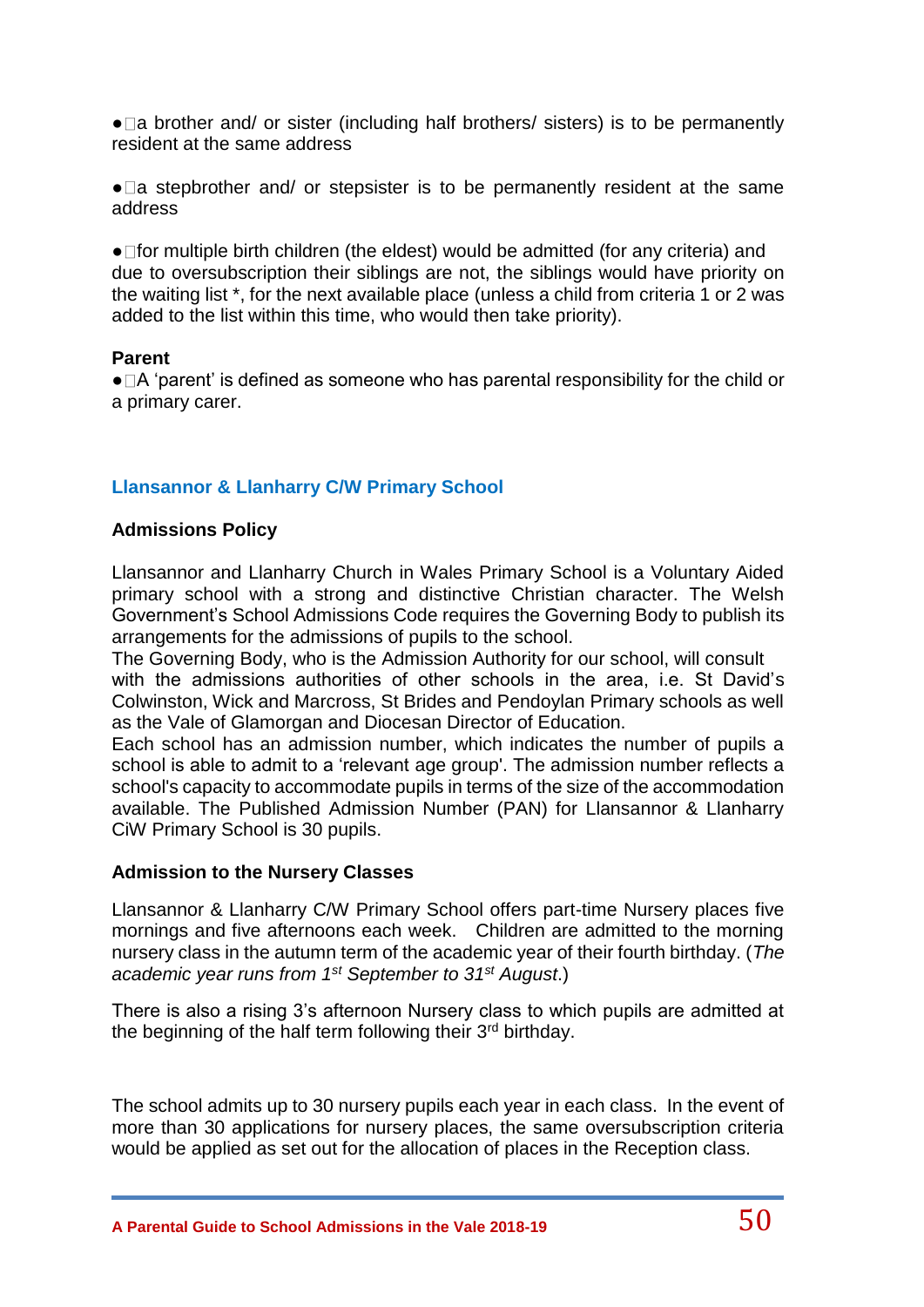Applications for Nursery places should be submitted directly to the school by the last school day before the February half term break. Parents will be notified of the decision on the last day of the spring term, prior to the Easter break. As in all schools, children who are admitted to our nursery classes will not have an automatic right of admission to full time education (reception class) at our school. A child's name can be entered onto the waiting list at any age from birth to school age, but no guarantee of a place can be given.

### **Operation of Waiting List**

Children will only be entered onto the waiting list when the form is returned to the school office. The child's name and details will be entered onto the nursery waiting list under the term after which the child turns 3 years old. Entry onto the waiting list is no guarantee of a nursery place.

# **Admissions for the Reception year and any child joining one of the older years**

Children who are four years of age up to and including 31<sup>st</sup> August in a given year shall be eligible for admission to Reception in September of that year.

Application forms will be issued from November 2017 and must be received by 8th January 2018. Decisions will be made by the school's Admissions Committee and parents informed whether their child will have a place on 16<sup>th</sup> April 2018.

All applicants up to the admission number of 30 will be admitted. Where applications for the Reception class exceed the admission number, all applications will be assessed against the oversubscription criteria, listed below, in the order stated, to allocate places up to the admission number.

The Governing Body shall give priority to:

- 1. Looked after children and previously looked after children.
- 2. Children with a Statement of Special Educational Need, which names the school, as determined by the Local Education Authority.
- 3. Children who have a sibling who is currently registered at the school on the date the applicant are due to commence full time education (reception to year 5).
- 4. Children of parents who are actively involved in an Anglican church (at least fortnightly) within the Parishes of the school catchment area, as defined on the attached map.
- 5. Children of other Christian denominations or faiths, that live within the school catchment area as defined on the map attached and are actively involved with their faith community. Priority shall be given to those residing in closest proximity to the school, using the Geographical Information System (GIS) to measure distance and the safest available walking route from home to school.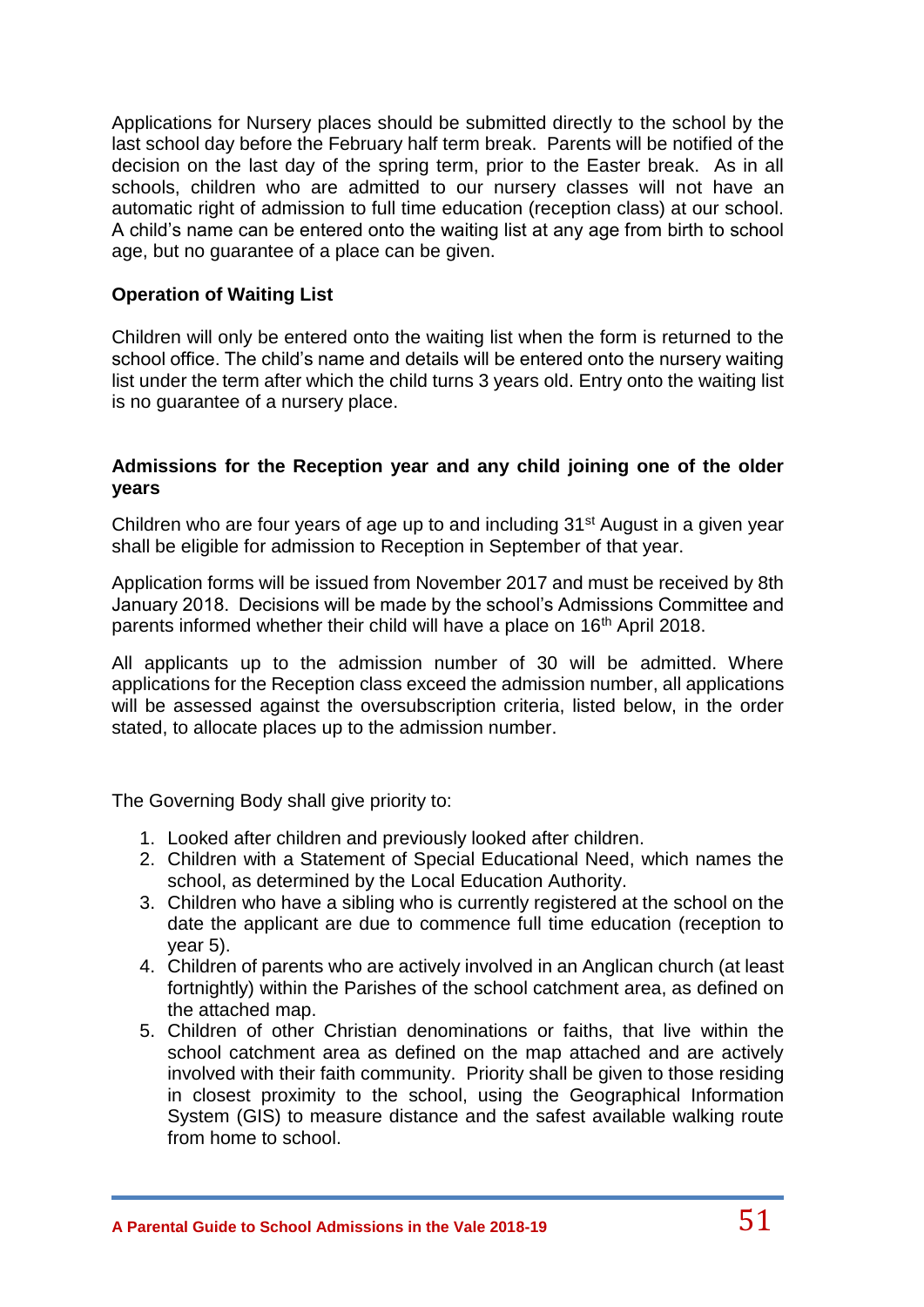- 6. Children who live within the school catchment area as defined on the attached map. Priority shall be given to those residing in closest proximity to the school, using the Geographical Information System (GIS) to measure distance and the safest available walking route from home to school
- 7. Children of parents who live outside the school catchment area and are actively involved in an Anglican Church.
- 8. Children of other Christian denominations or faiths that live outside the school catchment area as defined on the map attached.
- 9. Children whose parents wish them to be educated at Llansannor & Llanharry C/W Primary School.

All children who are not offered a place will be put onto a waiting list, until  $30<sup>th</sup>$ September in the school year for which they have applied. The school will contact Parents/ Guardians, should a place become available.

# **Definitions**

### **Definition of active involvement at a church:**

By active involvement at a church we understand the following: baptism; regular church attendance (at least fortnightly); Sunday school and/or Messy Church attendance. Baptism shall be considered alongside regular attendance. A more specific indication of attendance shall be requested on the application form. When dealing with applications based on faith commitment, parish priests or their representatives will be contacted to verify application details.

### **Definition of the school catchment:**

A map showing the school catchment boundary is attached to the policy. Places are allocated on faith and residence within the area marked in a blue broken line on the map attached.

### **Definition of sibling**

For admission purposes a sibling is a child who is a brother/sister, half-brother/ sister (children who share one common parent), step brother/ sister (who reside at the same address for at least part of the week). This definition also includes adopted or fostered children at the same address. Any sibling connection must be stated on the application form.

### **Distance from School**

Pupils who live beyond walking distance from school and for who Llansannor and Llanharry Primary is the nearest school or the nearest church school, will be provided with free home/school transport by the Vale of Glamorgan Local Authority. The Vale of Glamorgan council defines walking distance as 2 miles and provides

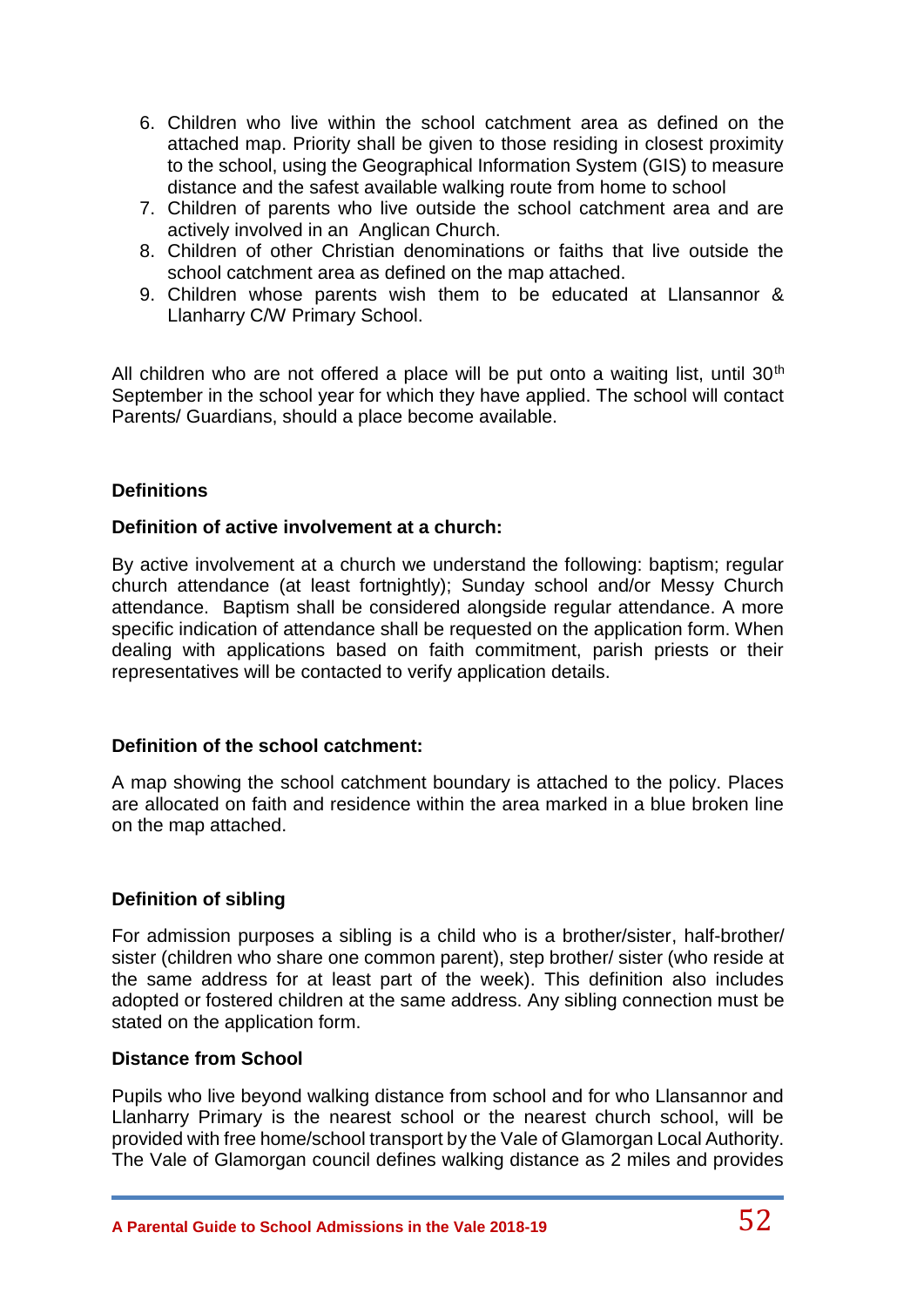school buses for primary school age pupils, but not for those not in the nursery classes. Rhondda Cynon Taff council currently provide discretionary transport based on walking distance of one and a half miles and includes nursery class pupils.

Escorts are provided on all buses. If there are spaces available on Vale school buses, parents who are not eligible for free transport may be able to pay for a bus pass. Enquiries are handled by the local authority concerned.

#### **Place of Residence**

The child's ordinary place of residence will be deemed to be a residential property at which the person or persons with parental responsibility for the child resides at the closing date for receiving applications for admission to the school.

Where parental responsibility is held by more than one person and those persons reside in separate properties, the child's ordinary place of residence will be deemed to be that property at which the child resides for the greater part of the week, including weekends.

#### **Notification of the Governors' decision:**

The applicant's parents or carers shall be informed of the Governors' decision for entry to Nursery and Reception for the following September in line with the Local Authority published dates.

#### **Right of appeal:**

If a child is not offered a place, parents have the right to appeal against the decision of the Governing Body. The appeal should be made in writing within 15 days of the notification, addressed to the Chair of Governors, c/o Llansannor & Llanharry C/W Primary School, Llansannor, Ystradowen, Cowbridge, CF71 7SZ.

The appeal shall be considered by an independent Admission panel, administered by the Llandaff Diocesan Board of Education, according to the Welsh Assembly Government's Code of Practise on School Admission Appeals. The parents are invited to an appeal hearing within 30 school days of the specified closing date for the receipt of appeals.

#### **Pendoylan C/W Primary School**

#### **Admissions arrangements Admissions Policy**

Pendoylan Church in Wales Primary School is a voluntary aided, English medium, co-educational school with a distinctively Christian character.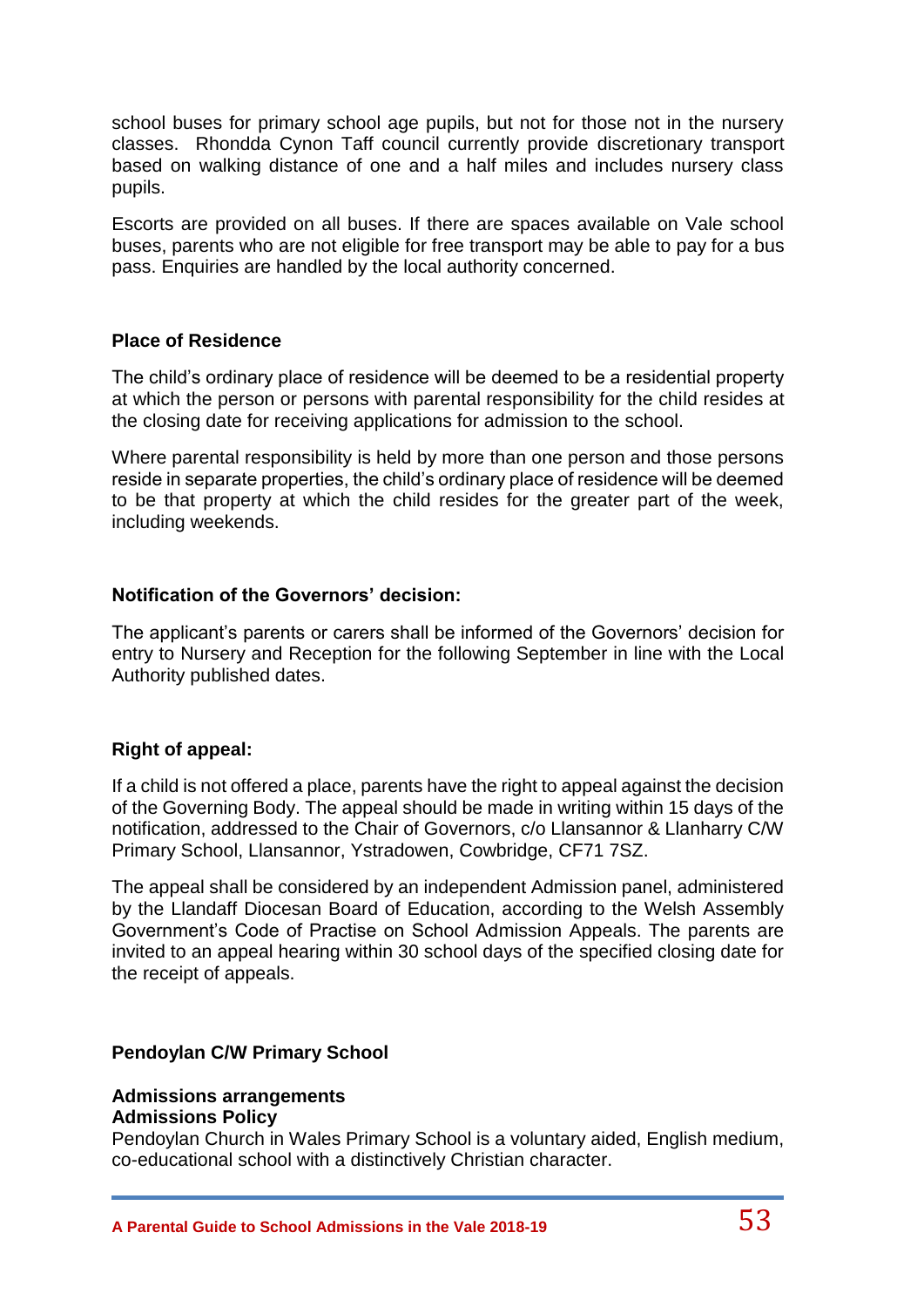It serves as the local village school for the communities of Welsh St Donats and Pendoylan but also draws pupils from a wider area including parts of RCT such as Miskin, Llanstrisant and Pontyclun. It is the nearest Church in Wales school serving that area. One of the school's foremost aims is to provide a Christian education in accordance with the denominational teaching, doctrines and practice of the Church in Wales. It also accepts and welcomes pupils of all faiths and denominations and none.

The Governing Body is the admission authority for the school and reviews its admissions policy annually.

#### **Admissions number**

The standard number of children that may be admitted to the Reception class each year is 30. This number is based on the capacity of the school and also reflects the statutory class size limit.

#### **Admission to the nursery**

Pendoylan School has a nursery class to which children are admitted in the Autumn term of the academic year of their fourth birthday. (The academic year runs from 1 Sept to 31 August.)

Nursery places are available in the mornings

The school admits up to 30 nursery pupils each year. In the event of more than 30 applications for nursery places the same oversubscription criteria would be applied as are set out below for the allocation of places in the Reception class.

Please contact the school for details about the application process.

Attendance in the nursery has no bearing on the admission to the main school: securing a place in nursery does not guarantee or increase the chances of securing a place in the Reception class. A fresh application form will need to be completed for admission to Reception.

The school also offers nursery/playgroup provision in the afternoons on a fee paying basis. Applications for afternoon sessions should be made separately.

### **Admission to reception**

Children are admitted to the Reception class in the autumn term of the academic year of their fifth birthday. Please contact the school for details of the admissions process.. Decisions will be made by the school's Admissions Committee and offers of places will be issued by 16 April, to coincide with other Vale schools.

### **Late applications**

Any applications received after the deadline date will not be considered until offers have been made to those who applied on time and responses have been received to those offers. This means that if the school is oversubscribed a late applicant may fail to secure a place even if they score more highly under the oversubscription criteria than applicants who applied by the deadline.

### **Oversubscription criteria**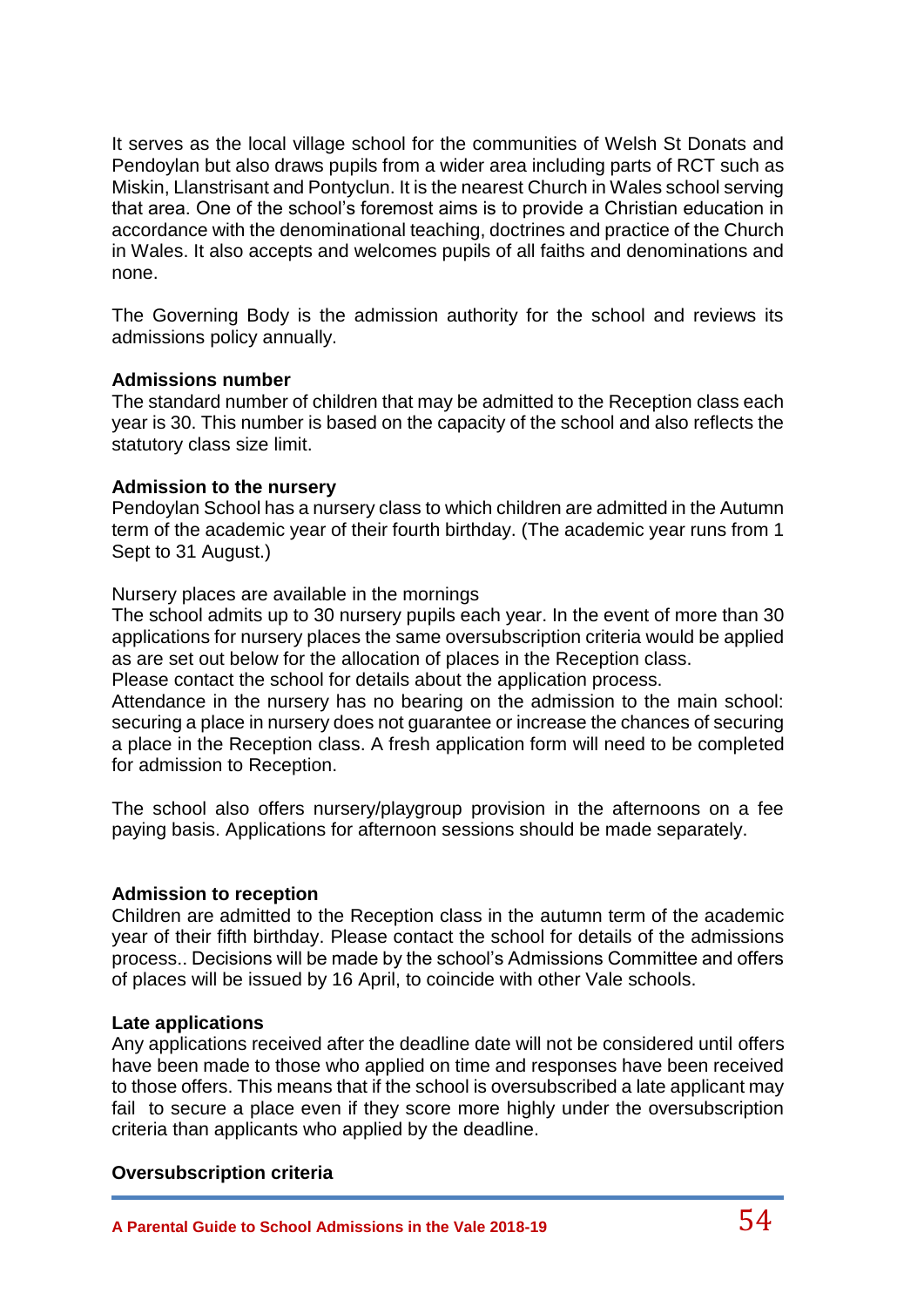If the number of applications should exceed the number of places available, the Governing Body will apply the criteria set out below, in order of priority, to allocate places up the published Admissions Number.

1. "Looked after" children, previously "looked after" children or children with a Statement of Educational Need which names the school as the most appropriate setting

2. Children living within the catchment area, which is the ecclesiastical parish of Pendoylan and Welsh St Donats, who have brothers or sisters already attending the school

3. Children living within the parish whose parents are practicing members of the Church in Wales

4. Children living within the parish whose families are practicing members of another Christian denomination

5. Other children living within the parish

6. Children living outside the parish catchment area who have brothers or sisters already attending the school

7. Children living outside the parish catchment area whose families are practicing members of the Church in Wales

8. Children living outside the parish catchment area whose families are practicing members of another Christian denomination

9. Other children living outside the area.

The distance between the family home and school will be the determining factor if there are more applicants in any category than the number of places remaining.

For multiple birth children, where one child (the eldest) would be admitted but due to oversubscription their sibling(s) are not, the sibling(s) would have priority on the waiting list for the next available place.

### **Appeals**

Should your application be unsuccessful, you have the right to appeal. Such an appeal should be made to the Clerk to the Governors, c/o the school, within three calendar weeks of receiving the letter refusing a place. An appeal form will be enclosed with the letter. The appeal will be considered by an independent Admission Appeal Panel administered by the Llandaff Diocesan Board of Education, according to the Welsh Government's Code of Practice on School Admission Appeals.

In the event that the school is oversubscribed, all children who are not offered a place will be put on a waiting list until 30 Sept of the school year for which they applied. Parents/guardians will be contacted should a place become available.

### **Definitions**

"Families who are practicing members of the Church in Wales" means where at least one parent is a regular communicant of the Church in Wales and attends church at least once a month. Confirmation will be required from the relevant parish clergy.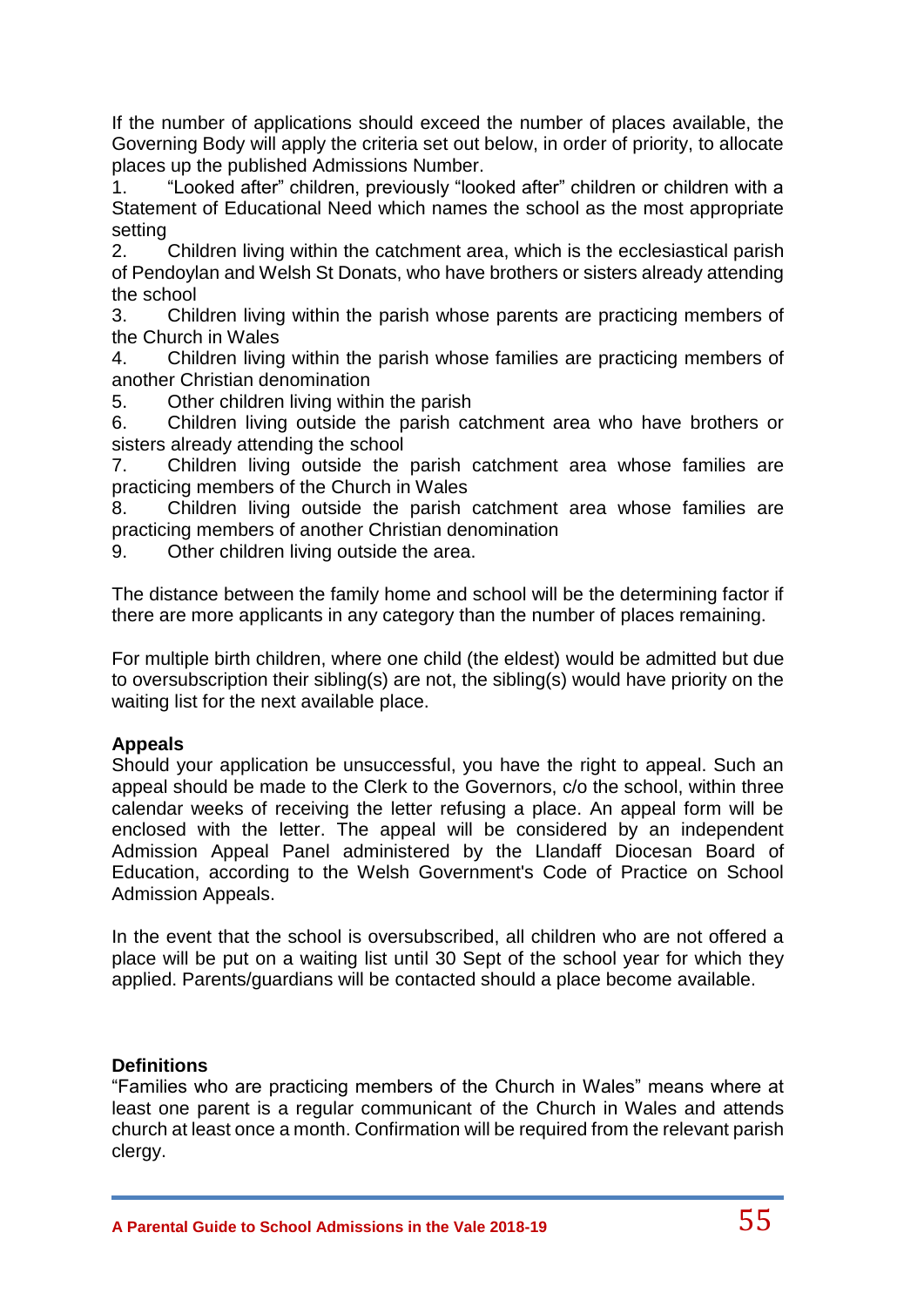"Families who are practicing members of another Christian denomination" means where at least one parent is a regular worshipper (at least once a month) within another recognised Christian community. Confirmation will be required from an appropriate faith leader.

A map of the parish boundaries which delineate the catchment area is available at the school. Distance between home and school will be measured by an approved GIS system.

"Brothers or sisters already attending the school" includes half or step brothers or sisters who are permanently resident at the same address. The older sibling must still be a registered pupil at the school on the date that the pupil applying for a place would start school.

#### **School transport**

Pupils who live beyond walking distance from school and for whom Pendoylan is their nearest school or their nearest church school will be provided with free home/school transport by the local authority. The Vale of Glamorgan council defines walking distance as 2 miles and provides school buses for primary school age pupils, but not those in the nursery class. Rhondda Cynon Taff council provides discretionary transport based on a walking distance of one and a half miles and including nursery class pupils. Escorts are provided on all buses. If there are spaces available on a Vale school bus parents who are not eligible for free transport may be able to pay for a bus pass. Enquiries are handled by the local authority concerned.

### **St Andrew's Major C/W Primary School**

#### **Admissions and Oversubscription Policy**

St Andrews Major Church in Wales Primary School is a Voluntary Aided Primary School with a distinctively Christian character. The admissions and oversubscription policy is based on the following principles:

- the school's Christian ethos with its close links with its Parish churches, emphasising the importance of prayer, worship and Christian teaching;
- the school's commitment towards supporting the family, equal opportunity and non-elitism;
- our role as a local educational establishment serving the local community;
- our role as a school fulfilling its statutory educational requirements.

#### **Dates for submitting applications**

Applications for Nursery and Reception should be submitted in line with the Vale of Glamorgan's schools' admission dates which are agreed and published annually. All dates regarding admission to Nursery and Reception will be published in advance, including on the school's website and weekly newsletter.

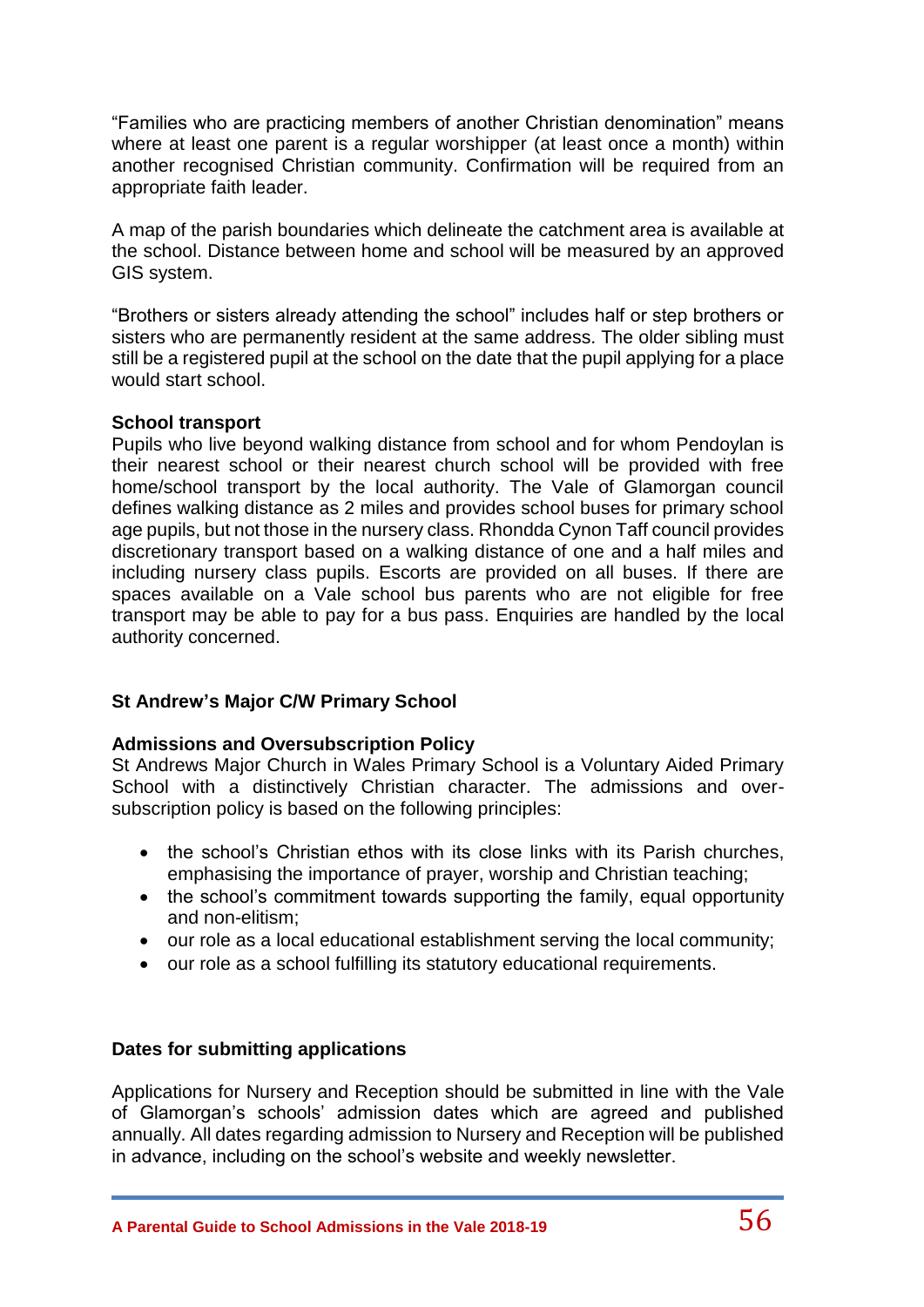#### **Admission Number**

The capacity of the school is calculated using the Welsh Government Circular 021/2011 – Measuring the capacity of schools in Wales. The capacity of the school is 210 pupils. The Admission Number is the number of pupils that the Governing Body shall admit to a year group in the school and is calculated from the capacity of the school. The Admission Number for this school calculated by the Local Authority is 30.

#### **Class sizes**

The school will ensure compliance with the statutory infant class size regulations and Key Stage 2 classes will be limited to 30 children, as per Welsh Government directives, unless "excepted pupils" are admitted as specified by class size regulations.

#### **Admission to the Nursery**

Part-time Nursery provision at St Andrews is for a maximum of 30 children for either morning or afternoon places. Children are entitled to a part-time place from the start of the Autumn Term following their third birthday. Children must attend for five half days. Morning or afternoon places will be decided by the head teacher.

#### **Admission to Reception**

Children who are four years of age up to and including 31st August in a given year shall be eligible for admission to Reception in September of that year. However, parents may choose to defer their child's entry until the term following their child's fifth birthday.

All applicants up to the admission number of **30** will be admitted. Where applications for the Reception class exceed the admission number, all applications will be assessed against the oversubscription criteria, listed below.

Where the number of applications for admission to the school exceeds the number of places available, the Governing Body will apply the criteria set out below, in order of proximity, to allocate places up to the Admission Number.

The Governing Body shall give priority to:

- 1. Looked after children and previously looked after children.
- 2. Children with a Statement of Special Educational Need, which names the school, as determined by the Local Education Authority.
- 3. Children of parents who regularly attend an Anglican church in the Parish of St Andrew's Major with Michaelston-le-Pit.
- 4. Children who live within the Parish of St Andrew's Major with Michaelstonle-Pit.
- 5. Children of parents who live outside the parish and attend an Anglican church.
- 6. Children whose parents wish them to be educated at St Andrews Major C/W Primary School.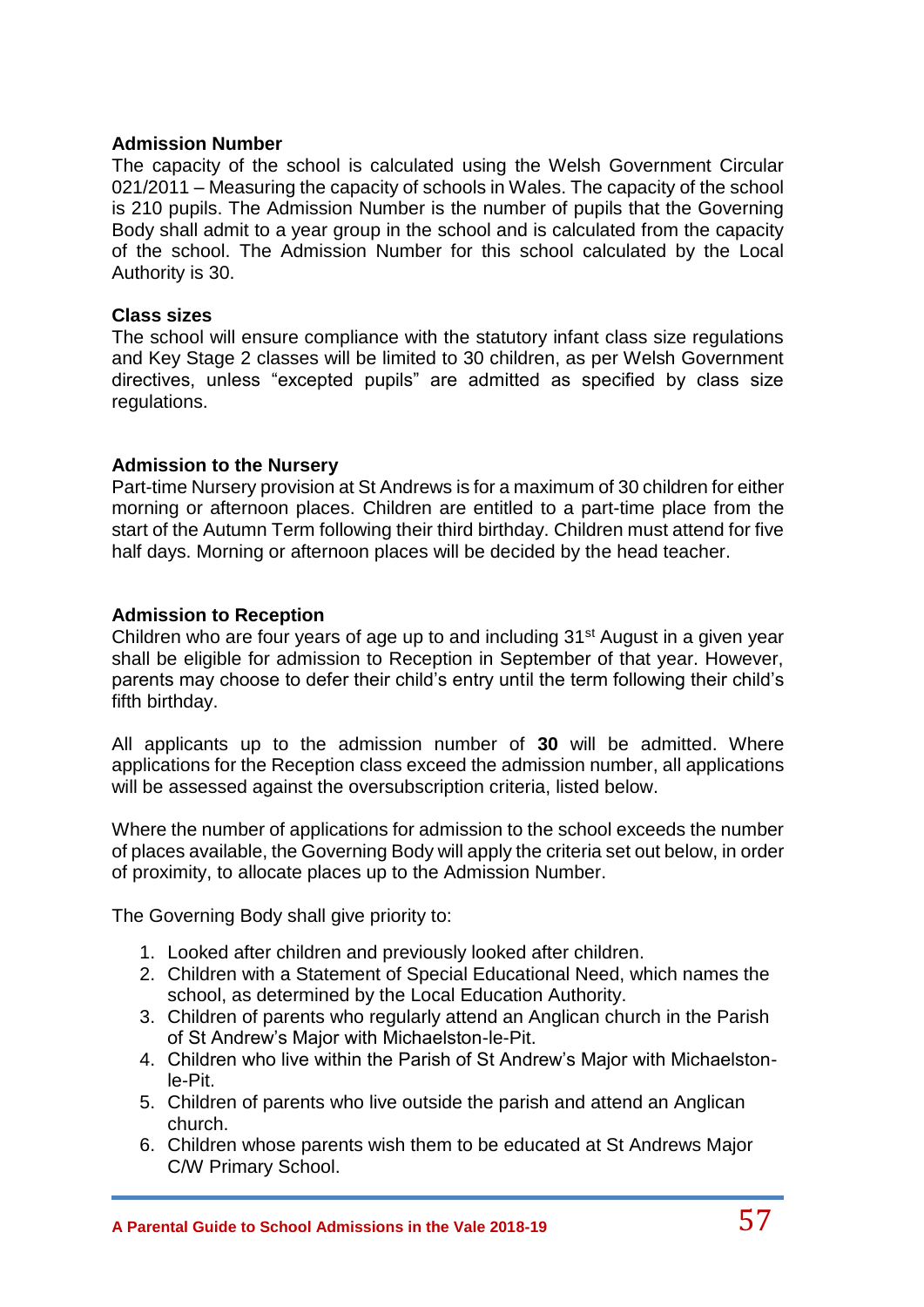Where the number of applicants within a category exceeds the number of places available, the following qualifying criteria shall be applied:

- 1) Priority shall be given within each category to children who have a sibling, an elder brother or sister, who already attends St Andrews Major Primary School (in Reception to Year 5) at the time of making the application, and shall be attending together with their sibling upon admission. Priority will be by reference to the youngest sibling in the school, the youngest commanding the highest degree of priority.
- 2) Children resident within the local parish in closest proximity to the school. Local parish means resident within the local parish of St Andrews Major (Dinas Powys) with Michaelston-Le-Pit. Distance shall be measured by the safest available walking route from home to school using the Geographical Information System (GIS) adopted by the Vale of Glamorgan. A map showing the Parish boundary may be viewed at the school.
- 3) For children resident outside the parish, priority shall be given to those residing in closest proximity to the school. Distance shall be measured by the safest available walking route from home to school using the Geographical Information System (GIS).
- 4) If when applying the oversubscription criteria the last child to be admitted is one of a multiple birth the governors will admit the other sibling(s). In Foundation Phase these children would be regarded as excepted children.

\* All children who are not successful in being offered a place will be put on a waiting list until 30<sup>th</sup> September in the school year for which they have applied. Parents/ guardians will be contacted by the school should a place become available.

# **DEFINITIONS:**

### **Definition of active involvement at a church**:

By active involvement at a church we understand the following: baptism; regular church attendance (at least monthly); Sunday school attendance. Baptism shall be considered alongside regular attendance. A more specific indication of attendance shall be requested on the application form. When dealing with applications based on faith commitment, parish priests or local ministers will be contacted to verify application details.

### **Definition of the local parish:**

The local parish is the parish of the Rectoral Benefice of St Andrews Major, St Peter's and Michaelston-le-pit. A map showing the Parish boundary may be viewed at the school.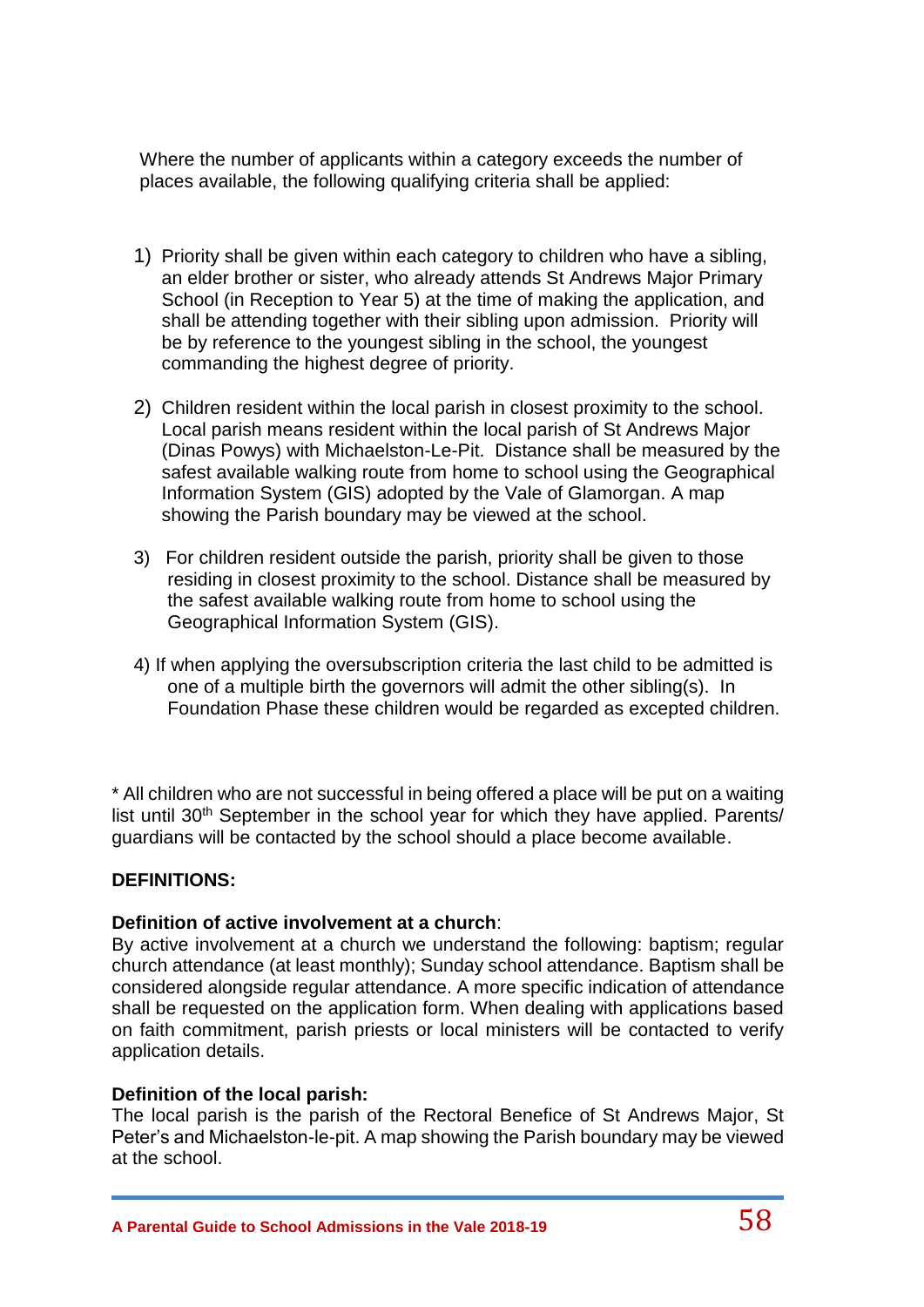# **Definition of a sibling:**

For admission purposes a sibling is a child who is the brother / sister, half-brother / sister (children who share one common parent), step brother / sister (who reside at the same address for at least part of the week). This definition also includes adopted or fostered children at the same address. Any sibling connection must be stated on the application form.

# **Distance from school**

Distance to school shall be measured from the main entrance of the family home (cf. place of residence) to the main gate of the school, using the Geographical Information System adopted by the Vale of Glamorgan Council.

#### **Place of residence**

week, including weekends.

The child's ordinary place of residence shall be deemed to be a residential property at which the person or persons with parental responsibility for the child resides at the closing date for receiving applications for admission to the school. Where parental responsibility is held by more than one person and those persons reside at separate properties, the child's ordinary place of residence shall be deemed to be that property at which the child resides for the greater part of the

### **NOTES:**

### **Notification of the Governors' decision:**

The applicant's parents or carers shall be informed of the Governors' decision for entry to Nursery and Reception (for the following September) in line with the Local Authority published dates.

#### **Right of Appeal:**

If a child is not offered a place, parents have the right to appeal against the decision of the Governing Body. The appeal should be made in writing within 15 days of notification, addressed to the Chair of the Governors, c/o St Andrews Major C/W Primary School, St Andrews Road, Dinas Powys, Vale of Glamorgan, CF64 4HB.

The appeal shall be considered by an independent Admission Appeal panel, administered by the Llandaff Diocesan Board of Education, according to the Welsh Assembly Government's Code of Practice on School Admission Appeals. The parents are invited to an appeal hearing within 14 days (ten working days) from the date the appeal is submitted to the panel.

\* **Nursery Education is not compulsory and parents have no right of appeal if their application for a Nursery place is unsuccessful.**

**Applicability of this policy**: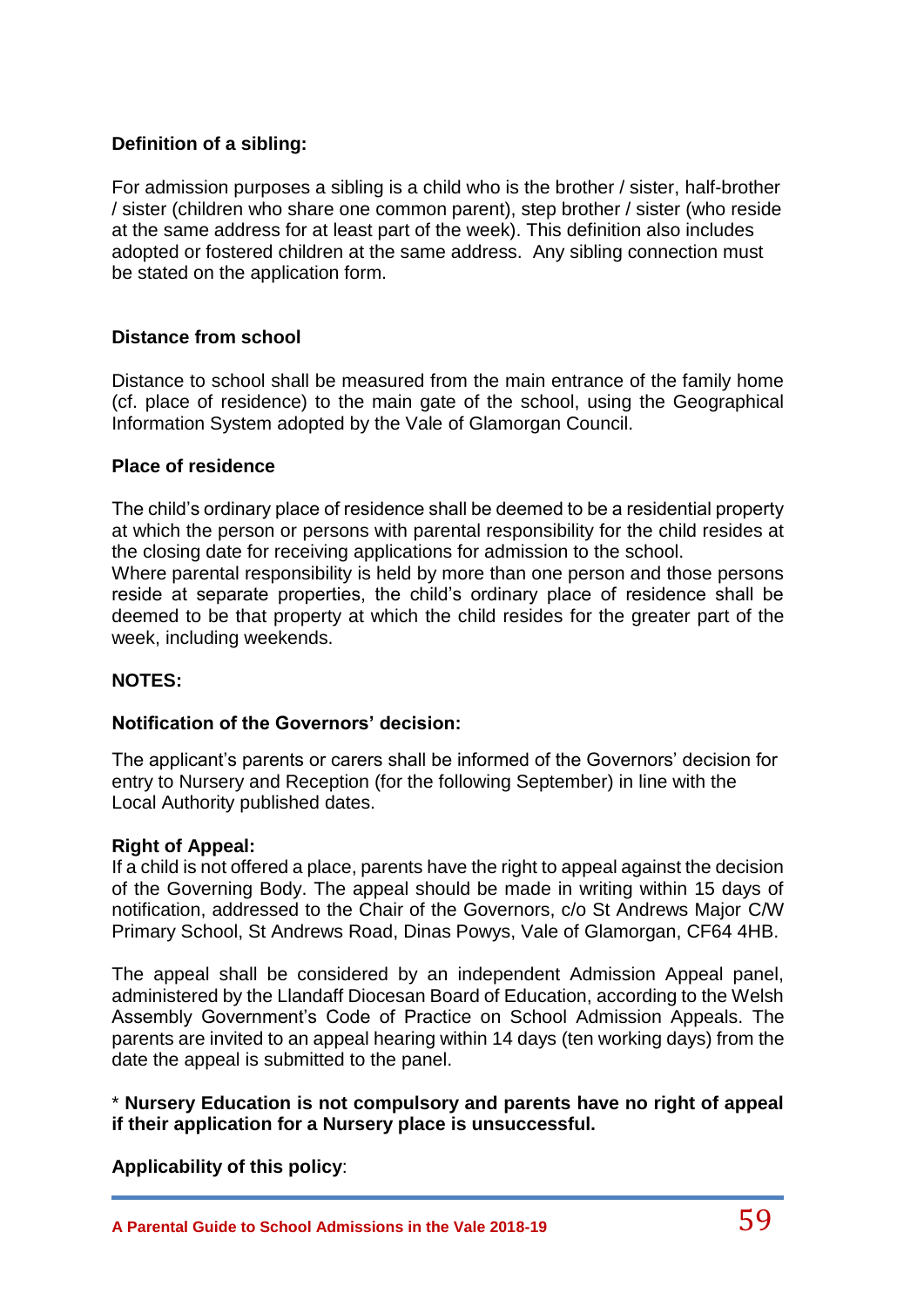New versions of this admissions and over-subscription policy shall be effective from 1 September (start of a new academic year) 12 calendar months after its date of formal adoption by the full governing body. This is in order to ensure that parents of applicant children have sufficient notice of the over-subscription policy when selecting a school.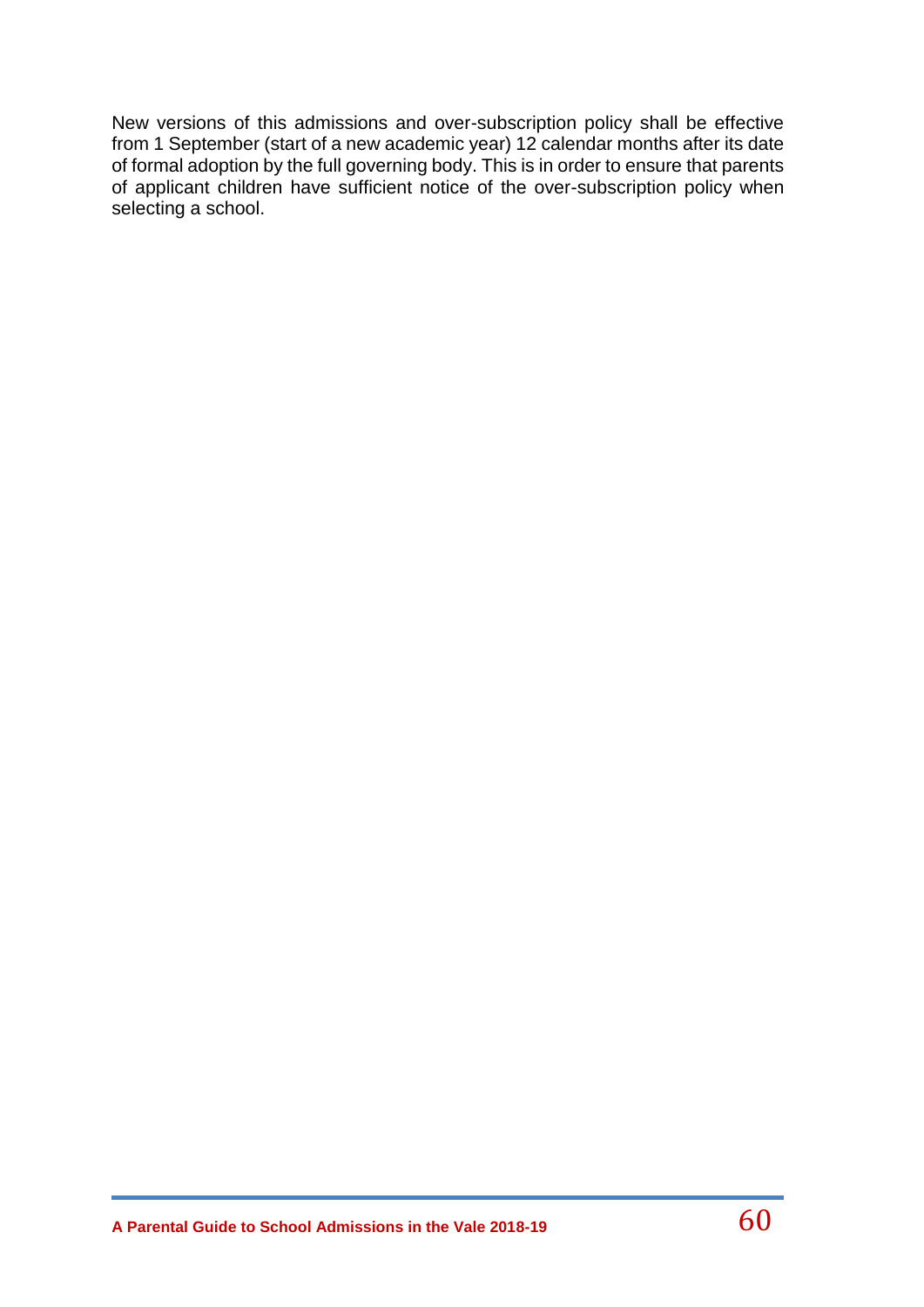# **St Brides Major Church in Wales V.A. Primary School**

#### **POLICY STATEMENT**

#### **ADMISSIONS**

- 1. The Welsh Government School Admissions Code requires the Governing Body to publish its arrangements for the admissions of pupils to the school. The Admission Number for St. Brides Major C/W Primary school is 28. Under the School Admissions Code of Practice of 2009 the Governing Body, who is the Admission Authority for St. Brides Major Primary School, will consult with the admissions authorities of other schools in the area, i.e. St. David's, Colwinston and Wick and Marcross as well as the Vale of Glamorgan and the Diocesan Director of Education..
- 2. The aim of this policy is to set out the procedures for parents applying for a place at the school in 2018/19 and for the consideration of these applications by the Governing Body.
- 3. During the Spring Term, admission forms will be sent to parents who have requested a place in reception in September and have not already completed an admission form. It will be requested that all completed forms be returned to the school by 1<sup>st</sup> March 2018.
- 4. The Governing Body will consider applications received by this date and priority will be given to:
	- Children with a statement of educational need where the school is named as the most appropriate setting.
	- Looked after children or previously looked after children.
	- Children who will have a sibling (full, half or step brother/sister, adopted or fostered) attending the school at the time of the actual enrolment at school.
	- Children who have a parent who attends a Church in Wales service in the benefice of St Brides Major and Ewenny at least once a month.
	- 5. The remaining places will be allocated (in order of priority) to:
- i) Children who are resident solely within the ecclesiastical benefice of St. Brides Major and Ewenny (see attached map).
- ii) Children who are resident some of the time within the ecclesiastical benefice of St. Brides Major and Ewenny and some of the time elsewhere (see attached map).
- iii) Children resident outside of the ecclesiastical benefice of St. Brides Major and Ewenny
	- 6. In the event of more applications being received than places available,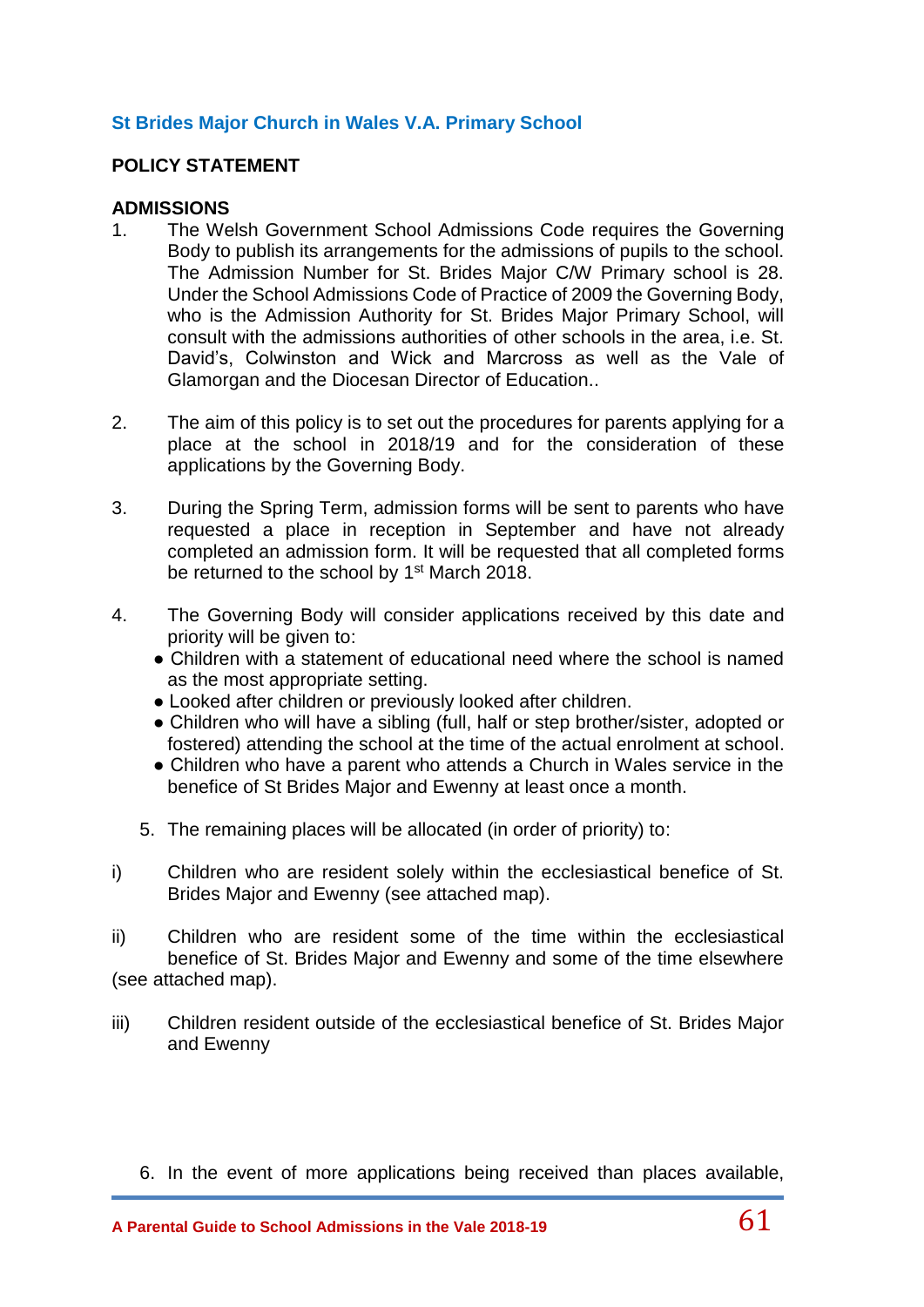places will be allocated (within whichever of the above categories the oversubscription first occurs) strictly according to the oversubscription criteria (in order0, as follows

- A) Children who have a parent who is a communicant members of the Anglican Church.
- B) Children who have a parent who is a member of non-Anglican churches and chapels.
- C) Children whose parents are applying for admissions for other reasons, such as additional learning, social or medical needs.
- 7. Should the number of applications for places exceed the Admission number of 30, priority will be given in any of the categories above (in order) according to the proximity (measured by odometer from the main entrance of the family home to the main gate of the school by the shortest route) that applicants live to the school. (In the case of a block of flats or apartments the walking distance to the main door of the block shall be the determining factor within that block and the lower numbered flat or apartment will have priority where the distance is equal.)
- 8. Where the school is unable to admit all siblings of a multiple birth, none will be admitted.
- 9. Firm offers of places for the 2018/19 intake will be sent to parents\* in March 2018 (please contact school for details).

Applications for any year group, at any time of the year (e.g. families who have recently moved into the catchment area), will be considered by Governors for any available places in that year group.

Appeals against the Governors' decision not to admit a child should be sent to the Clerk of Governors c/o the school, within 21 days of the date of the letter of refusal for consideration by an Independent Appeals Panel. Where an appeal is unsuccessful, further applications for a place will not be considered during the same academic year unless there are significant and material changes in circumstances of parents or the school.

- 10. Parents whose applications are unsuccessful in April can opt to go on a waiting list in case a place becomes available, but any such waiting list will expire on 30th September.
- 11. The Governing Body will be responsible for the implementation of this policy. As outlined by legislation, it will be reviewed annually. This policy has been accepted by the Governing Body, as outlined in the minutes of the meeting of the full body.

### **St David's C/W Primary School**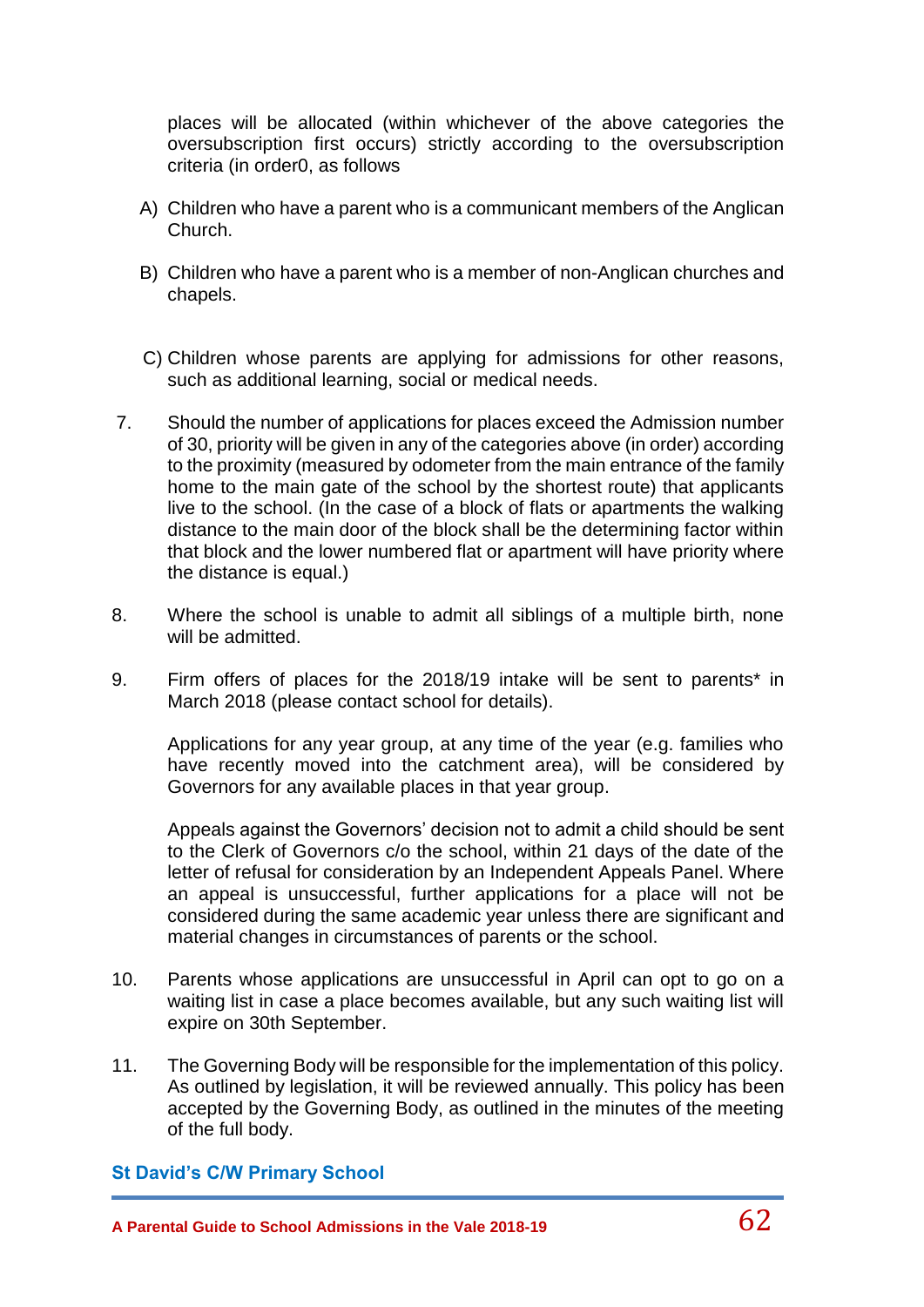# **SCHOOL ADMISSIONS POLICY**

St. David's Church in Wales Primary School is a voluntary aided school with a strong and distinctive Christian character. The first priority of the Governors, as the Admissions Authority, is to admit the children of families who choose to have their children educated within a Christian ethos, emphasising the importance of prayer, worship and Christian teaching. This is reflected in the whole life of the school. With this in mind, if the school is oversubscribed, priority will be given to the children of families who can demonstrate this through their active involvement in a Christian community.

It is situated in the beautiful village of Colwinston, midway between Bridgend and Cowbridge. The school serves the parish\* of Colwinston, Llysworney and Llandow. Subject to places being available at the school and with the agreement of the Governing Body, children may be admitted from outside the parishes.

### **NURSERY ADMISSION ARRANGEMENTS**

St David's includes a 28 place nursery unit. (14 morning pupils and 14 afternoon pupils). Children are entitled to a part-time nursery place from the start of the term following their third birthday.

The Governing Body will consider each individual application received by the published closing date. Where the number of applications for admission exceeds the number of places available, places will be allocated applying the oversubscription criteria, in the order of priority set out below, up to the approved capacity.

No account is taken of the particular infant or primary school the child is likely to attend subsequently or to the length of time the school has been aware of the parental intention to apply for a place at the school.

### **A place in nursery does not secure a place in reception**

Parents should note that children attending a nursery school will not have an 'automatic' right to continued education at the same school when moving to reception class. All parents of children in a nursery class who are due to commence reception class in a following year, whether residing within the catchment area or of a school or outside it, will be required to complete an application form by the published closing date.

#### **As nursery education is non-statutory provision parents have no right of appeal under the School Standards and Framework Act if they are unsuccessful in gaining a nursery place.**

### **Nursery Oversubscription Criteria**

Morning nursery places are allocated prior to afternoon places. For each criteria, children are admitted in chronological date of birth order, the oldest being admitted first. If two or more children have the same date of birth priority will be given to proximity\* to the school.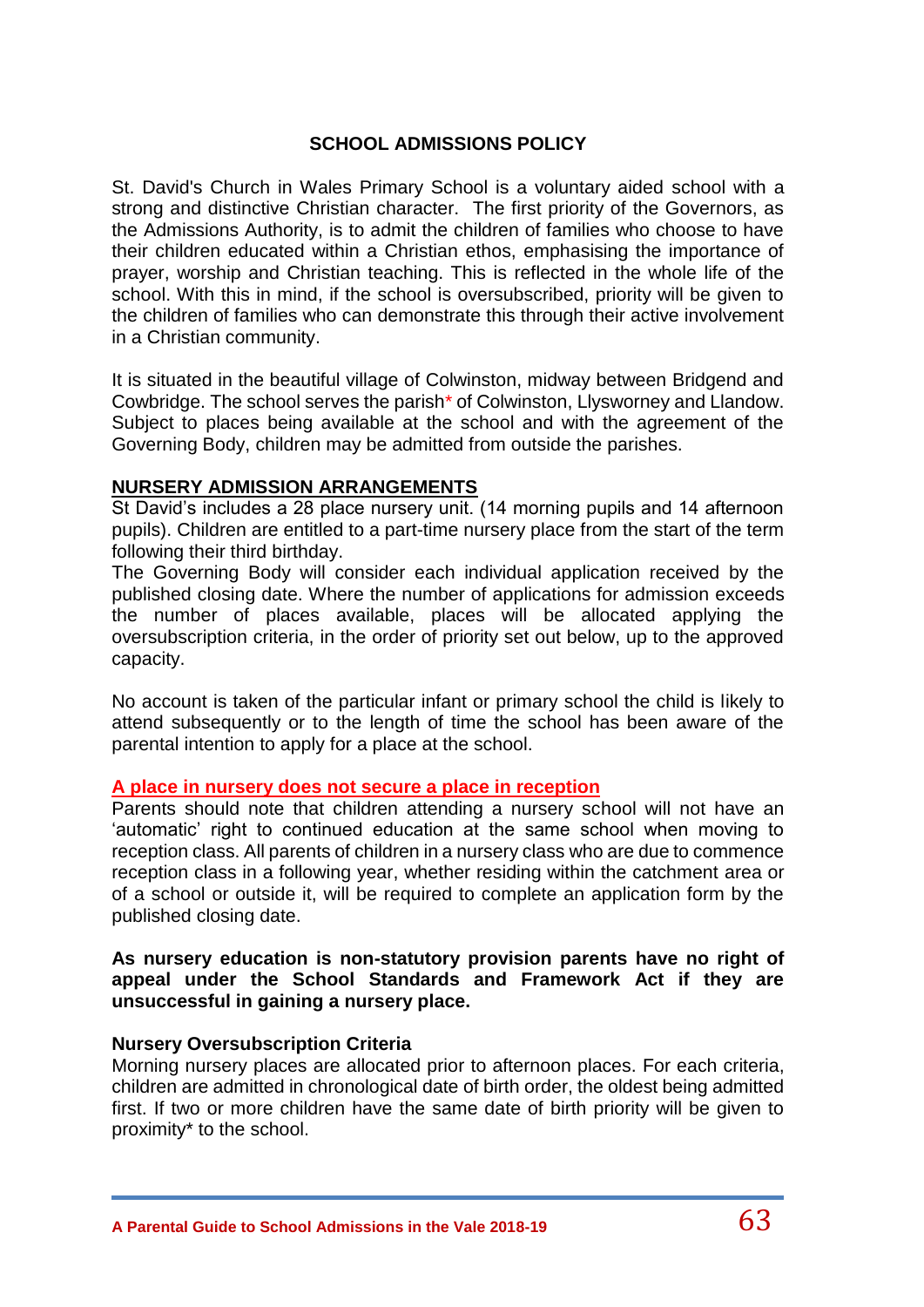*Children with a Statement of Educational Need, when the school is named as the most appropriate setting are given priority ahead of the oversubscription Criteria.*

1. Children who will be three on or before 31 August (September Intake)

- *a. "Looked After", previously "Looked After" children.*
- *b. Who have a sibling\* who is a pupil registered at the school on the date when the applicant child is due to commence school. (In priority order: first siblings in Reception, then Year 1, then Year 2, then Year 3, then Year 4, then Year 5 and finally Year 6)*
- *c. who live in the school's parishes, who can demonstrate their active involvement\* in a Christian community.*
- *d. who live in the school's parishes, who can demonstrate their active involvement in another faith community.*
- *e. who live within our parishes.*
- *f. whose families wish them to be educated in a Church in Wales school, who can demonstrate their active involvement\* in a Christian community.*
- *g. whose families wish them to be educated in a Church in Wales school.*
- 2. Children who will be three on or before 31 December (January Intake)
	- *a. "Looked After" , previously "Looked After" children.*
	- *b. who have a sibling\* who is a pupil registered at the school on the date when the applicant child is due to commence school. (In priority order: first siblings in Reception, then Year 1, then Year 2, then Year 3, then Year 4, then Year 5 and finally Year 6)*
	- *c. who live in the school's parishes, who can demonstrate their active involvement\* in a Christian community.*
	- *d. who live in the school's parishes, who can demonstrate their active involvement in another faith community.*
	- *e. who live within our parishes.*
	- *f. whose families wish them to be educated in a Church in Wales school, who can demonstrate their active involvement\* in a Christian community.*
	- *g. whose families wish them to be educated in a Church in Wales school.*

# 3. Children who will be three on or before 31 March (April Intake)

- *a. "Looked After" , previously "Looked After" children.*
- *b. who have a sibling\* who is a pupil registered at the school on the date when the applicant child is due to commence school. (In priority order: first siblings in Reception, then Year 1, then Year 2, then Year 3, then Year 4, then Year 5 and finally Year 6)*
- *c. who live in the school's parishes, who can demonstrate their active involvement\* in a Christian community.*
- *d. who live in the school's parishes, who can demonstrate their active involvement in another faith community.*
- *e. who live within our parishes.*
- *f. whose families wish them to be educated in a Church in Wales school, who can demonstrate their active involvement\* in a Christian community.*
- *g. whose families wish them to be educated in a Church in Wales school.*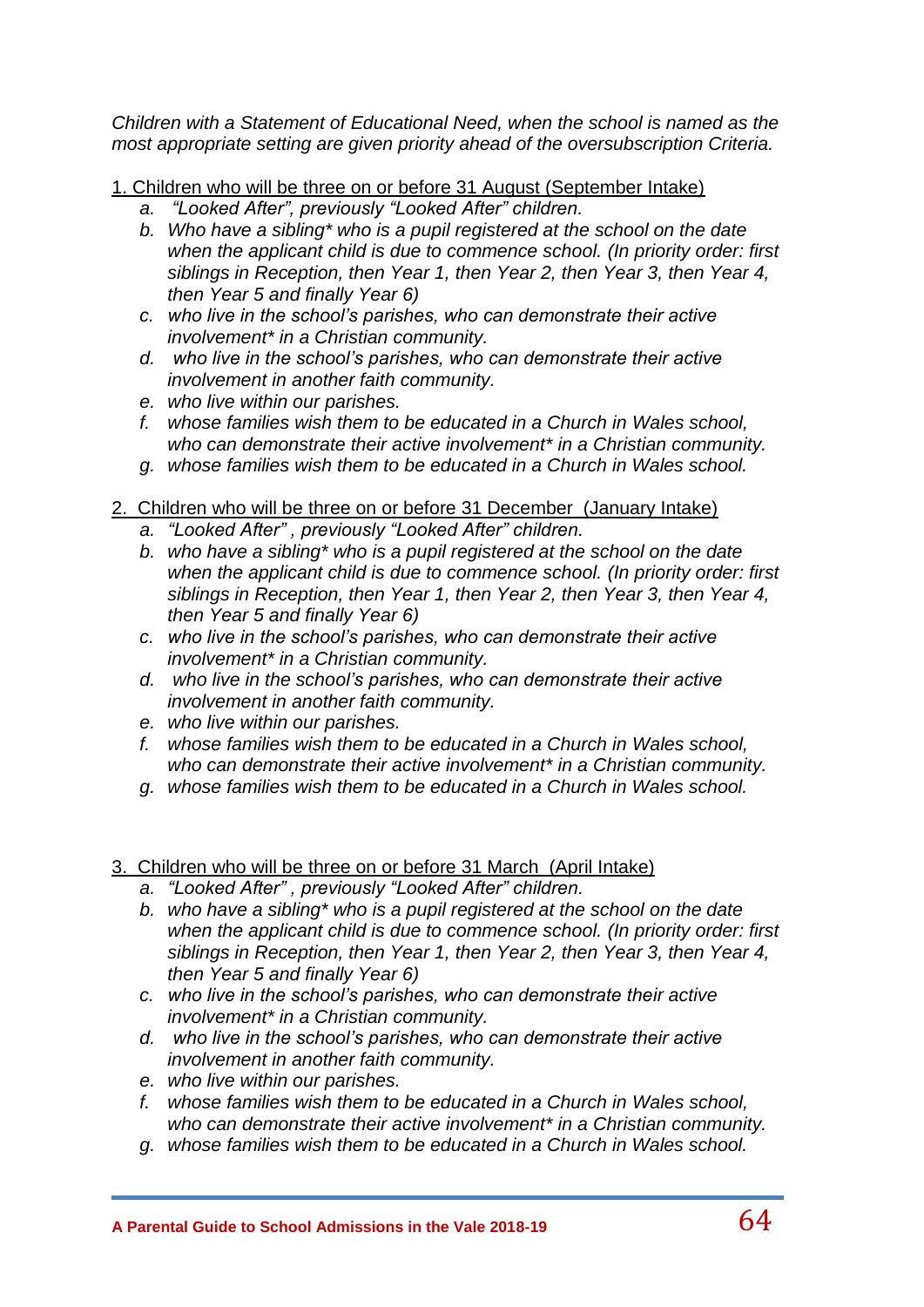# **Nursery Application Forms**

The timetable follows the Vale dates: for September intakes, details will be sent to parents in January each year. These need to be returned for consideration by the school governing body admissions sub-committee by the closing date. Once all applications have been considered, firm offers of places for entry in the September will be sent to parents/carers by the dates detailed below.

*If there are spare places a second intake for 3 year olds would then be offered each term. (After Christmas and after Easter.)*

# **Nursery Late Applications**

Applications received after the deadline date will not be considered until offers have been made to those applications made before the deadline, and the parents/carers' responses to these offers have been received. This means that if the school is over-subscribed and a late applicant fulfils a higher criterion than that under which places have been offered to other applicants, they will still be unsuccessful.

# **RECEPTION ADMISSION ARRANGEMENTS**

**Attendance at a Nursery Class does not automatically entitle a child to a reception class place in the same school.** In order for children to be considered for a Reception place in September, parents/carers should apply to St David's by completing the appropriate school admission forms.

### **School Admission Number**

All maintained schools must admit pupils up to their published admission number. An admission may not be refused to any school until a school's admission number has been reached. The published admission number has been calculated in accordance with the Welsh Governments school capacity calculation methodology "Measuring the Capacity of Schools in Wales (MCSW)". As this number is based on the physical capacity of the school to accommodate pupils it should not be exceeded in normal circumstances.

### **Infant Class Size Regulations**

The Government introduced a policy to reduce class sizes for children aged five, six and seven year olds as part of its overall aim to improve educational standards in schools.

Section 1 of the School Standards and Framework Act 1988 and the Education (Infant Class Sizes) (Wales) Regulations 1998, which came into force on 1 September 1998, placed a duty upon Local Authorities and school governing bodies to limit to 30 the size of classes for 5, 6 and 7 year olds from September 2001 i.e. children in reception, year 1 and year 2 classes.

Therefore from September 2001 no Foundation Phase class will contain more than 30 pupils, except where permitted exceptions apply.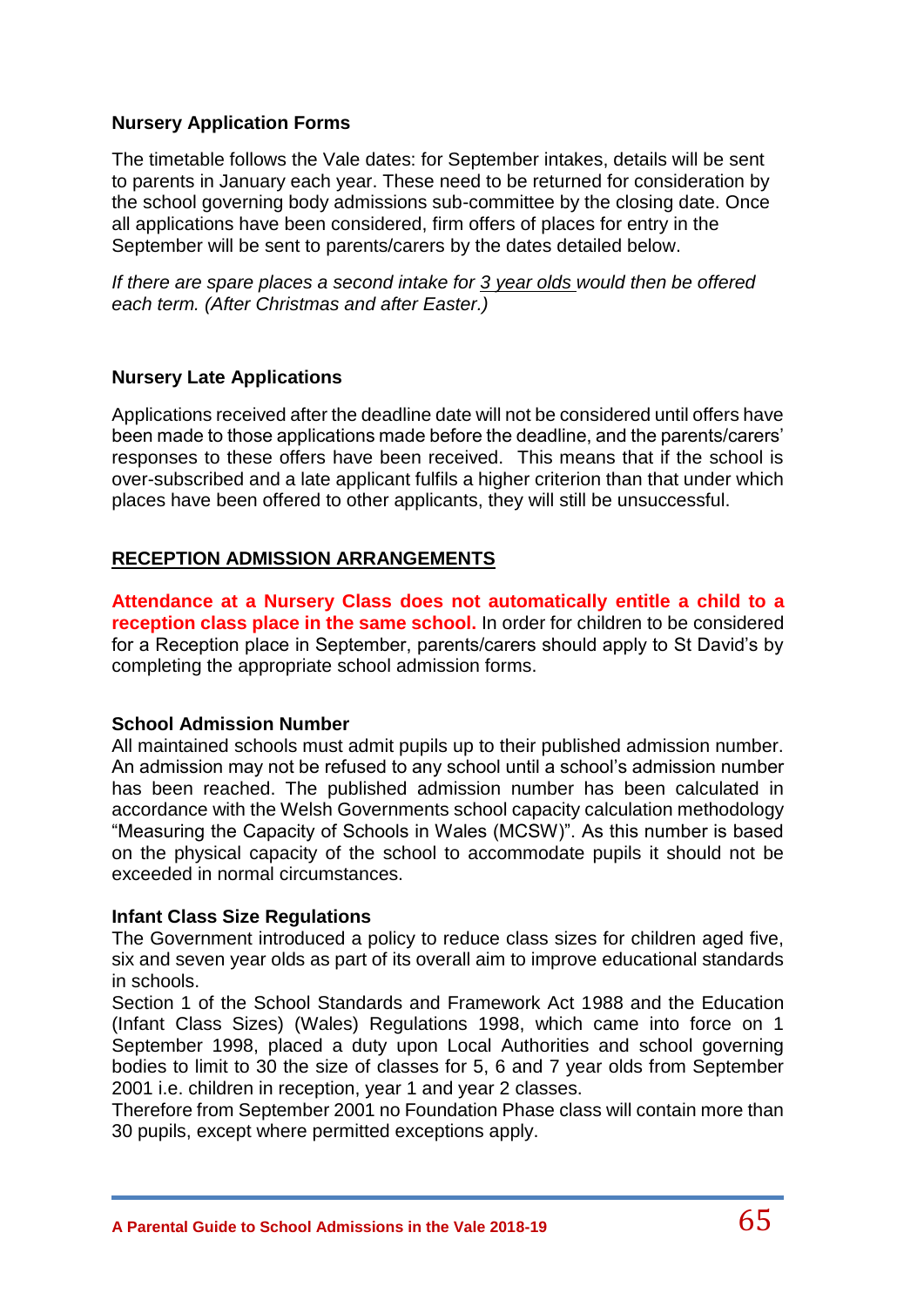Admission authorities are not required to admit a child to an infant class where to do so would be incompatible with the duty to meet infant class size limits, because the admission would require measures to be taken to comply with those limits which would cause prejudice to efficient education or efficient use of resources. Admission authorities can only refuse admission on the basis of infant class size prejudice if the admission number has already been reached.

Children are admitted in September during the academic year of their fifth birthday (the academic year runs from 1st September 2019 to 31st August 2020).

The Admission Number for pupils entering the Reception class in any given September is **20.** Once the Reception Year applications exceed 20, the governors will consider applicants using the oversubscription criteria set out in this document.

For classes in Foundation Phase the class size must not exceed 30 pupils, unless it includes "excepted pupils" as specified by Regulation. Exceptions include:-

- Multiple birth, if it would mean splitting children because one would be the 31st child.
- Within reasonable capacity if military personnel are posted to the area after the due deadline and who have the correct documentation to confirm this.

According to the Governing Body Meeting minutes 16<sup>th</sup> February 2017 and March 2018 the following amendment was agreed to the policy: **When the school has under capacity in other year groups and the total school capacity of 154fte or (Foundation Phase 60fte without nursery) is not reached according to the criteria. Until the proposed new school is built, Governors will accept pupils above the admission number of 20 but will not exceed Foundation Phase class sizes of 30.** 

### **Equality**

Every child is given an equal opportunity to take up a place at St David's, irrespective of gender, ethnicity, attainment, disability, cultural, social or linguistic background. Discrimination of any kind towards any protected characteristic is unacceptable and Governors welcome applications for admission from all sections of the community, providing that applicants meet the Admissions Policy criteria.

A detailed Disability Audit plan outlines the reasonable measures that the school takes to ensure access for all and prevent disabled pupils from being treated less favourably than other pupils. Wherever practicable and within the resources available, the school is prepared to modify the physical environment, the procedures, the teaching materials and other resources (wheelchair ramps and a

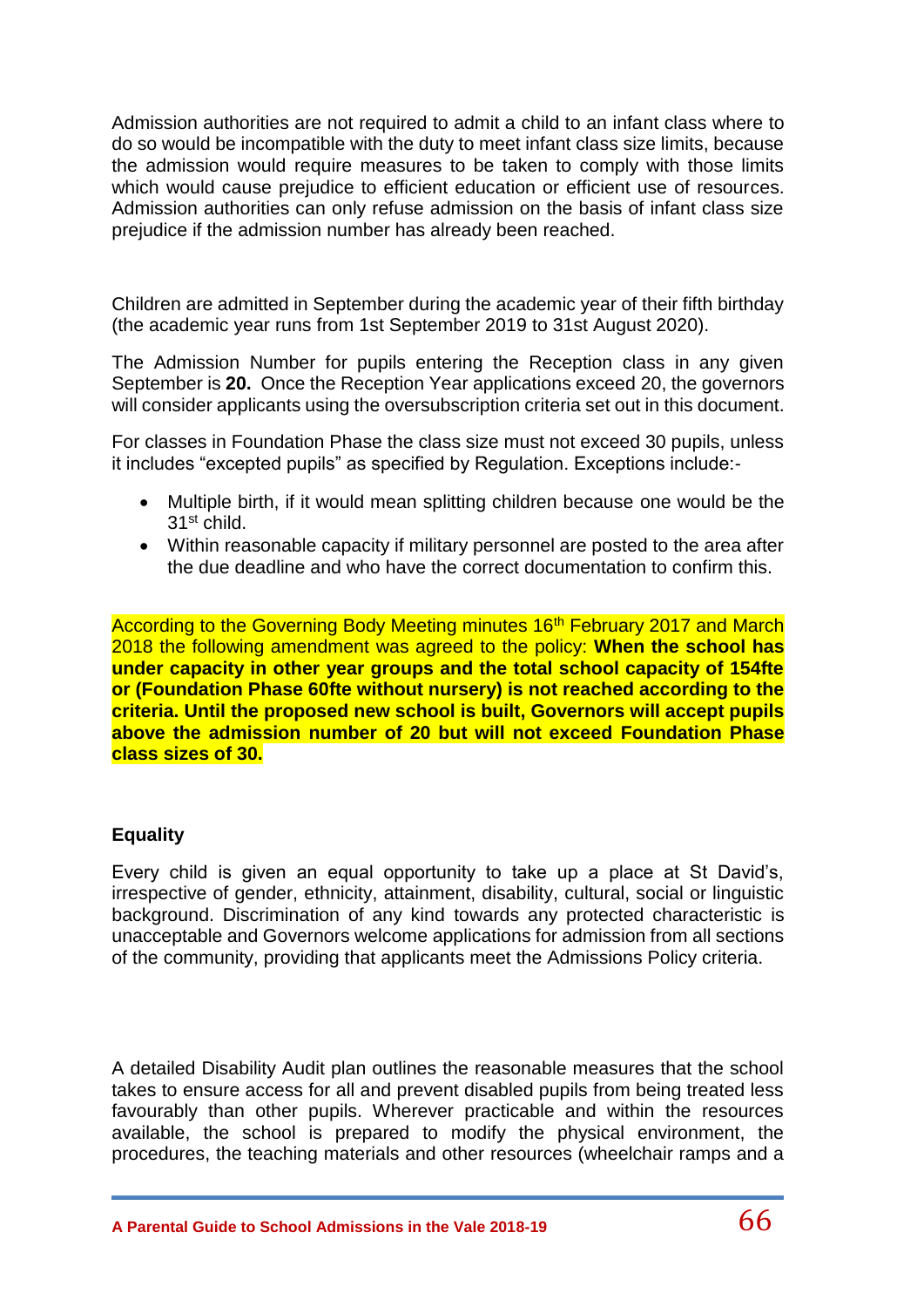toilet for use by the disabled have already been installed), to enable disabled pupils to gain full access to the National and wider curriculum. In exceptional circumstances the school can apply to modify or disapply the curriculum to meet the needs of the child.

### **Oversubscription Criteria:**

Children with a Statement of Educational Need, when the school is named as the most appropriate setting are admitted ahead of the oversubscription criteria.

Where applications are equal to or less than the admission number then **everyone**  will be admitted. Should there be insufficient places to accommodate all applicants who qualify under any one of the categories, places will be considered according to the proximity\* that applicants live to the school.

- 1. "Looked After", previously "Looked After" children.
- 2. Children who have a sibling\* who is a pupil registered at the school on the date when the applicant child is due to commence school. (In priority order: first siblings in Reception, then Year 1, then Year 2, then Year 3, then Year 4, then Year 5 and finally Year 6)
- 3. Children who live in the school's parishes, who can demonstrate their active involvement in a Christian community.
- 4. Children who live in the school's parishes, who can demonstrate their active involvement\* in another faith community.
- 5. Other children who live within our parishes.
- 6. Children whose families wish them to be educated in a Church in Wales school, who can demonstrate their active involvement in a Christian community. (Priority will be given to those whose place of residence\* is closest\* to the school, for whom St David's is the closest Church school.)
- 7. Children whose families wish them to be educated in a Church in Wales school. (Priority will be given to those whose place of residence\* is closest\* to the school, for whom St David's is the closest Church school.)

### **Application Forms**

Admission application forms are available on request from the school and need to be returned no later than the last day of the Spring term for consideration by the school governing body admissions sub-committee for entry in the following September. Once all applications have been considered, firm offers of places for entry in the September will be sent to parents/carers by the dates detailed below.

### **Late Applications**

Applications received after the deadline date will not be considered until offers have been made to those applications made before the deadline, and the parents/carers' responses to these offers have been received. This means that if the school is

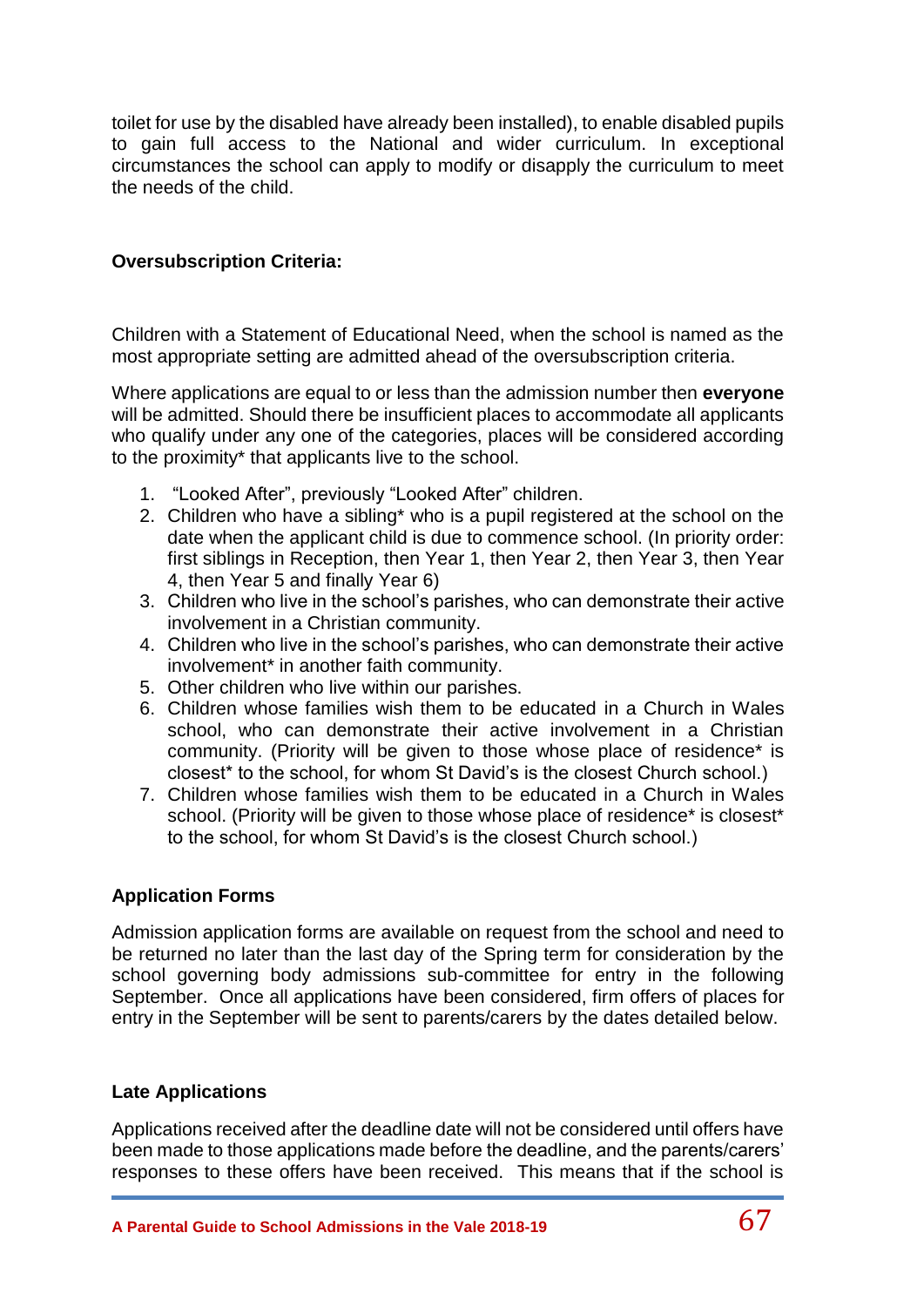over-subscribed and a late applicant fulfils a higher criterion than that under which places have been offered to other applicants, they will still be unsuccessful.

### **Appeals Procedure**

Parents/carers who are not offered a place for their child have the right to appeal to an independent appeal committee under the Education Acts. Parents wishing to appeal should complete the appeal form attached to the letter regarding their child's non admittance. The form should be sent to reach the Clerk to the Governing Body Appeal Committee, care of the school, within 15 days of the date of notification of the decision. The appeal will be considered by Governors according to the Welsh Assembly Government's Code of Practice on School Admission Appeals.

The Governing Body will be responsible for the implementation of this policy. As outlined by legislation, it will be reviewed annually.

# **Definitions**

*Definition of a sibling: a brother/sister; or step brother/step sister; or half-brother/ half-sister adopted or fostered permanently resident at the same address.*

*Proximity: distance from school is measured in a straight line from the main entrance of the family home to the main gate of the school, using the system adopted by the Vale of Glamorgan Council for all maintained schools within the county borough.*

*Place of residence: the child's ordinary place of residence will be deemed to be a residential property at which the person or persons with parental responsibility for the child resides at the closing date for receiving applications for admission to school. Where parental responsibility is held by more than one person and those persons reside in separate properties, the child's ordinary place of residence will be deemed to be that property at which the child resides for the greater part of the week, including weekends.*

*Parish: for map see prospectus or appendix 6*

*Waiting List: the school operates a waiting list in line with the Oversubscription Criteria. Children are placed onto the waiting list in a position which reflects the criteria, with no reference to the date that they were placed on the list. This is held until 30th September.*

*Active Involvement in a Christian Community: those who have been Baptised or Christened or attend Christian worship on the majority of Sundays (verified by the parish priest).*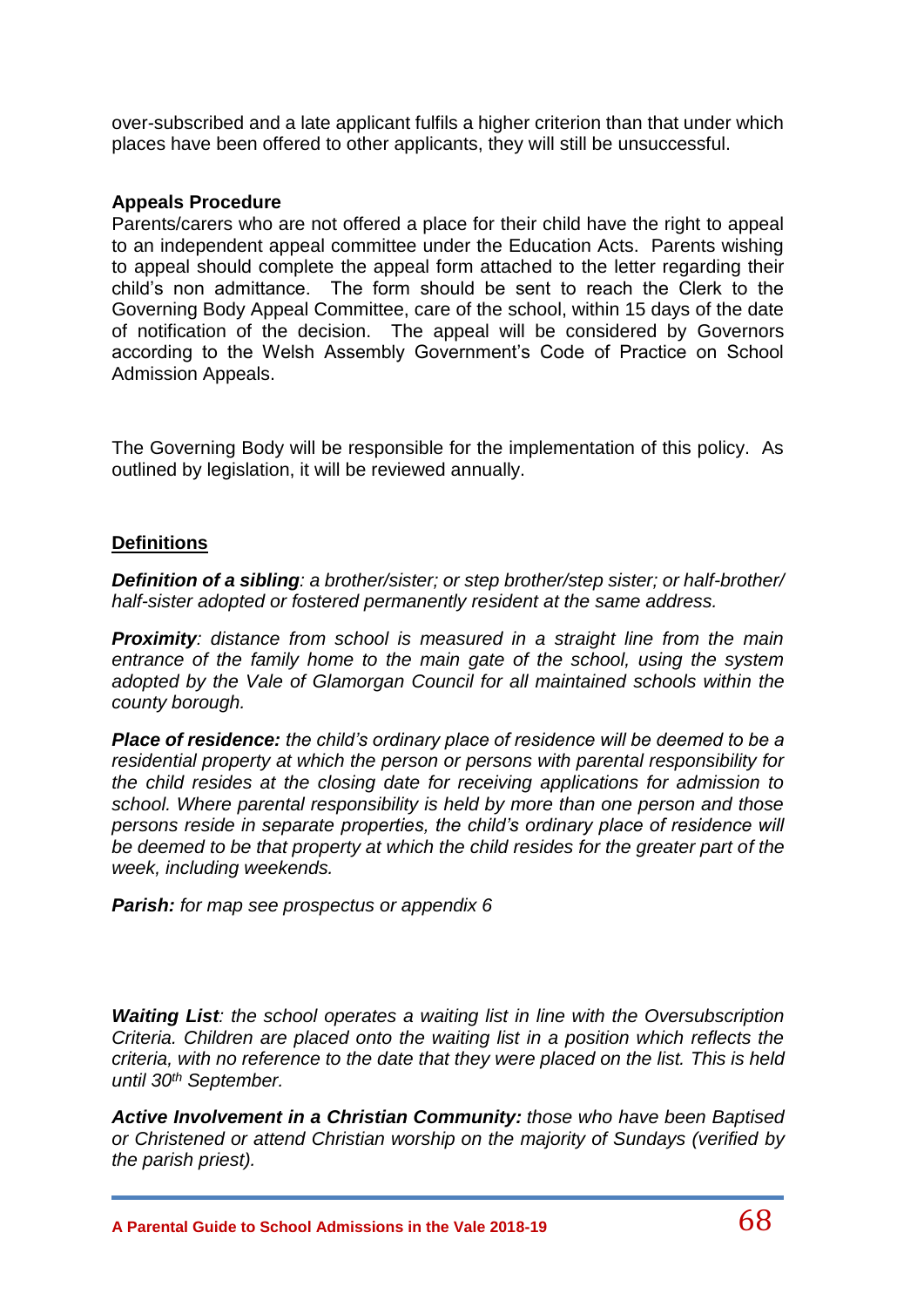The Governors of St David's CIW VA Primary School will adhere to the Admission Process 2019-20 Timetable as detailed in the Vale of Glamorgan Council Admission Policy. Dates below (based on 2018-9) to be confirmed by LEA.

# **St Helen's R.C. Primary School**

#### **Introduction**

St Helen's Catholic Primary School is a voluntary-aided Catholic school situated in the centre of Barry. The school is on two sites. St. Helen's serves the following Parishes in Barry and the Vale of Glamorgan.

> St Helen's, Barry including Sully Our Lady and St Illtyd, Llantwit Major St Cadoc's, Cowbridge

#### **Admission Number**

The admission number to the Primary school is 44. In addition to the Admission numbers, Government legislation determines that no child aged 5-7 years will be in a class of more than 30 pupils as outlined in the Schools Standards and Framework Act 1998.

#### **Oversubscription Criteria**

If the Governing Body receives applications in excess of the 44 available places, it will apply the oversubscription criteria below in order to determine all applications.

Priority will be given to children who are Looked After by the Local Authority (LAC) in accordance with Section 22 of the Children Act 1989 in each category. Equal priority will also be given to previously looked after children. (School Admissions Code 2013)

Priority will also be given to an applicant with a Statement of Special Educational Needs (SEN) which names St. Helen's Catholic Infant & Nursery School.

1. Catholic children who have been baptised in the Catholic Church who will have a sibling on roll at St Helen's Junior School on 1st September 2018. (Baptismal certificate required)

2. Catholic children who have been baptised in the Catholic Church. (Baptismal certificate required).

3. Christian children who have been baptised in another Christian denomination who will have a sibling on roll at St Helen's Junior School on 1st September 2018. (Baptismal certificate or letter from a minister of religion required).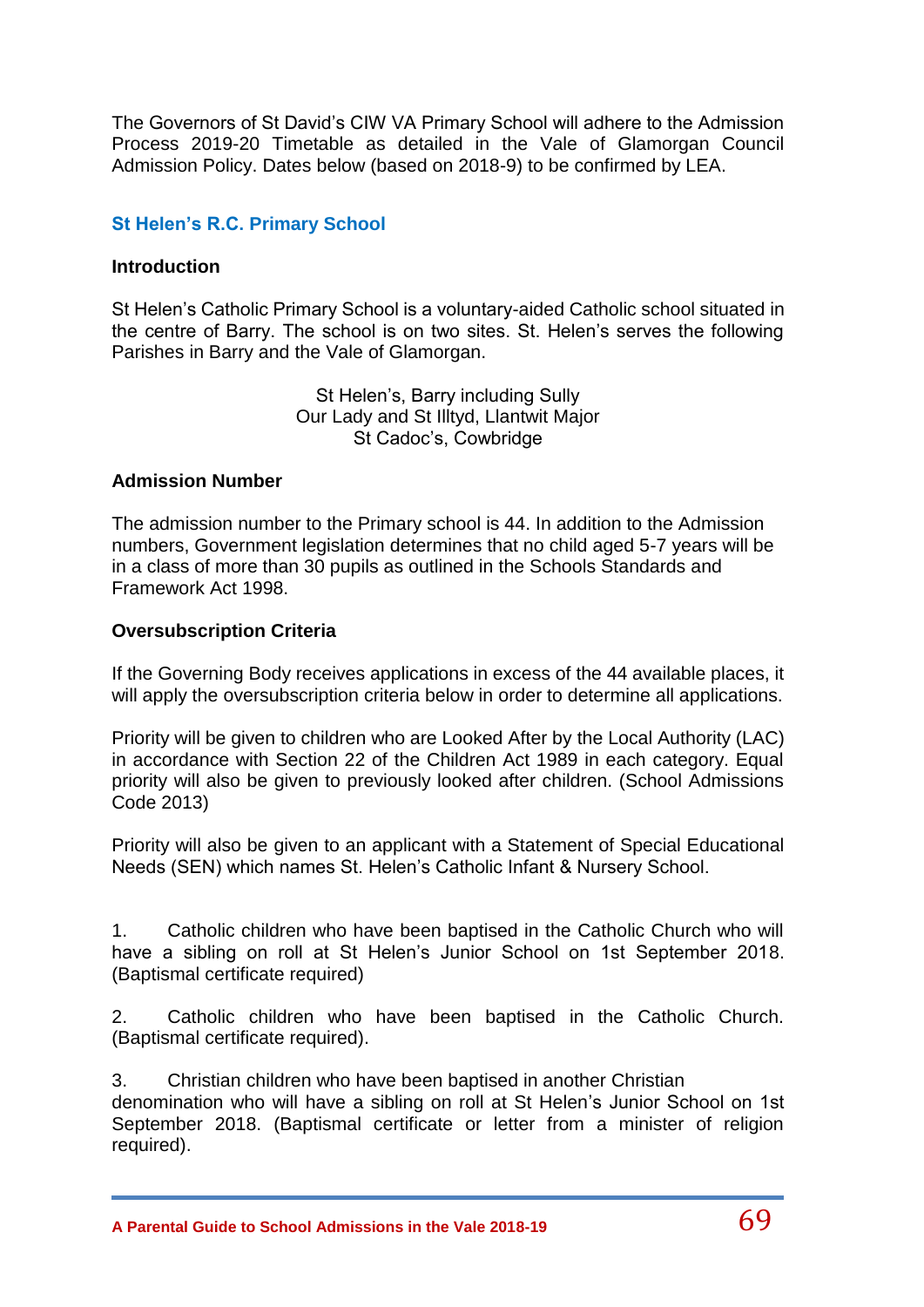4. Christian children who have been baptised in another Christian denomination. (Baptismal certificate or letter from a minister of religion required).

5. Children from other faiths who will have a sibling on roll at St Helen's Primary School on 1st September 2018 where there is no provision for their children to attend a school of their own faith in the area (letter from minister of religion required).

6. Children from other faiths whose parents wish their children to attend a Catholic school, where there is no provision for their children to attend a school of their own faith in the area (letter from a minister of religion required).

7. Children, who will have a sibling on roll at St Helen's Primary School on1st September 2018, whose parents are seeking a Catholic environment for their child's education and for whom a Catholic education is the prime consideration. Accompanying letter to be written to Governing Body clearly stating this aim.

8. Children whose parents are seeking a Catholic environment for their child's education and for whom a Catholic education is the prime consideration. Accompanying letter to be written to Governing Body clearly stating this aim.

#### **Tie- breaker**

If the Governing Body is unable to admit all applicants who fall into the lowest criterion a tie-breaker will be applied where priority will be given to children who live closest to the school; as measured by the shortest available walking route. A Geographical System (GIS) is used to calculate home to school distances.

### **Guidance Notes**

To apply for a place at St Helen's Primary School, a parent/guardian MUST provide the following documentation: Baptism and birth certificates along with the admission application form which is available from the school. Proof of residency should also be provided.

#### **Siblings**

For admission purposes, a sibling is a child who is the brother/sister, halfbrother/half-sister (children who share one common parent), step brother/step sister where two children are related by marriage. This definition also includes adopted or fostered children living at the same address. Any sibling connection must be stated in the application.

### **Multiple Births (e.g. twins or triplets)**

If it is not possible to offer all children a place in the school, parents will be asked to decide which child should be offered a place or parents may wish to consider an alternative setting for all children.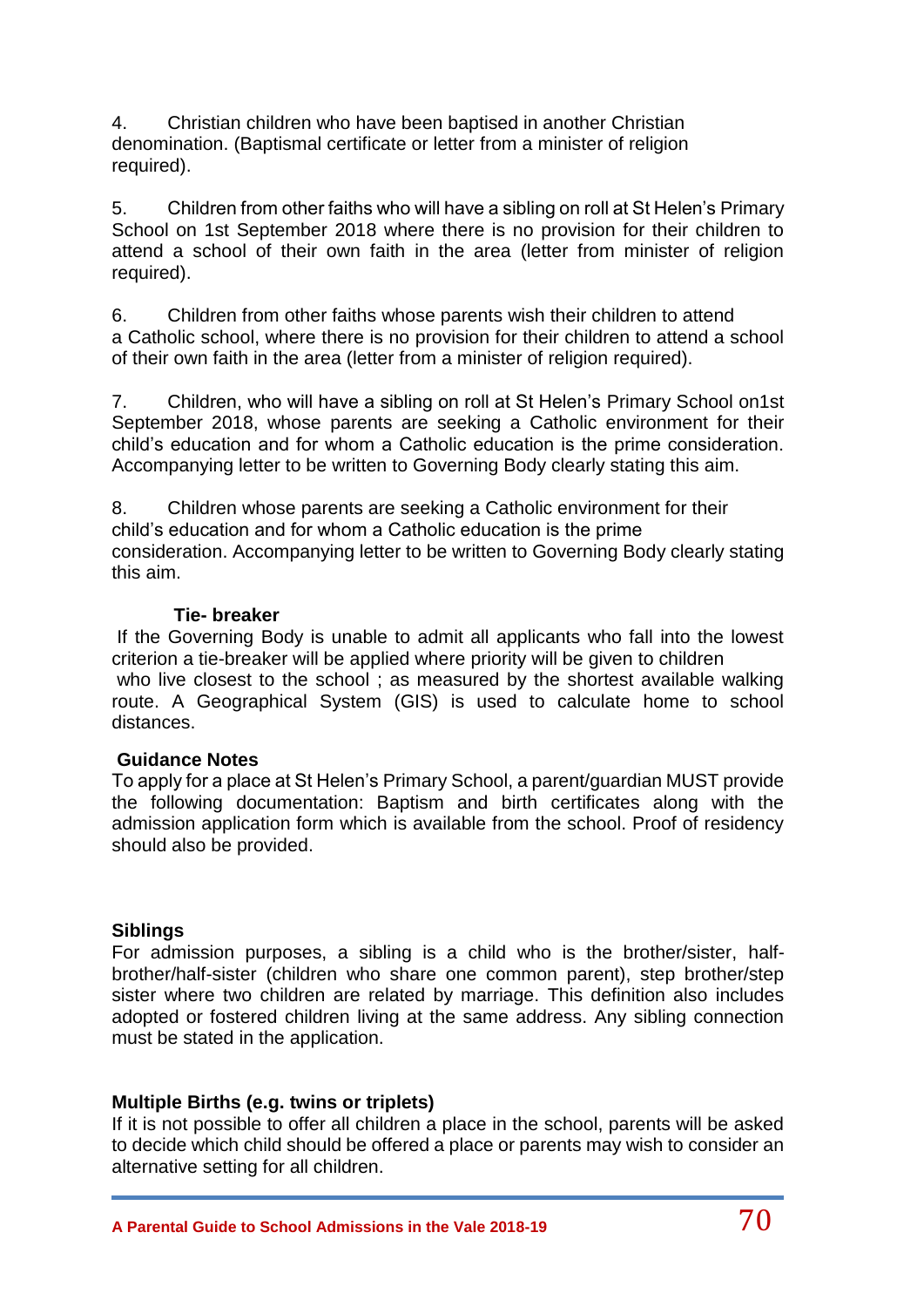### **Late Applications**

Only applications received by the published closing date will be considered in the initial round of allocation of places. Application forms received after the published closing date will be processed in the same way, but will be considered only after all the applications received on time. This could mean that there may not be a place available at the School.

### **Waiting List**

Where a place has been refused, the applicant will be placed on a waiting list. Applications received in the annual allocation of places will remain on the waiting list until the 30th of September in the year of admission.

Applications received outside of the annual allocation of places for the year admissions will remain on the waiting list until the 30th September in the year of admission. After this time the parents will be expected to make a further application for admission.

### **Right of Appeal**

Details of the procedure to be followed if an appeal against any decision of the Governing Body on admission is contemplated may be obtained from the Admissions Appeal Committee c/o Clerk to the Governing Body, St. Helen's Catholic Primary School Maesycwm Street Barry CF63 4EH

StHelenscps@valeofglamorgan.gov.uk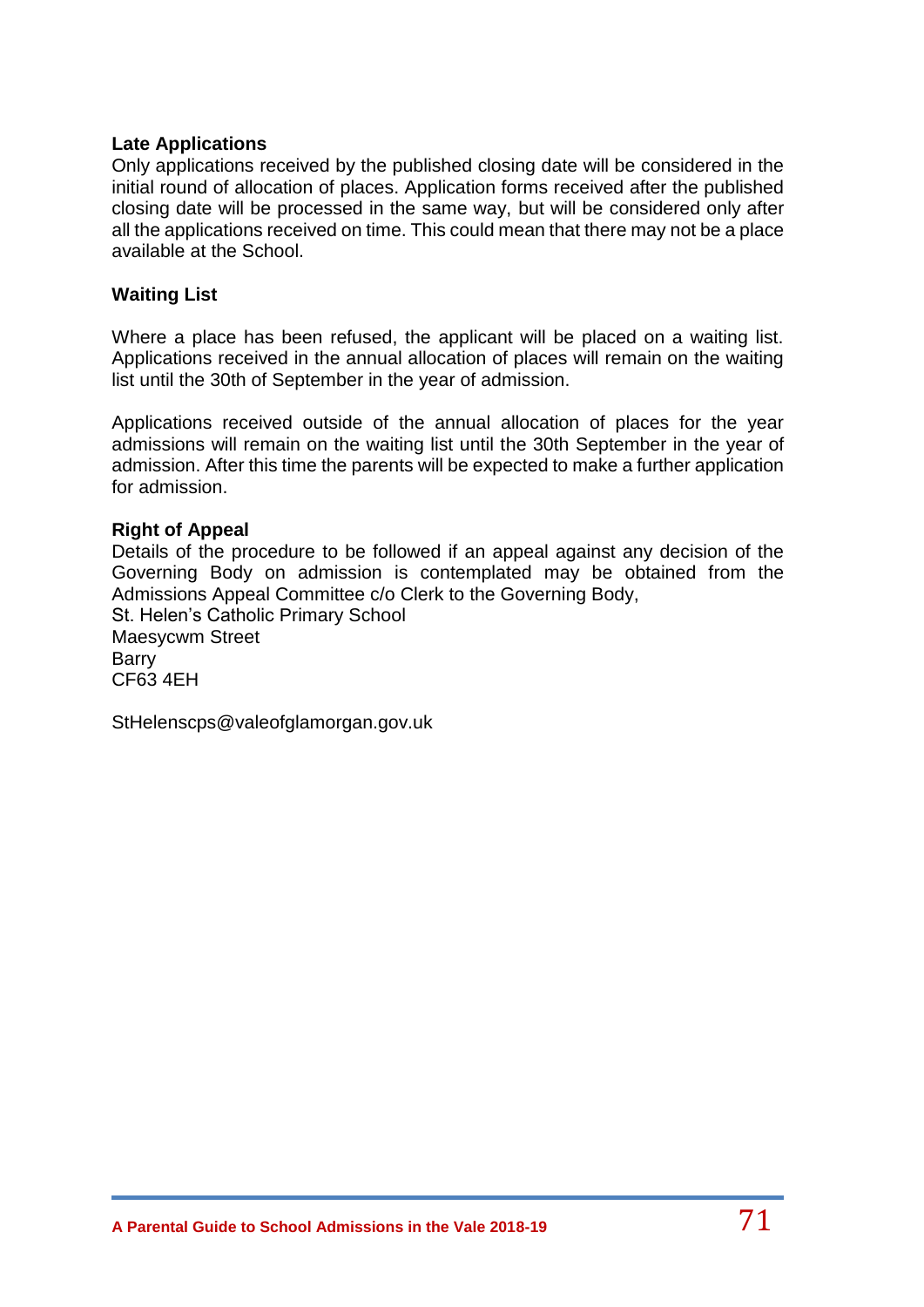# **St. Joseph's RC Primary School**

# **Admission Policy**

The Governing Body has sole responsibility for admissions to the school. (This policy does not relate to St Joseph's Nursery class.)

The school has a 26 place Reception class. The minimum age of entry of pupils to the Reception class will be 5 years of age between 1st September and 31st August.

The Education Act 1980, Section (6), gives parents the right to express a preference as to which school their children attend. If the number of applications received matches or is below our indicative admissions number then places will be allocated to all applicants. In the event that the applications for places exceed the school's indicative admissions number the following Oversubscription Criteria will be applied:

Priority will be given to children who are Looked After by the Local Authority (LAC) in accordance with Section 22 of the Children Act 1989 in each category. Equal priority will also be given to previously looked after children. (School Admissions Code 2013)

Priority will also be given to an applicant with a Statement of Special Educational Needs (SEN) which names St. Helen's Catholic Infant & Nursery School.

**ORDER OF PRIORITY OF ADMISSION**: The Governing Body will give priority of admission as follows:

- 1. Baptised Catholic children residing in the Parishes of St Joseph's, Penarth and St Mary's Dinas Powys
- 2. Baptised Roman Catholic children with a brother or sister currently in the school
- 3. Brothers or sisters of children already in the school
- 4. Children whose parents are Baptised Catholics
- 5. Baptised children from other Christian denominations
- 6. Non-Catholic children where the parents understand and accept that their child/children will be educated in an environment that reflects Christian values
- 7. In all categories priority will be given to children who are looked after by the Local Authority
- 8. In the event of two or more applicants applying for one place and the Governing Body being unable to separate them using the above oversubscription criteria, the place will be allocated on the basis of proximity to the school, determined by the Strategic Planning and Performance Department of the Local Authority.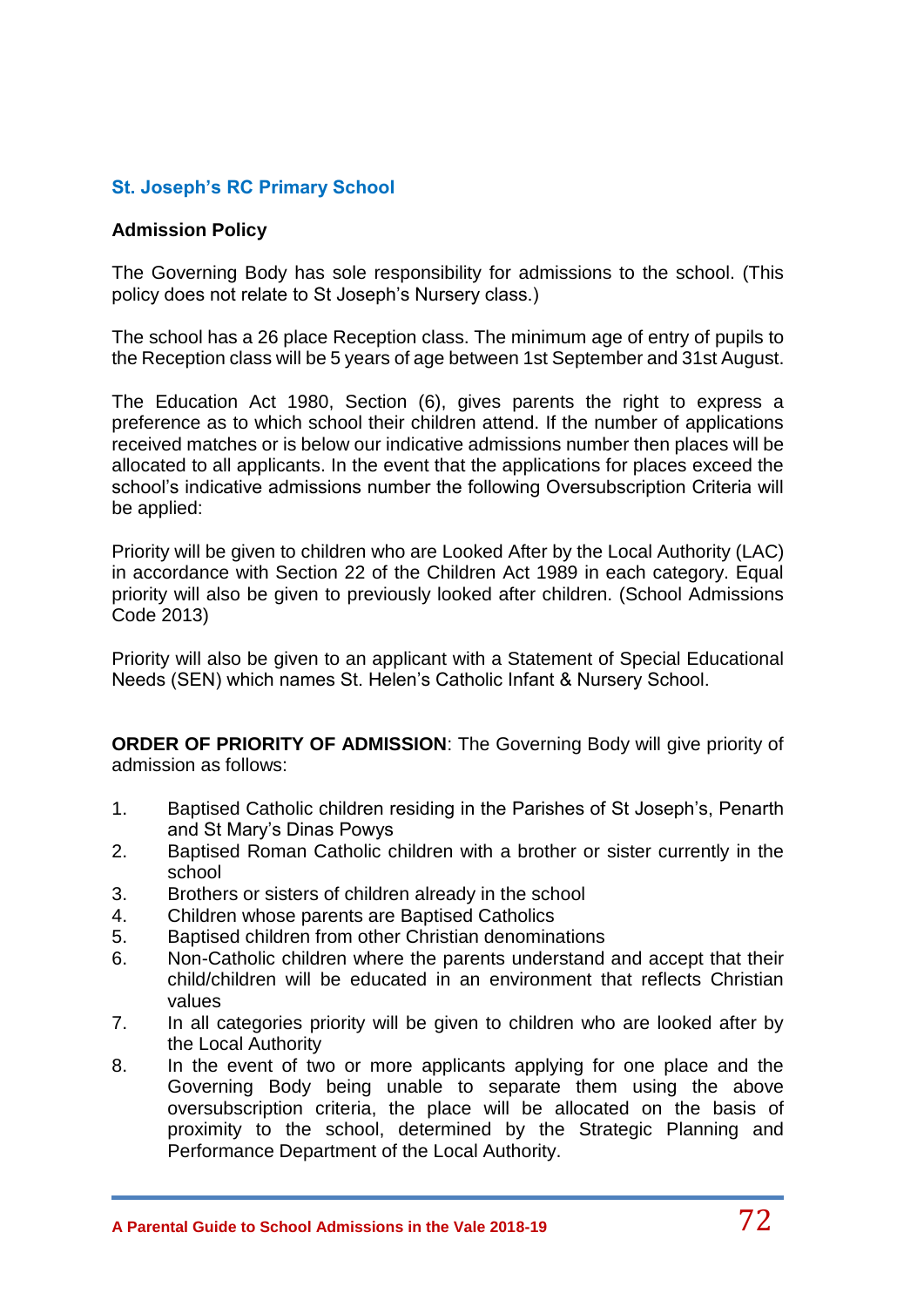Unsuccessful applicants have the statutory right of appeal. Any such appeal will come before an Independent Appeals Panel the decision of which will be binding on both parties. Details of the appeal process are available upon request from the School Administration Officer, St. Joseph's RC Primary School, Sully Road, Penarth, Vale of Glamorgan. CF64 2TQ.

## **Attendance at the Nursery Class**

Attendance at the Nursery Class at St Joseph's does not automatically entitle a child to a Reception Class place in the same school. A separate application must be made by the published closing date if the application is to be considered in the first round of allocations.

Admissions Application forms for the Reception Class for September 2019 will be available from the school office from **Monday 5th November 2018**. The deadline for all applications for Reception Class in September 2019 is **Friday 11th January 2019 at 3.30pm.** Decisions will be issued on or by 16<sup>th</sup> April 2019.

## **School Admission Number**

All maintained schools must admit pupils up to their published admission number. The admission number for St Joseph's RC primary School is 30.

The published admission number has been calculated in accordance with the Welsh Government's school capacity calculation methodology "Measuring the Capacity of Schools in Wales (MCSW)".

# **Infant Class Size Regulations**

The Government introduced a policy to reduce class sizes for children aged five, six and seven year olds as part of its overall aim to improve educational standards in schools.

Section 1 of the School Standards and Framework Act 1998 and the Education (Infant Class Sizes) (Wales) Regulations 2013, placed a duty upon Local Authorities and school governing bodies to limit to 30 the size of classes for 5, 6 and 7 year olds, i.e. children in Reception, Year 1 and Year 2 classes. Therefore no Foundation Phase class will contain more than 30 pupils, except where permitted exceptions apply.

Admission authorities are not required to admit a child to an infant class where to do so would be incompatible with the duty to meet infant class size limits, because the admission would require measures to be taken to comply with those limits which would cause prejudice to efficient education or efficient use of resources. The School can only refuse admission on the basis of infant class size prejudice if the admission number has already been reached.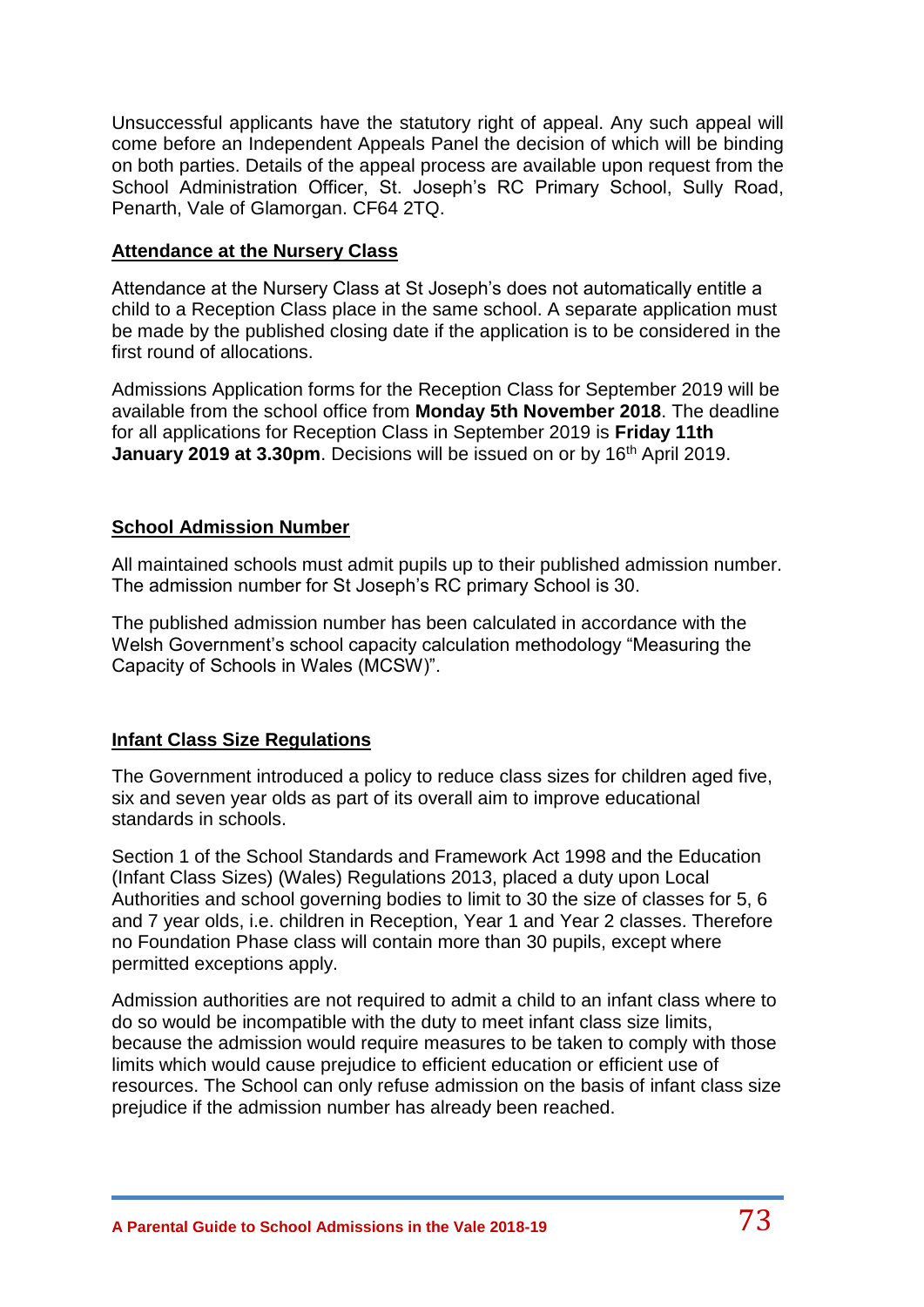# **Supporting Evidence**

To apply for a place at St Joseph's Primary School, a parent/guardian must provide the following documentation:

- Admission application form (available from the school)
- Birth certificate
- Proof of residency. The child's ordinary place of residence will be deemed to be a residential property at which the person or persons with parental responsibility for the child resides at the closing date for receiving applications for admission to school. Where parental responsibility is held by more than one person and those persons reside in separate properties, the child's ordinary place of residence will be deemed to be that property at which the child resides for the greater part of the week, including weekends (i.e. nights out of 7).
- If you have indicated that your child is a Baptised Roman Catholic or has been received into the Roman Catholic Church, evidence is required to be submitted with the application. Evidence may include a Baptismal Certificate or written confirmation from a priest.

# **Siblings**

For admission purposes, a sibling is a child who is the brother/sister, half brother/half sister (children who share one common parent), step brother/step sister where two children are related by marriage. This definition also includes adopted or fostered children living at the same address. Any sibling connection must be stated in the application.

# **Late Applications**

Only applications received by the published closing date will be considered in the initial round of allocation of places. Application forms received after the published closing date will be processed in the same way, but will be considered only after all the applications received on time. This could mean that there may not be a place available at the School.

### **Waiting List**

Where a place has been refused, the applicant will be placed on a waiting list. Applications received in the annual allocation of places will remain on the waiting list until the 30<sup>th</sup> September in the year of admission.

Applications received outside of the annual allocation of places for the year admissions will remain on the waiting list until the 30th September after the application was received. After this time the parents will be expected to make a further application for admission if they wish to remain on the waiting list.

# **St Richard Gwyn Catholic High School**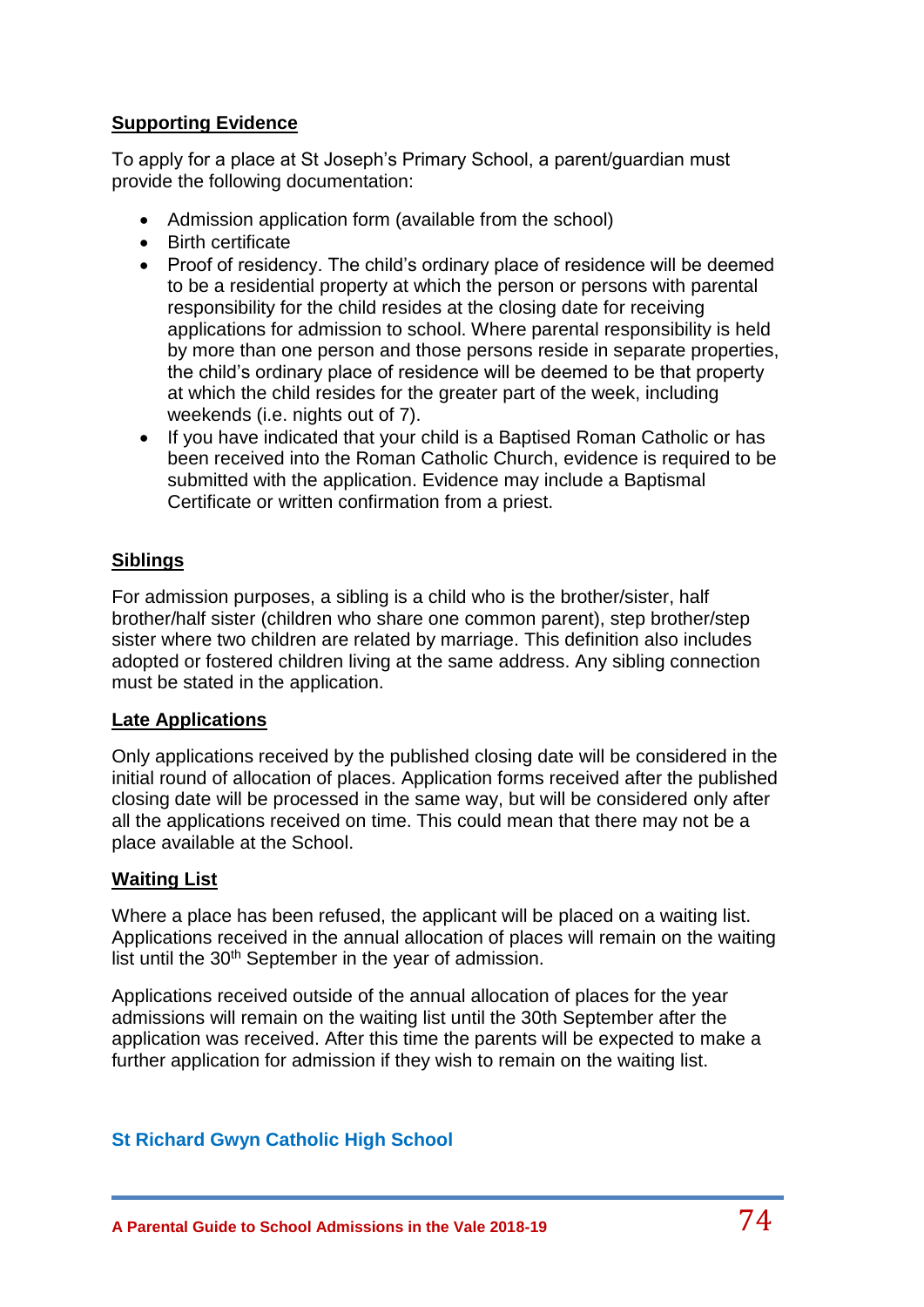# **OVERSUBSCRIPTION CRITERIA FOR ENTRY IN SEPTEMBER 2017**

The Governing Body is the Admitting Authority for St Richard Gwyn Catholic High School. In accordance with the provisions of the Government of Maintained Schools (Wales) Regulations 2005, the Governing Body has delegated responsibility for determining admissions to its 'Admissions Committee'.

Our catchment area covers the parishes of Our Lady and St Illtyd's, Llantwit Major, Cowbridge and Rhoose, St Helen's, Barry, St Mary's Dinas Powys, and St Joseph's Penarth. Our designated feeder schools are St Helen's, Barry and St Joseph's, Penarth.

All applications must be completed using the school's application form. Completed forms should be returned directly to St Richard Gwyn. If posted please obtain proof of postage. Late applications received after the closing date will only be considered 'when a good reason is given'. School Admissions Code No 005/2013. Otherwise they will be considered after all of the applications received on time.

In the event of oversubscription applications will be placed on a waiting list until 30<sup>th</sup> September. Applications will be ranked in accordance to the oversubscription criteria. The governing body will consider applications received from families of multiple birth children (twins, triplets etc) collectively against the oversubscription criteria. The planned admission number is 163. In the event of oversubscription, applications will be prioritised in the following order:

|                | Descriptor                                  | Evidence required from parent     |  |  |
|----------------|---------------------------------------------|-----------------------------------|--|--|
| 1              | Looked After Children or previously         | <b>Local Authority Care Order</b> |  |  |
|                | Looked After.                               |                                   |  |  |
| $\overline{2}$ | <b>Baptised Catholic children residing</b>  | Original baptismal certificate.   |  |  |
|                | within our feeder parishes.                 |                                   |  |  |
| 3              | Children who attend our designated          | *No further evidence required.    |  |  |
|                | primary feeder schools.                     |                                   |  |  |
| $\overline{4}$ | Siblings (defined as brother, sister, half- | *No further evidence required.    |  |  |
|                | brother and half-sister residing at the     |                                   |  |  |
|                | same address as the sibling) of students    |                                   |  |  |
|                | on roll at the time of admission.           |                                   |  |  |
| 5              | <b>Baptised Catholic children residing</b>  | Original baptismal certificate.   |  |  |
|                | outside our catchment area.                 |                                   |  |  |
| 6              | Members of other Christian                  | Christening (or other initiation) |  |  |
|                | denominations and members of other          | certificate.                      |  |  |
|                | faiths.                                     |                                   |  |  |
| $\overline{7}$ | Children who attend a faith school.         | Supporting letter from current    |  |  |
|                |                                             | Headteacher.                      |  |  |
| 8              | Children of a non-faith background          | Supporting letter stating why     |  |  |
|                | whose parents seek a faith based            | they wish their child to be       |  |  |
|                | education.                                  | educated at St Richard Gwyn.      |  |  |

# AN ORIGINAL BIRTH CERTIFICATE IS REQUIRED FOR ALL APPLICATIONS.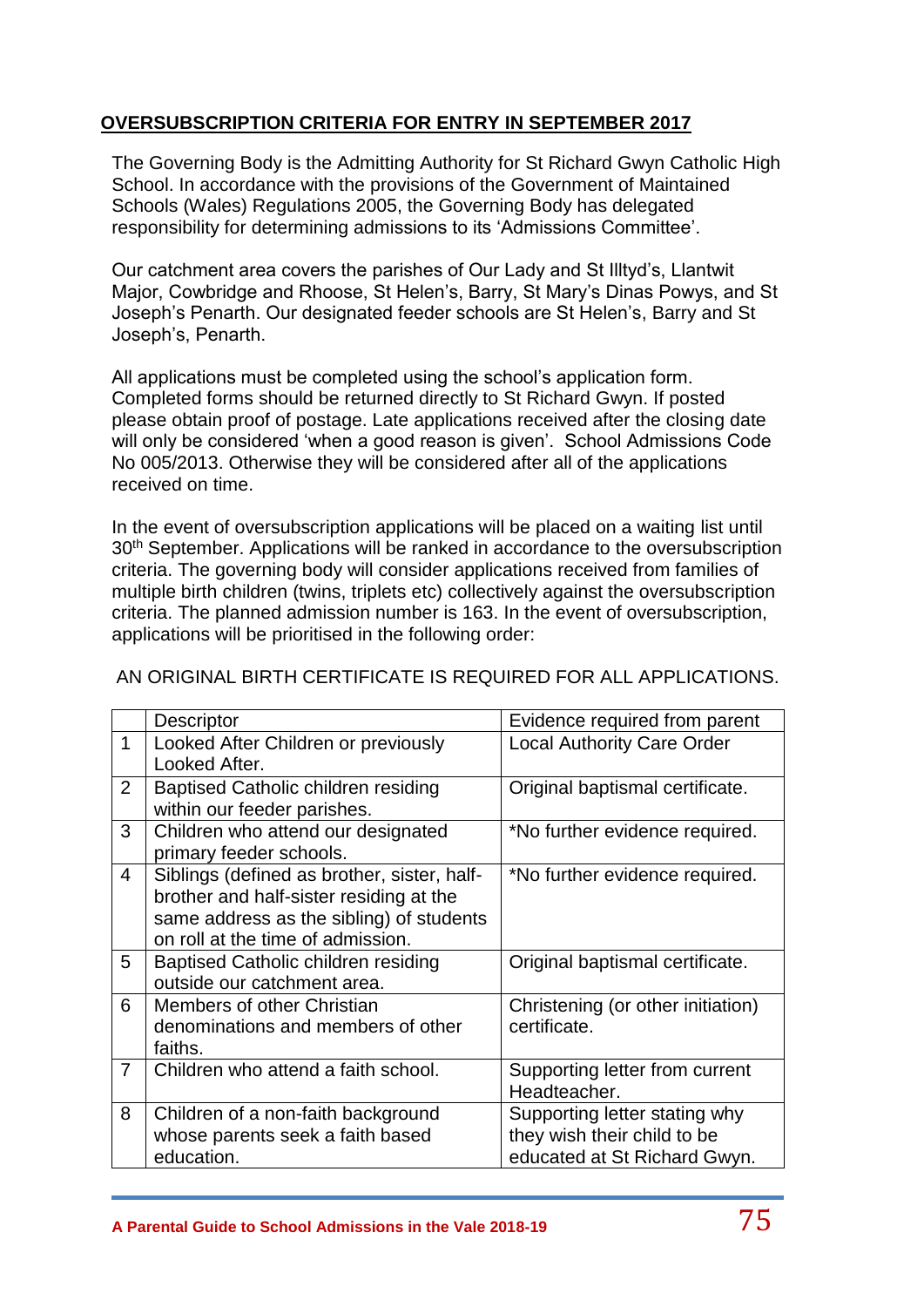\*Verified by St Richard Gwyn.

Where there are more applications from children within a criterion than the available capacity and the evidence requirements have been met, priority will be given to those children who reside closest to the school. (Based on a student walking to school using Google maps.)

The closing date for applications is  $28<sup>th</sup>$  November 2017, complying with the local timetable. Decision letters will be issued by 1<sup>st</sup> March 2018. In the event of refusal, parents will have the right of Appeal to an independent panel of the Archdiocese of Cardiff.

Applications for **transfer to the school from another secondary school** during the academic year should be made using the school's application form. The Governing Body Admissions Panel will consider each application. If the number requesting transfer exceeds available places, the Oversubscription Criteria will be used to determine successful applicants. Where the particular year group is full and after governors have considered the application, unsuccessful applicants will be placed on the school's Waiting List. Applicants will remain on the Waiting List until the end of the academic year. In the event that places become available, the applications on the Waiting List will be reviewed against the Oversubscription Criteria and offers made to fill the available places.

### **Appeals procedure**

In accordance with the requirements of the Schools Standards and Framework Act 1998, the Governors have established an Appeals procedure. Parent(s)/Carer(s) of a child who has not been admitted to the school may appeal against the decision. The panel is appointed by the Diocese of Cardiff and is entirely independent of the School and the Local Authority. Notice of intention to appeal should be sent to the Admissions Officer at the School who will then inform the Diocesan Office for Education. Appellants will then be contacted directly by the Diocesan Office with details of an appeal hearing. **Notes** 

- 1 'Looked after children' are children who are registered in the care of the local authority (under section 31 of the Children Act 1989) or who are provided with accommodation by the local authority (under section 20 of the Children Act 1989);
- 2 'Sibling' is defined as a biological brother or sister, half brother or sister, adopted brother or sister, foster children who live at the same address and who will still be on the school register at the time of admission. In the case of multiple birth children the governing body will seek to ensure that all children are admitted to avoid family separation;
- 3 'Proximity' refers to the distance measured by calculating the metres based on a student walking to school using the Councils GIS system.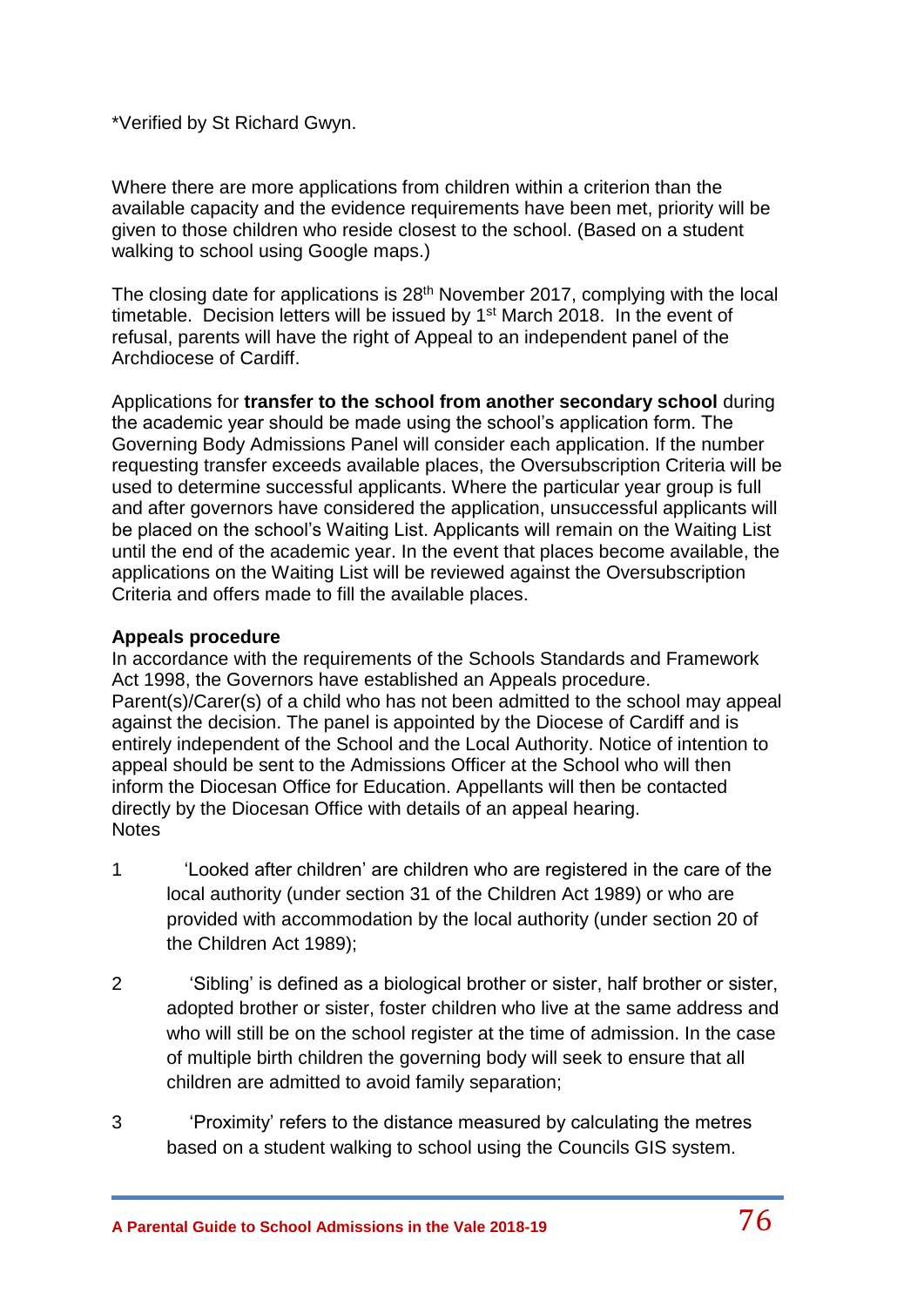## **Stanwell School**

### **Admissions Policy**

This policy has been drawn up in line with the School Admissions Code of 2013.

Pupils will be admitted at the age of 11 without reference to ability or aptitude. The number of intended admissions for the year commencing 1 September 2018 will be 299, which is currently under review as the indicated admissions number.

Where applications for admission exceed the number of places available, the following oversubscription criteria will be applied, in the order set out below, to decide which children to admit.

#### Oversubscription Criteria

- 1. Looked After Children as defined by Section 22 of the Children Act 1989. Priority is given to Looked After Children and previously Looked After Children in accordance with the Education (Admissions of Looked After Children, Wales) Regulations 2009 and the School Admissions Code of 2013.
- 2. Pupils who are on the register in one of the designated feeder primary schools (Albert, Evenlode, Sully and Victoria). In the event of oversubscription by applicants from the designated feeder primary schools alone, criteria (4), (5) and (6) would be applied to produce an order of preference.
- 3. Pupils who are not on the register of one of the designated feeder primary schools but whose parents have satisfied the school by the published closing date for receipt of applications that the pupil will be taking up residence within the catchment area of the designated feeder primary schools. Children of UK service personnel posted to the area must provide proof of the posting with their application form.
- 4. Pupils who have older brothers and/or sisters on roll. The term 'brothers and sisters' is defined for this purpose as a) fraternal relations who have the same mother and/or father b) adoptive brothers and/or sisters c) stepsisters and/or brothers who live at the same address. Due to large cohort numbers, multiple birth children will always be allocated or refused a place together so that the situation will never arise that one child would be admitted and their sibling(s) not admitted.
- 5. Pupils of whom the Governors judge there are compelling medical or social grounds for their admission. (Positive recommendation from the Health Authority or the Director of Social Services will be required in such cases).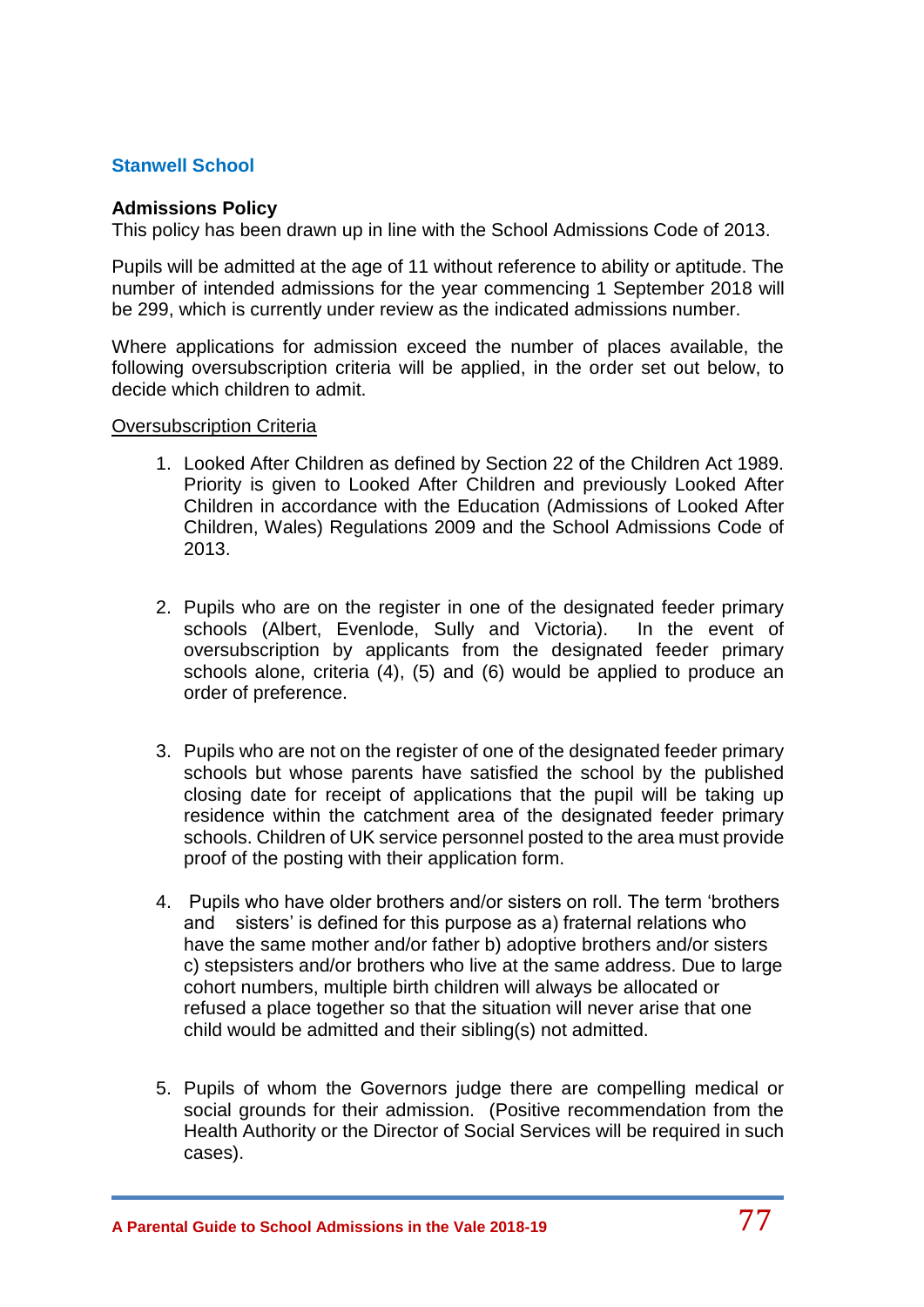6. In determining applications for admission in respect of other pupils the Governors give particular regard to the degree of proximity of the pupil's home to the school. This will be measured by quickest driving route from the school's main entrance to the pupil's home.

The school has established arrangements for appeals against non-admission in line with the School Admission Appeals Code of July 2013. In the case of an admission being refused, parents have the right to appeal to an Independent Appeal Panel. Anyone wishing to make such an appeal will be advised in writing at the time their application is refused of the procedures to make such an appeal. If an appeal is unsuccessful, parents must wait until the following academic year before re-applying.

For Year 6 – 7 transition, Stanwell operates the same admissions timetable as the Vale of Glamorgan L.A. Pupils in the designated feeder schools will be given an application pack automatically through their primary schools. Parents of pupils from other primary schools can request an application pack by writing to or telephoning Miss S Owen, Admissions tutor, at Stanwell School. Similarly, parents of pupils who wish to make an application outside the normal admission round should also contact Miss S Owen.

### Waiting lists

Following the allocation of places during the normal admissions round, pupils will remain on the waiting list until the 30<sup>th</sup> September in the school year in which they apply. If places become available, the oversubscription criteria will be used to determine the allocation of places.

### **Wick and Marcross Church in Wales Primary School**

Wick and Marcross Church in Wales Primary School is a voluntary aided school with a strong and distinctive Christian character. The Governors, as the admissions authority, admit the children of families who chose to have their children educated within a Christian community where the importance of prayer, worship and Christian teaching is reflected through the whole life of the school.

All maintained schools must admit pupils up to their published admission number. An admission may not be refused to any school until a school's admission number has been reached. The published admission number has been calculated in accordance with the Welsh Governments school capacity calculation methodology 'Measuring the Capacity of Schools in Wales (MCSW)'.

### **Infant Class Size Regulations**

The Government introduced a policy to reduce class sizes for children aged five, six and seven year olds as part of its overall aim to improve educational standards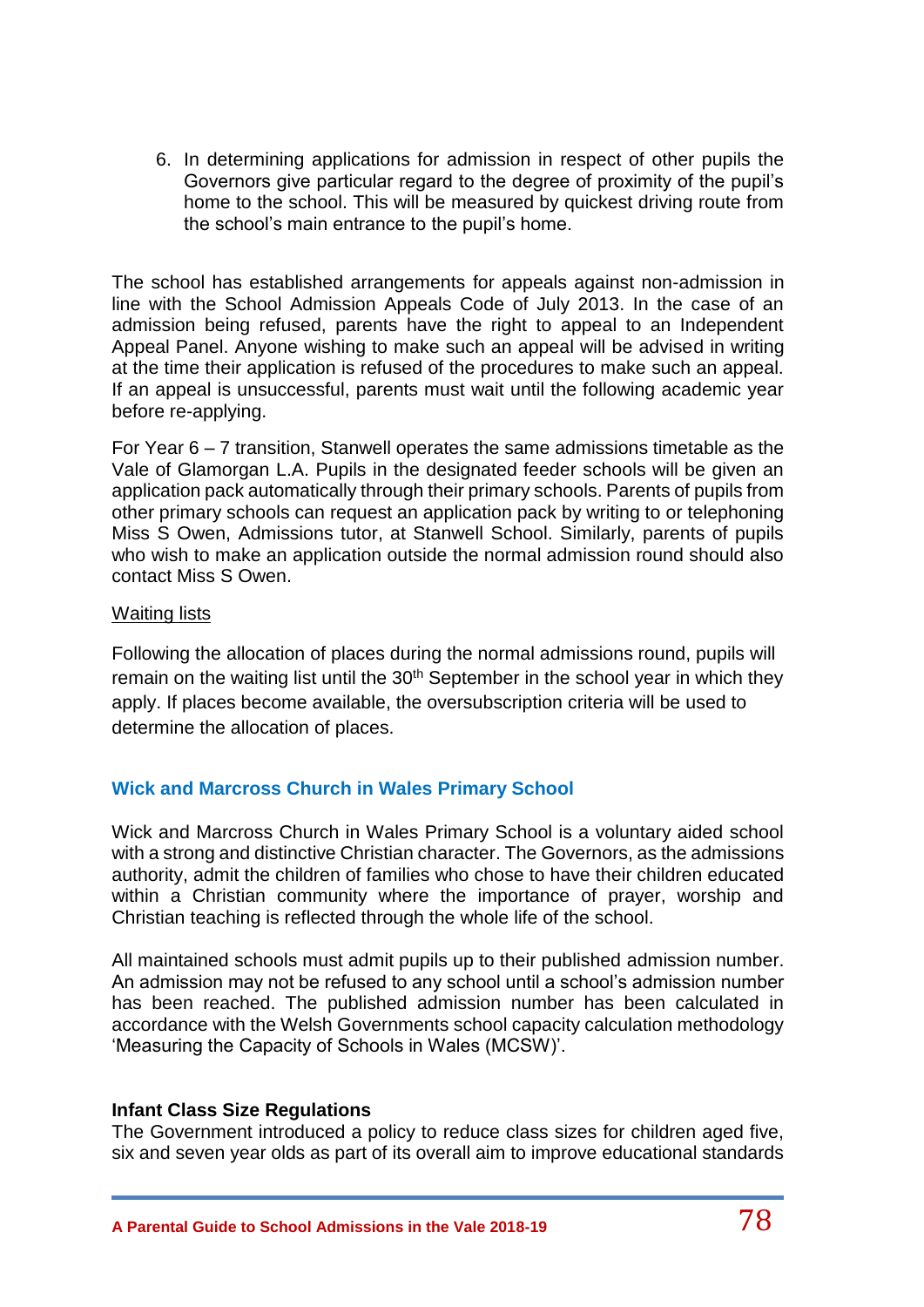in schools.

Section 1 of the School Standards and Framework Act 1988 and the Education (Infant Class Sizes) (Wales) Regulations 1998, which came into force on 1 September 1998, placed a duty upon Local Authorities and school governing bodies to limit to 30 the size of classes for 5, 6 and 7 year olds from September 2001 i.e. children in reception, year 1 and year 2 classes.

Therefore from September 2001 no Foundation Phase class will contain more than 30 pupils, except where permitted exceptions apply.

Admission authorities are not required to admit a child to an infant class where to do so would be incompatible with the duty to meet infant class size limits, because the admission would require measures to be taken to comply with those limits which would cause prejudice to efficient education or efficient use of resources. Admission authorities can only refuse admission on the basis of infant class size prejudice if the admission number has already been reached.

Children are admitted in September during the academic year of their fifth birthday (the academic year runs from 1st September to 31st August).

The Admission Number for pupils entering the Reception class in any given September is 18.

Once the Reception Year applications exceed 18, the governors will consider applicants using the oversubscription criteria set out in this document.

For classes in Foundation Phase the class size must not exceed 30 pupils, unless it includes "excepted pupils" as specified by Regulation. Exceptions include:-

• Multiple birth, if it would mean splitting children because one would be the 31st child.

• Within reasonable capacity if military personnel are posted to the area after the due deadline.

# **Equality**

Every child is given an equal opportunity to take up a place at Wick and Marcross, irrespective of gender, ethnicity, attainment, disability, cultural, social or linguistic background. Discrimination of any kind is unacceptable and Governors welcome applications for admission from all sections of the community, providing that applicants meet the Admissions Policy criteria.

A detailed Disability Audit plan outlines the reasonable measures that the school takes to ensure access for all and prevent disabled pupils from being treated less favourably than other pupils. Wherever practicable and within the resources available, the school is prepared to modify the physical environment, the procedures, the teaching materials and other resources to enable disabled pupils to gain full access to the National and wider curriculum. In exceptional circumstances the school can apply to modify or dis-apply the curriculum to meet the needs of the child.

### **Oversubscription criteria**

Where applications are equal to or less than the admission number then everyone will be admitted. Should there be insufficient places to accommodate all applicants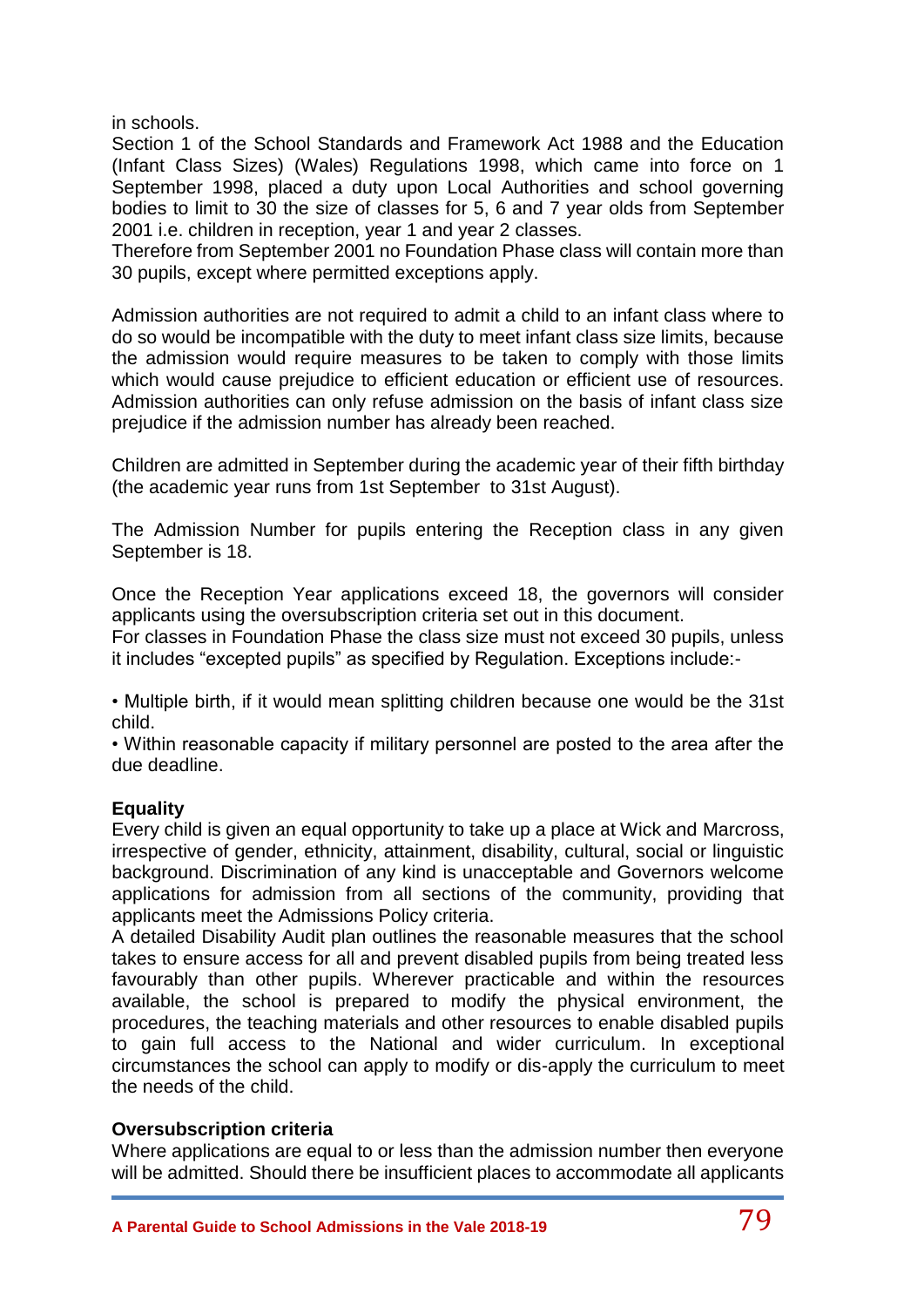who qualify under any one of the categories, places will be considered according to the proximity\* that applicants live to the school.

Children with a statement of Special Educational Need, when the school is named as the most appropriate setting, will be admitted before applying the oversubscription criteria.

1. Children who are currently or have previously been looked after by the Local Authority as set out in The School Admissions (Infant Class Sizes) (Wales) Regulations 2013 and in accordance with section 22 of the Children Act 1989.

2.. Children whose parents / guardians are practising communicants of the Church in Wales who are in regular attendance at a church within the Rectorial Benefice of Llantwit Major, or whose children regularly attend in the company of others. Clergy references will be used to determine regularity of attendance.

3.. Children whose parents / guardians live within the historical boundaries of the parishes of Wick and Marcross.

4. Children who have a sibling\* who is a pupil at the school on the date the applicant child is due to commence school.

5. Children whose parents / guardians are practising communicants of the Church in Wales living in the Benefice of Llantwit Major but who are in regular attendance at another parish church, or whose children regularly attend another parish church in the company of others.

6. Children whose parents / guardians are practising communicants of the Church in Wales living outside the Rectorial Benefice of Llantwit Major and who are in regular attendance at another parish church, or whose children attend another parish church in the company of others. Clergy references will be used to determine regularity of attendance.

7. Children whose parents / guardians are active and practising members in another faith community. References will be used to determine regularity of attendance.

8. Children whose families wish them to be educated in a Church in Wales school. Priority will be given to those whose place of residence\* is closest to the school for whom St James' is the closest church.

For multiple birth children, when one child (the eldest) would be admitted (for any criteria) and due to oversubscription their sibling/s are not, the siblings would have priority on the waiting list\*, for the next available place (unless a child from criteria 1 or 2 was added to the list within this time, who would then take priority).

#### **Application process**

 $\Box$  Application forms for admission to the school will be automatically sent to those parents who have recorded their child's details in our registration book during the week commencing 10 November 2017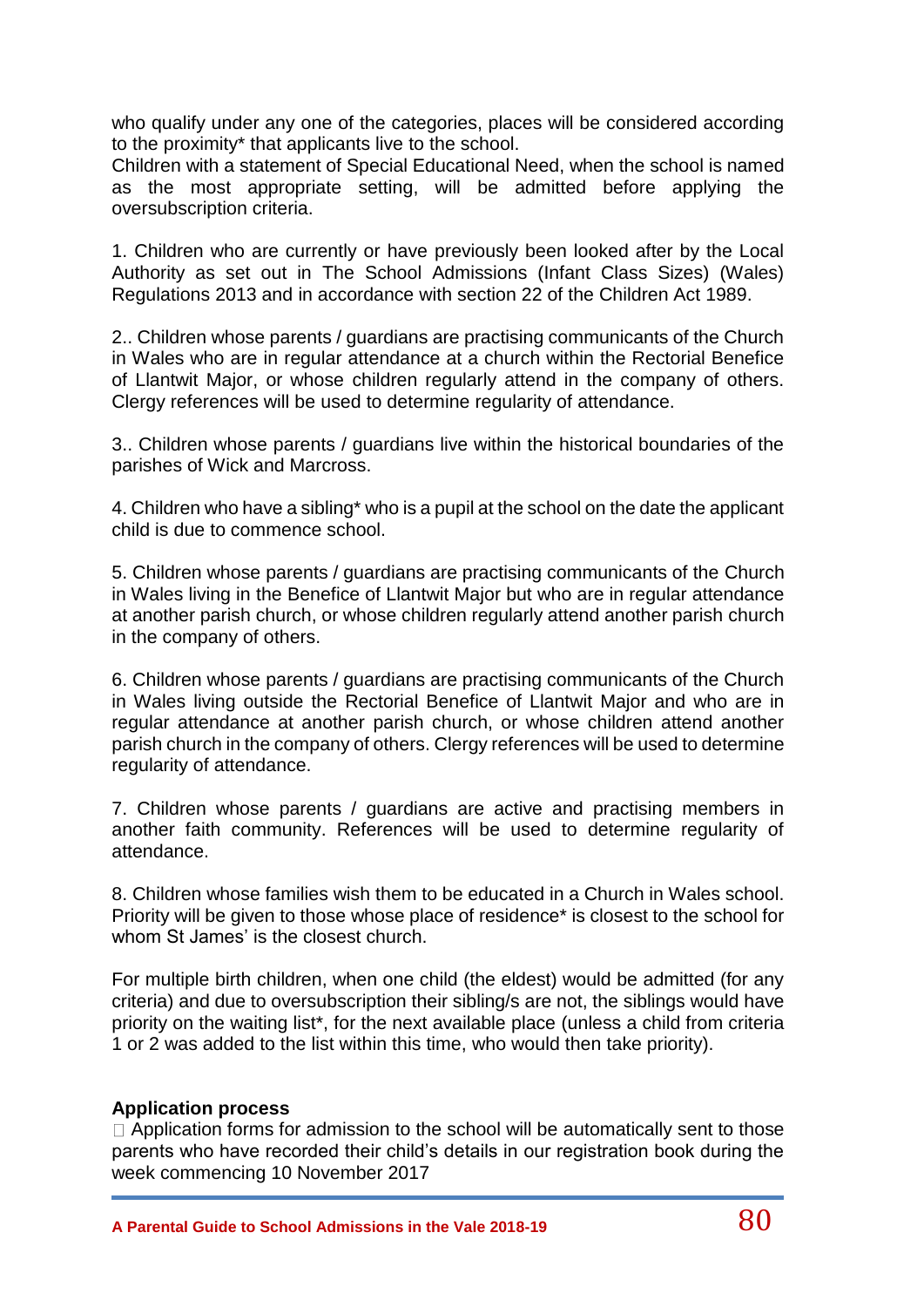□ Application forms are available on request from the school.

 $\Box$  All completed forms must be returned to the school by 8 January 2018 for consideration by the school's governing body admissions committee.

 $\Box$  Once all applications have been considered by the admissions committee, notification 2018/2019 intake will be sent on 16 April 2018.

#### **Late applications**

Applications received after the deadline date will not be considered until offers have been made to those applications made before the deadline, and the parents/carers' responses to those offers have been received. This means that if the school is oversubscribed and a late applicant fulfils a higher criterion than that which places have been offered to other applicants, they will still be unsuccessful.

#### **Appeals procedure**

Parents/Carers who are not offered a place for their child have the right to appeal to an independent appeal committee. Parents wishing to appeal should appeal in writing to the reach the Clerk of the Governors within 15 school days of the date of notification of the decision. The appeal will be considered by an independent Admission Appeal Panel, administered by the Llandaff Diocesan Board of Education, according to Welsh Government's Code of Practice on School Admission Appeals.

The Governing Body will be responsible for the implementation of this policy. It will be reviewed annually.

### **DEFINITIONS**

#### **Place of residence**

The child's ordinary place of residence will be deemed to be a residential property at which the person or persons with parental responsibility for the child resides at the closing date for receiving applications for admission to the school. Where parental responsibility is held by more than one person and those persons reside in separate properties, the child's ordinary place of residence will be deemed to be that property at which the child resides for the greater part of the week, including weekends.

#### **Proximity**

Distance from the pupil's home to the school using the shortest available walking route. In line with the Vale of Glamorgan council, the Governing Body uses a Geographical Information System (GIS) to calculate home to school distances.

#### **Waiting list**

The school operates a waiting list in line with the oversubscription criteria. Children are placed onto the waiting list in a position which reflects the criteria, with no reference to the date that they were placed on the list. The waiting list for the normal admission round will be maintained until 30th September in the relevant year.

#### **'Regular attendance'**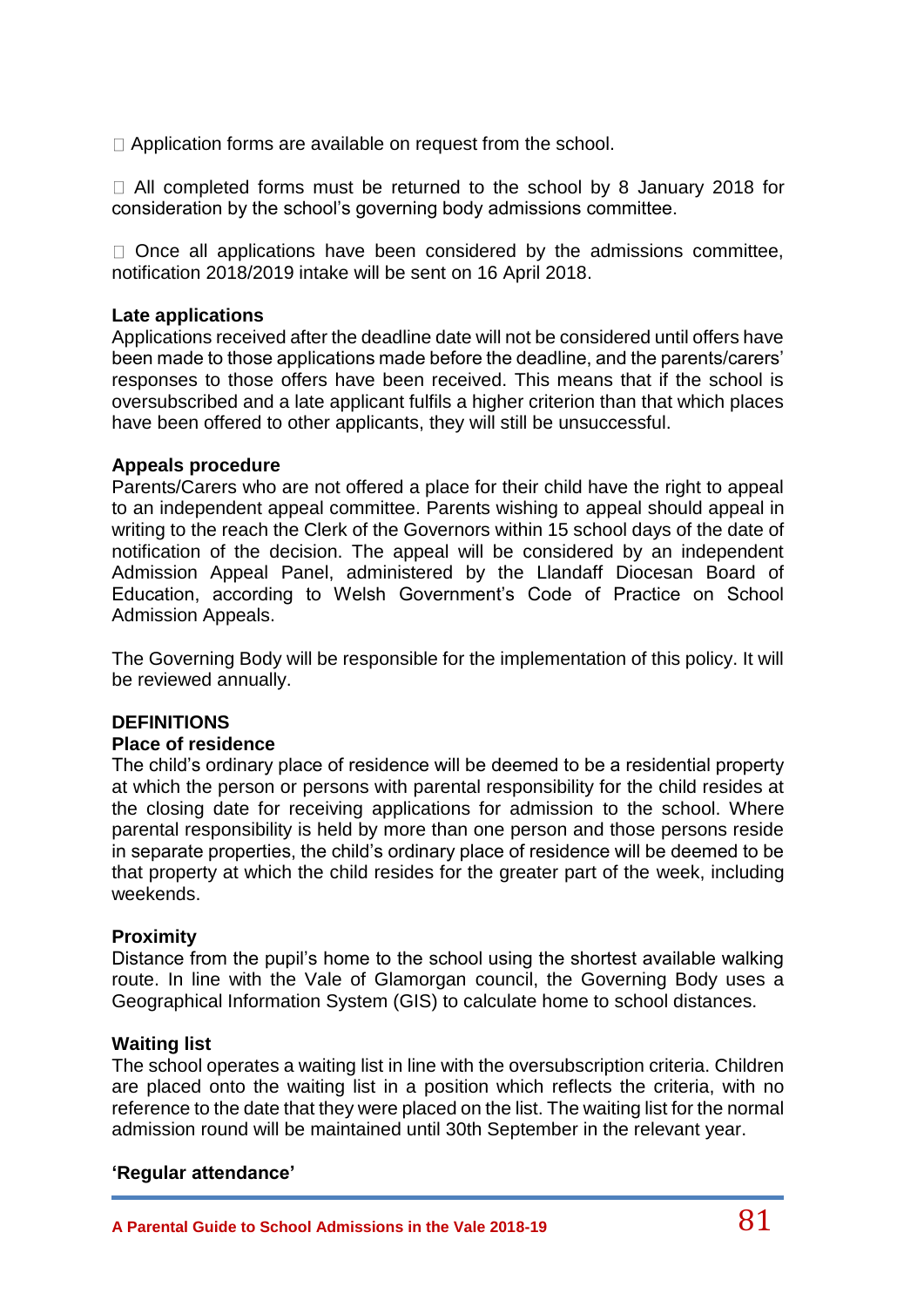Regular attendance is defined as attendance twice monthly.

## **Sibling**

For the sibling criteria to be applicable, one of the following conditions must exist: i. a brother and / or sister permanently resident at the same address.

ii. a stepbrother and / or stepsister permanently resident at the same address.

iii. a half-brother and / or half-sister adopted or fostered permanently resident at the same address.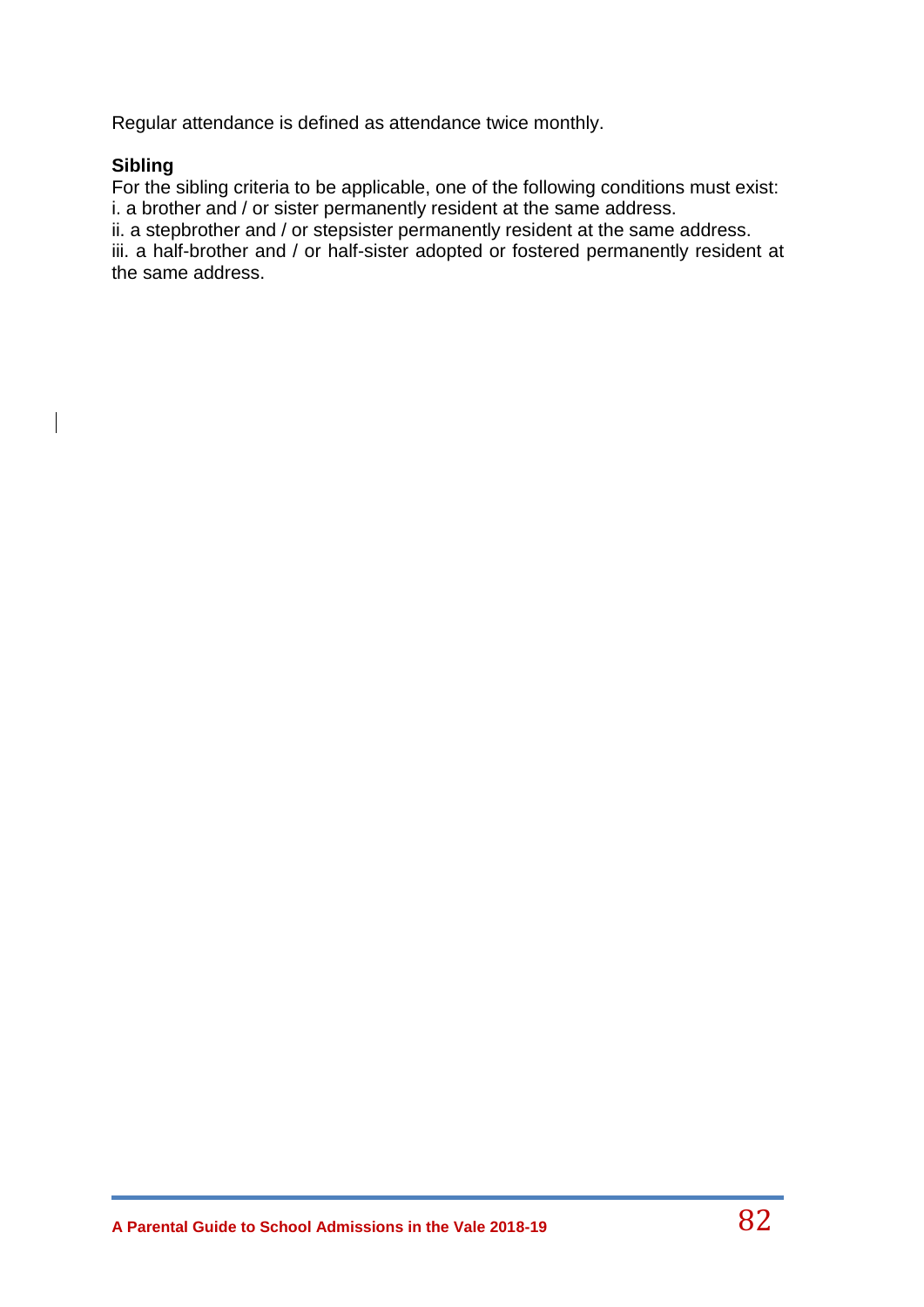## **SCHOOL HOLIDAY DATES 2018/2019**

| Term           | <b>Begin</b>               | Half term                |                          | End                        | No. of School |
|----------------|----------------------------|--------------------------|--------------------------|----------------------------|---------------|
|                |                            | <b>Begin</b>             | End                      |                            | Days          |
| Autumn<br>2018 | Monday<br>3 Sept<br>2018   | Monday<br>29 Oct<br>2018 | Friday<br>2 Nov<br>2018  | Friday<br>21 Dec<br>2018   | 75            |
| Spring<br>2019 | Monday<br>7 Jan<br>2019    | Monday<br>25 Feb<br>2019 | Friday<br>1 Mar<br>2019  | Friday<br>12 April<br>2019 | 65            |
| Summer<br>2019 | Monday<br>29 April<br>2019 | Monday<br>27 May<br>2019 | Friday<br>31 May<br>2019 | *Monday<br>22 July<br>2019 | 55            |
|                |                            |                          |                          | <b>TOTAL</b>               | 195           |

i) **Monday 3 September 2018 and \*Monday 22 July 2019** will be designated INSET days for **all** LEA Maintained Schools. The remaining three INSET days to be taken, will be at the discretion of each individual school. **\*It is intended that this INSET day will either be taken on Monday 22 July 2019 or at an alternative time to be decided by individual schools following appropriate consultation with staff i.e. on a weekend, during existing holidays or in the form of twilight sessions.**

All schools will be closed on **Monday 6 May 2019** for the May Day Bank Holiday.

Significant dates: Christmas Tuesday 25 December 2018

Easter Good Friday 19 April 2019 Easter Monday 22 April 2019

May Bank Holidays Monday 6 May 2019 Monday 27 May 2019